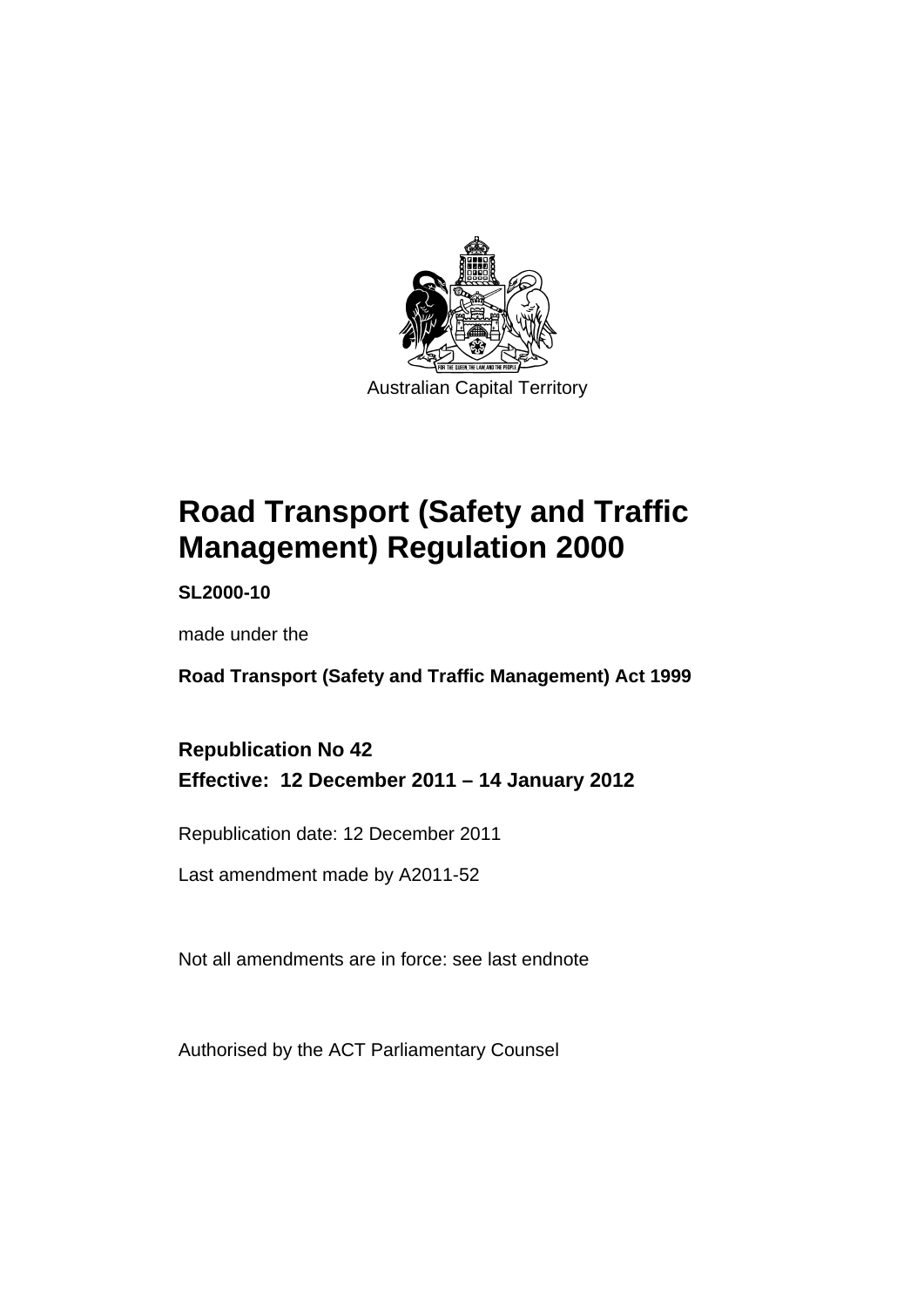#### **About this republication**

#### **The republished law**

This is a republication of the *Road Transport (Safety and Traffic Management) Regulation 2000*, made under the *Road Transport (Safety and Traffic Management) Act 1999* (including any amendment made under the *Legislation Act 2001*, part 11.3 (Editorial changes)) as in force on 12 December 2011*.* It also includes any amendment, repeal or expiry affecting the republished law to 12 December 2011.

The legislation history and amendment history of the republished law are set out in endnotes 3 and 4.

#### **Kinds of republications**

The Parliamentary Counsel's Office prepares 2 kinds of republications of ACT laws (see the ACT legislation register at www.legislation.act.gov.au):

- authorised republications to which the *Legislation Act 2001* applies
- unauthorised republications.

The status of this republication appears on the bottom of each page.

#### **Editorial changes**

The *Legislation Act 2001, part 11.3* authorises the Parliamentary Counsel to make editorial amendments and other changes of a formal nature when preparing a law for republication. Editorial changes do not change the effect of the law, but have effect as if they had been made by an Act commencing on the republication date (see *Legislation Act 2001*, s 115 and s 117). The changes are made if the Parliamentary Counsel considers they are desirable to bring the law into line, or more closely into line, with current legislative drafting practice.

This republication includes amendments made under part 11.3 (see endnote 1).

#### **Uncommenced provisions and amendments**

If a provision of the republished law has not commenced or is affected by an uncommenced amendment, the symbol  $\mathbf{U}$  appears immediately before the provision heading. The text of the uncommenced provision or amendment appears only in the last endnote.

#### **Modifications**

If a provision of the republished law is affected by a current modification, the symbol  $\mathbf{M}$ appears immediately before the provision heading. The text of the modifying provision appears in the endnotes. For the legal status of modifications, see *Legislation Act 2001*, section 95.

#### **Penalties**

At the republication date, the value of a penalty unit for an offence against this law is \$110 for an individual and \$550 for a corporation (see *Legislation Act 2001*, s 133).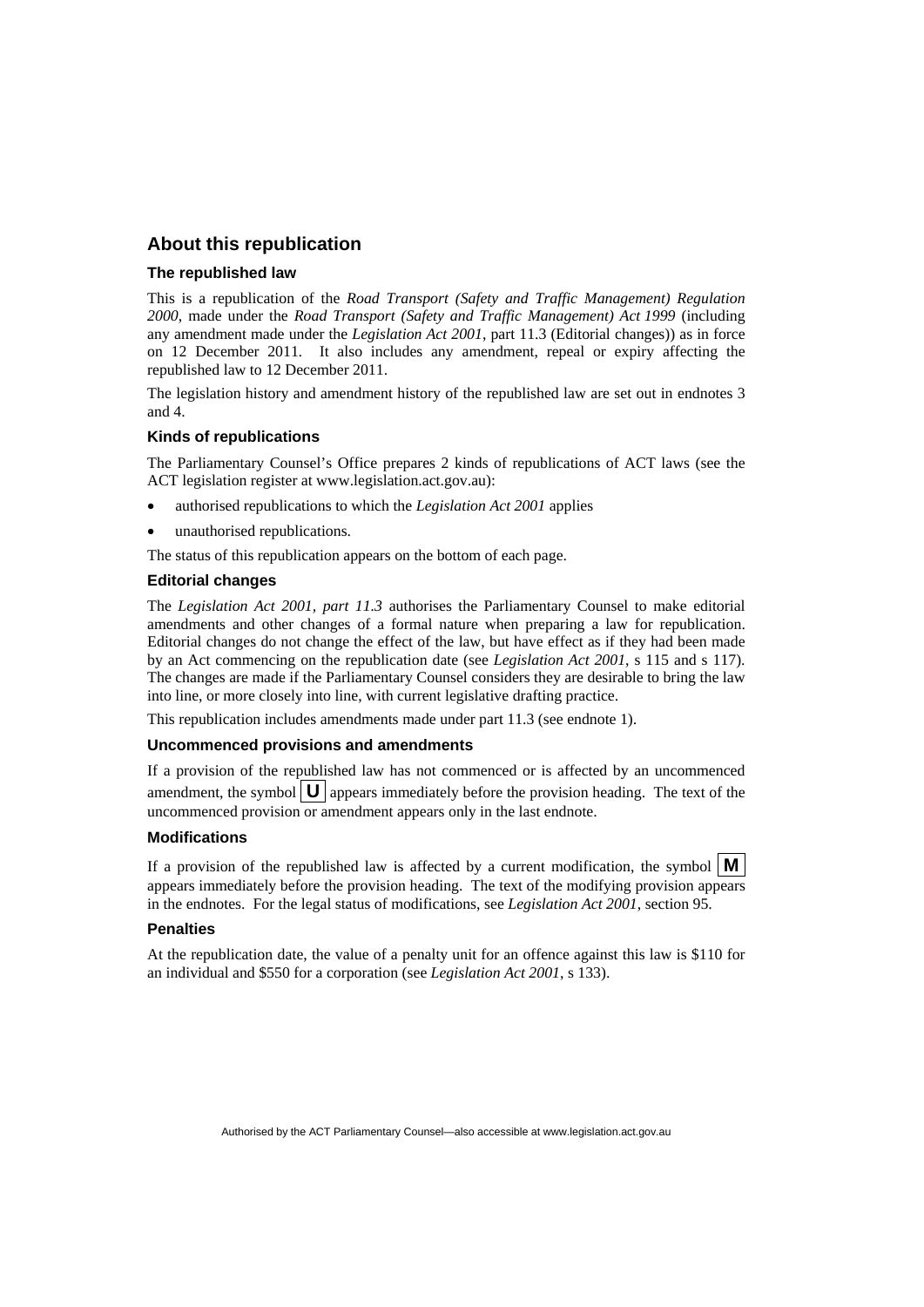

# **Road Transport (Safety and Traffic Management) Regulation 2000**

made under the

**Road Transport (Safety and Traffic Management) Act 1999** 

# **Contents**

Page

| <b>Chapter 1</b> | <b>Preliminary</b>                                                |            |
|------------------|-------------------------------------------------------------------|------------|
| 1                | Name of regulation                                                | 2          |
| 2                | Dictionary                                                        | 2          |
| 3                | Dictionary—application to Australian Road Rules                   | 2          |
| 3A               | Road includes road related area                                   | 2          |
| 3B               | Meaning of <i>park</i> and <i>stop</i>                            | 3          |
| 4                | <b>Notes</b>                                                      | 3          |
| 4A               | Offences against regulation-application of Criminal Code etc      | 3          |
| 4B               | Offences against regulation are strict liability offences         | 4          |
| R42<br>12/12/11  | Road Transport (Safety and Traffic Management)<br>Regulation 2000 | contents 1 |
|                  | Effective: 12/12/11-14/01/12                                      |            |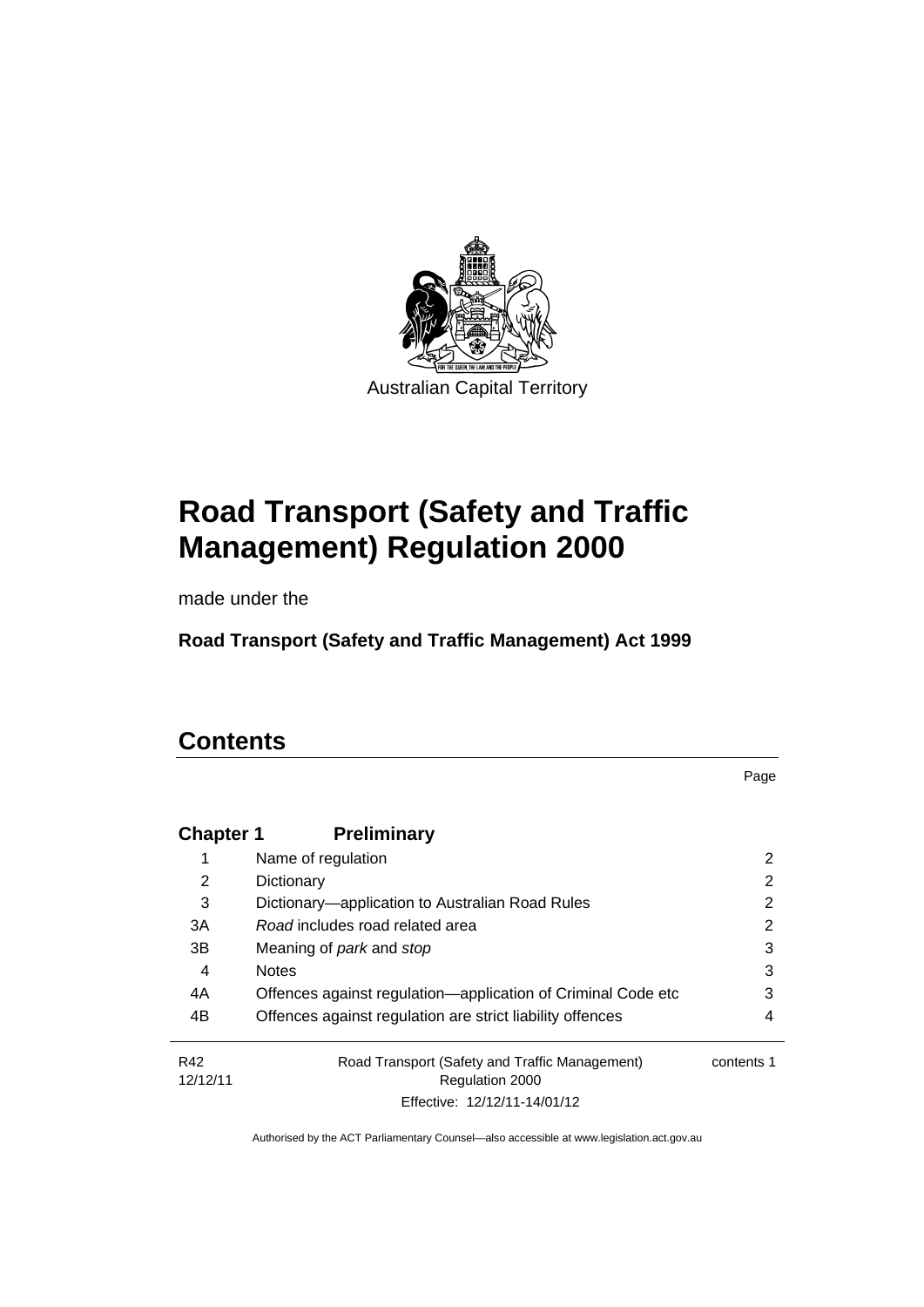| 4C               | General defence of accident or reasonable effort                                     | Page<br>4      |
|------------------|--------------------------------------------------------------------------------------|----------------|
| <b>Chapter 2</b> | <b>Australian Road Rules</b>                                                         |                |
| <b>Part 2.1</b>  | <b>Incorporation into ACT law</b>                                                    |                |
| 5                | Meaning of Australian Road Rules                                                     | 5              |
| 6                | Incorporation of Australian Road Rules into ACT law                                  | 5              |
| 6B               | Substitution-ARR r 300                                                               | 5              |
| <b>Part 2.2</b>  | How the Australian Road Rules are<br>incorporated                                    |                |
| Division 2.2.1   | General                                                                              |                |
| $\overline{7}$   | References to another law of this jurisdiction etc                                   | $\overline{2}$ |
| Division 2.2.2   | Other provisions for the Australian Road Rules                                       |                |
| 8                | ARR r 10 (2)-penalties for offences                                                  | $\overline{2}$ |
| 9                | ARR r 95—emergency stopping lane only signs                                          | 3              |
| 10               | ARR r 104-no truck signs                                                             | 3              |
| 11               | ARR r 151 (3) (b)—riding a motorbike or bicycle alongside more than<br>1 other rider | 3              |
| 12               | ARR r 158 (2) (c)—other vehicles permitted to travel in bus lanes                    | 3              |
| 13               | ARR r 179 (1) (c)—stopping in a loading zone—goods and permit<br>vehicles            | 4              |
| 13A              | ARR r 179 (1) (c) and (2) (c)—stopping in loading zone—taxis                         | 4              |
| 13B              | ARR r 183-stopping in a bus zone                                                     | 5              |
| 13C              | ARR r 195-stopping at or near a bus stop                                             | 6              |
| 14               | ARR r 199 (2)—stopping near postbox                                                  | 6              |
| 15               | ARR r 206 (2) (b), (c)—time extension for people with disabilities<br>permit         | 6              |
| 16               | ARR r 207 (2) (a)—fees for parking in pay parking spaces                             | 7              |
| <b>16A</b>       | ARR r 213 (5)—making a motor vehicle secure—exception                                | 7              |
| 17               | ARR r 215 (4)-lights required to be fitted to a vehicle                              | $\overline{7}$ |
| 18               | ARR r 216 (3)-towing a vehicle at night or in hazardous weather<br>conditions        | 8              |

| contents 2 | Road Transport (Safety and Traffic Management) | R42      |
|------------|------------------------------------------------|----------|
|            | Regulation 2000                                | 12/12/11 |
|            | Effective: 12/12/11-14/01/12                   |          |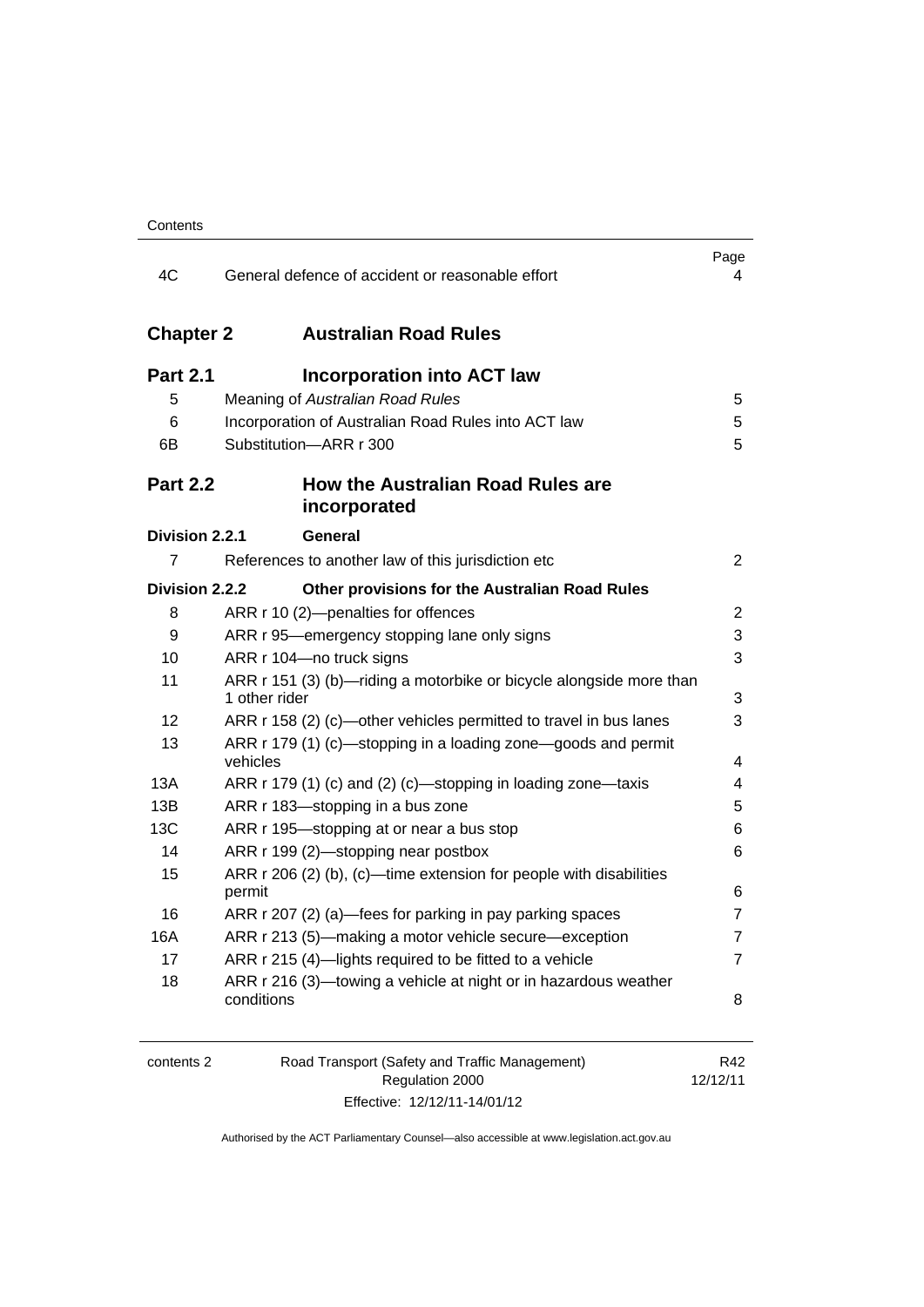| Contents |
|----------|
|----------|

|                       |                                                                                               | Page |
|-----------------------|-----------------------------------------------------------------------------------------------|------|
| 19                    | ARR r 220 (3)—using lights on vehicles that are stopped                                       | 8    |
| 20                    | ARR r 221 (f)—using hazard warning lights on buses carrying children                          | 8    |
| 21                    | ARR r 222—using warning lights on buses carrying children<br>ARR r 225-use of radar detectors | 8    |
| 22                    |                                                                                               | 9    |
| 22A                   | ARR r 236 (6)-hitchhiking, roadside commerce etc permitted                                    | 9    |
| 23                    | ARR r 244C—motorised scooters not to be used                                                  | 10   |
| 23A                   | ARR r 266-children travelling in interstate registered vehicles                               | 10   |
| 23B                   | ARR r 266 (2B)—children travelling in goods compartments                                      | 10   |
| 24                    | ARR r 266 (7)—wearing of seatbelts by passengers under 16 years<br>old                        | 11   |
| 26                    | ARR r 270 (3)—wearing motorbike helmets                                                       | 12   |
| 27                    | ARR r 271 (6)-riding on motorbikes                                                            | 12   |
| 27A                   | ARR r 280 (2) (a)—other vehicles to which B light rules apply                                 | 12   |
| 28                    | ARR r 287 (3), (4)-duties of participants in crashes                                          | 13   |
| 29                    | ARR r 289 (1) (g)—driving on nature strip                                                     | 13   |
| 30                    | ARR r 298-driving with a person in or on trailer                                              | 14   |
| 31                    | ARR r 310 (3), (4)-exemption for road workers etc                                             | 15   |
| 32                    | ARR r 313-postal workers                                                                      | 16   |
| 33                    | ARR dict-definitions for dictionary                                                           | 16   |
| <b>Part 2.3</b>       | <b>Additional ACT road rules</b>                                                              |      |
| <b>Division 2.3.1</b> | Noise and other nuisances                                                                     |      |
| 37                    | Making unnecessary engine noise                                                               | 19   |
| 38                    | Emission of waste oil or grease                                                               | 19   |
| Division 2.3.2        | Driver and passenger safety                                                                   |      |
| 39                    | Safety of persons on trailers                                                                 | 20   |
| 40                    | Passengers in sidecars to be seated                                                           | 21   |
| Division 2.3.3        | <b>Trailers and towing</b>                                                                    |      |
| 41                    | Number of vehicles that may be drawn                                                          | 22   |
| 42                    | Towing by vehicles under 4.5t                                                                 | 23   |
| Division 2.3.4        | <b>Lights on vehicles</b>                                                                     |      |
| 43                    | Lights on motor vehicles generally                                                            | 25   |
|                       |                                                                                               |      |

| R42      | Road Transport (Safety and Traffic Management) | contents 3 |
|----------|------------------------------------------------|------------|
| 12/12/11 | Regulation 2000                                |            |
|          | Effective: 12/12/11-14/01/12                   |            |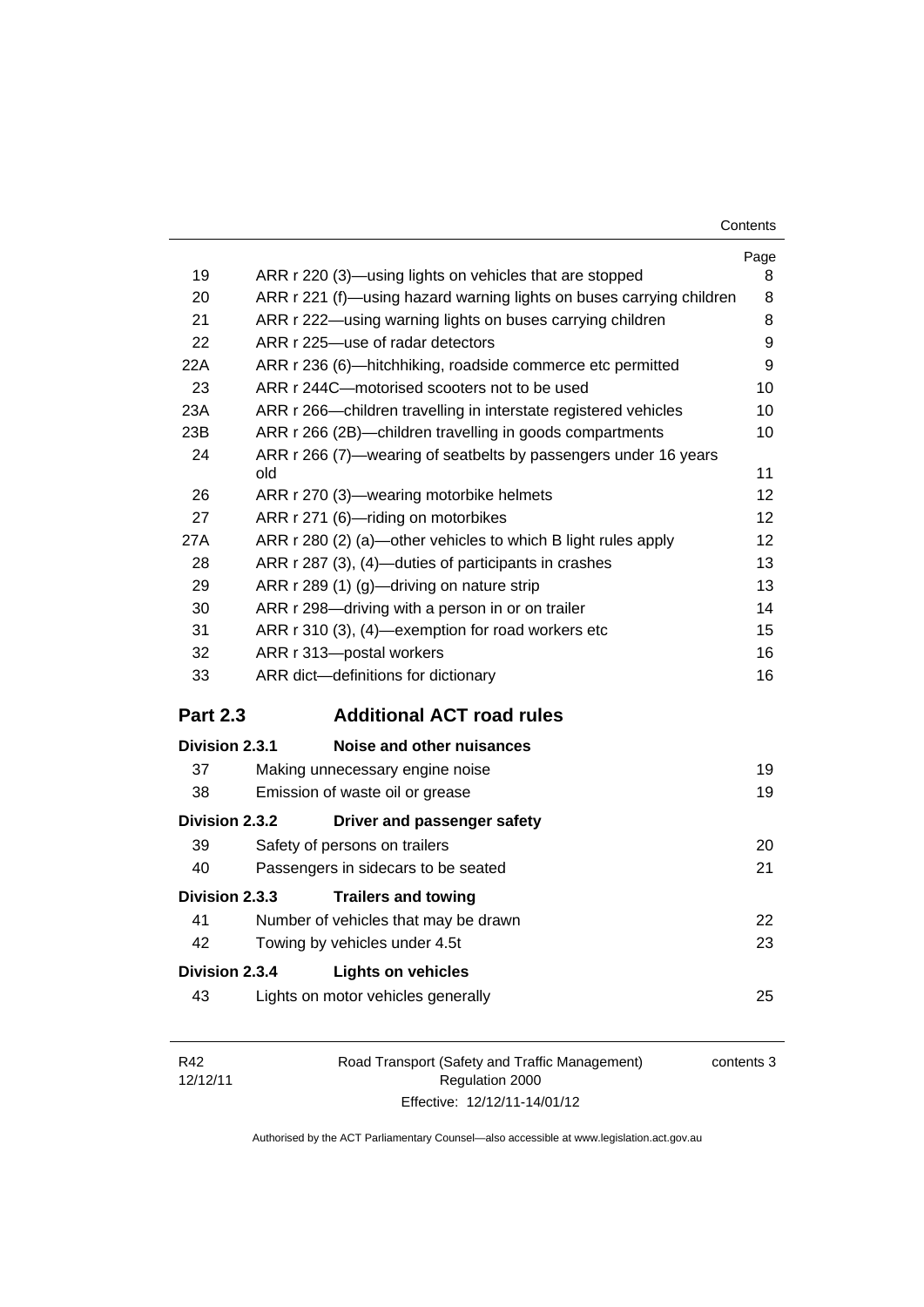#### **Contents**

|                 |                                                                                                         | Page            |
|-----------------|---------------------------------------------------------------------------------------------------------|-----------------|
| Division 2.3.5  | <b>Metered parking</b>                                                                                  |                 |
| 44              | Metered parking-parking in spaces                                                                       | 26              |
| 44A             | Metered parking-parking fees                                                                            | 27              |
| 44B             | Metered parking-maximum length of stay                                                                  | 27              |
| 45              | Metered parking-exceptions to s 44A and s 44B                                                           | 28              |
| 46              | Temporary closure of metered parking spaces                                                             | 29              |
| 47              | Misuse of parking meters                                                                                | 29              |
| 48              | Interfering with parking meters etc                                                                     | 30              |
| Division 2.3.6  | <b>Ticket parking</b>                                                                                   |                 |
| 49              | Ticket parking-parking in spaces                                                                        | 30              |
| 49A             | Ticket parking-display of tickets                                                                       | 30              |
| 49B             | Ticket parking-maximum length of stay                                                                   | 33              |
| 50              | Ticket parking-exceptions to s 49A and s 49B                                                            | 33              |
| 51              | Temporary closure of ticket parking spaces and areas                                                    | 34              |
| 52              | Use of false or damaged parking tickets etc                                                             | 35              |
| 53              | Misuse of parking ticket machines                                                                       | 36              |
| 54              | Interfering with parking ticket machines etc                                                            | 36              |
| 55              | Interfering with parking tickets                                                                        | 36              |
| Division 2.3.7  | Other ACT road rules about stopping and parking                                                         |                 |
| 56              | Unauthorised use of parking permits and mobility parking scheme<br>authorities                          | 37              |
| 56A             | Interfering with parking permits and mobility parking scheme<br>authorities                             | 37              |
| 57A             | Stopping public buses in bus zones and at bus stops                                                     | 38              |
| 58              | Stopping in an emergency etc or to comply with another law                                              | 39              |
| Division 2.3.8  | <b>Other ACT road rules</b>                                                                             |                 |
| 60              | Interrupting funeral processions etc                                                                    | 40              |
| 61              | Driving on roads closed to traffic                                                                      | 40              |
| 62              | Use of wheeled recreational devices and wheeled toys on roads                                           | 41              |
| <b>Part 2.4</b> | <b>Other provisions</b>                                                                                 |                 |
| 63              | Devices that are prescribed traffic control devices—Act, dict, def<br>prescribed traffic control device | 42              |
| contents 4      | Road Transport (Safety and Traffic Management)<br>Regulation 2000                                       | R42<br>12/12/11 |

Effective: 12/12/11-14/01/12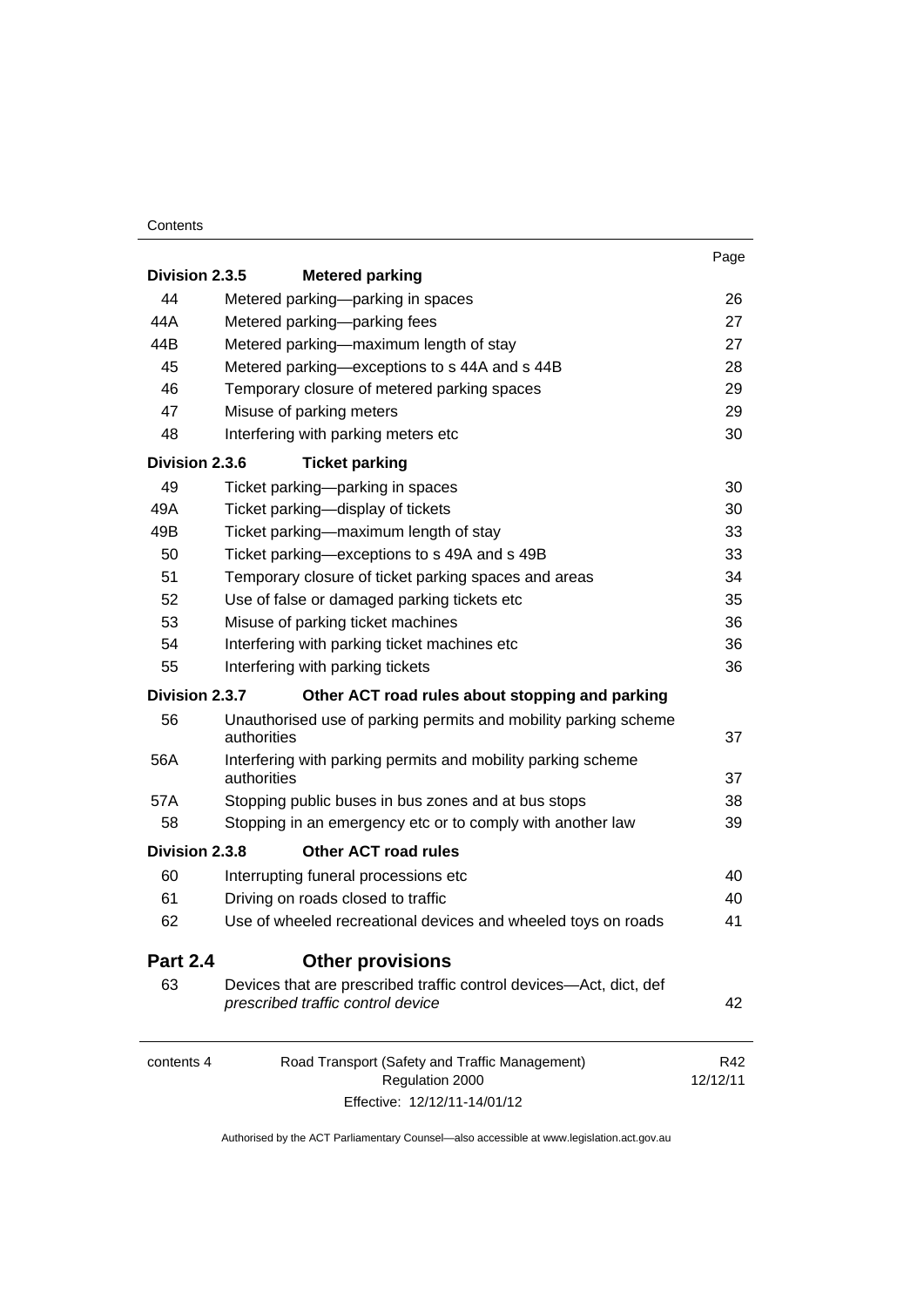|    |                                                                                           | Contents   |
|----|-------------------------------------------------------------------------------------------|------------|
| 64 | Preventing prescribed traffic control devices being clearly visible                       | Page<br>42 |
| 65 | Use of do not overtake turning vehicle sign                                               | 43         |
| 66 | Approvals etc by road transport authority                                                 | 43         |
| 67 | Exemption from requirement about riding on motorbikes                                     | 44         |
| 68 | Defence of complying with direction of police officer or authorised<br>person             | 44         |
| 69 | Exemption for driver of police vehicles                                                   | 44         |
| 70 | Exemption for driver of emergency vehicles                                                | 45         |
| 71 | Stopping and parking exemption for police and emergency vehicles<br>and authorised people | 45         |

**[Chapter 3](#page-64-0) Parking**

| <b>Parking schemes</b>                                     |                                                    |
|------------------------------------------------------------|----------------------------------------------------|
| <b>Metered parking schemes</b>                             |                                                    |
| Metered parking schemes                                    | 46                                                 |
| Metered parking areas                                      | 46                                                 |
| Parking meters                                             | 46                                                 |
| Metered parking spaces                                     | 47                                                 |
| <b>Ticket parking schemes</b>                              |                                                    |
| Parking authorities                                        | 47                                                 |
| Parking authority guidelines                               | 47                                                 |
| Ticket parking schemes-road transport authority            | 48                                                 |
| Ticket parking schemes—parking authorities                 | 48                                                 |
| Ticket parking areas                                       | 49                                                 |
| Ticket parking spaces                                      | 49                                                 |
| <b>Ticket machines</b>                                     | 49                                                 |
| Parking tickets                                            | 49                                                 |
| Duration of parking tickets                                | 50                                                 |
| <b>Heavy vehicle parking</b>                               |                                                    |
| Definitions-div 3.1.3                                      | 50                                                 |
| References in div 3.1.3 to land adjoining residential land | 51                                                 |
|                                                            | Division 3.1.1<br>Division 3.1.2<br>Division 3.1.3 |

| R42      | Road Transport (Safety and Traffic Management) | contents 5 |
|----------|------------------------------------------------|------------|
| 12/12/11 | Regulation 2000                                |            |
|          | Effective: 12/12/11-14/01/12                   |            |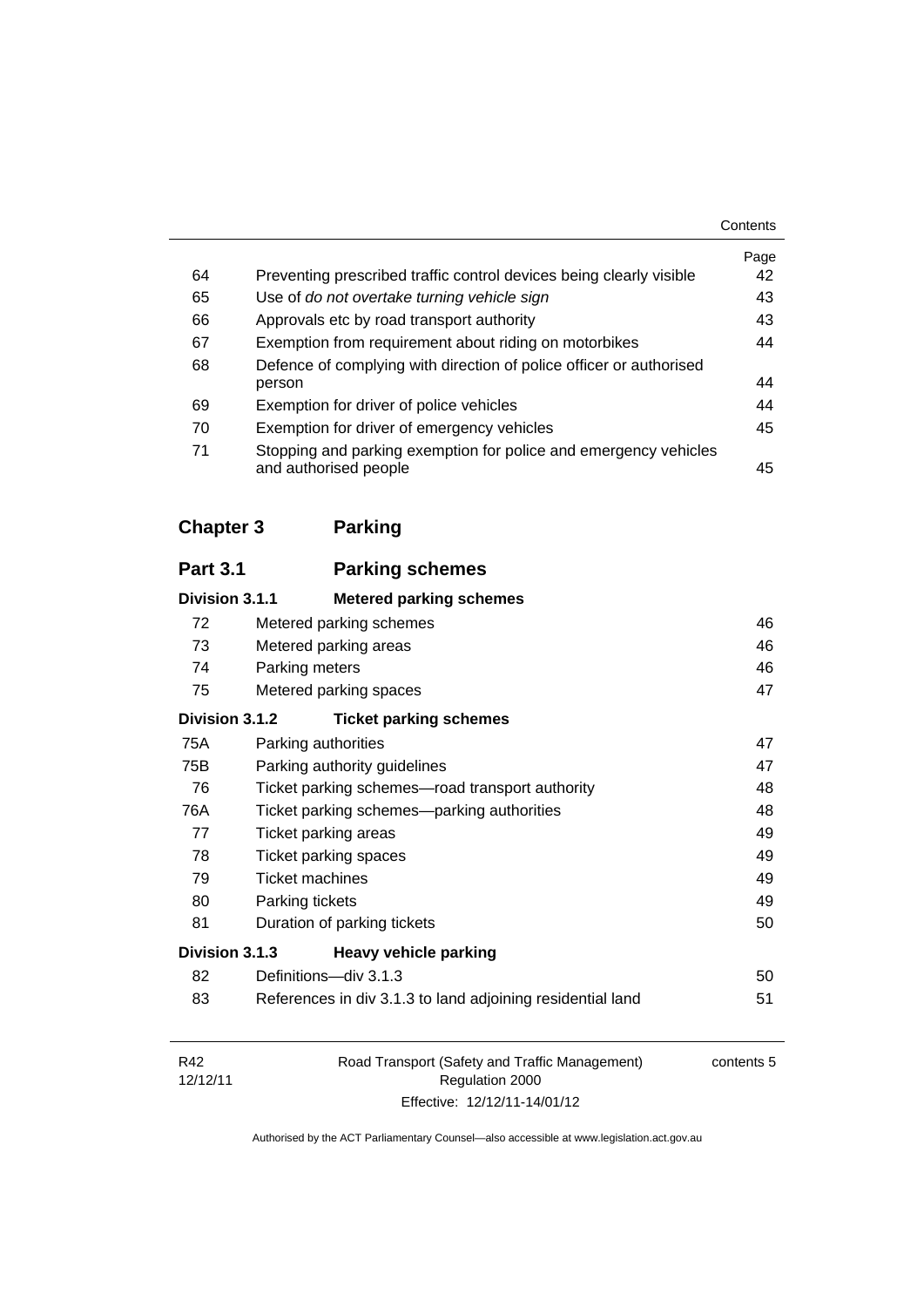| Contents        |                                                                                  |      |
|-----------------|----------------------------------------------------------------------------------|------|
|                 |                                                                                  | Page |
| 84              | Vehicle parked partly on residential land                                        | 51   |
| 85              | Parking of certain vehicles on residential land prohibited                       | 51   |
| 85A             | No more than 1 heavy vehicle on residential land                                 | 52   |
| 85B             | Heavy vehicles to be parked away from residential land boundaries                | 52   |
| 86              | Parking of certain vehicles on land adjoining residential land prohibited        | 53   |
| 87              | Parking of certain commercial vehicles on land with multi-unit housing           | 53   |
| 87A             | No offence if reasonable necessity etc                                           | 54   |
| 87B             | Heavy vehicle refrigeration units not to be operated on residential land         | 54   |
| 87C             | Prohibition on night operation of heavy vehicle                                  | 55   |
| 88              | Daily infringement                                                               | 55   |
| Division 3.1.3A | Heavy vehicle parking-enforcement                                                |      |
| 89              | Meaning of occupier-div 3.1.3A                                                   | 56   |
| 90              | Power to enter premises                                                          | 56   |
| 91              | Production of identity card                                                      | 57   |
| 92              | Consent to entry                                                                 | 57   |
| 93              | General powers on entry to premises                                              | 58   |
| 94              | Damage etc to be minimised                                                       | 59   |
| 95              | Compensation for exercise of enforcement powers                                  | 59   |
| Division 3.1.4  | <b>Miscellaneous</b>                                                             |      |
| 97A             | Other powers to provide pay parking                                              | 60   |
| 98              | Overlapping schemes                                                              | 60   |
| 98A             | Income from ticket parking scheme                                                | 60   |
| 98B             | Costs of ticket parking scheme                                                   | 61   |
| 99              | Trailers not separately chargeable                                               | 61   |
| <b>Part 3.2</b> | Parking permits and mobility parking scheme                                      |      |
|                 | authorities                                                                      |      |
| 100             | Parking permits                                                                  | 62   |
| 101             | Mobility parking scheme authorities                                              | 63   |
| 101A            | Parking permits and mobility parking scheme authorities—cancellation             | 64   |
| 101B            | Parking permits and mobility parking scheme authorities-return when<br>cancelled | 64   |
|                 |                                                                                  |      |

| contents 6 | Road Transport (Safety and Traffic Management) | R42      |
|------------|------------------------------------------------|----------|
|            | Regulation 2000                                | 12/12/11 |
|            | Effective: 12/12/11-14/01/12                   |          |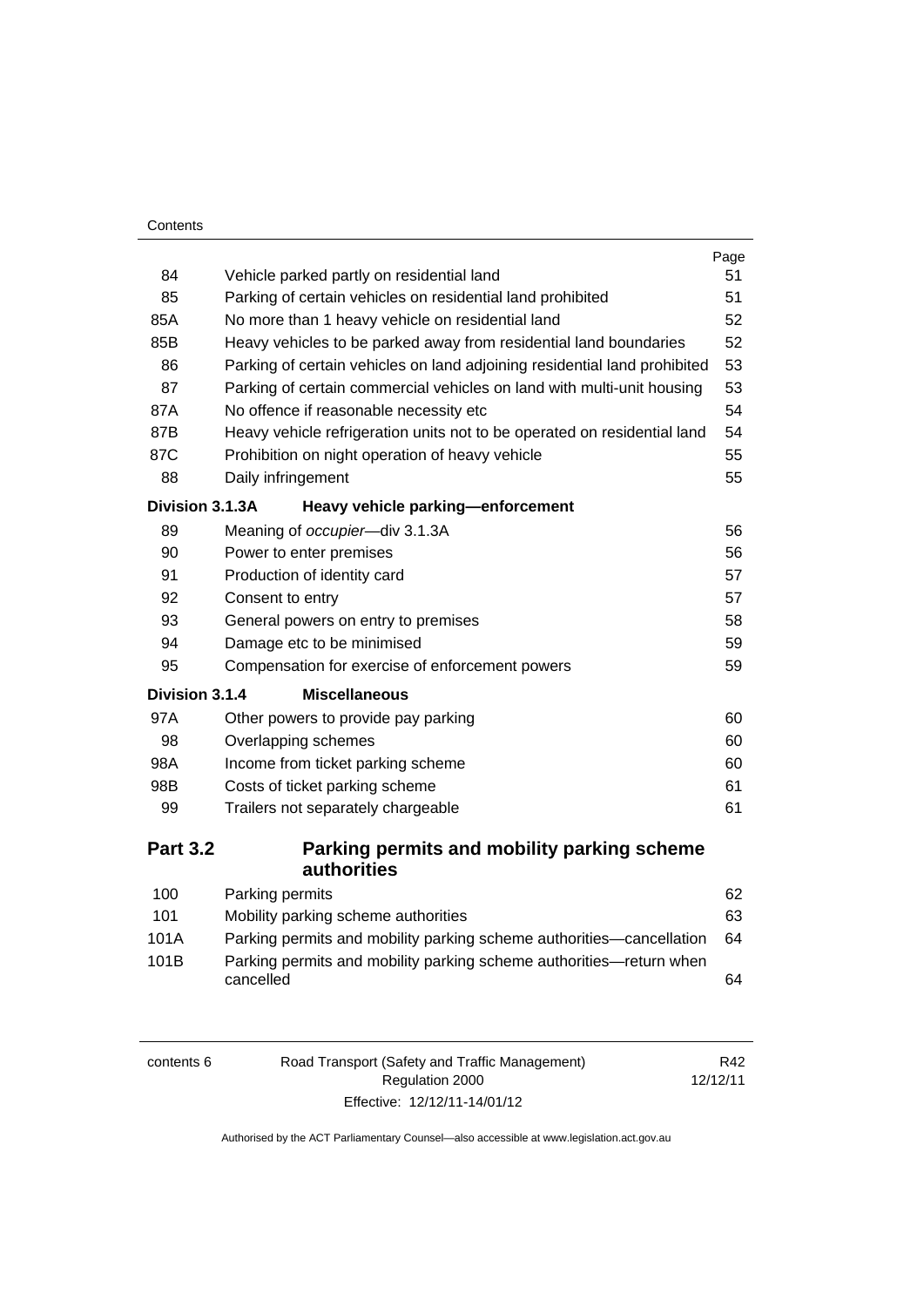|                  |                                                                         | Contents |
|------------------|-------------------------------------------------------------------------|----------|
|                  |                                                                         | Page     |
| <b>Part 3.3</b>  | <b>Parking-other provisions</b>                                         |          |
| 101C             | Marking tyres by parking inspectors                                     | 66       |
| <b>Chapter 4</b> | <b>Traffic offence detection devices</b>                                |          |
| 102              | Definitions-ch 4                                                        | 67       |
| 103              | Approved traffic offence detection devices                              | 69       |
| 103A             | Approval of police vehicle speedometers                                 | 69       |
| 104              | Major testing of laser speed measuring devices                          | 70       |
| 104A             | Major testing of other traffic offence detection devices                | 71       |
| 104B             | Certification and sealing of traffic offence detection devices          | 73       |
| 105              | Use of certain digital camera detection devices                         | 73       |
| 105A             | Use of certain laser speed measuring devices                            | 74       |
| 105B             | Use of certain radar speed measuring devices                            | 75       |
| 106              | Approved people-testing and sealing<br>76                               |          |
| 107              | Approved people-use                                                     | 77       |
| 107A             | Recording of camera detection device image files—Act, s 23 (2) (c) (ii) | 77       |
| 107B             | Verification of camera detection device image files-Act,                |          |
|                  | s 23 (2) (c) (iii)                                                      | 78       |
| 108              | Meaning of vehicle image codes                                          | 79       |
| <b>Chapter 5</b> | <b>Miscellaneous</b>                                                    |          |
| 109              | Additional powers of police                                             | 84       |
| 110              | Prohibition on car minding                                              | 84       |
| 111              | Removal of unattended vehicles—Act, s 32 (1) (c)                        | 85       |
| 112              | Disposal of impounded vehicles-Act, s 10K                               | 85       |
| 112A             | Disposal of forfeited vehicles-Act, s 10K                               | 86       |
| 113              | Responsible person to inspect driver licence                            | 87       |
| 114              | Responsible person's consent                                            | 87       |
| 115              | Standards for safe carriage of loads-Act, s 14 (2)                      | 87       |

contents 7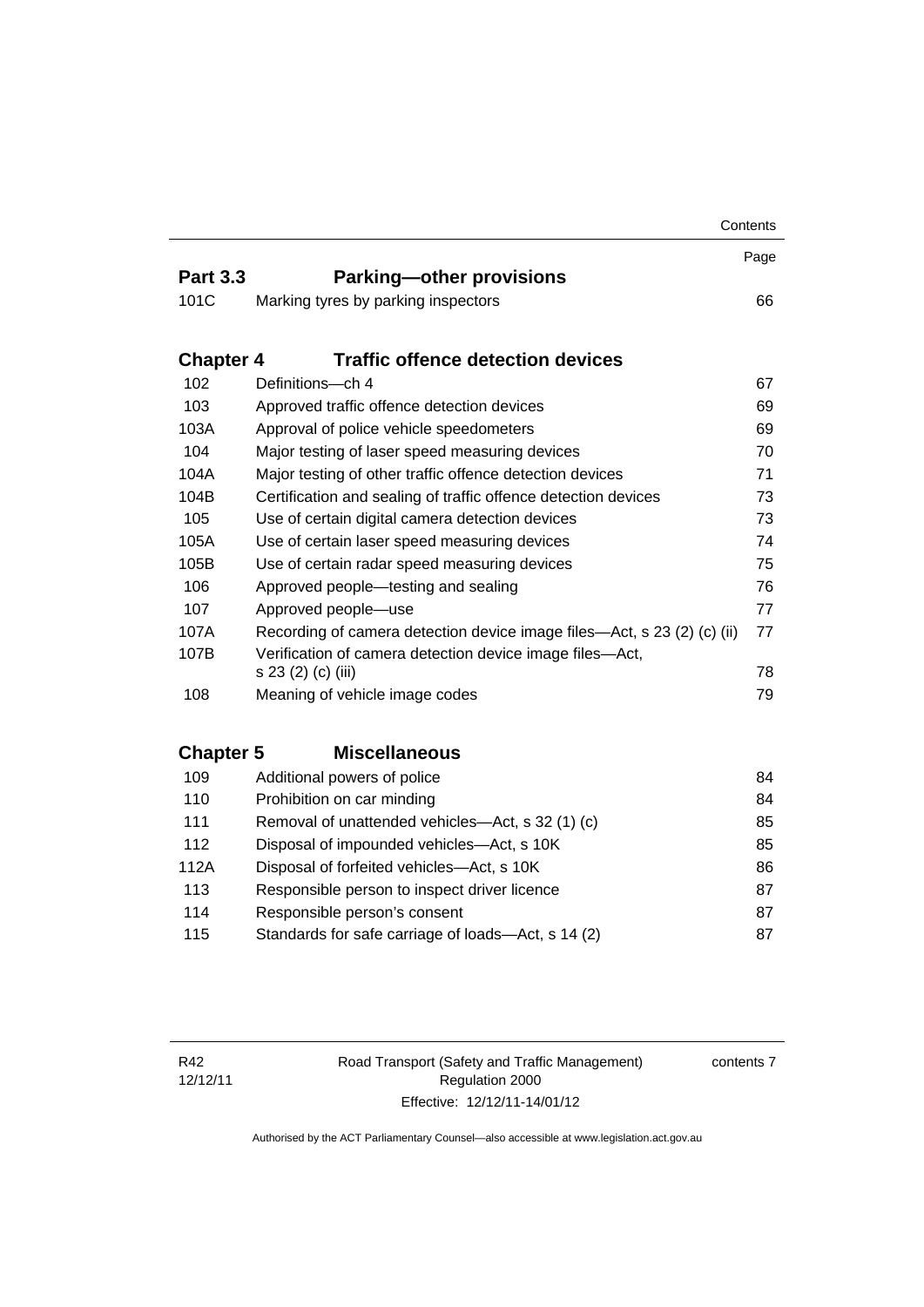#### **Contents**

|                   |                                            | Page |
|-------------------|--------------------------------------------|------|
| <b>Schedule 1</b> | <b>Meaning of location codes on images</b> | 88   |
| <b>Part 1.1</b>   | <b>Digital camera detection devices</b>    | 88   |
| <b>Part 1.2</b>   | <b>Fixed camera detection devices</b>      | 97   |
|                   |                                            |      |
| <b>Dictionary</b> |                                            | 99   |
|                   |                                            |      |
| <b>Endnotes</b>   |                                            |      |
| 1                 | About the endnotes                         | 109  |
| 2                 | Abbreviation key                           | 109  |
| 3                 | Legislation history                        |      |
| 4                 | Amendment history<br>117                   |      |
| 5                 | 134<br>Earlier republications              |      |
| 6                 | Uncommenced amendments                     |      |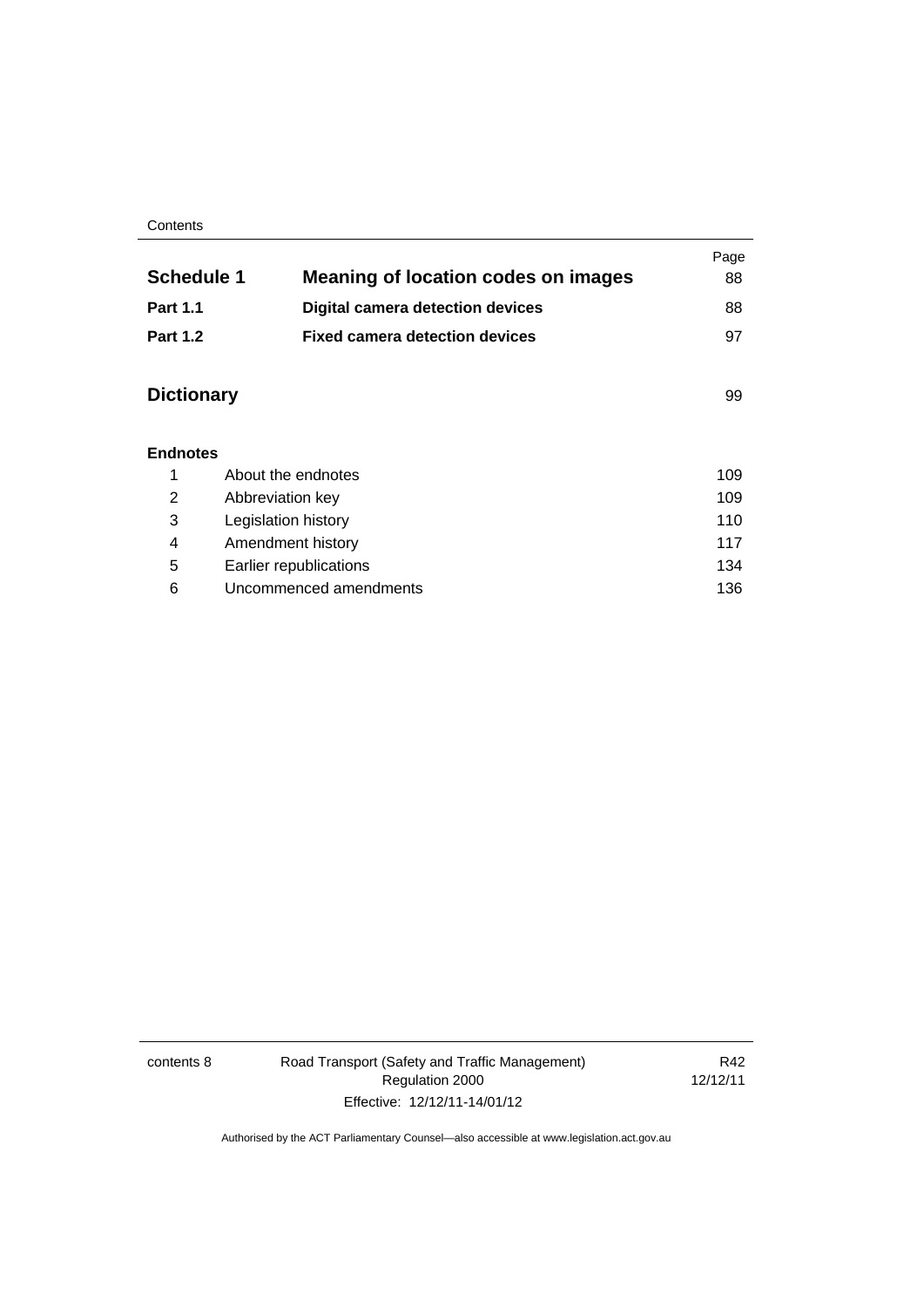

# **Road Transport (Safety and Traffic Management) Regulation 2000**

made under the

**Road Transport (Safety and Traffic Management) Act 1999** 

R42 12/12/11

l

Road Transport (Safety and Traffic Management) Regulation 2000 Effective: 12/12/11-14/01/12

page 1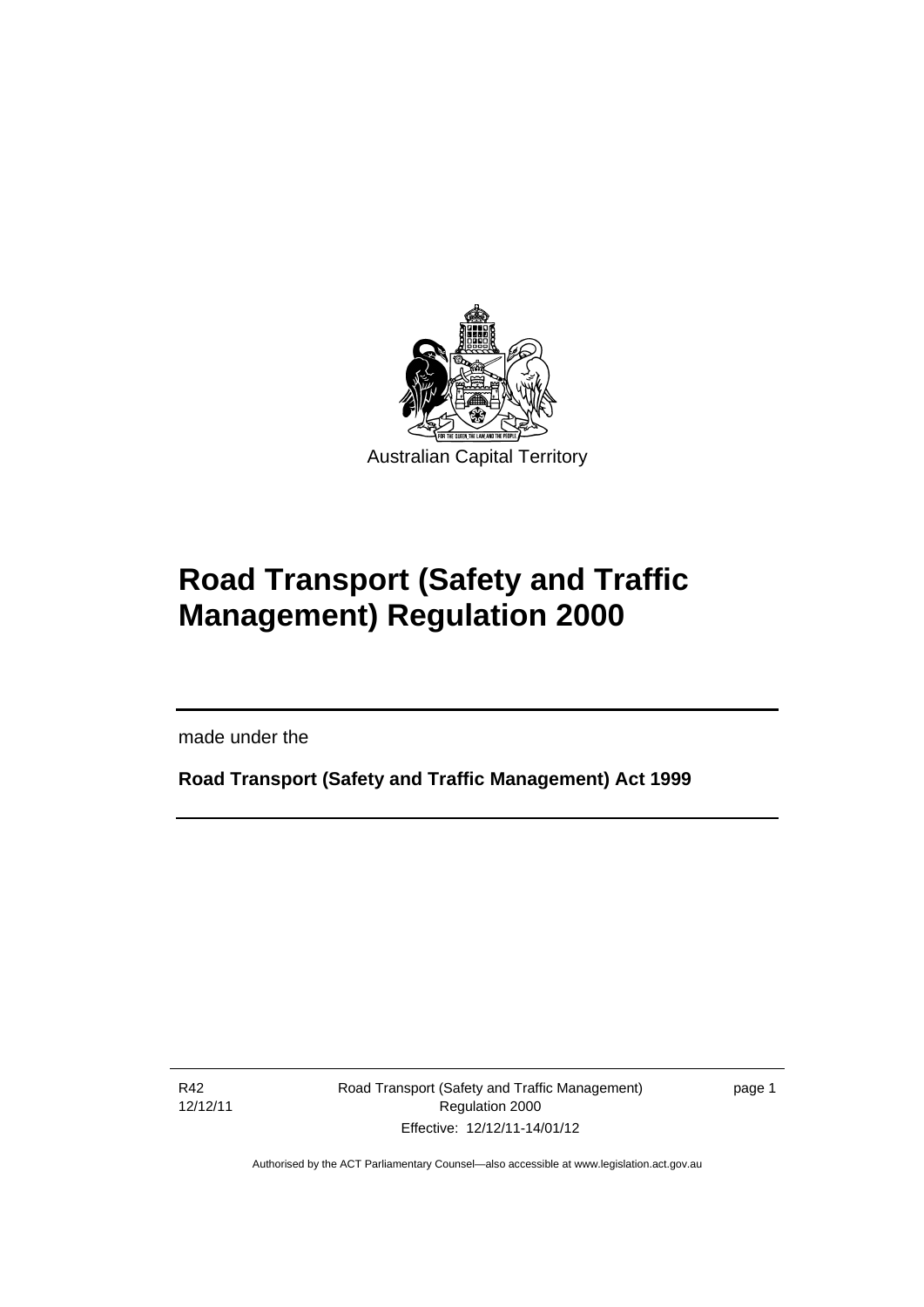# <span id="page-11-0"></span>**Chapter 1** Preliminary

#### <span id="page-11-1"></span>**1 Name of regulation**

This regulation is the *Road Transport (Safety and Traffic Management) Regulation 2000*.

#### <span id="page-11-2"></span>**2 Dictionary**

The dictionary at the end of this regulation is part of the regulation.

*Note 1* The dictionary at the end of this regulation defines certain terms used in this regulation, and includes references (*signpost definitions*) to other terms defined elsewhere.

> For example, the signpost definition '*semitrailer*—see the *Road Transport (Vehicle Registration) Regulation 2000*, dictionary.' means that the term 'semitrailer' is defined in that dictionary and the definition applies to this regulation.

*Note 2* A definition in the dictionary (including a signpost definition) applies to the entire regulation unless the definition, or another provision of the regulation, provides otherwise or the contrary intention otherwise appears (see Legislation Act, s 155 and s 156 (1)).

#### <span id="page-11-3"></span>**3 Dictionary—application to Australian Road Rules**

The definitions in the dictionary do not apply to the Australian Road Rules unless this regulation provides otherwise.

*Note* See div 2.2.1, note 2 for the relevant provisions of this regulation.

#### <span id="page-11-4"></span>**3A** *Road* **includes road related area**

In this regulation:

*road* includes a road related area.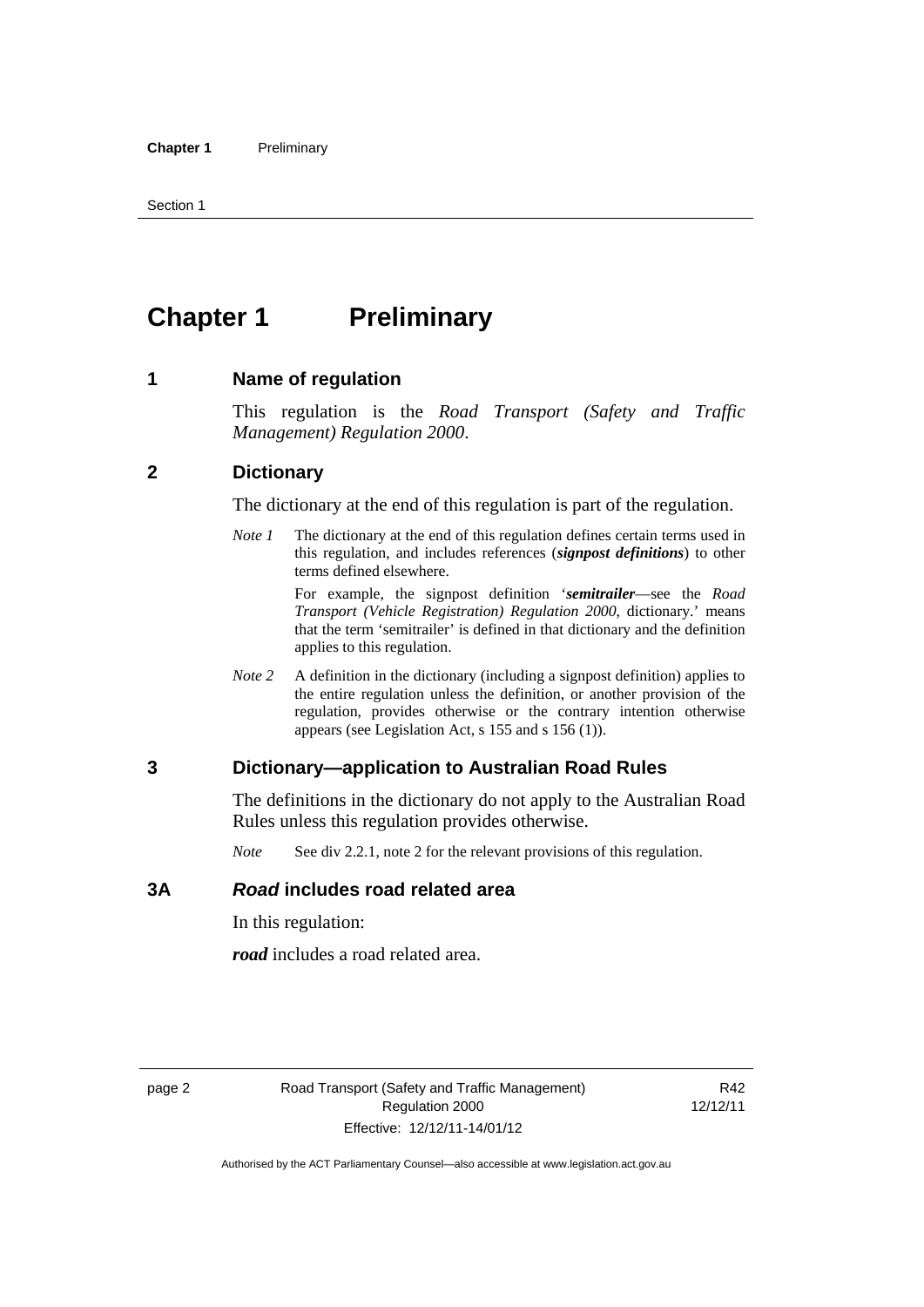## <span id="page-12-0"></span>**3B Meaning of** *park* **and** *stop*

In this regulation:

*park*, in relation to a driver, includes stop and allow the driver's vehicle to stay (whether or not the driver leaves the vehicle).

*stop*, for a driver, includes park, but does not include stop to reverse the driver's vehicle into a parking bay or other parking space.

#### <span id="page-12-1"></span>**4 Notes**

A note in this regulation is explanatory and is not part of this regulation.

*Note* See the Legislation Act, s 127 (1), (4) and (5) for the legal status of notes.

#### <span id="page-12-2"></span>**4A Offences against regulation—application of Criminal Code etc**

Other legislation applies in relation to offences against this regulation (including the Australian Road Rules).

*Note 1 Criminal Code*

The Criminal Code, ch 2 applies to an offence against this regulation (see Code, pt 2.1).

The chapter sets out the general principles of criminal responsibility (including burdens of proof and general defences), and defines terms used for offences to which the Code applies (eg *conduct*, *intention*, *recklessness* and *strict liability*).

*Note 2 Penalty units* 

The Legislation Act, s 133 deals with the meaning of offence penalties that are expressed in penalty units.

*Note 3* The Australian Road Rules are to be read with, and as if they formed part of, this regulation (see s 6).

R42 12/12/11 page 3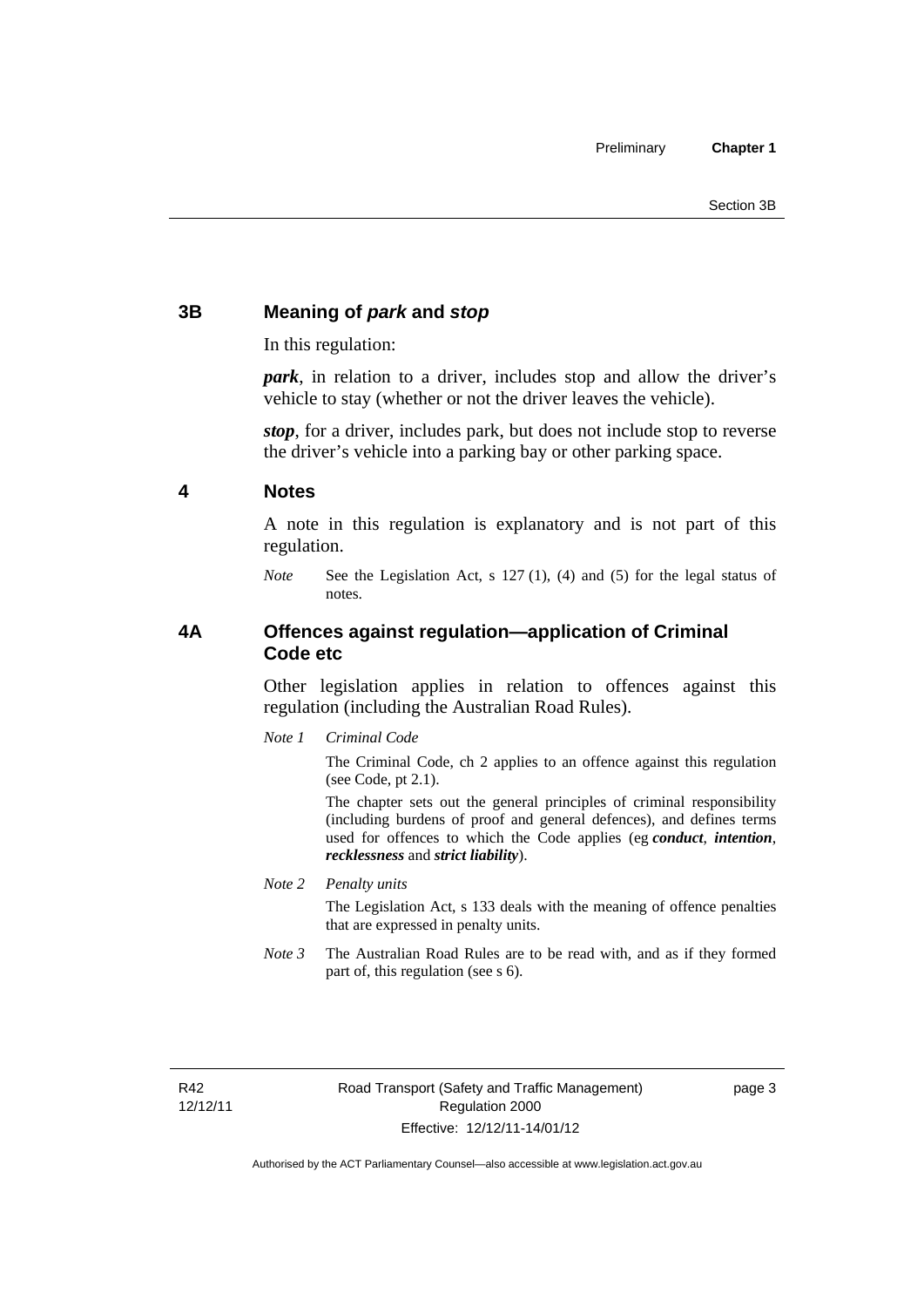#### **Chapter 1** Preliminary

#### Section 4B

#### <span id="page-13-0"></span>**4B Offences against regulation are strict liability offences**

An offence against this regulation (including the Australian Road Rules) is a strict liability offence.

#### <span id="page-13-1"></span>**4C General defence of accident or reasonable effort**

Without limiting any other defence, it is a defence to an offence against this regulation (including the Australian Road Rules) if the defendant proves that the offence—

- (a) was the result of an accident; or
- (b) could not have been avoided by any reasonable efforts by the defendant.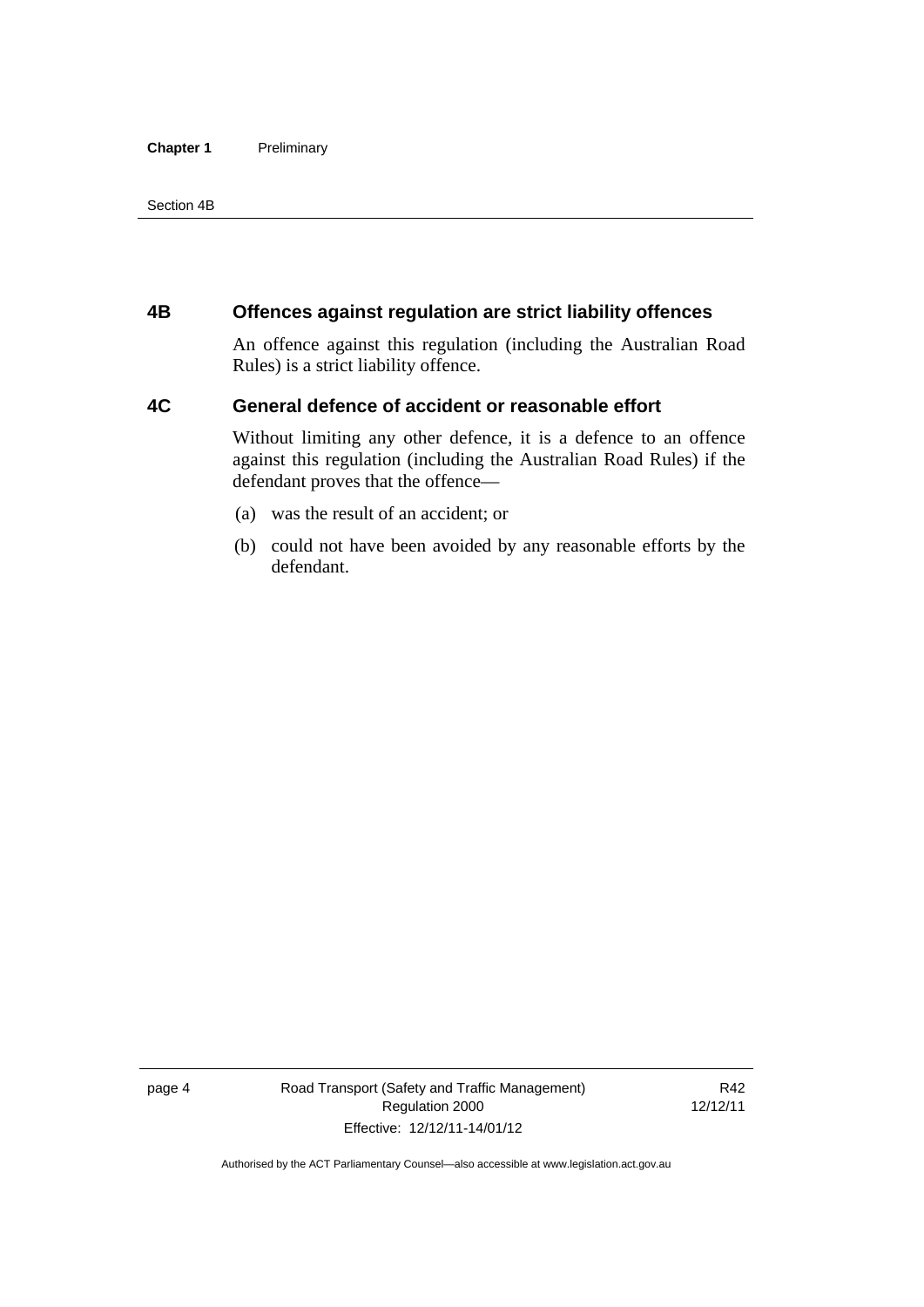# <span id="page-14-0"></span>**Chapter 2 Australian Road Rules**

# <span id="page-14-1"></span>**Part 2.1 Incorporation into ACT law**

#### <span id="page-14-2"></span>**5 Meaning of** *Australian Road Rules*

In this regulation:

*Australian Road Rules* means that part of the publication known as the Australian Road Rules, ISBN 0 7240 8874 1 published by the National Transport Commission in February 2008 that consists of the rules approved by the Australian Transport Council under the *National Transport Commission Act 2003* (Cwlth).

*Note* The Australian Road Rules are accessible at www.legislation.act.gov.au.

#### <span id="page-14-3"></span>**6 Incorporation of Australian Road Rules into ACT law**

- (1) The *Australian Road Rules* (other than rule 2) are to be read with, and as if they formed part of, this regulation.
- (2) Subsection (1) has effect subject to this regulation.

#### <span id="page-14-4"></span>**6B Substitution—ARR r 300**

The Australian Road Rules are to be read as if rule 300 read as follows:

#### **'300 Use of mobile phones**

- (1) The driver of a vehicle must not use a mobile phone while the vehicle is moving, or is stationary but not parked, unless:
	- (a) the phone is being used to make or receive a phone call (other than a text message, video message, email or similar communication) and the body of the phone:

page 5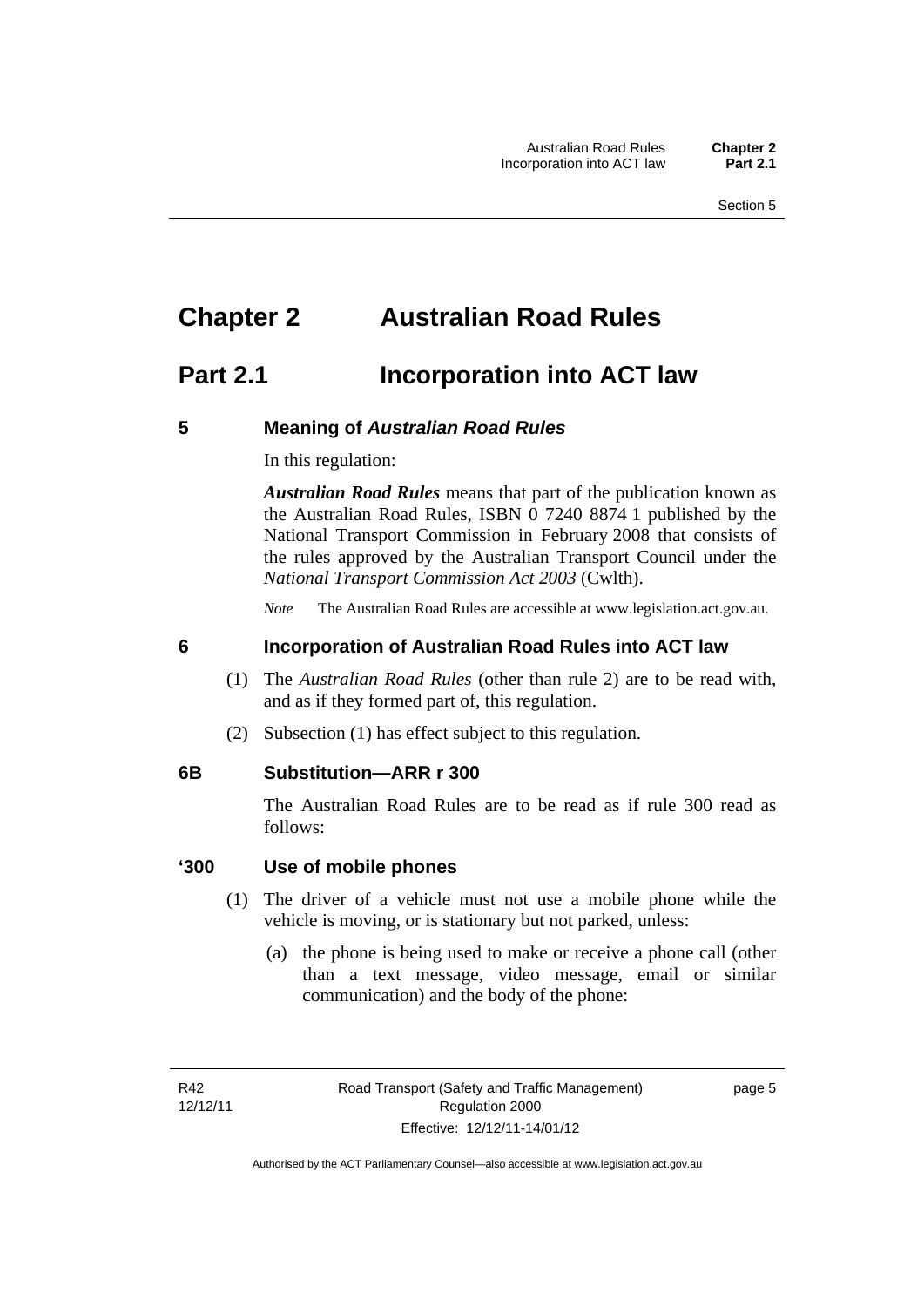- (i) is secured in a mounting affixed to the vehicle while being so used; or
- (ii) is not secured in a mounting affixed to the vehicle and is not being held by the driver, and the use of the phone does not require the driver, at any time while using it, to press anything on the body of the phone or to otherwise manipulate any part of the body of the phone; or
- (b) the vehicle is an emergency vehicle or a police vehicle; or
- (c) the driver is exempt from this rule under another law of this jurisdiction.

Offence provision.

- *Note Emergency vehicle*, *park* and *police vehicle* are defined in the dictionary.
- (2) For the purposes of this rule, a mobile phone is secured in a mounting affixed to the vehicle if, and only if:
	- (a) the mounting is commercially designed and manufactured for that purpose; and
	- (b) the mobile phone is secured in the mounting, and the mounting is affixed to the vehicle, in the manner intended by the manufacturer.
- (3) For the purposes of this rule, a driver does not use a phone to receive a text message, video message, email or similar communication if:
	- (a) the communication is received automatically by the phone; and
	- (b) on and after receipt, the communication itself (rather than any indication that the communication has been received) does not become automatically visible on the screen of the phone.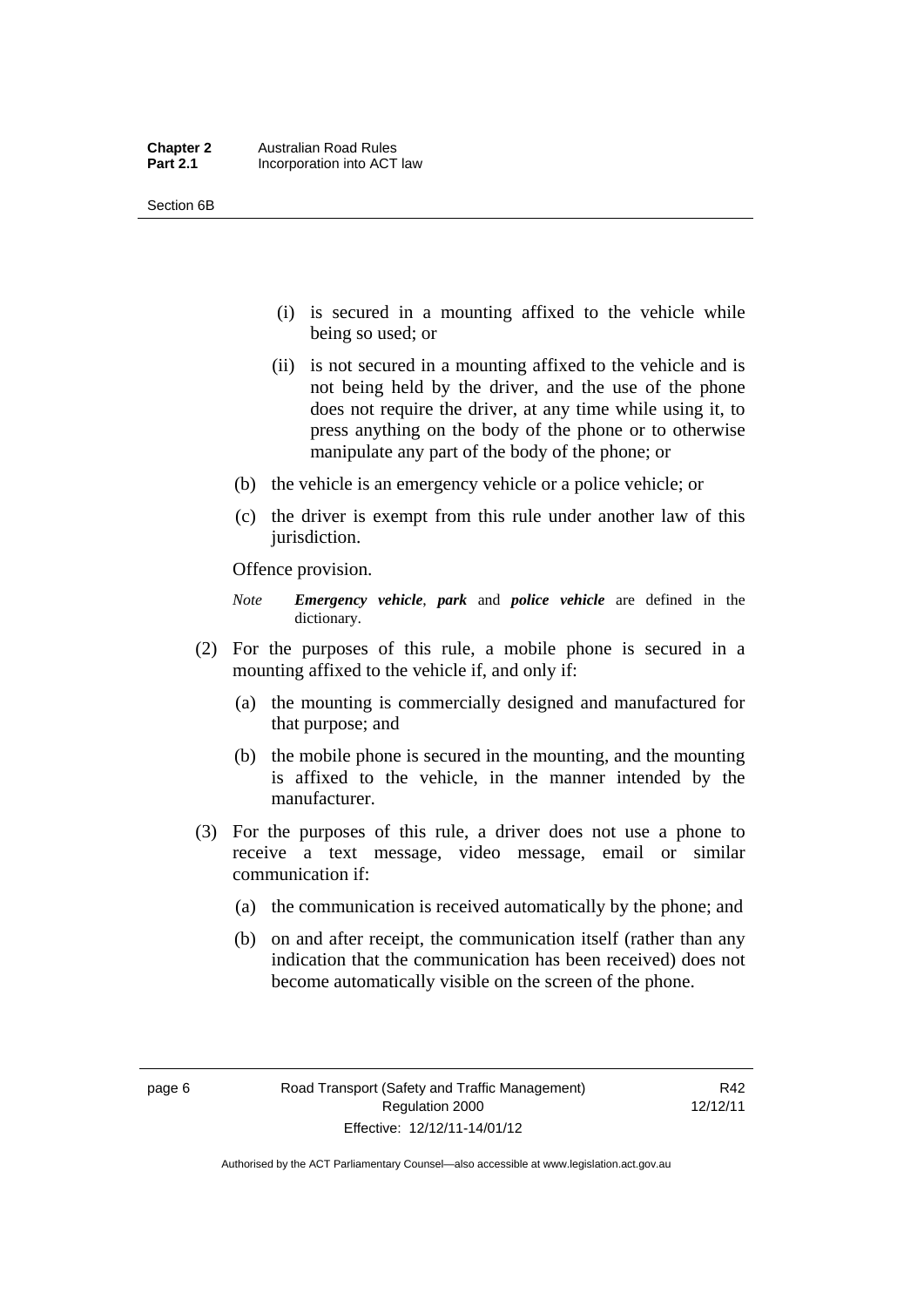(4) In this rule:

*affixed to*, in relation to a vehicle, includes forming part of the vehicle;

*body***,** in relation to a mobile phone, means the part of the phone that contains the majority of the phone's mechanisms;

*held* includes held by, or resting on, any part of the driver's body, but does not include held in a pocket of the driver's clothing or in a pouch worn by the driver;

*mobile phone* does not include a CB radio or any other two-way radio;

*use*, in relation to a mobile phone, includes any of the following actions by a driver:

- (a) holding the body of the phone in her or his hand (whether or not engaged in a phone call), except while in the process of giving the body of the phone to a passenger in the vehicle;
- (b) entering or placing, other than by the use of voice, anything into the phone, or sending or looking at anything that is in the phone;
- (c) turning the phone on or off;
- (d) operating any other function of the phone.'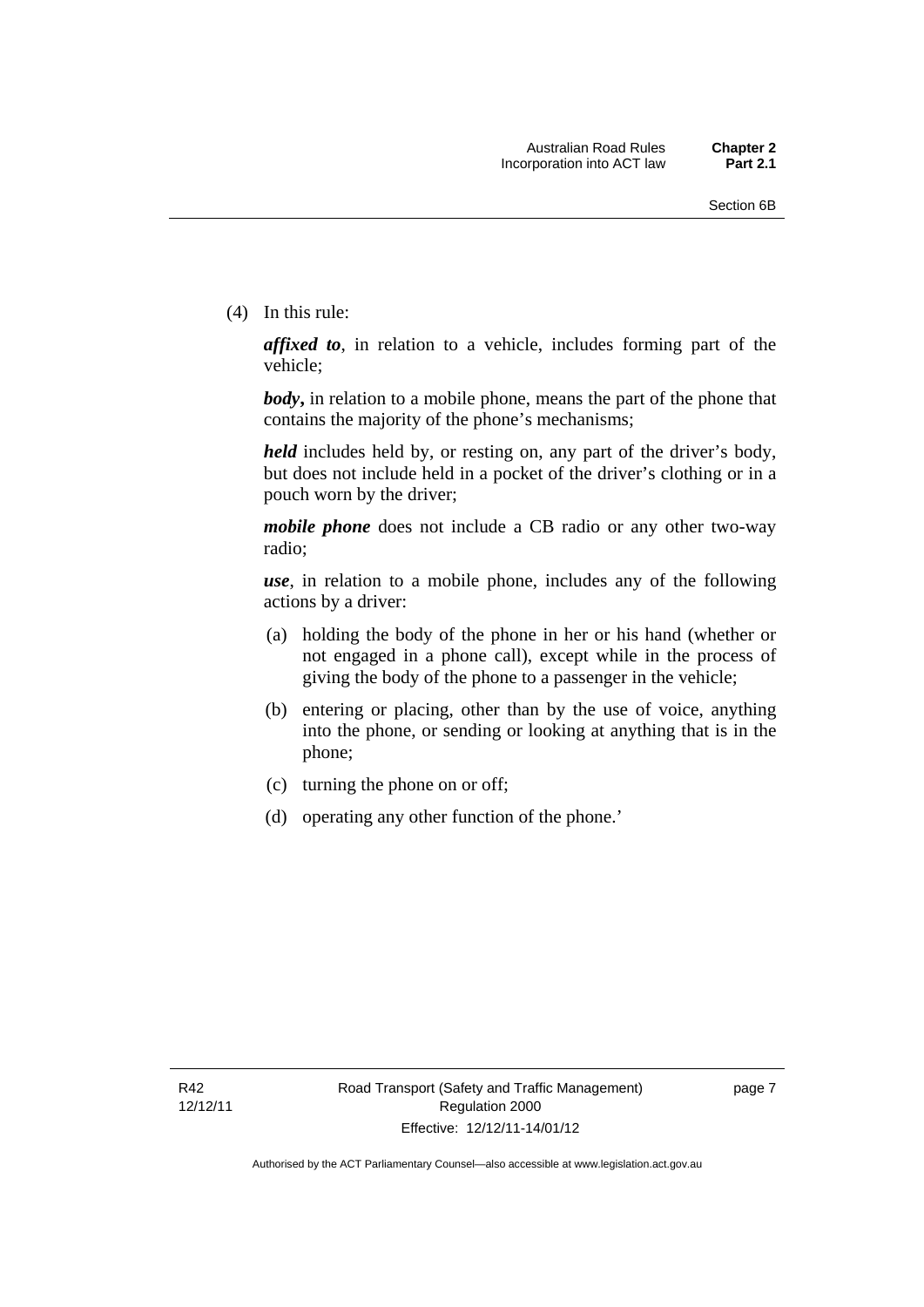# <span id="page-17-0"></span>**Part 2.2 How the Australian Road Rules are incorporated**

#### <span id="page-17-1"></span>**Division 2.2.1 General**

*Note 1* The Australian Road Rules are not completely self-contained and need to be read with associated laws of each jurisdiction. Many of the rules provide for 'another law of this jurisdiction' to define terms used in the Australian Road Rules for application of the Australian Road Rules in the ACT, to permit things to be done in the ACT otherwise prohibited by the Australian Road Rules or to exempt persons in the ACT from complying with the Australian Road Rules.

| Note 2 | The following table sets out the provisions of the Australian Road Rules |
|--------|--------------------------------------------------------------------------|
|        | for which provision is made by this part:                                |

| column 1<br>item | column <sub>2</sub><br><b>ARR</b> provision | column 3<br>provision of this regulation |
|------------------|---------------------------------------------|------------------------------------------|
| 1                | 10(2)                                       | 8                                        |
| $\overline{2}$   | 95                                          | 9                                        |
| 3                | 104                                         | 10                                       |
| 4                | 151(3)(b)                                   | 11                                       |
| 5                | 158(2)(c)                                   | 12                                       |
| 6                | 179(1)(c)                                   | 13                                       |
| 7                | 179 $(1)$ $(c)$ and $(2)$ $(c)$             | 13A                                      |
| 8                | 183(1)                                      | 13B                                      |
| 9                | 195(1)                                      | 13C                                      |
| 10               | 199(2)                                      | 14                                       |
| 11               | $206(2)$ (b) and (c)                        | 15                                       |
| 12               | 207(2)(a)                                   | 16                                       |
| 13               | 213(5)                                      | 16A                                      |
| 14               | 215(4)                                      | 17                                       |

page 8 Road Transport (Safety and Traffic Management) Regulation 2000 Effective: 12/12/11-14/01/12

R42 12/12/11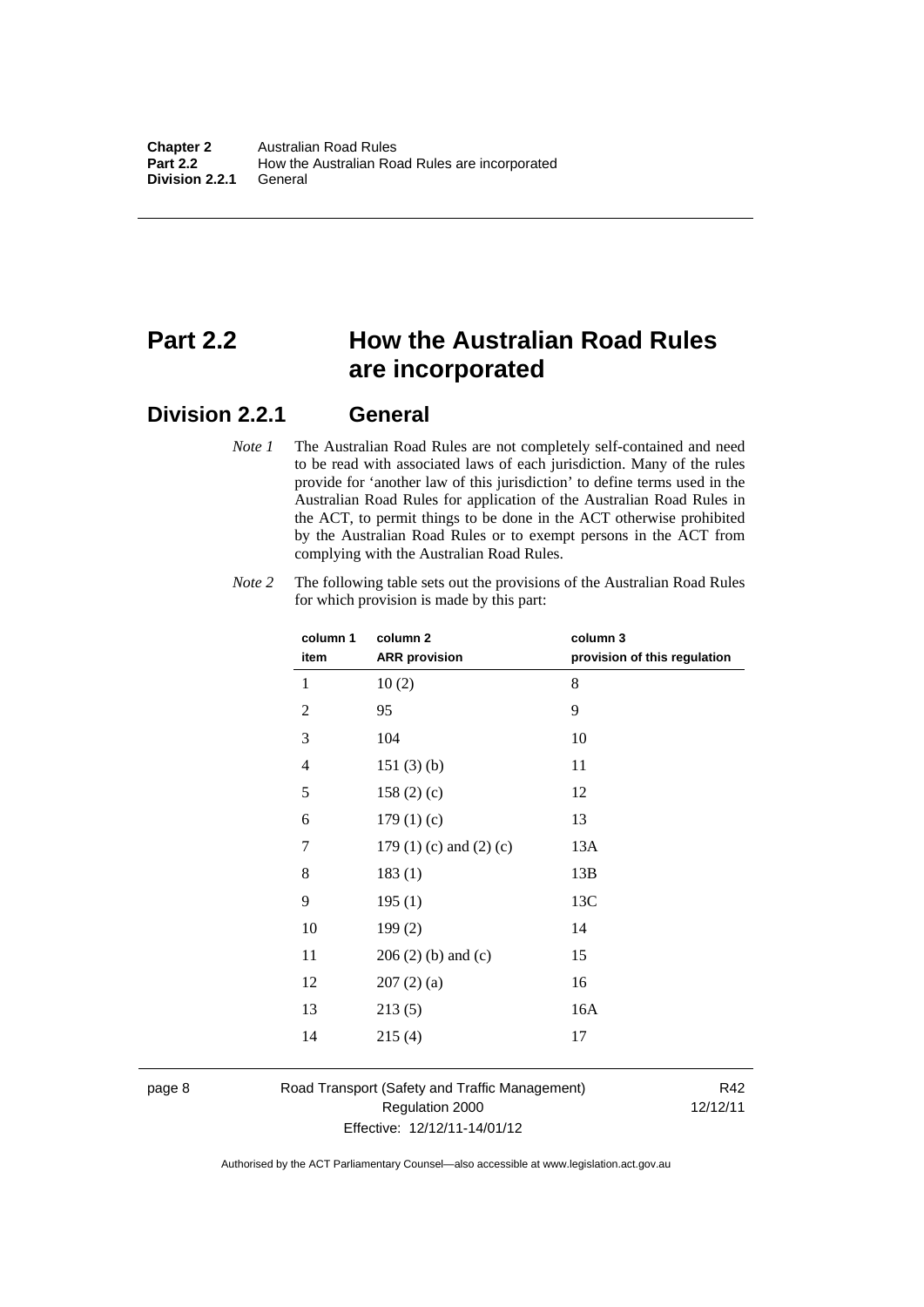| column 1<br>item | column <sub>2</sub>                  | column 3                     |
|------------------|--------------------------------------|------------------------------|
|                  | <b>ARR</b> provision                 | provision of this regulation |
| 15               | 216(3)                               | 18                           |
| 16               | 220(3)                               | 19                           |
| 17               | 221(f)                               | 20                           |
| 18               | 222                                  | 21                           |
| 19               | 225                                  | 22                           |
| 20               | 236(6)                               | 22A                          |
| 21               | 244C                                 | 23                           |
| 22               | 266                                  | 23A                          |
| 23               | 266 (2B)                             | 23B                          |
| 24               | 266(7)                               | 24                           |
| 25               | 267(3)                               | 25                           |
| 26               | 270(3)                               | 26                           |
| 27               | 271(6)                               | 27                           |
| 28               | 280(2)(a)                            | 27A                          |
| 29               | $287(3)$ (e) and (4)                 | 28                           |
| 30               | 289(1)(g)                            | 29                           |
| 31               | 298                                  | 30                           |
| 32               | $310(3)$ and $(4)$                   | 31                           |
| 33               | 313                                  | 32                           |
| 34               | dict, def approved bicycle<br>helmet | 33(1)                        |
| 35               | dict, def <i>authorised</i> person   | 33(1)                        |
| 36               | dict, def emergency worker           | 33(1)                        |
| 37               | dict, def GVM                        | 33(2)                        |
| 38               | dict, def hazard warning<br>lights   | 33(3)                        |

R42 12/12/11 Road Transport (Safety and Traffic Management) Regulation 2000 Effective: 12/12/11-14/01/12

page 9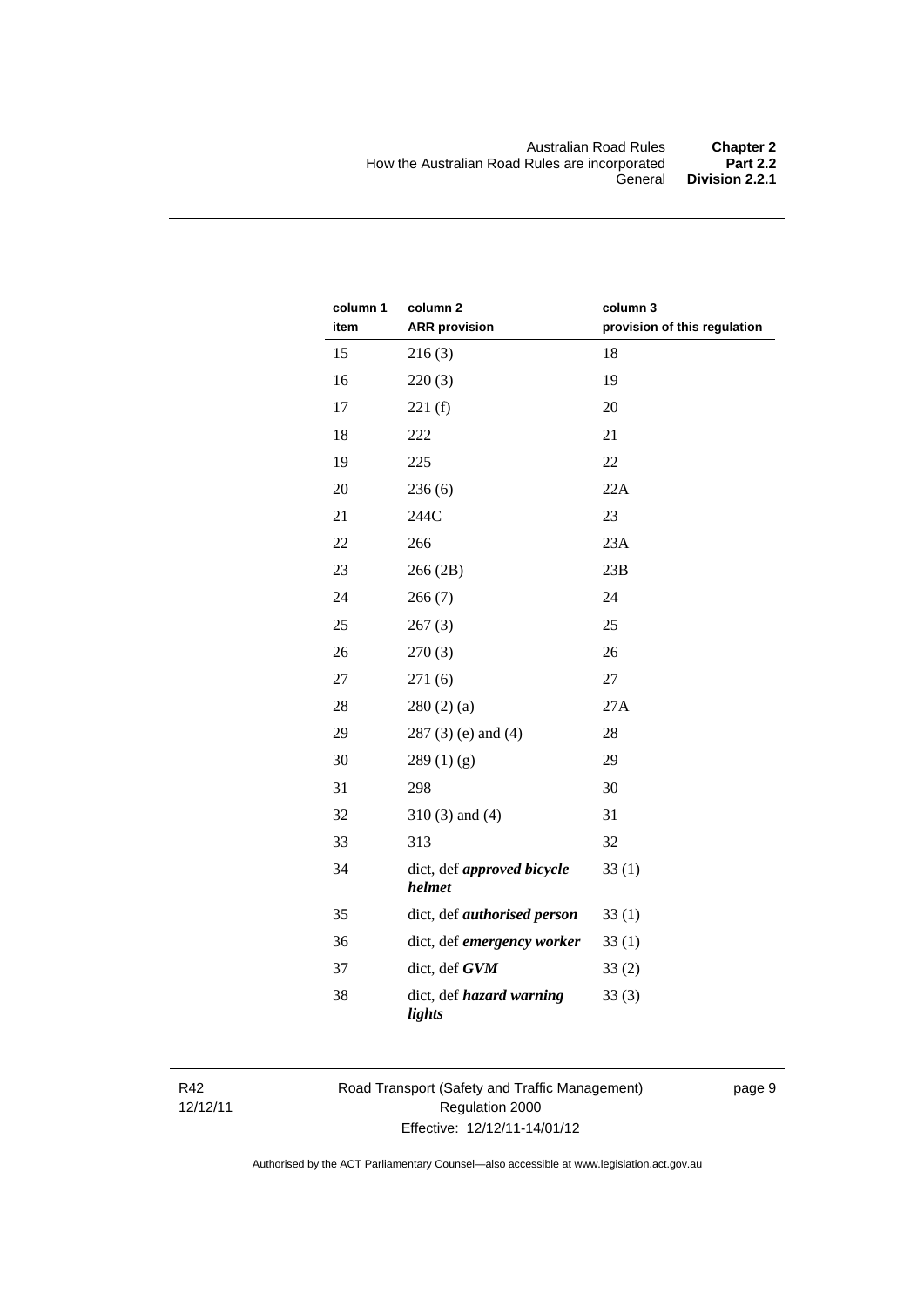| column 1<br>item | column 2<br><b>ARR</b> provision                 | column 3<br>provision of this regulation |
|------------------|--------------------------------------------------|------------------------------------------|
| 39               | dict, def <i>mechanical</i><br>signalling device | 33(1)                                    |
| 40               | dict, def <i>oversize</i> vehicle                | 33(1)                                    |
| 41               | dict, def <i>police officer</i>                  | 33(1)                                    |
| 42               | dict, def <i>portable</i> warning<br>triangle    | 33 (4)                                   |
| 43               | dict, def <i>postal</i> worker                   | 33(1)                                    |
| 44               | dict, def <i>public</i> bus                      | 33(1)                                    |
| 45               | dict, def taxi                                   | 33(1)                                    |

*Note 3* The following table sets out other provisions of the Australian Road Rules for which provision is made by other territory laws (including provisions in other parts of this regulation):

| column 1<br>item | column 2<br><b>ARR</b> provision | column 3<br>other law                                            |
|------------------|----------------------------------|------------------------------------------------------------------|
| 1                | 12(2)                            | Road Transport (General) Act 1999,<br>s 12                       |
| 2                | 13(2)                            | Road Transport (General) Act 1999,<br>s 12                       |
| 3                | $28(2)$ , n 3                    | this regulation, s 65                                            |
| 4                | $32(2)$ , n 3                    | this regulation, s 65                                            |
| 5                | 185(1)                           | this regulation, s 100                                           |
| 6                | $287(1)$ , n 2                   | Road Transport (Safety and Traffic<br>Management) Act 1999, s 16 |
|                  | 304                              | Road Transport (General)<br>Regulation 2000, s 6 and s 7         |

page 10 Road Transport (Safety and Traffic Management) Regulation 2000 Effective: 12/12/11-14/01/12

R42 12/12/11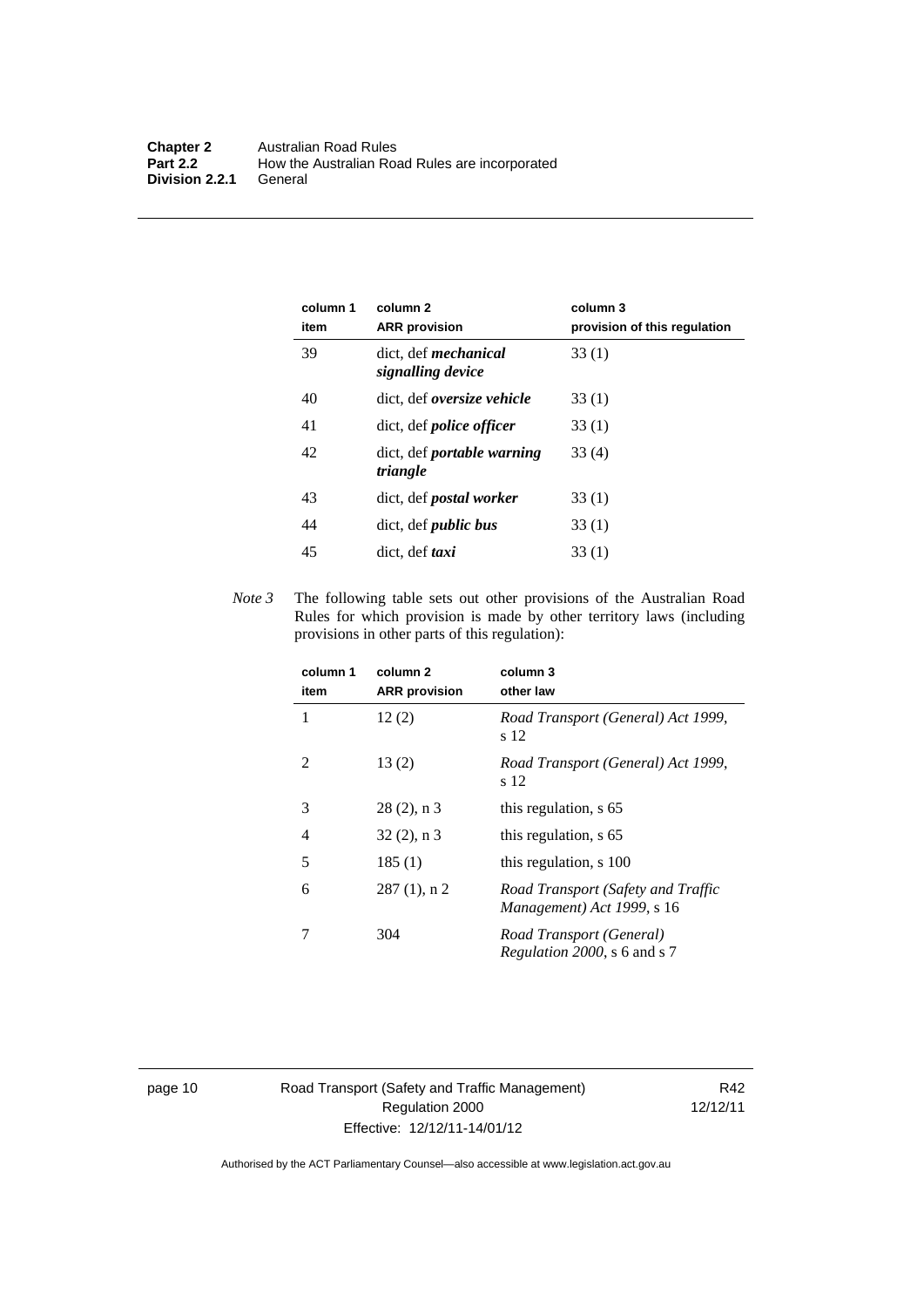| Australian Road Rules                          |
|------------------------------------------------|
| How the Australian Road Rules are incorporated |
| Other provisions for the Australian Road Rules |
|                                                |

Section 7

| column 1<br>item | column 2<br><b>ARR</b> provision                                             | column 3<br>other law                                                     |
|------------------|------------------------------------------------------------------------------|---------------------------------------------------------------------------|
| 8                | 311 $(1)(c)$                                                                 | Road Transport (Mass, Dimensions<br>and Loading) Act 2009                 |
| 9                | 312(3)(c)                                                                    | Road Transport (Safety and Traffic<br>Management) Act 1999, s 31 and s 32 |
| 10               | dict, def <i>parking</i><br><i>permit for</i><br>people with<br>disabilities | this regulation, s 101                                                    |

#### <span id="page-20-0"></span>**7 References to another law of this jurisdiction etc**

- (1) In the Australian Road Rules, a reference to *another law of this jurisdiction* includes a reference to the Act.
	- *Note* A reference to an Act includes a reference to the statutory instruments made or in force under the Act, including any regulation (see Legislation Act, s 104).
- (2) In the Australian Road Rules:

*law of this jurisdiction* means a territory law or a law applying as a territory law.

*this jurisdiction* means the Australian Capital Territory.

# <span id="page-20-1"></span>**Division 2.2.2 Other provisions for the Australian Road Rules**

#### <span id="page-20-2"></span>**8 ARR r 10 (2)—penalties for offences**

For the Australian Road Rules, rule 10 (2), the penalty for an offence against the Australian Road Rules is a maximum penalty of 20 penalty units.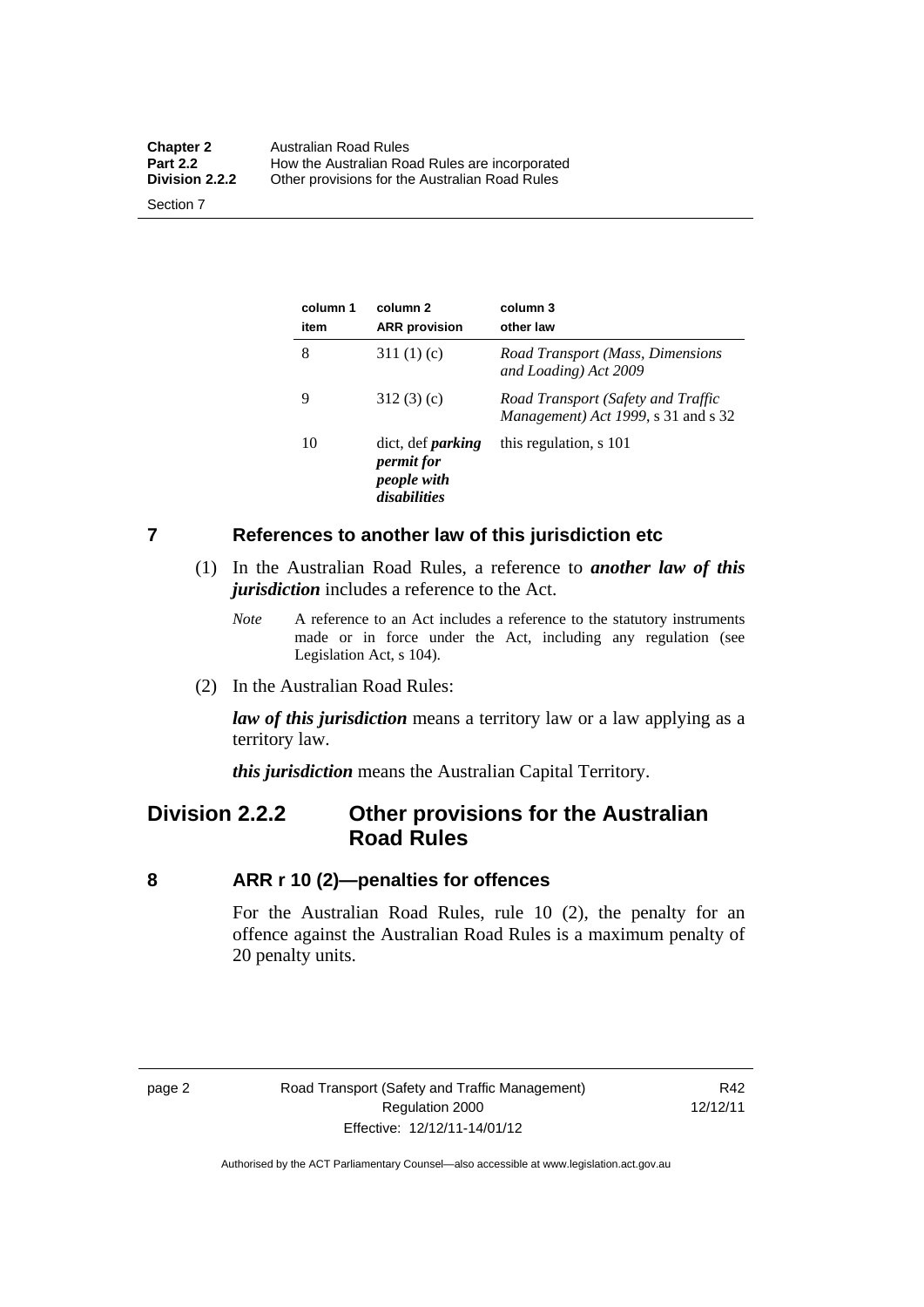#### <span id="page-21-0"></span>**9 ARR r 95—emergency stopping lane only signs**

For the Australian Road Rules, rule 95, the driver of a police vehicle or emergency vehicle is permitted to drive in an emergency stopping lane.

#### <span id="page-21-1"></span>**10 ARR r 104—no truck signs**

For the Australian Road Rules, rule 104, a driver is permitted to drive the vehicle on a road (or a bridge, causeway, ramp or similar structure forming part of a road) past a *no trucks sign* mentioned in rule 104 (1), (2) or (3) if the destination of the driver's vehicle is a place on or reached from the road (or structure) and there is no alternative route by which to reach the destination.

#### <span id="page-21-2"></span>**11 ARR r 151 (3) (b)—riding a motorbike or bicycle alongside more than 1 other rider**

For the Australian Road Rules, rule 151 (3) (b), the rider of a motorbike or bicycle is permitted to ride alongside more than 1 rider if each of the riders is taking part in an event approved by the road transport authority for this section.

## <span id="page-21-3"></span>**12 ARR r 158 (2) (c)—other vehicles permitted to travel in bus lanes**

The drivers of the following vehicles are permitted to drive in a bus lane:

- (a) taxis;
- (b) hire cars;
- (c) demand responsive service vehicles;
- (d) motorbikes.
- *Note* Section 27A applies the B light rules to drivers of taxis, hire cars, demand responsive service vehicles and motorbikes.

R42 12/12/11 Road Transport (Safety and Traffic Management) Regulation 2000 Effective: 12/12/11-14/01/12

page 3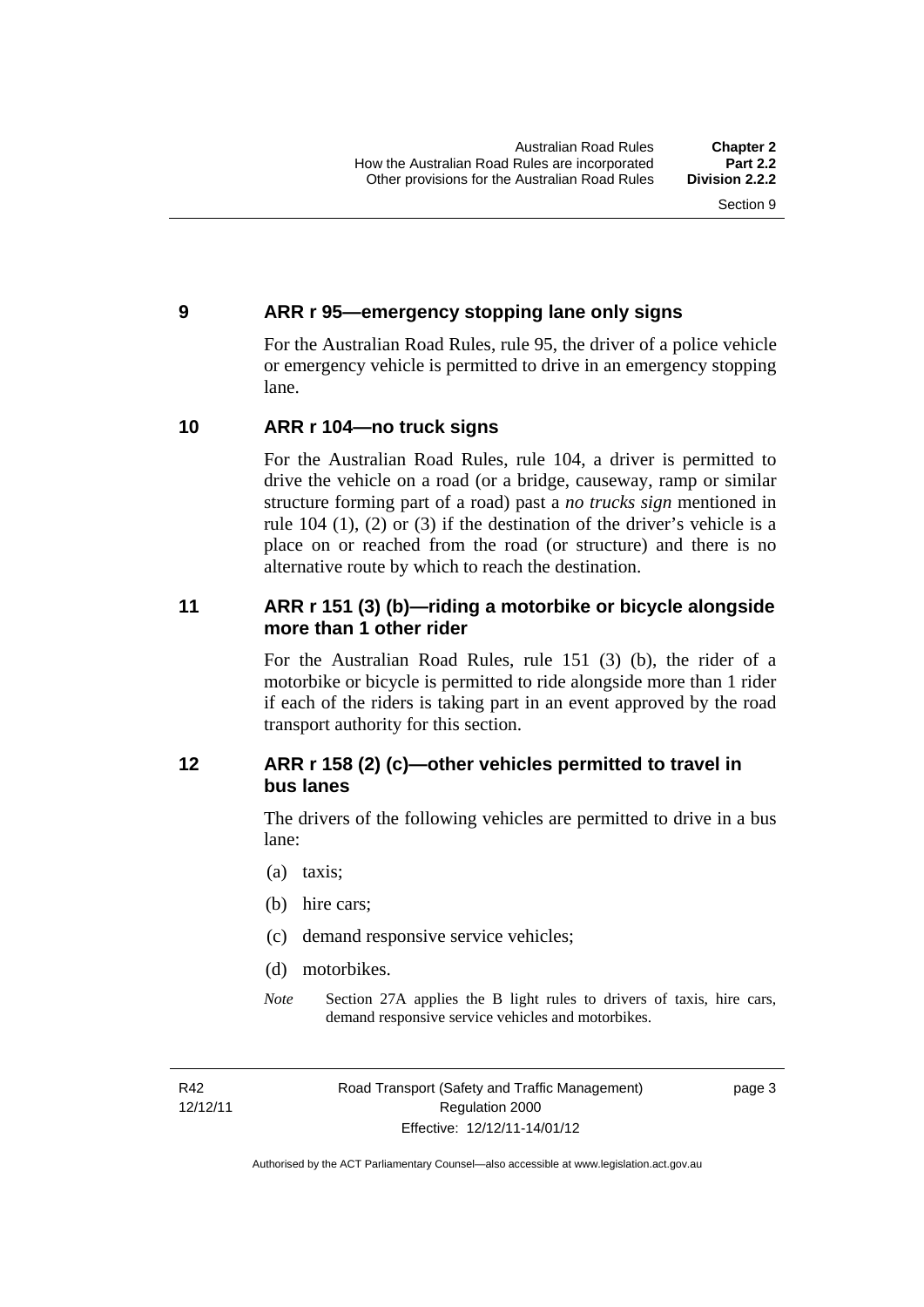#### <span id="page-22-0"></span>**13 ARR r 179 (1) (c)—stopping in a loading zone—goods and permit vehicles**

- (1) For the Australian Road Rules, rule 179 (1) (c), the following vehicles are permitted to stop in a loading zone:
	- (a) a motor vehicle that is built mainly for the transport of goods if the vehicle is dropping off, or picking up, goods;
	- (b) a vehicle displaying a current loading zone permit if the vehicle is complying with the conditions of the permit.
- (2) In this section:

Section 13

*loading zone permit* means a loading zone permit issued under section 100.

### <span id="page-22-1"></span>**13A ARR r 179 (1) (c) and (2) (c)—stopping in loading zone taxis**

- (1) For the Australian Road Rules, rule 179 (1) (c), a taxi that is dropping off, or picking up, a passenger is permitted to stop in a loading zone if—
	- (a) the driver of the taxi does not leave the taxi unattended, otherwise than to comply with a passenger assistance requirement; and
	- (b) the driver complies with subsection (2).
- (2) For the Australian Road Rules, rule 179 (2) (c), the driver must complete the dropping off, or picking up, of the passenger, and drive on—
	- (a) within 2 minutes; or
	- (b) if the driver is required to comply with a passenger assistance requirement—as soon as possible after the driver complies with the requirement.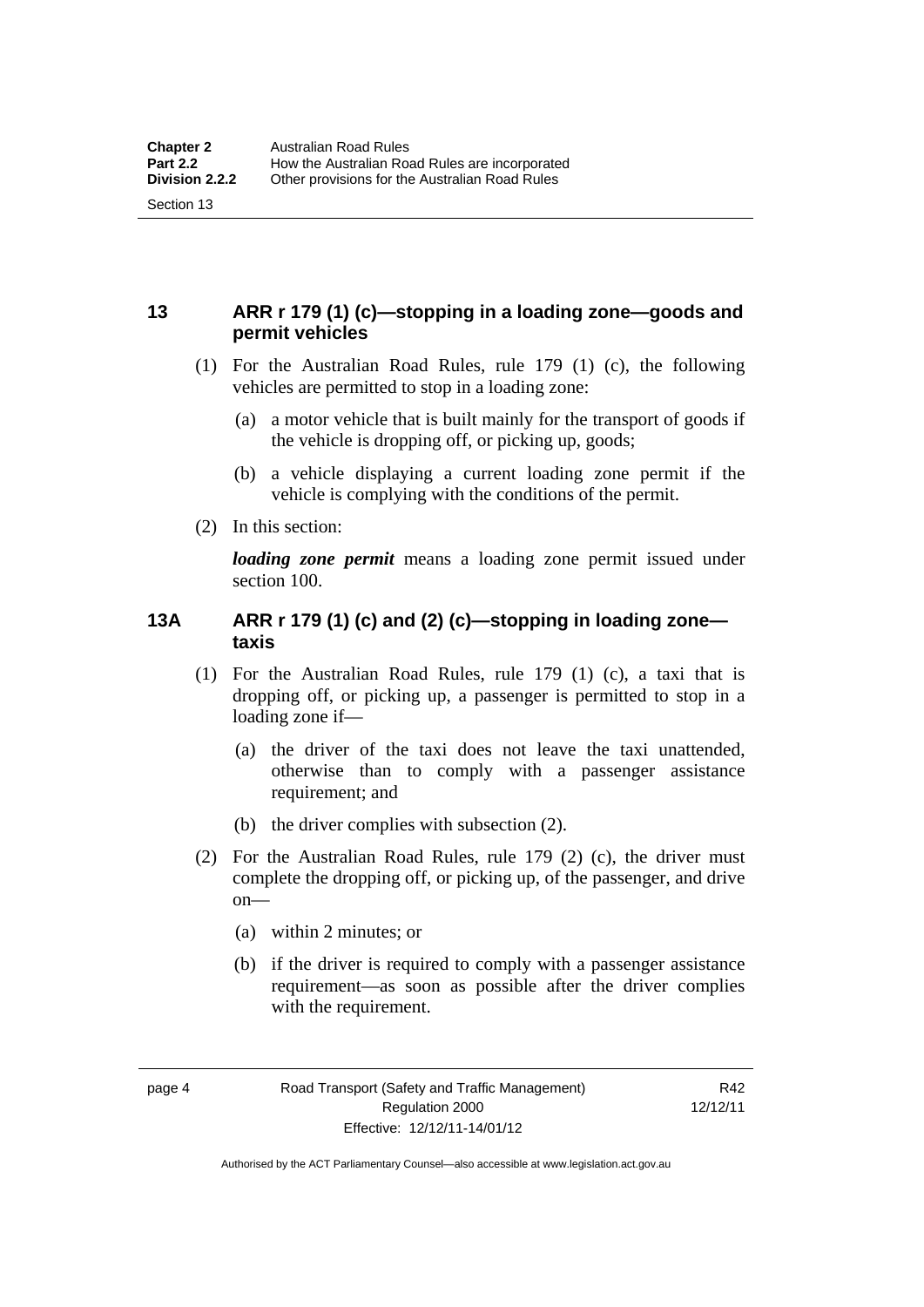(3) In this section:

*passenger assistance requirement* means a requirement under the *Road Transport (Public Passenger Services) Regulation 2002*—

- (a) section 132 (5) (which requires the driver of a wheelchair-accessible taxi to provide reasonable assistance in loading and unloading a wheelchair, or a person in a wheelchair, into or from the taxi); or
- (b) section 135 (5) (which requires a taxi driver to provide reasonable assistance with a passenger's goods).
	- *Note Goods* includes luggage (see *Road Transport (Public Passenger Services) Regulation 2002*, dict).

*unattended*—a driver leaves a taxi *unattended* if the driver leaves the taxi so the driver is over 3m from the closest point of the taxi.

#### <span id="page-23-0"></span>**13B ARR r 183—stopping in a bus zone**

- (1) Despite the Australian Road Rules, rule 183 (1), the driver of a demand responsive service vehicle may stop in a bus zone if—
	- (a) the driver is dropping off, or picking up, a passenger; and
	- (b) the vehicle is authorised to stop in the bus zone.
- (2) In this section:

*authorised to stop*, in a bus zone, for a DRS vehicle, means a bus zone that the demand responsive service vehicle is authorised to stop in under an authority under the *Road Transport (Public Passenger Services) Regulation 2002*, section 305 (1) (DRS vehicles—bus stop and bus zone authorities).

page 5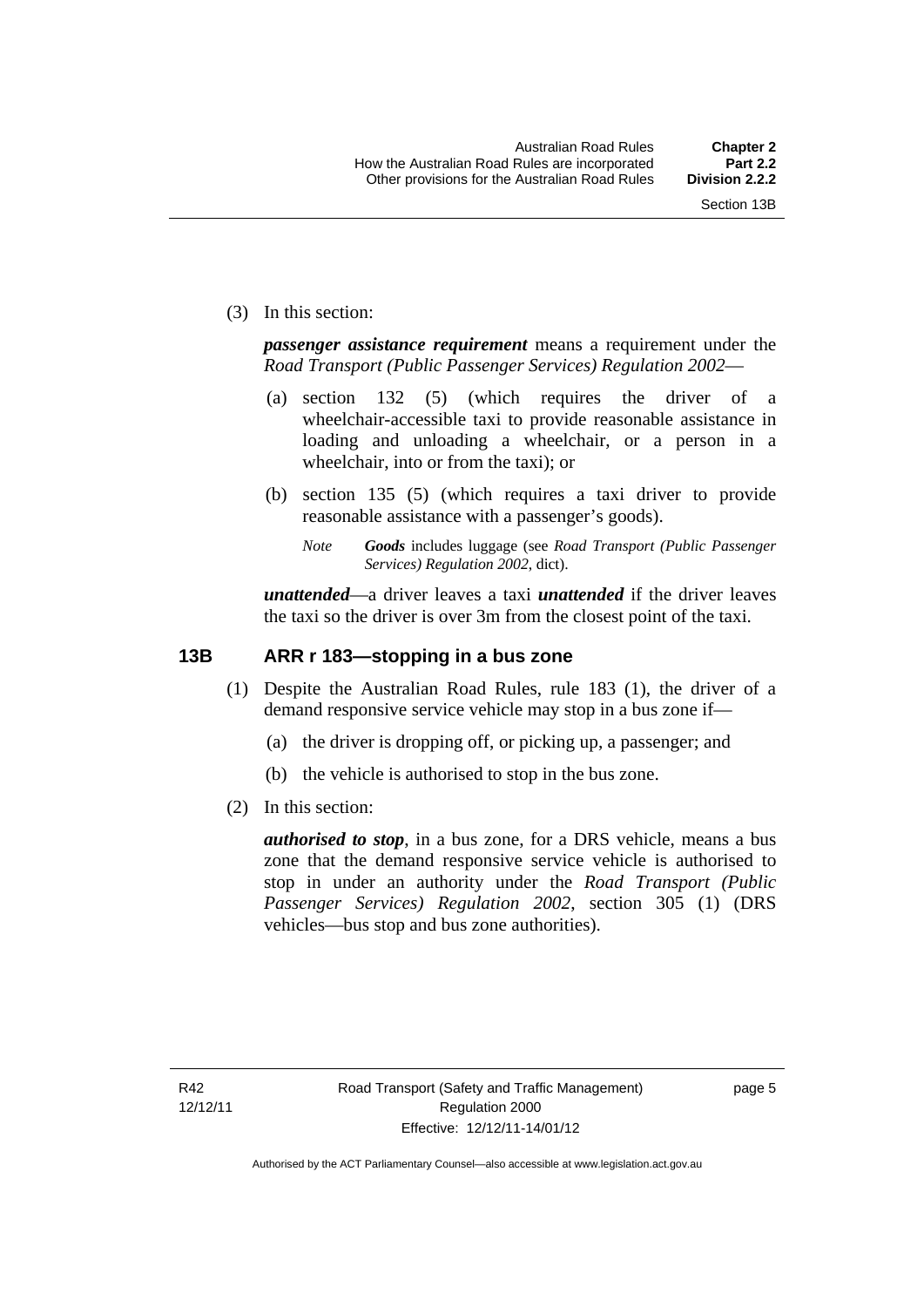#### <span id="page-24-0"></span>**13C ARR r 195—stopping at or near a bus stop**

- (1) Despite the Australian Road Rules, rule 195 (1), the driver of a demand responsive service vehicle may stop at a bus stop, or on the road, within 20m before a sign on the road that indicates the bus stop, and 10m after the sign, if—
	- (a) the driver stops at a place on a length of road, or in an area, to which a parking control sign applies and the driver is permitted to stop at that place under the Australian Road Rules; or
	- (b) the driver is dropping off, or picking up, passengers and the vehicle is authorised to stop at the bus stop.
- (2) In this section:

Section 13C

*authorised to stop*, at a bus stop, for a DRS vehicle, means a bus stop that the demand responsive service vehicle is authorised to stop at under an authority under the *Road Transport (Public Passenger Services) Regulation 2002*, section 305 (1) (DRS vehicles—bus stop and bus zone authorities).

#### <span id="page-24-1"></span>**14 ARR r 199 (2)—stopping near postbox**

For the Australian Road Rules, rule 199 (2):

*public postbox* means a postbox erected, maintained or used by Australia Post.

#### <span id="page-24-2"></span>**15 ARR r 206 (2) (b), (c)—time extension for people with disabilities permit**

 (1) For the Australian Road Rules, rule 206 (2) (b), a driver to whom the Australian Road Rules, rule 206 applies may park for not longer than 2 hours on a length of road, or in an area, to which a *permissive parking sign* applies if the maximum period of parking allowed by the sign is not longer than 30 minutes.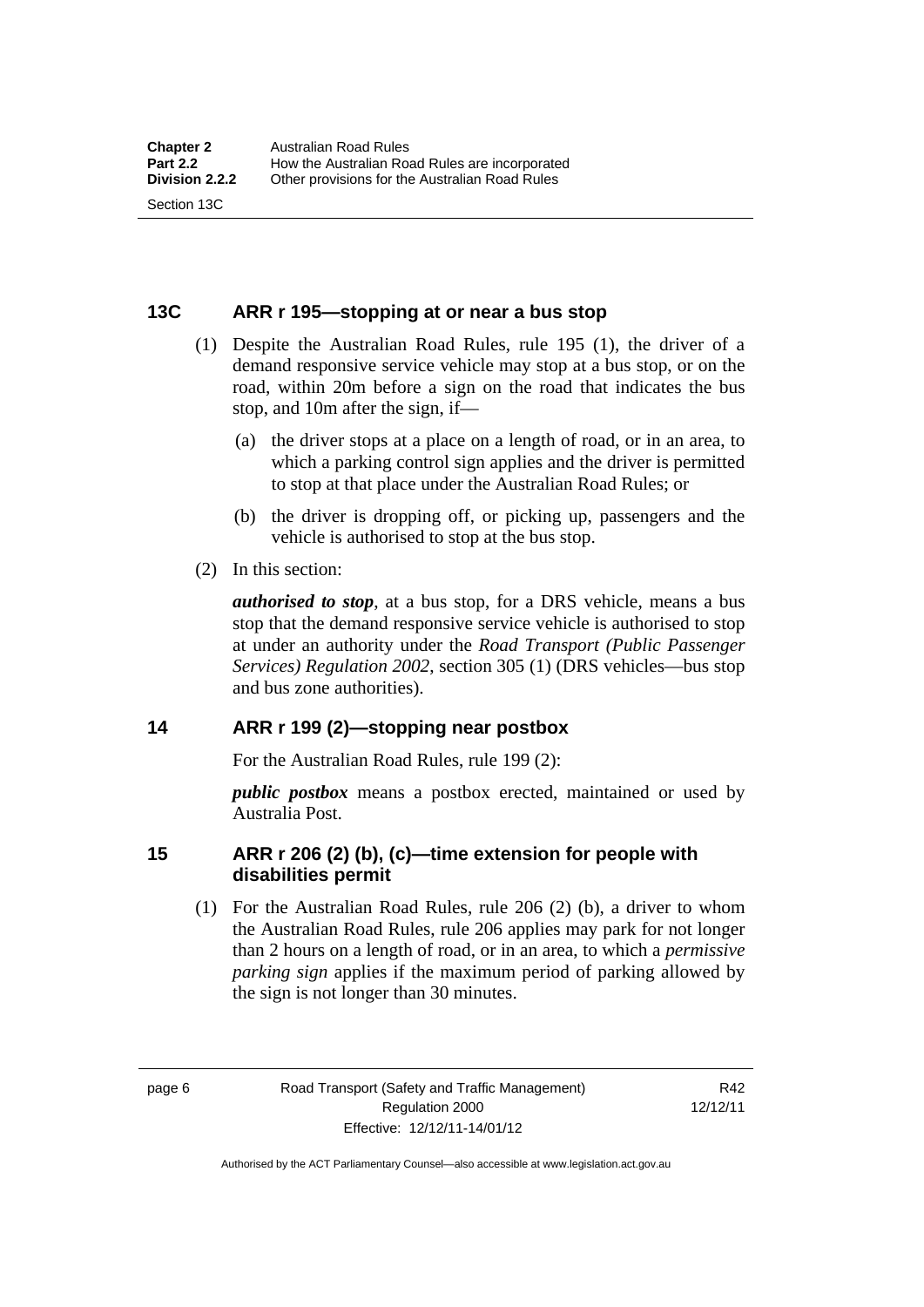(2) For the Australian Road Rules, rule 206 (2) (c), a driver to whom the Australian Road Rules, rule 206 applies may park for an unlimited period on a length of road, or in an area, to which a *permissive parking sign* applies if the maximum period of parking allowed by the sign is longer than 30 minutes.

#### <span id="page-25-0"></span>**16 ARR r 207 (2) (a)—fees for parking in pay parking spaces**

- (1) For the Australian Road Rules, rule 207 (2) (a), if a *permissive parking sign* applies to a length of road or area that is (or is part of) a pay parking area, the relevant parking fee is payable for parking in a pay parking space on the road or in the area.
- (2) For this section, the relevant parking fee does not become payable under subsection (1) until immediately after a vehicle is parked in the pay parking space concerned.
	- *Note* Pt 3.1 of this regulation makes provision for the administration of pay parking schemes (including the designation of pay parking areas by the erection of permissive parking signs and the fixing of fees).

#### <span id="page-25-1"></span>**16A ARR r 213 (5)—making a motor vehicle secure exception**

Every driver is exempt from the Australian Road Rules, rule 213 (5).

## <span id="page-25-2"></span>**17 ARR r 215 (4)—lights required to be fitted to a vehicle**

For the Australian Road Rules, rule 215 (4), the lights required to be fitted to a vehicle are the lights required to be fitted to the vehicle under the *Road Transport (Vehicle Registration) Regulation 2000,*  schedule 1.

page 7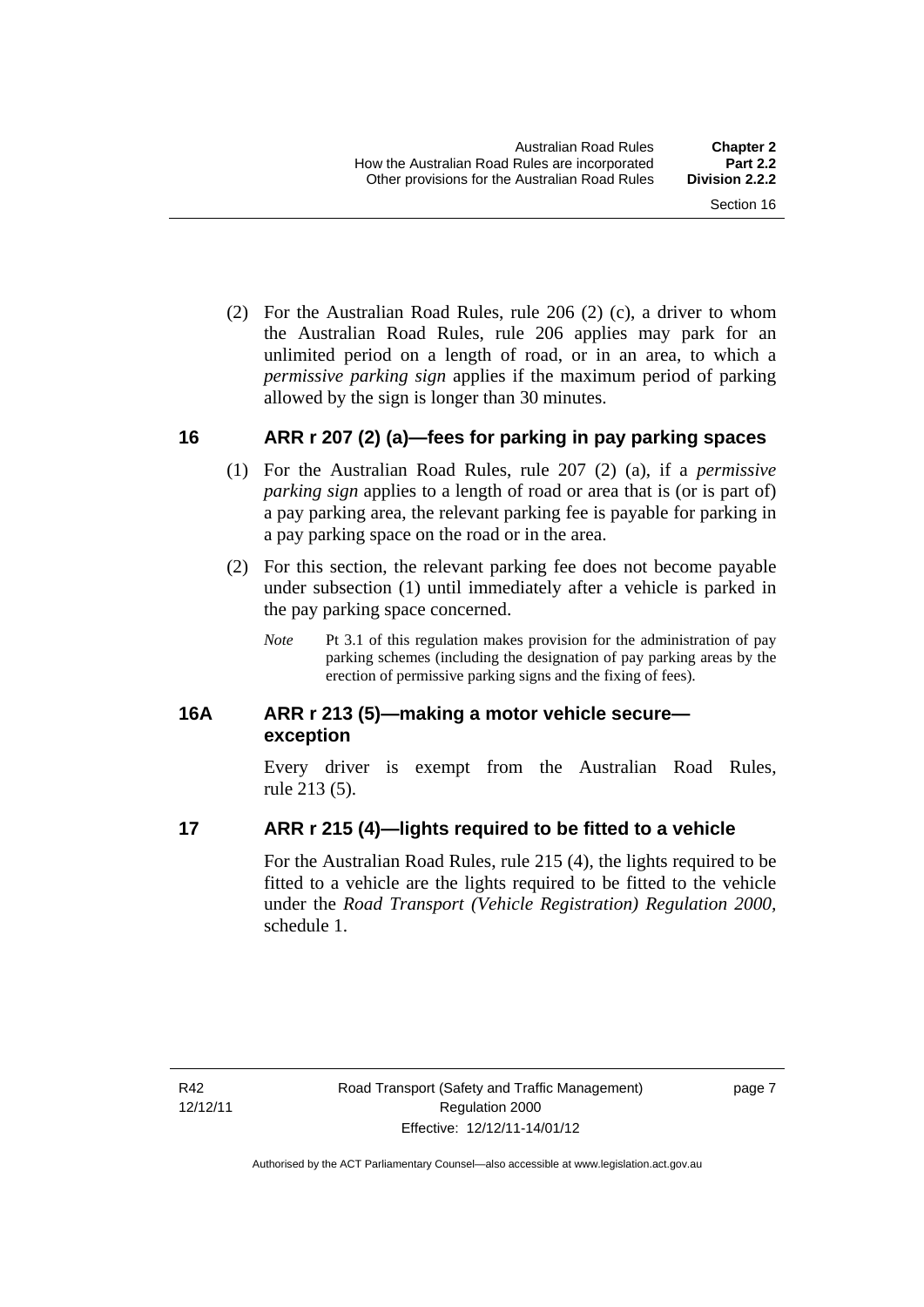Section 18

<span id="page-26-0"></span>**18 ARR r 216 (3)—towing a vehicle at night or in hazardous weather conditions** 

For the Australian Road Rules, rule 216 (3):

*dangerous goods*—see the *Dangerous Goods (Road Transport) Act 2009*, dictionary.

*placard load*—see the *Dangerous Goods (Road Transport) Act 2009*, dictionary.

#### <span id="page-26-1"></span>**19 ARR r 220 (3)—using lights on vehicles that are stopped**

For the Australian Road Rules, rule 220 (3), a light of a kind required to be fitted to a vehicle is a light of that kind required to be fitted to the vehicle under the *Road Transport (Vehicle Registration) Regulation 2000*, schedule 1.

#### <span id="page-26-2"></span>**20 ARR r 221 (f)—using hazard warning lights on buses carrying children**

- (1) This section applies to a bus that is carrying children and is fitted with hazard warning lights in accordance with the *Road Transport (Vehicle Registration) Regulation 2000*, schedule 1, but is not fitted with any other warning lights in accordance with that schedule.
- (2) For the Australian Road Rules, rule 221 (f), if the driver of the bus stops the bus to drop off or pick up a child, the driver is permitted to operate the hazard warning lights.

#### <span id="page-26-3"></span>**21 ARR r 222—using warning lights on buses carrying children**

(1) This section applies to a bus that is carrying children and is fitted with warning lights (other than hazard warning lights) in accordance with the *Road Transport (Vehicle Registration) Regulation 2000*, schedule 1.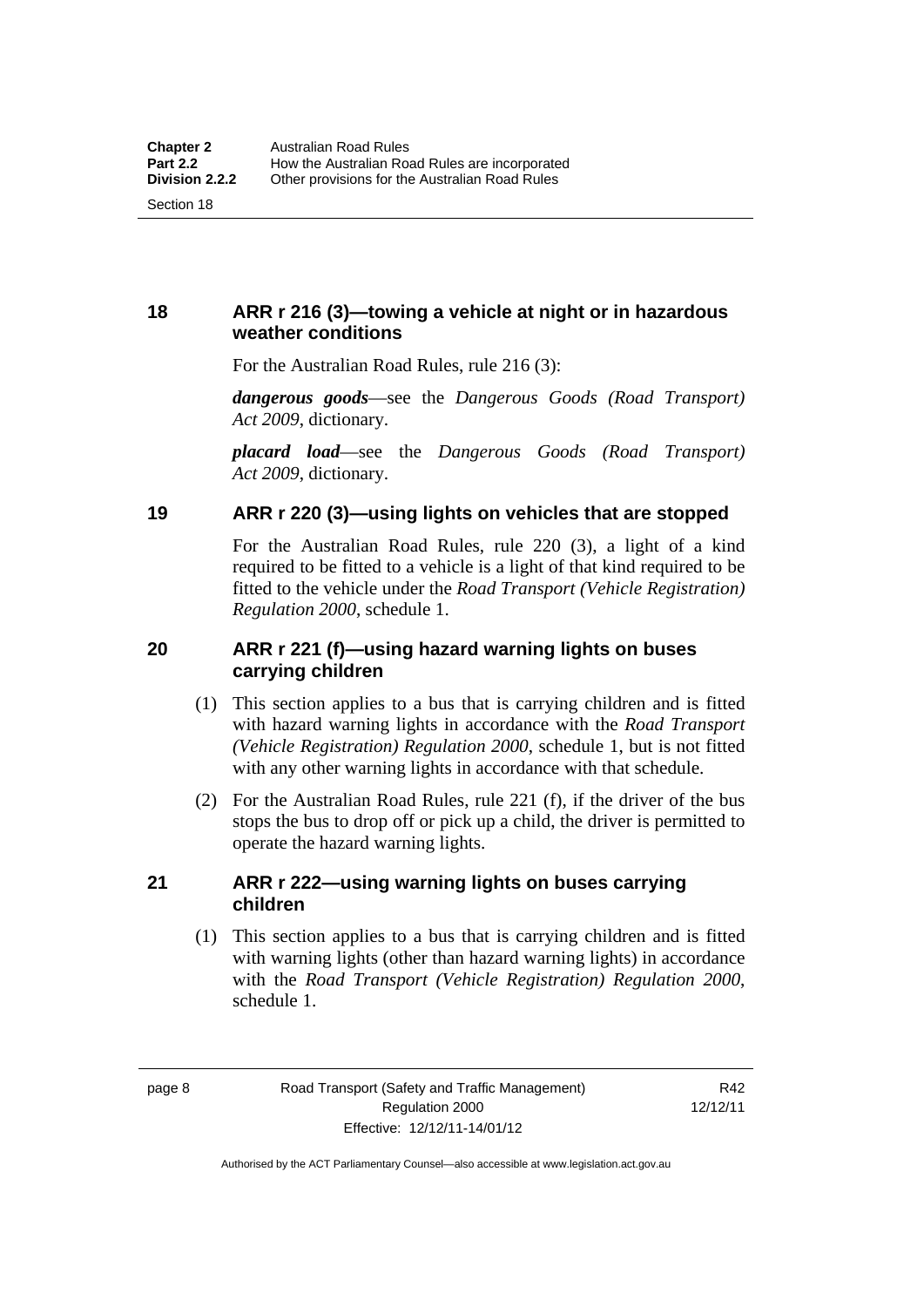(2) For the Australian Road Rules, rule 222, the driver of the bus must operate the warning lights by activating them.

#### <span id="page-27-0"></span>**22 ARR r 225—use of radar detectors**

Every driver is exempt from rule 225 of the Australian Road Rules.

*Note* The Australian Road Rules, r 225 is superfluous in the ACT because the Act, s 9 (2) makes it an offence for a person to drive or park a motor vehicle on a road or road related area if a traffic offence evasion device is fitted to, applied to, or carried in the vehicle.

#### <span id="page-27-1"></span>**22A ARR r 236 (6)—hitchhiking, roadside commerce etc permitted**

- (1) For the Australian Road Rules, rule 236 (6)—
	- (a) a pedestrian may stand on, or move onto, a road to—
		- (i) solicit contributions, employment or business from an occupant of a vehicle; or
		- (ii) hitchhike; or
		- (iii) display an advertisement; or
		- (iv) sell or offer articles for sale; or
		- (v) wash or clean, or offer to clean, the windscreen of a vehicle; and
	- (b) a person in a vehicle may buy, or offer to buy, an article or service from a person standing on a road.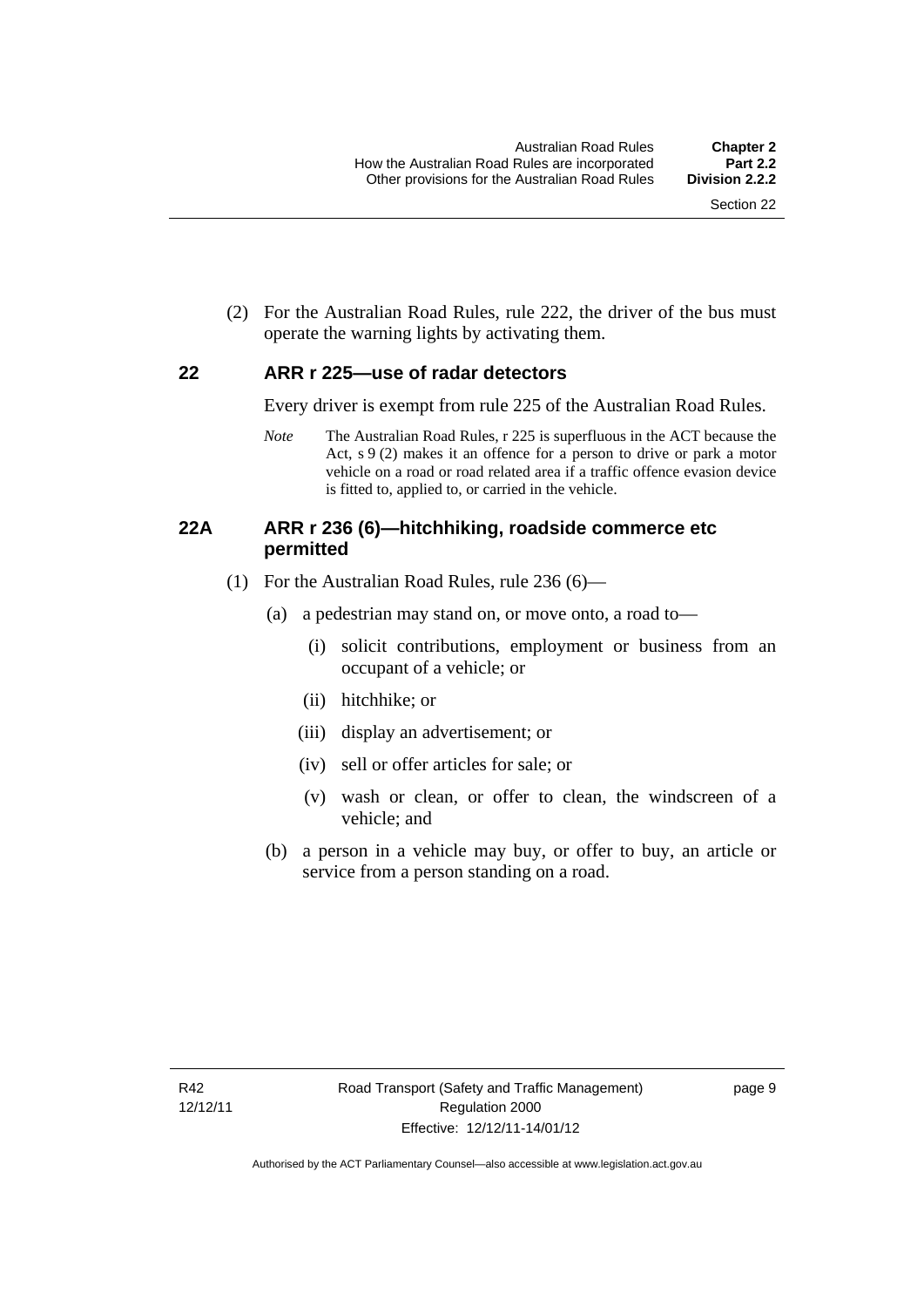(2) In this section:

*road* includes any shoulder of the road, and any median strip, painted island or traffic island, but does not include any other roadrelated area.

*Note Median strip*, *painted island* and *traffic island* are defined in the Australian Road Rules, dictionary, *shoulder* is defined in ARR, r 12, and *road-related area* is defined in the ARR, r 13.

#### <span id="page-28-0"></span>**23 ARR r 244C—motorised scooters not to be used**

For the Australian Road Rules, rule 244C, a person must not use a motorised scooter on a road or road related area.

#### <span id="page-28-1"></span>**23A ARR r 266—children travelling in interstate registered vehicles**

- (1) This section applies to a passenger in or on a motor vehicle (other than a bus or motorbike) who is under 7 years old.
- (2) For the Australian Road Rules, rule 266, the passenger is exempt from rule 266 if the motor vehicle is registered in a State that does not have a law that substantially corresponds to rule 266.

#### <span id="page-28-2"></span>**23B ARR r 266 (2B)—children travelling in goods compartments**

- (1) This section applies to a passenger in a motor vehicle who is—
	- (a) at least 4 years old; and
	- (b) under 7 years old; and
	- (c) travelling in a seating position in a part of the vehicle that is designed primarily for the carriage of goods.
- (2) For the Australian Road Rules, rule 266 (2B), the passenger is exempt from—
	- (a) being restrained in an approved child restraint; or

page 10 Road Transport (Safety and Traffic Management) Regulation 2000 Effective: 12/12/11-14/01/12

R42 12/12/11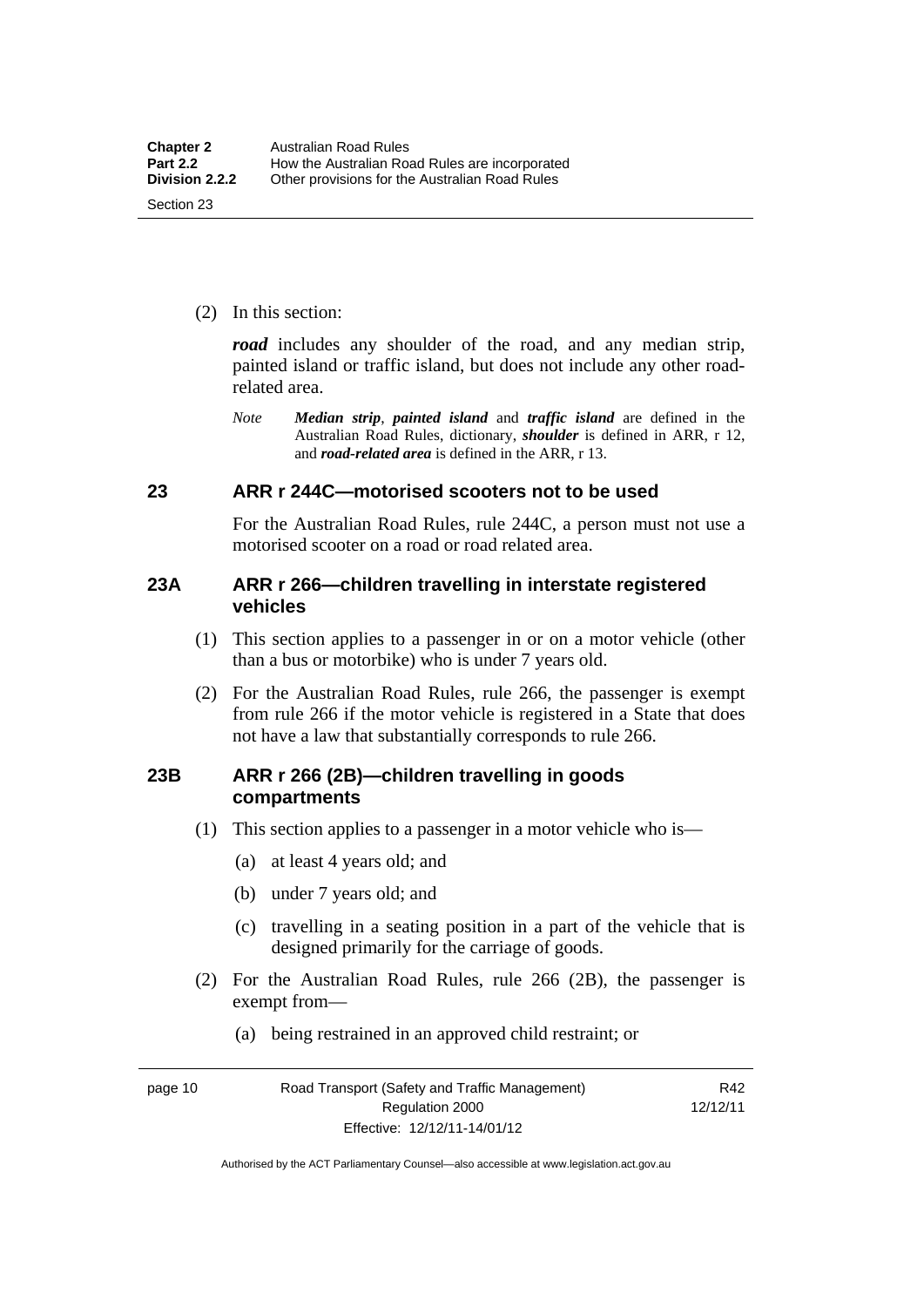- (b) being placed in an approved booster seat and restrained by a seatbelt.
- (3) However, the passenger must be—
	- (a) restrained by a suitable lap and sash type seatbelt; or
	- (b) restrained by—
		- (i) for the midsection of the passenger's body—a lap type seatbelt; and
		- (ii) for the passenger's upper body—an approved child safety harness.
	- *Note* A person must not travel in a seating position in a part of a vehicle that is designed primarily for the carriage of goods unless the position is suitable for the size and weight of the person (see ARR, r 268 (2)).

#### <span id="page-29-0"></span>**24 ARR r 266 (7)—wearing of seatbelts by passengers under 16 years old**

For the Australian Road Rules, rule 266 (7):

*approved booster seat* means a booster seat that is approved by the road transport authority under section 66 (1) (b) (Approvals etc by road transport authority).

*approved child restraint* means a child restraint that is approved by the road transport authority under section 66 (1) (c) (Approvals etc by road transport authority).

*approved child safety harness* means a child safety harness that is approved by the road transport authority under section 66 (1) (d) (Approvals etc by road transport authority).

R42 12/12/11 page 11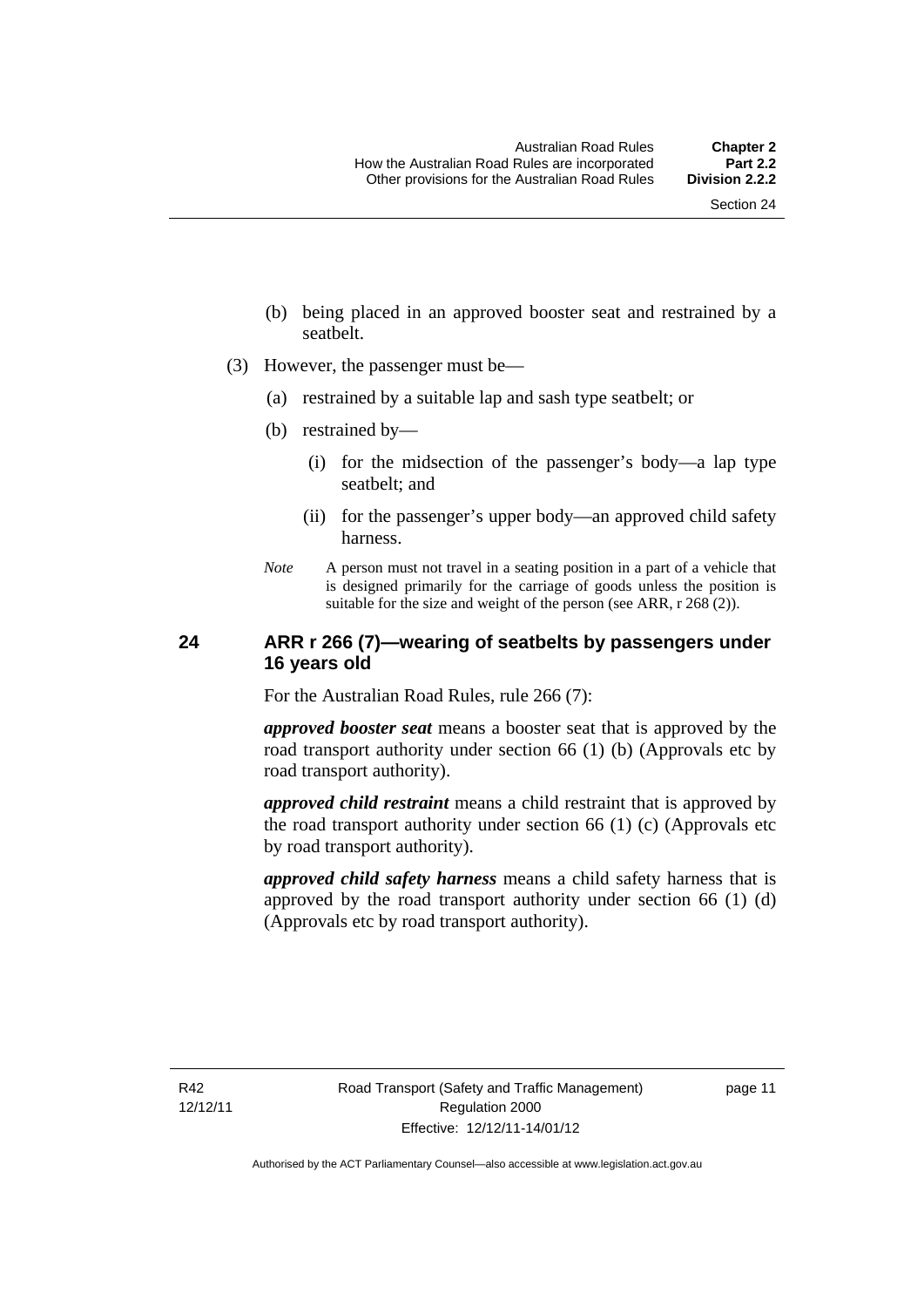Section 26

## <span id="page-30-0"></span>**26 ARR r 270 (3)—wearing motorbike helmets**

For the Australian Road Rules, rule 270 (3):

*approved motor bike helmet* means a protective helmet for motorbike riders that is approved by the road transport authority under section 66 (1) (e) (Approvals etc by road transport authority).

## <span id="page-30-1"></span>**27 ARR r 271 (6)—riding on motorbikes**

For the Australian Road Rules, rule 271 (6):

- (a) the Australian Road Rules, rule 271 (2) does not apply to a passenger on a motorbike to the extent that the passenger is exempt from the subrule under section 67 (Exemption from requirement about riding on motorbikes); and
- (b) the Australian Road Rules, rule 271 (3) does not apply to the rider of a motorbike in relation to a passenger to the extent that, under paragraph (a), rule 271 (2) does not apply to the passenger.

# <span id="page-30-2"></span>**27A ARR r 280 (2) (a)—other vehicles to which B light rules apply**

The following classes of vehicles are specified:

- (a) taxis;
- (b) hire cars;
- (c) demand responsive service vehicles;
- (d) motorbikes.
- *Note* This section applies the B light rules to drivers of taxis, hire cars, demand responsive service vehicles and riders of motorbikes who, under s 12, are allowed to drive in bus lanes.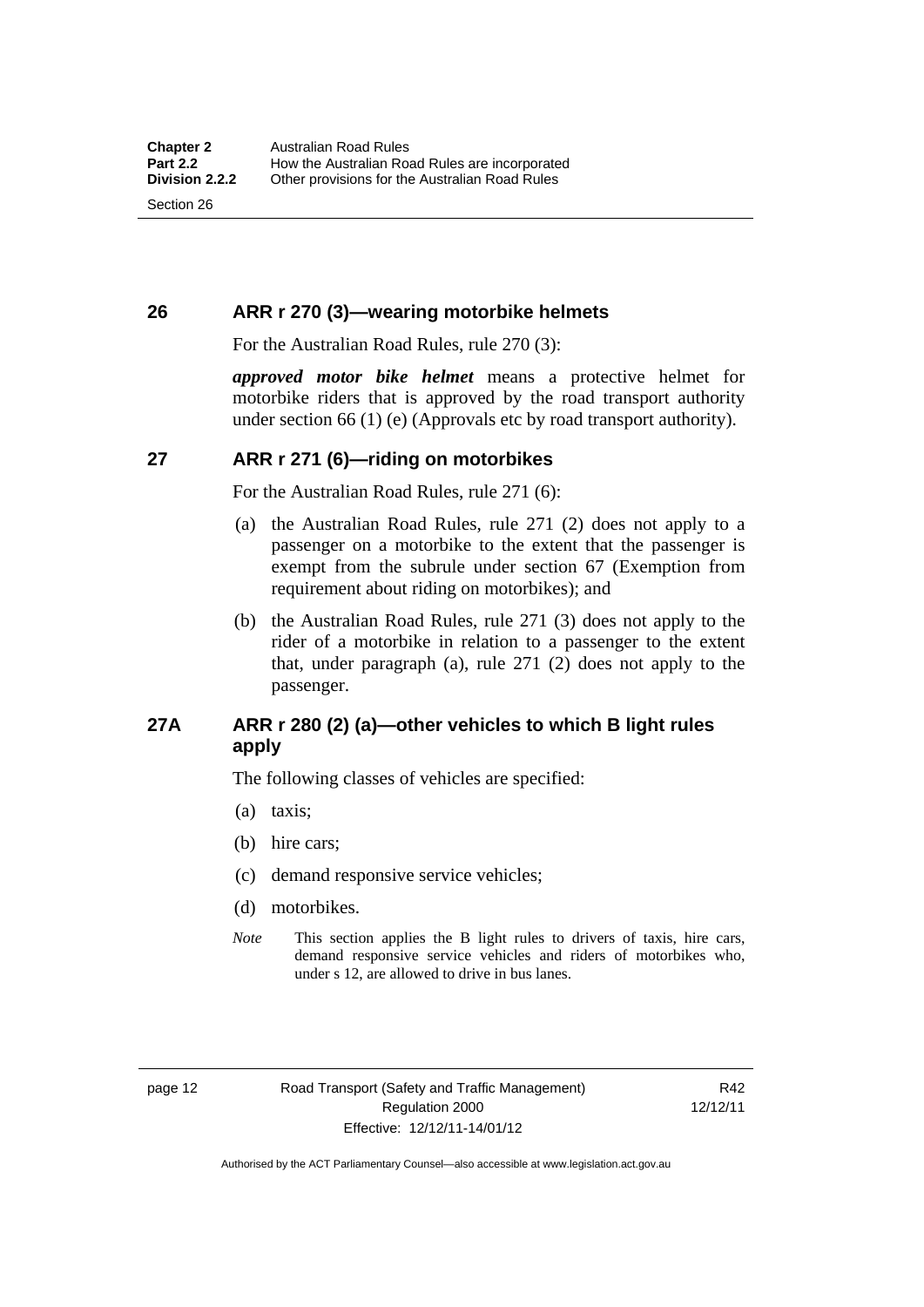## <span id="page-31-0"></span>**28 ARR r 287 (3), (4)—duties of participants in crashes**

- (1) For the Australian Road Rules, rule 287 (3), a driver of a motor vehicle involved in a crash is taken to have given the driver's required particulars to a police officer if the driver supplies the particulars in accordance with the requirements of the crash reporting website.
- (2) For the Australian Road Rules, rule 287 (3) (e), every crash not mentioned in the Australian Road Rules, rule 287 (3) (a) to (d) must be reported to a police officer.
	- *Note* The Australian Road Rules, r 287 (3) (e) requires the driver (or the driver's representative) to give the driver's required particulars, within the required time, about a crash to a police officer if the crash is required to be reported to a police officer under another law of this jurisdiction.
- (3) For the Australian Road Rules, rule 287 (4), definition of *required particulars*, information required to be given to a police officer about a crash includes an explanation of the circumstances of the crash.
- (4) In this section:

*crash reporting website* means the website operated by the Territory for the purpose of receiving information about crashes.

*Note* The crash reporting website can be accessed through the Canberra Connect website (www.canberraconnect.act.gov.au). The website can also be accessed through the website for police services in the ACT (www.afp.gov.au/act.html).

#### <span id="page-31-1"></span>**29 ARR r 289 (1) (g)—driving on nature strip**

For the Australian Road Rules, rule 289 (1) (g), a driver may drive the driver's vehicle on a nature strip adjacent to a length of road in a built-up area if the vehicle—

R42 12/12/11 page 13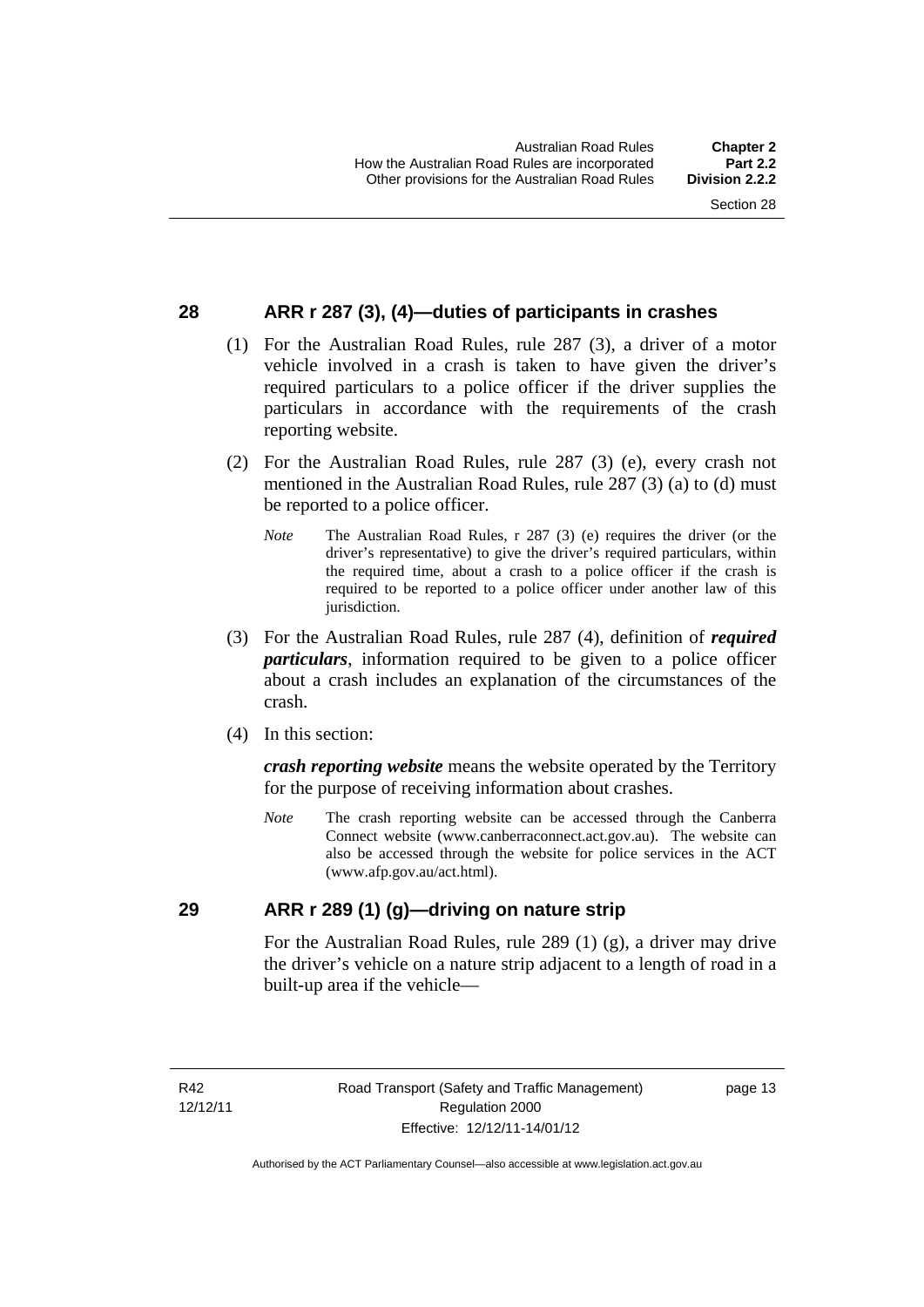- (a) is a motor vehicle (other than a ride-on lawnmower) that is built and used solely for cutting grass, or for purposes incidental to cutting grass; or
- (b) is a motor vehicle that is designed for cleaning footpaths and is being driven on the nature strip for the purpose of cleaning a footpath and is displaying an amber flashing light; or
- (c) is being used to transport goods or materials for use in (or for the purposes of) the construction or maintenance of roads by or on behalf of the Territory; or
- (d) is a postal vehicle that is
	- (i) a motorbike with an engine capacity of not more than 110mL; and
	- (ii) being driven at a speed of not more than 10km/h.
- (e) is being used by a person in the course of his or her duties as a person authorised under this regulation to use a traffic offence detection device.

## <span id="page-32-0"></span>**30 ARR r 298—driving with a person in or on trailer**

- (1) For the Australian Road Rules, rule 298, a trailer is exempt if—
	- (a) the trailer is being towed by a police vehicle or emergency vehicle; or
	- (b) the carriage of passengers is permitted in a part of the trailer and anyone in the trailer is in that part; or
	- (c) anyone who is in the trailer is engaged in the door-to-door delivery or collection of goods, or in the collection of waste or garbage, and the trailer is not travelling faster than 25 km/h; or
	- (d) in all the circumstances, there is no reasonable danger of anyone in the trailer falling from the trailer or being injured.

Section 30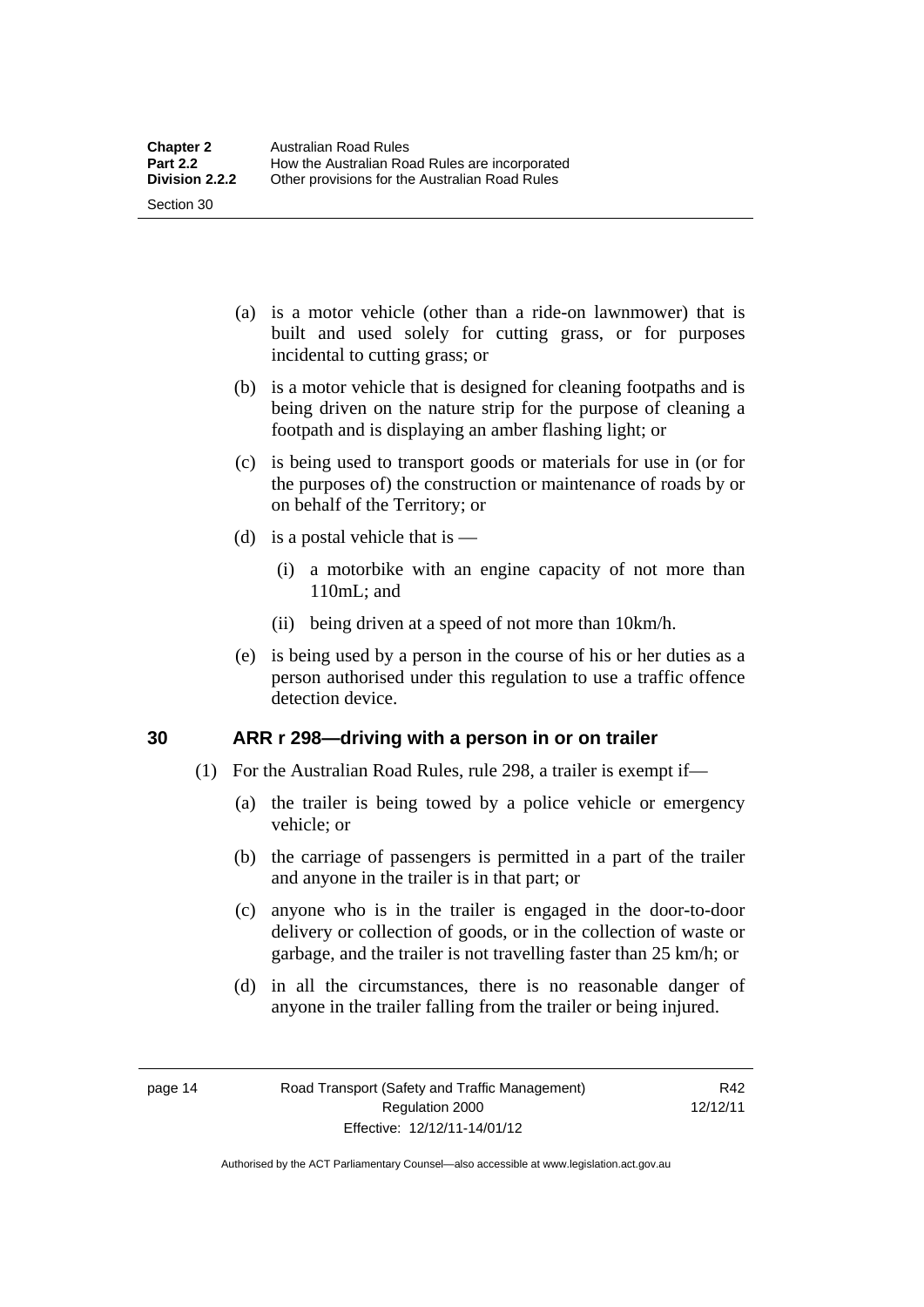- (2) For this section, the carriage of passengers is permitted in a part of a trailer if the part is designed primarily for—
	- (a) the carriage of passengers; or
	- (b) the carriage of goods, but is enclosed.
- (3) In this section:

*enclosed*, for a part of a trailer, means enclosed by—

- (a) the structure of the trailer; or
- (b) a canopy, cage or other device fitted to the trailer that is of a kind approved by the road transport authority under section 66 (1) (f) (Approvals etc by road transport authority).

*in* includes on.

#### <span id="page-33-0"></span>**31 ARR r 310 (3), (4)—exemption for road workers etc**

- (1) For the Australian Road Rules, rule 310 (3) (b), the road transport authority may authorise a person to engage in speed zoning tests.
- (2) For the Australian Road Rules, rule 310 (4), definition of *roadworks*, the road transport authority may authorise—
	- (a) installation or maintenance work on, above or below a road; or
	- (b) installation or maintenance of a traffic control device; or
	- (c) a traffic survey.
- (3) This section is additional to, and does not limit, any other power of the road transport authority or anyone else under a territory law to authorise something mentioned in this section.
	- *Note* Under the Act, the road transport authority can authorise a person to install or display (or to interfere with, change or remove) a prescribed traffic control device.

page 15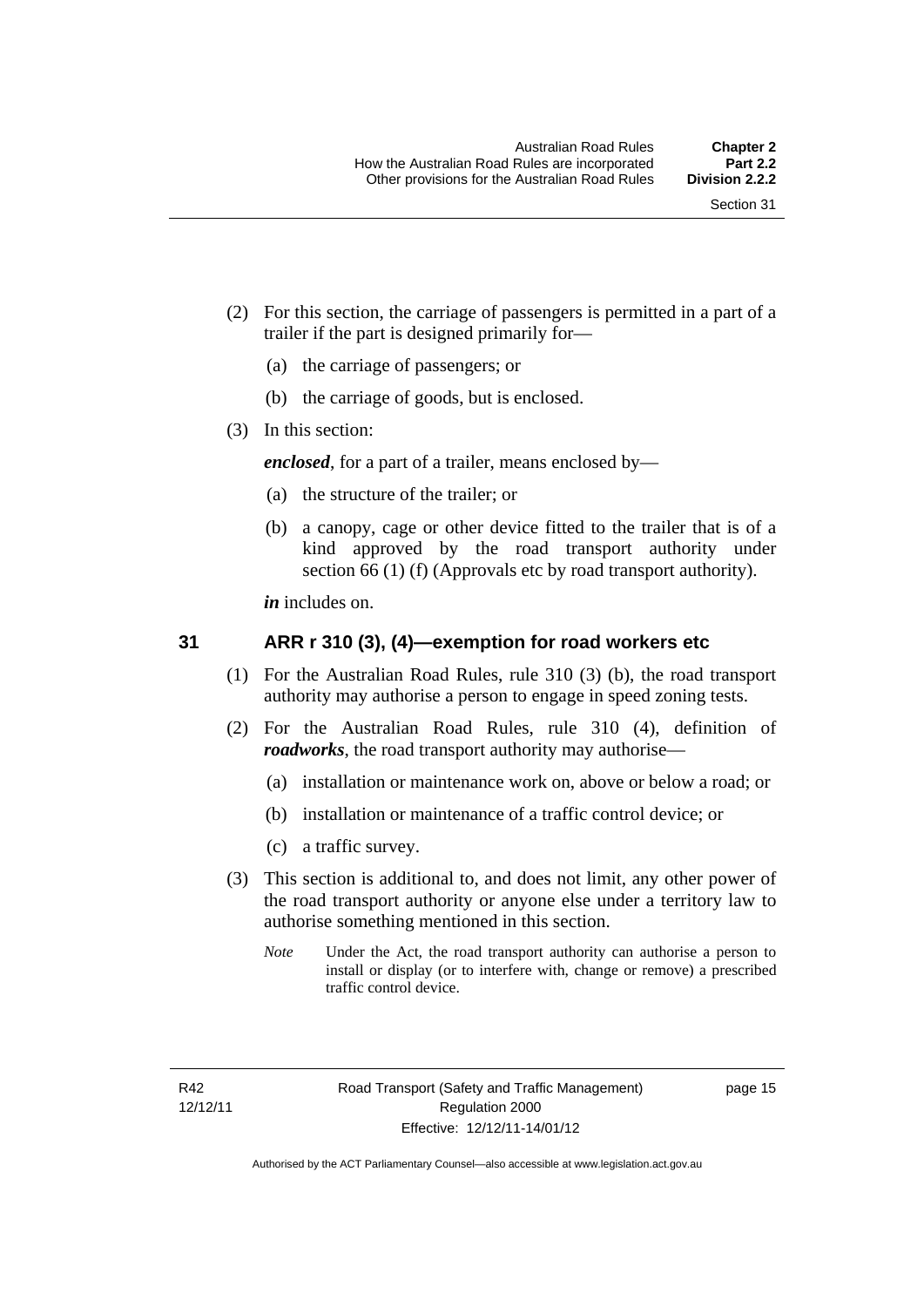### <span id="page-34-0"></span>**32 ARR r 313—postal workers**

For the Australian Road Rules, rule 313—

- (a) the Australian Road Rules, rule 186 (Stopping in a mail zone) does not apply to the driver of a postal vehicle; and
- (b) the Australian Road Rules, rule 288 (Driving on a path) does not apply to the driver of a postal vehicle if—
	- (i) the vehicle is a motorbike with an engine capacity of not more than 110mL; and
	- (ii) the vehicle is being driven at a speed of not more than 10km/h.

#### <span id="page-34-1"></span>**33 ARR dict—definitions for dictionary**

(1) For the Australian Road Rules, dictionary:

*approved bicycle helmet* means a protective helmet for bicycle riders that is approved by the road transport authority under section 66 (1) (a) (Approvals etc by road transport authority).

*authorised person,* for a provision of the Australian Road Rules, means a person who is appointed as, or prescribed to be, an authorised person under the *Road Transport (General) Act 1999* for the Australian Road Rules or the provision.

*emergency worker* means—

- (a) a member of the ambulance service rendering or providing transport for sick or injured people; or
- (b) a member of the ambulance service, the fire brigade, the rural fire service or the SES providing transport in an emergency; or
- (c) a person who is declared by the road transport authority under section 66 (1) (g) (Approvals etc by road transport authority) to be an emergency worker.

page 16 Road Transport (Safety and Traffic Management) Regulation 2000 Effective: 12/12/11-14/01/12

R42 12/12/11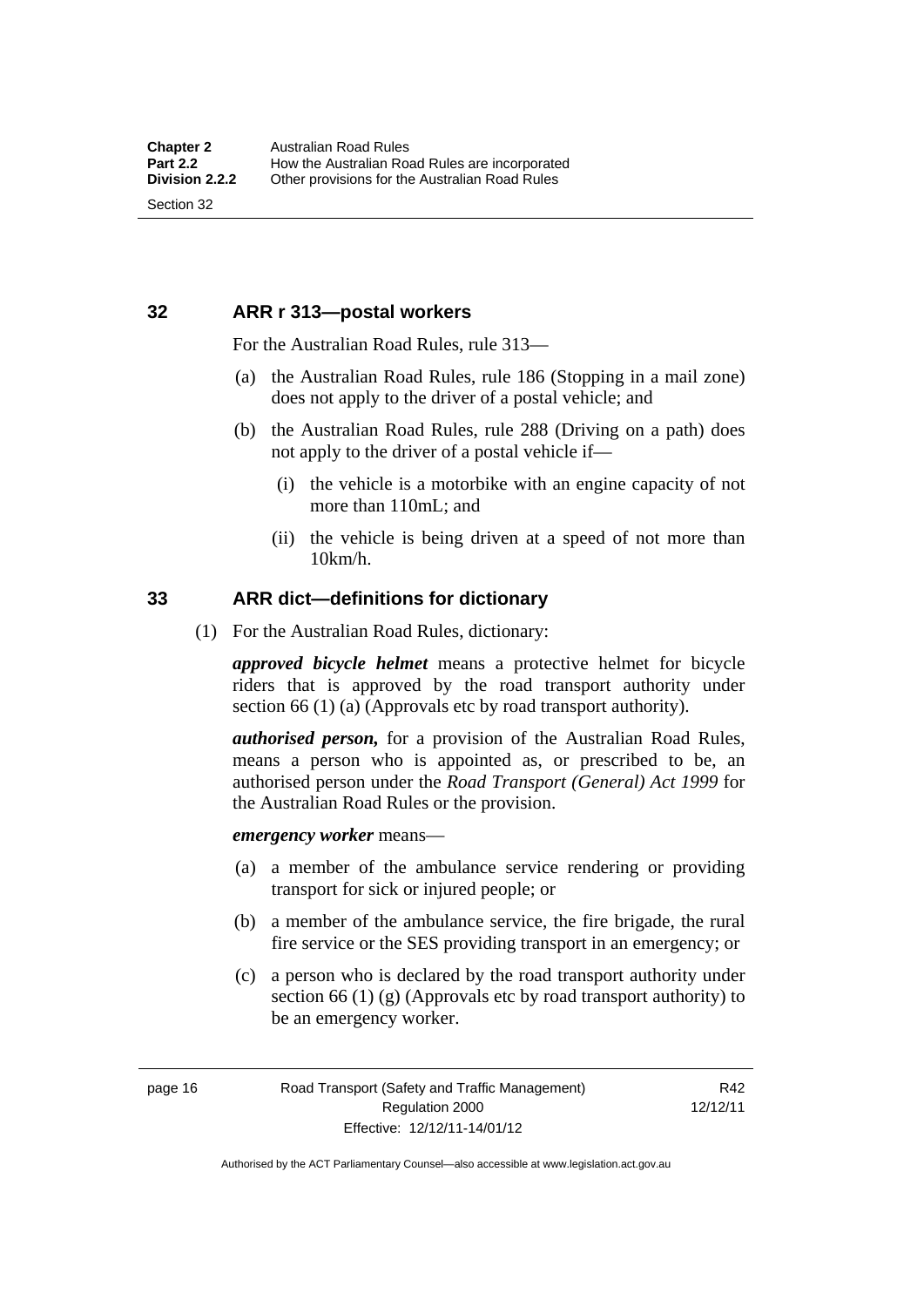*mechanical signalling device*, in relation to a vehicle, means a device that—

- (a) is fitted to the vehicle; and
- (b) is a mechanical signalling device or turn signal that complies with the *Road Transport (Vehicle Registration) Regulation 2000*, schedule 1.

*oversize vehicle* means a vehicle with a dimension that, including the dimension of any load, exceeds a relevant dimension limit under—

- (a) the *Road Transport (Mass, Dimensions and Loading) Act 2009*; or
- (b) the *Road Transport (Vehicle Registration) Regulation 2000*.
- *Note* A reference to an Act includes a reference to the statutory instruments made or in force under the Act, including any regulation (see Legislation Act, s 104).

*police officer*—see the *Legislation Act*, dictionary, part 1.

*postal worker* means an employee of Australia Post or anyone else engaged by Australia Post to deliver post.

*public bus*—see the *Road Transport (Public Passenger Services) Act 2001*, dictionary.

*taxi*—

- (a) see the *Road Transport (Public Passenger Services) Act 2001*, section 45 (Meaning of *taxi*); and
- (b) except in the Australian Road Rules, rule 182 (which is about stopping in taxi zones), includes a hire car.
- (2) For the Australian Road Rules, dictionary, definition of *GVM*, paragraph (b):

page 17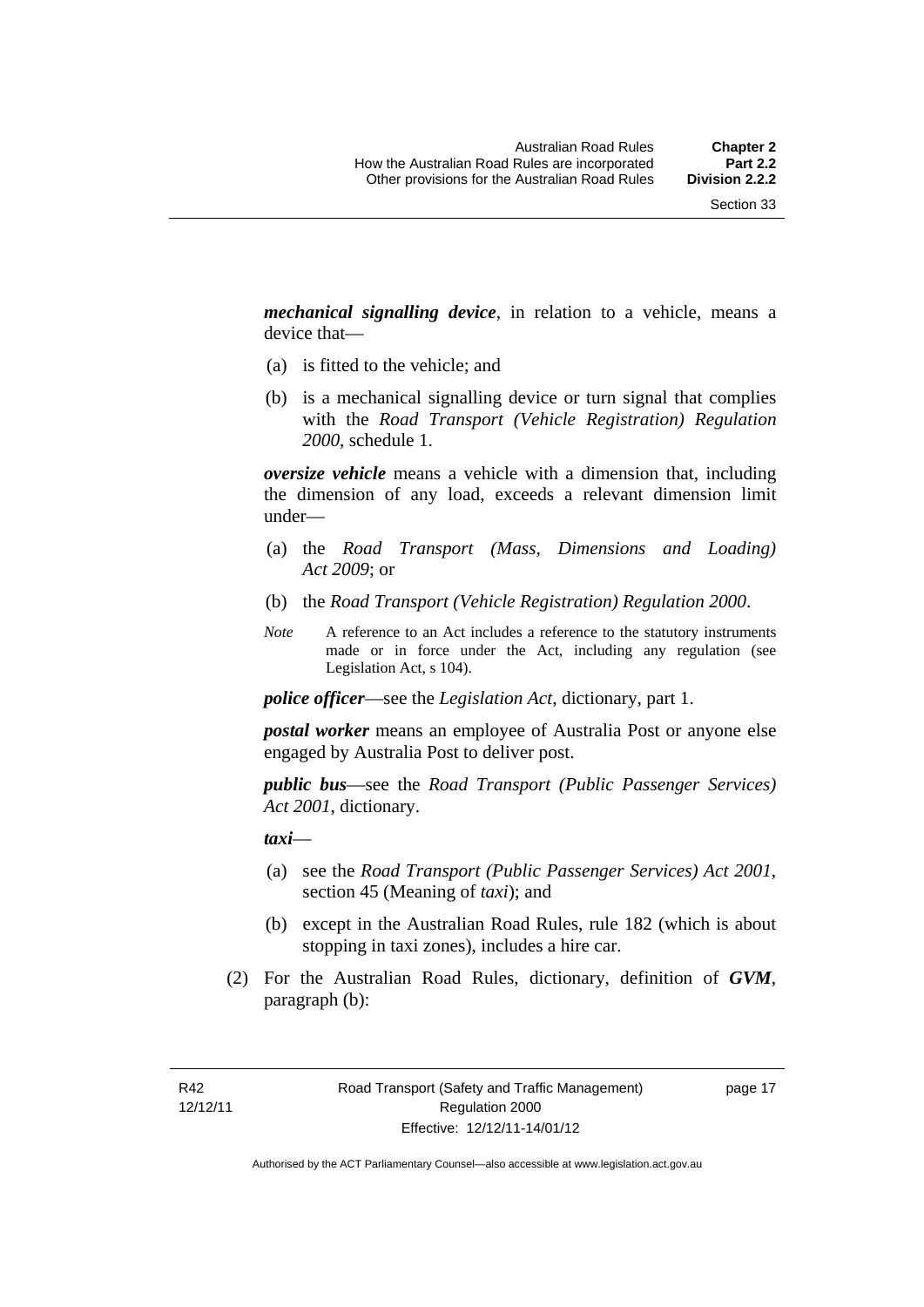#### *vehicle registration authority* means:

- (a) the road transport authority; or
- (b) the corresponding authority of another jurisdiction.
- (3) For the Australian Road Rules, dictionary, definition of *hazard warning lights*:

*another law of this jurisdiction* means the *Road Transport (Vehicle Registration) Regulation 2000*, schedule 1.

- (4) For the Australian Road Rules, dictionary, definition of *portable warning triangle*, a portable warning triangle is approved if it—
	- (a) is in the form of an equilateral triangle; and
	- (b) has a minimum height of 300mm; and
	- (c) has, on the front and back, red reflecting sheeting or material, or 9 red reflectors arranged in a triangular shape, causing a red reflection that would be clearly visible to a driver at night when the upper beam of light from any headlight on the vehicle (complying with the relevant provisions to the *Road Transport (Vehicle Registration) Regulation 2000*), schedule 1 is projected directly onto the sign from a distance of 200m; and
	- (d) is of a robust and durable construction, capable of being readily erected to stand in an upright position and capable of remaining unaffected (to any material degree) by any reasonable force of wind or variation in weather conditions.

Section 33

page 18 Road Transport (Safety and Traffic Management) Regulation 2000 Effective: 12/12/11-14/01/12

R42 12/12/11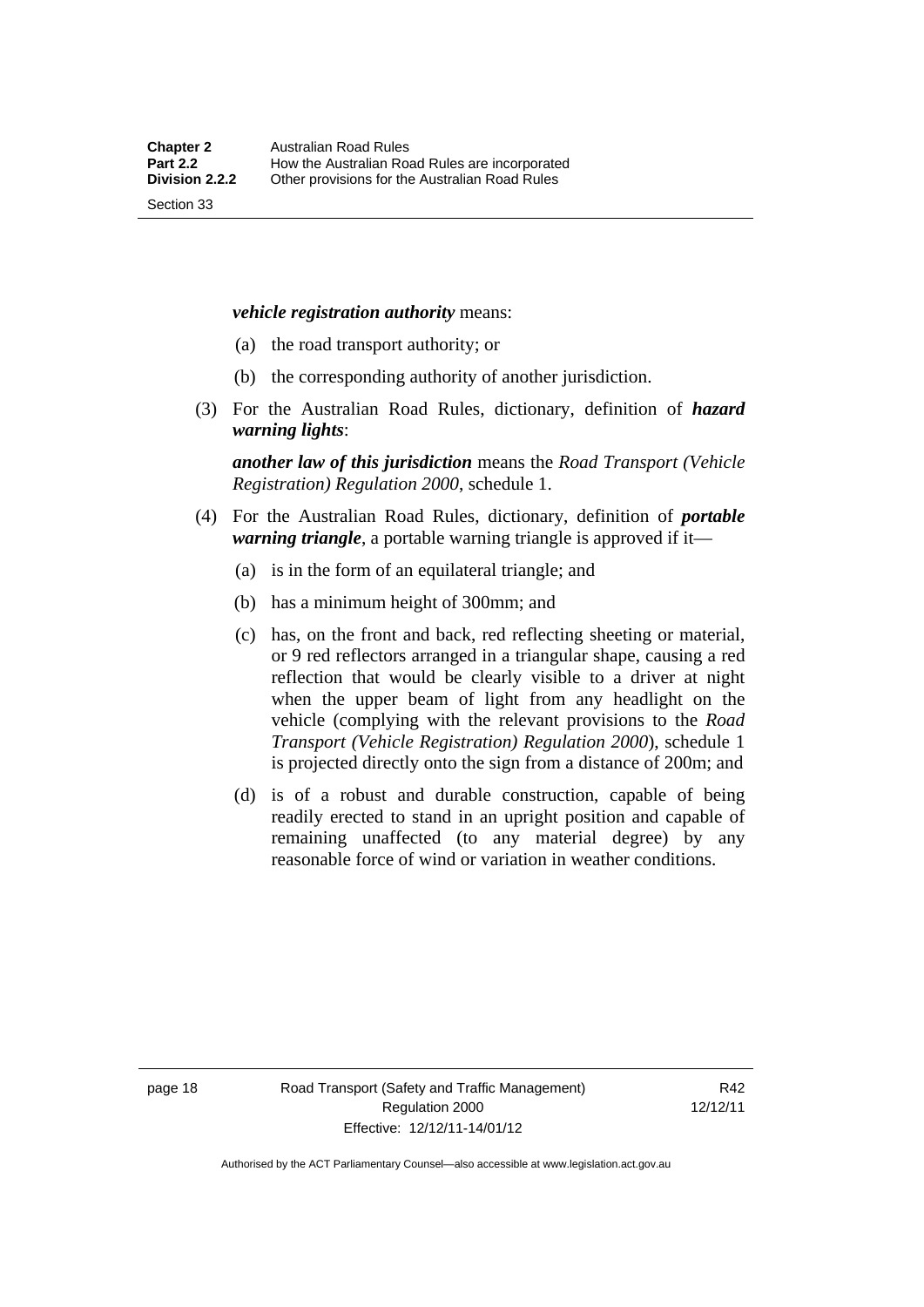Australian Road Rules **Chapter 2** Additional ACT road rules **Part 2.3** Noise and other nuisances

# **Part 2.3 Additional ACT road rules**

*Note* The Australian Road Rules are not completely self-contained and need to be read with associated laws of each jurisdiction. This part sets out some of the associated laws that are particular to the ACT. Provisions of Acts and other regulations included in the road transport legislation contain other provisions that are particular to the ACT.

# **Division 2.3.1 Noise and other nuisances**

#### **37 Making unnecessary engine noise**

The driver of a motor vehicle on a road must not make unnecessary noise by turning on, running or failing to turn off the vehicle's engine.

Maximum penalty: 20 penalty units.

*Note* Under the Australian Road Rules, r 291 it is an offence to start or drive a vehicle in a way that makes unnecessary noise or smoke.

#### **38 Emission of waste oil or grease**

 (1) A person must not use a motor vehicle or trailer on a road unless adequate precautions have been taken to prevent waste oil or grease from the machinery or from any other part of the vehicle from dropping onto the roadway.

Maximum penalty: 20 penalty units.

- *Note* The Australian Road Rules, r 293 requires the driver of a vehicle to remove oil or grease that falls from the vehicle in certain circumstances.
- (2) Without limiting the liability of anyone else, the responsible person for a motor vehicle or trailer must take reasonable steps to prevent a contravention of subsection (1) in relation to the vehicle.

Maximum penalty: 20 penalty units.

R42 12/12/11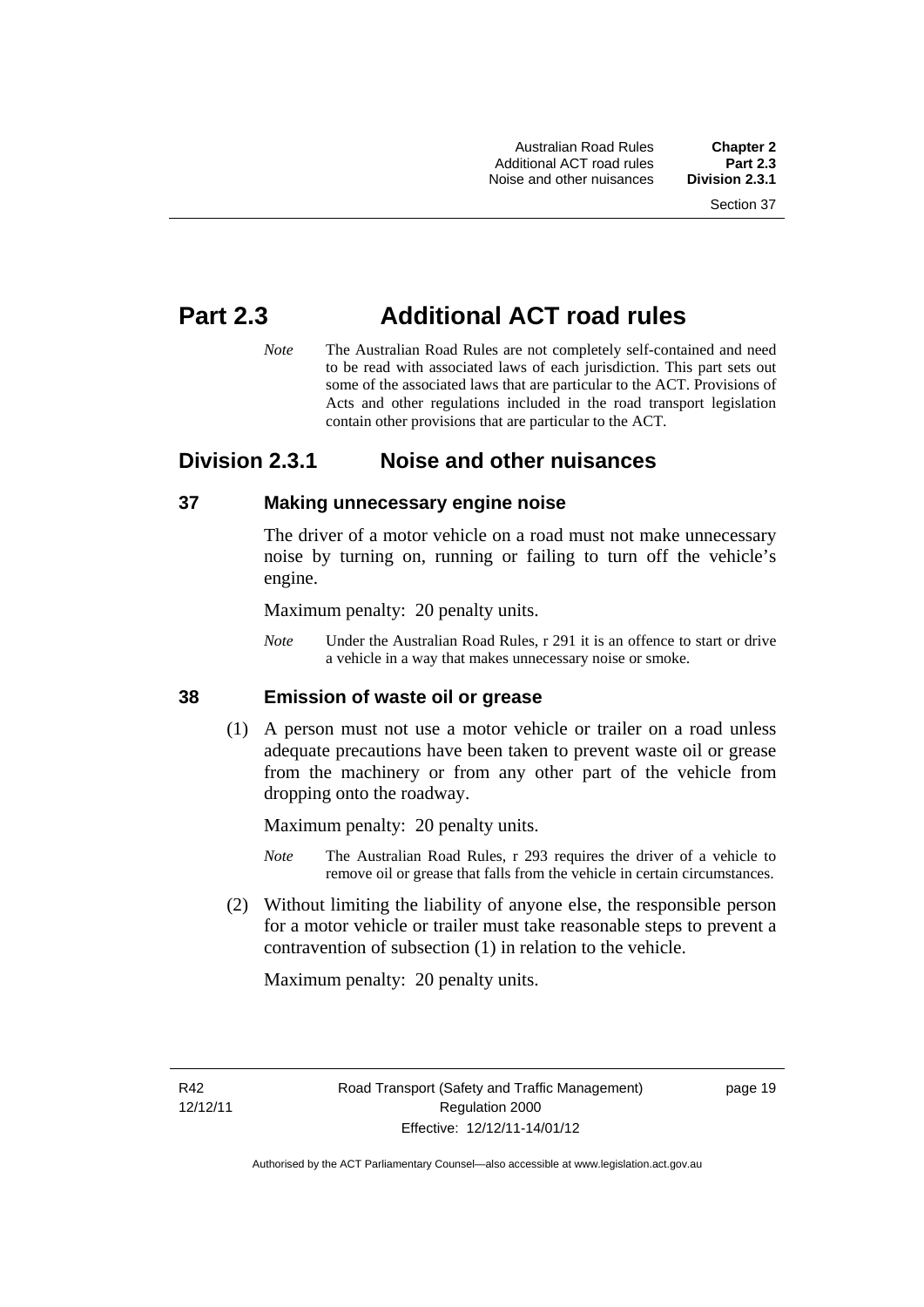# **Division 2.3.2 Driver and passenger safety**

#### **39 Safety of persons on trailers**

 (1) A person must not travel on a road in or on any part of a trailer that is not a part designed primarily for the carriage of passengers or goods.

Maximum penalty: 20 penalty units.

 (2) A person must not travel on a road in or on any part of a trailer that is a part designed primarily for the carriage of goods if the part is not enclosed.

Maximum penalty: 20 penalty units.

- (3) This section does not apply to a person—
	- (a) who is in or on a police vehicle or emergency vehicle; or
	- (b) engaged in the door-to-door delivery or collection of goods, or in the collection of waste or garbage, in or on a trailer that is not travelling faster than 25km/h; or
	- (c) if, in all the circumstances, there is a no reasonable danger of the person falling or being thrown from the trailer, or being injured, because the person is travelling in a way prohibited by this section.
- (4) In this section:

*enclosed*, for a part of a trailer, means enclosed by—

(a) the structure of the trailer; or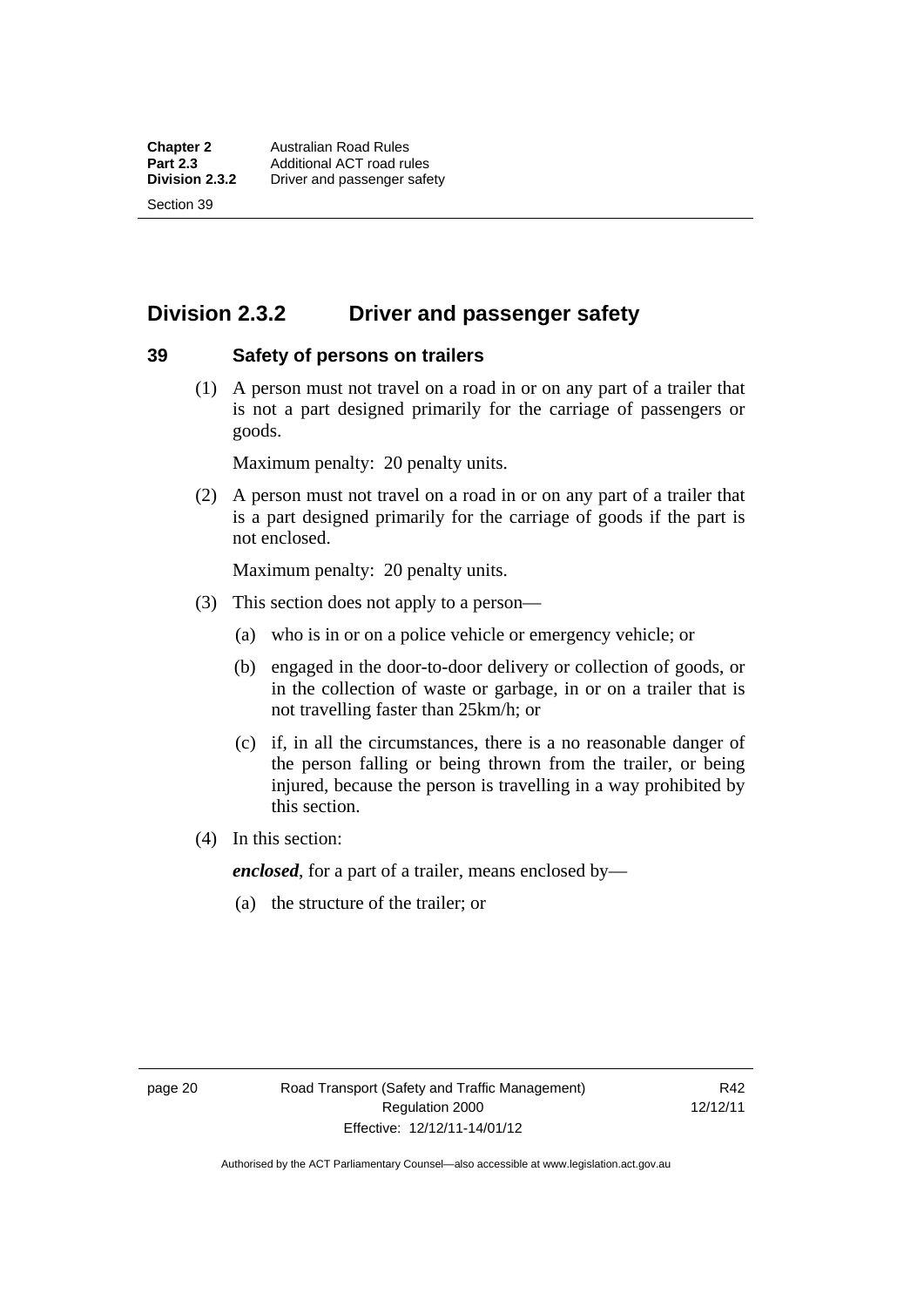- (b) a canopy, cage or other device fitted to the trailer that is of a kind approved by the road transport authority under section 66 (1) (f) (Approvals etc by road transport authority).
- *Note* The Australian Road Rules, r 298 prohibits a driver from driving a motor vehicle towing a trailer with a person in or on the trailer, unless the trailer is exempt from the rule under another law of this jurisdiction. Section 30 provides the exemption from the rule.

#### **40 Passengers in sidecars to be seated**

 (1) A passenger in a sidecar attached to a motorbike that is moving, or is stationary but not parked, on a road must sit in a place in the sidecar designed for use by a passenger.

Maximum penalty: 20 penalty units.

 (2) The rider of a motorbike must not ride with a passenger in a sidecar unless the passenger complies with subsection (1).

Maximum penalty: 20 penalty units.

## **Division 2.3.3 Trailers and towing**

- *Note* The following rules of the Australian Road Rules apply to the towing of vehicles:
	- r 216 (which is about the lights that must be used when towing a vehicle at night or in hazardous weather conditions)
	- r 254 (which is about the towing of bicycles)
	- r 257 (which is about riding with a person on a bicycle trailer)
	- r 292 (which is about towing a vehicle with an insecure or overhanging load)
	- r 294 (which is about keeping control of a motor vehicle or trailer being towed)
	- r 295 (which is about towing another vehicle with a towline)
	- r 298 (which is about driving with a person in a trailer)
	- r 312 (which provides certain exemptions for tow truck drivers).

R42 12/12/11 page 21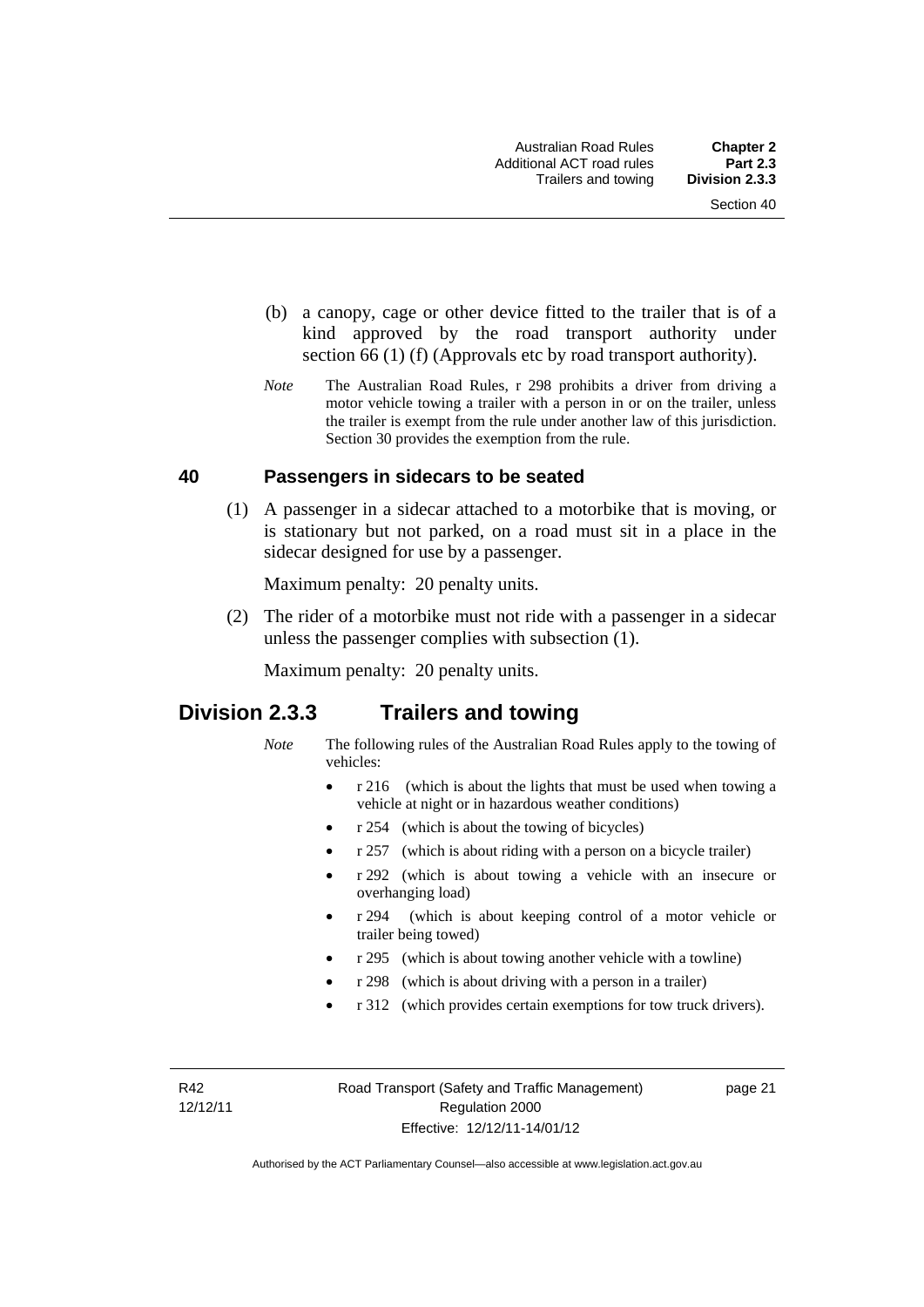#### **41 Number of vehicles that may be drawn**

 (1) The driver of an articulated vehicle must not tow any other vehicle on a road.

Maximum penalty: 20 penalty units.

 (2) The driver of a motor vehicle must not tow more than 1 other vehicle on a road.

Maximum penalty: 20 penalty units.

- (3) The road transport authority may exempt a vehicle or person from subsection  $(1)$  or  $(2)$ .
- (4) Subsection (2) does not apply in relation to a tow truck that is towing an articulated vehicle (other than a B-double or road train) if—
	- (a) the articulated vehicle has broken down on a road and it is necessary for it to be towed away; or
	- (b) the articulated vehicle has been involved in a crash on a road and it is necessary for it to be towed away.
- (5) Subsection (2) does not apply to a motor vehicle that is towing another vehicle using a lift and tow trailer if—
	- (a) the other vehicle is partly supported by the lift and tow trailer; and
	- (b) the vehicle is not towed at faster than 60 km/h; and
	- (c) the combined weight of the towed vehicle and the lift and tow trailer is not more than the unladen weight of the towing vehicle.
- (6) Subsection (2) does not apply to—
	- (a) a tractor-harvester-cutting head trailer combination; or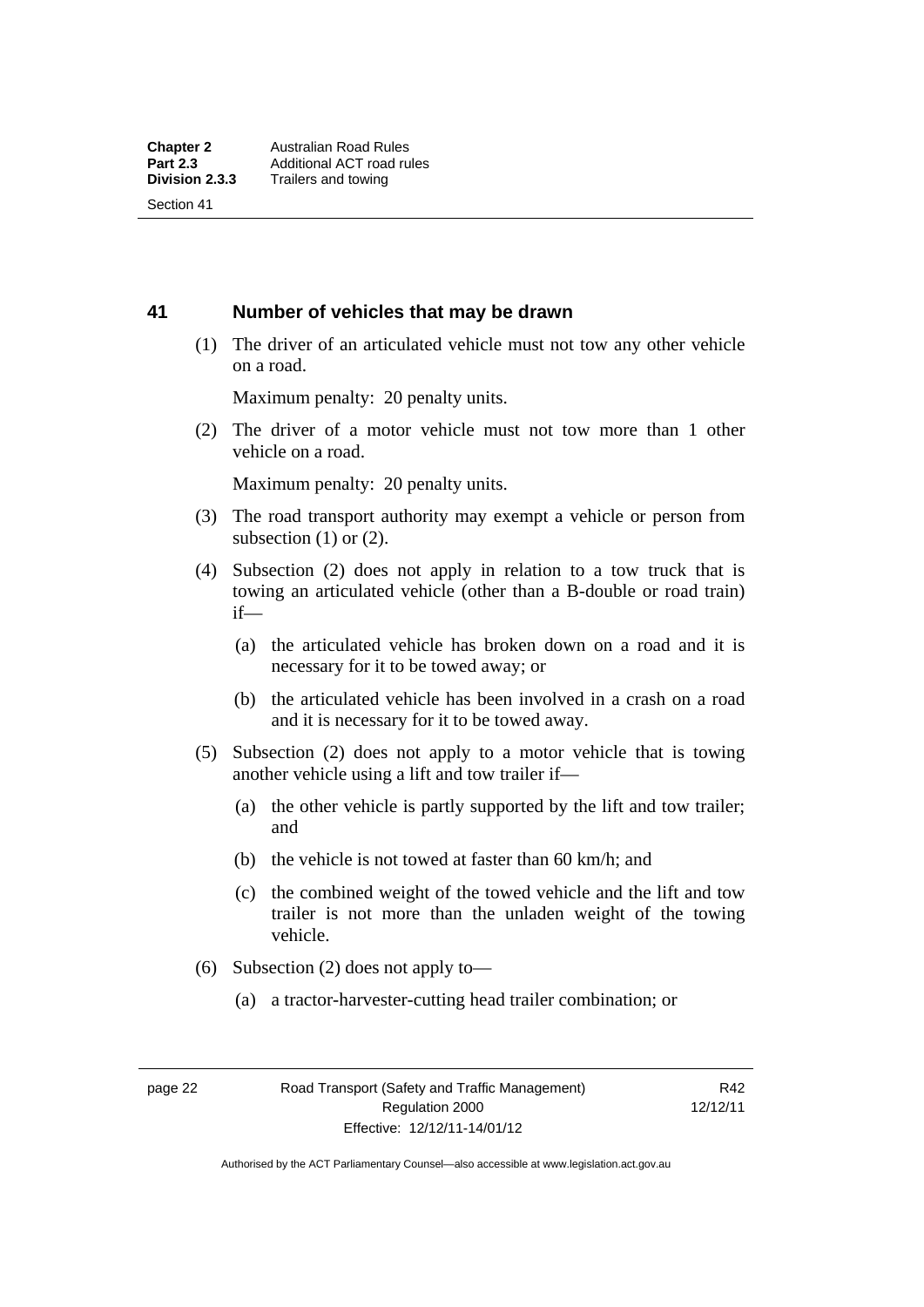- (b) a tractor with multiple implements attached, if the implements are normally used as a single unit when performing agricultural operations; or
- (c) a tractor and implement combination towing a fuel trailer or laser tower; or
- (d) an articulated low-loader consisting of a prime mover towing a converter dolly and a semitrailer; or
- (e) a B-double, dog trailer or road train.

#### **42 Towing by vehicles under 4.5t**

- (1) The driver of a motor vehicle (the *towing vehicle*) must not tow another vehicle (the *towed vehicle*) on a road if the laden weight of the towed vehicle is more than—
	- (a) the capacity of the towing attachment fitted to the towing vehicle; or
	- (b) the maximum laden weight for the towed vehicle.

Maximum penalty: 20 penalty units.

- (2) Subsection (1) does not apply to the driver if the towing vehicle has a GVM over 4.5t.
- (3) The road transport authority may exempt a vehicle or person from subsection  $(1)$ .
- (4) In this section:

*maximum laden weight*, for the towed vehicle, means—

- (a) the maximum laden weight for a towed vehicle specified by the manufacturer of the towing vehicle in relation to the towing vehicle; or
- (b) if there is no such specification by the manufacturer, the manufacturer of the vehicle cannot be identified or the

page 23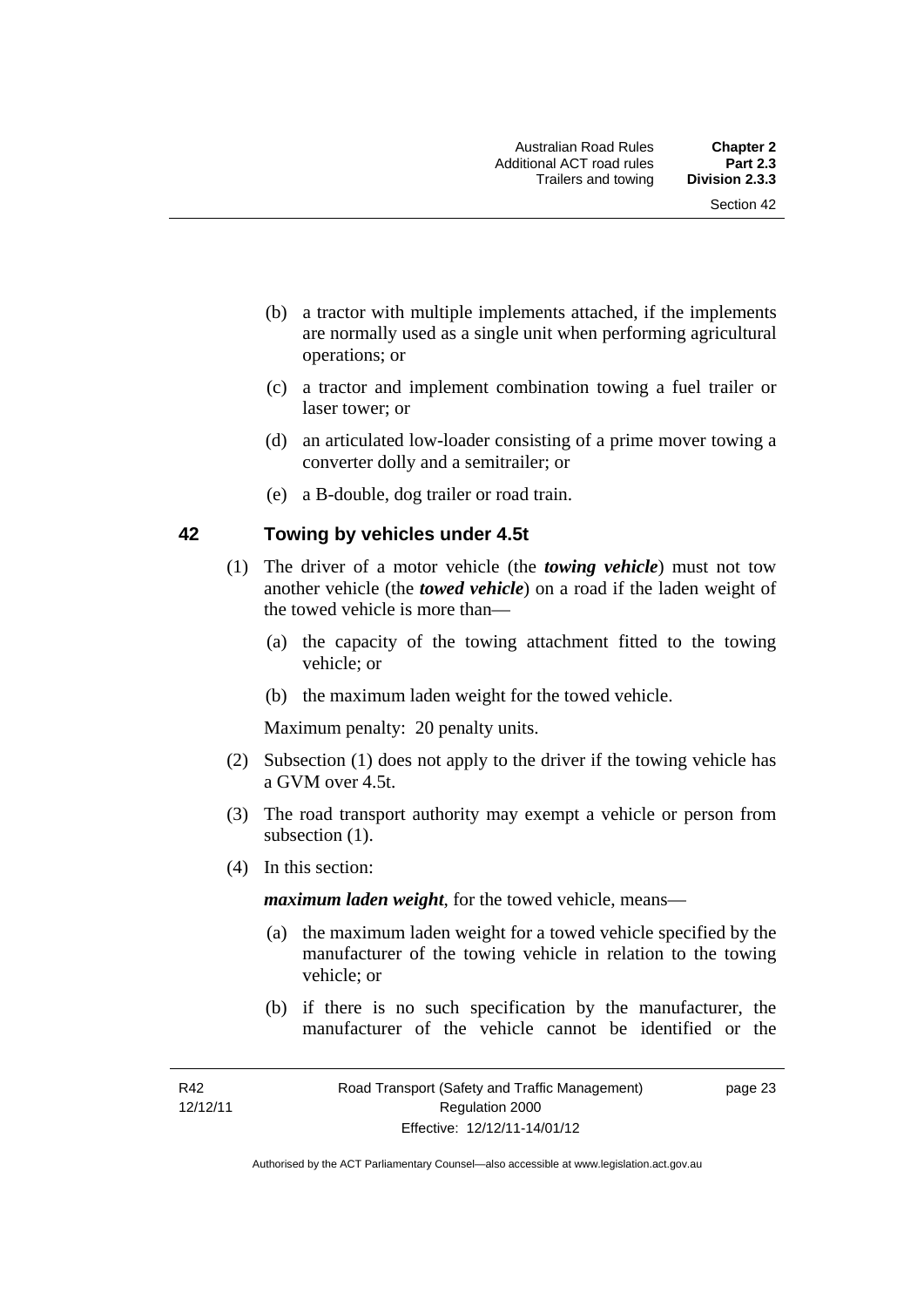specification is not appropriate because the towing vehicle has been modified—

- (i) 1.5 times the unladen weight of the towing vehicle if the towed vehicle is fitted with a braking system that is working properly; or
- (ii) the unladen weight of the towing vehicle in any other case.

## **Division 2.3.4 Lights on vehicles**

- *Note* The following rules of the Australian Road Rules apply to lights on vehicles:
	- r 215 (which is about using lights when driving at night or in hazardous weather conditions)
	- r 216 (which is about the lights that must be used when towing a vehicle at night or in hazardous weather conditions)
	- r 217 (which is about using rear fog lights)
	- r 218 (which is about using headlights on high-beam)
	- r 219 (which is about not using lights to dazzle other road users)
	- r 220 (which is about the use of lights on a vehicle that is stopped)
	- r 221 (which is about using hazard warning lights)
	- r 222 (which is about the use of warning lights on buses carrying children)
	- r 223 (which is about using lights when riding an animal-drawn vehicle at night or in hazardous weather conditions)
	- r 259 (which is about using lights when riding a bicycle at night).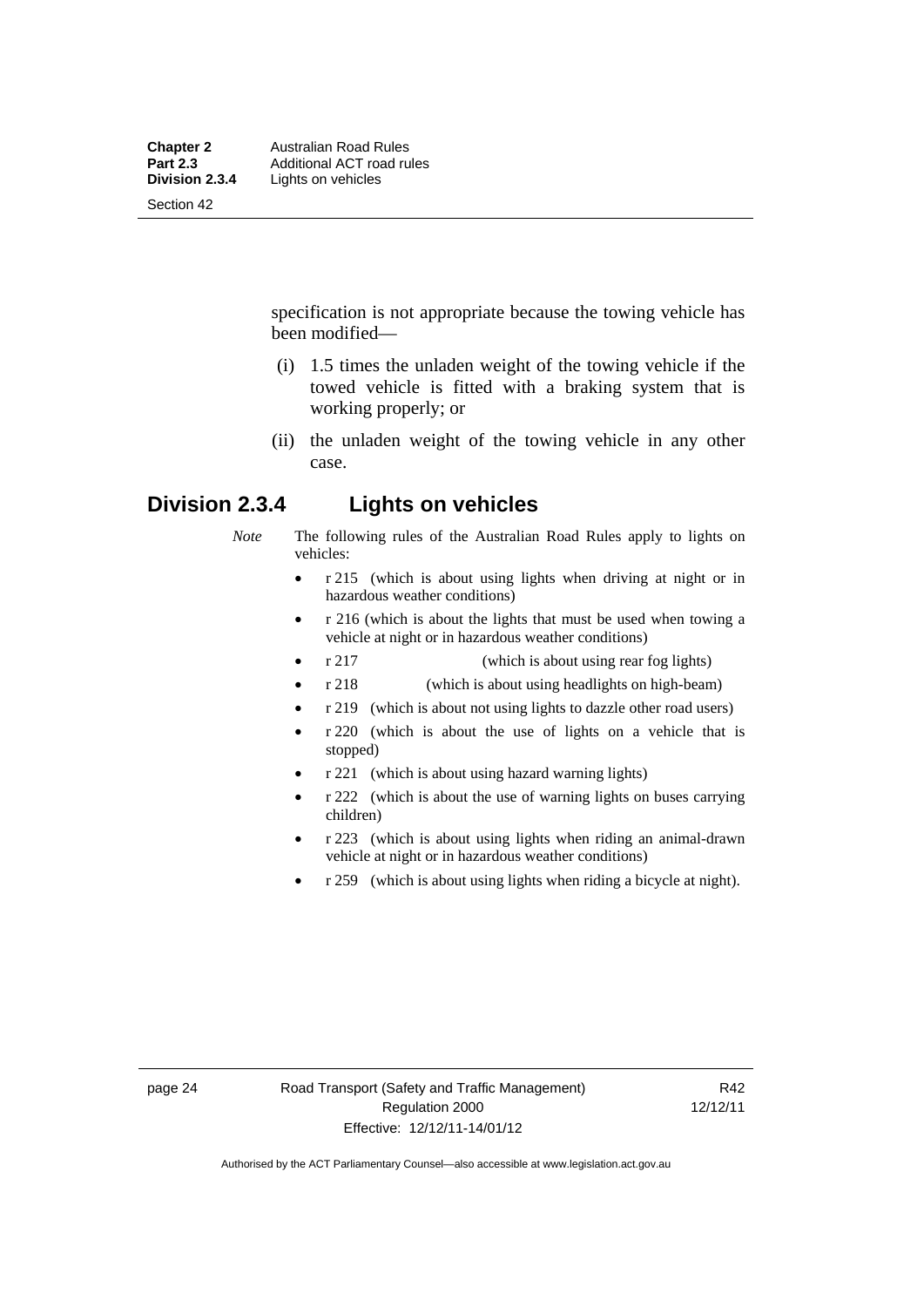#### **43 Lights on motor vehicles generally**

- (1) The driver of a motor vehicle fitted with a spotlight or searchlight must not operate the light, or allow it to be operated, on a road unless—
	- (a) the vehicle is stationary, the light is operated only for examining or making adjustments or repairs to a vehicle, and light from it is not projected further than 6m; or
	- (b) the light is operated for the temporary purpose of reading or looking for a notice, sign, house number or something similar; or
	- (c) the vehicle is a police vehicle; or
	- (d) the vehicle is being used by the Territory, the Commonwealth or any public authority.

Maximum penalty: 20 penalty units.

- (2) The driver of a motor vehicle fitted with an additional headlight permitted to be fitted under the *Road Transport (Vehicle Registration) Regulation 2000*, schedule 1 must not operate the headlight, or allow it to be operated, if—
	- (a) the vehicle is being driven on a length of road in a built-up area; or
	- (b) the driver is driving less than—
		- (i) 200m behind a vehicle travelling in the same direction as the driver; or
		- (ii) 200m from an oncoming vehicle.

Maximum penalty: 20 penalty units.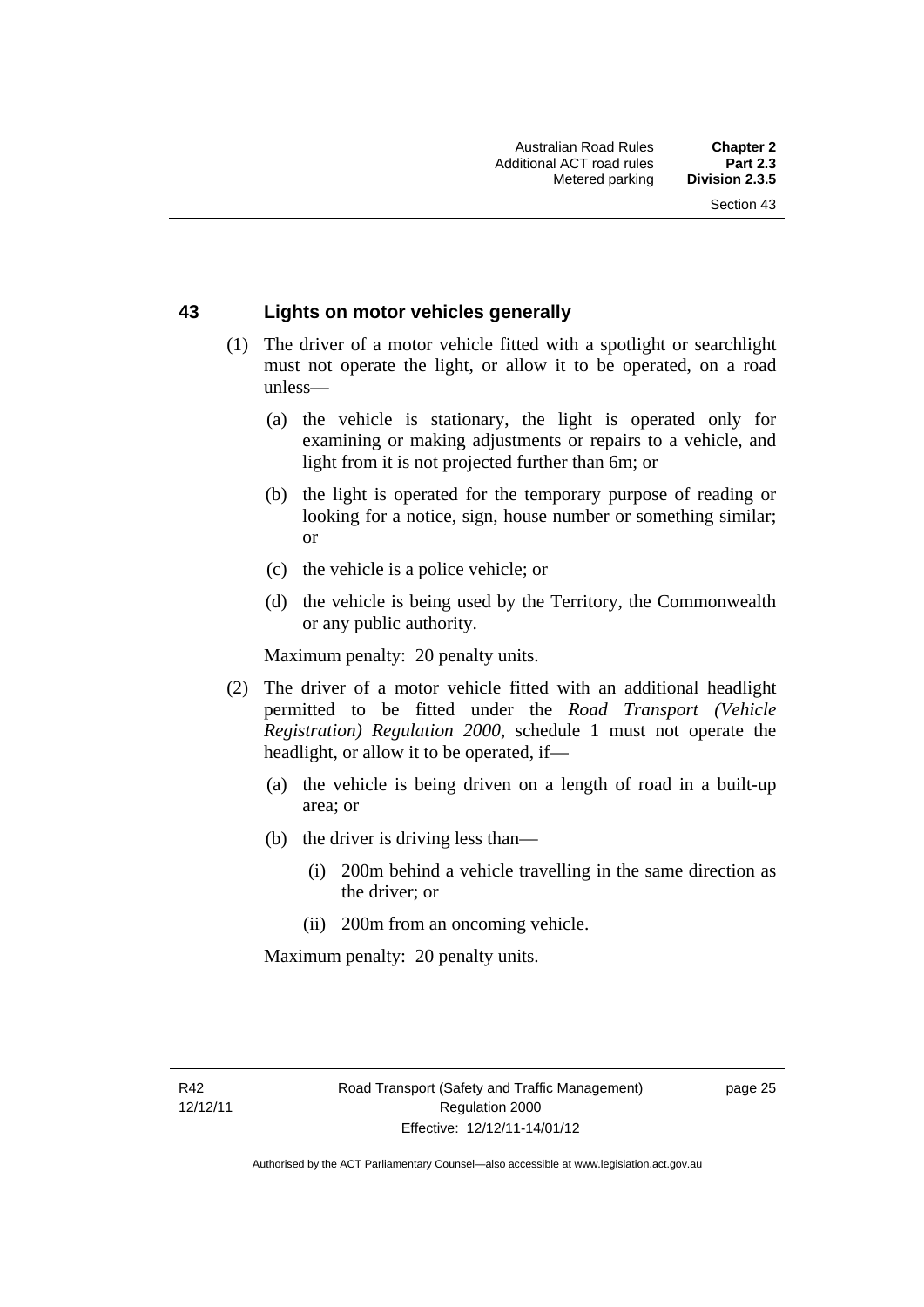**Chapter 2 Australian Road Rules**<br>**Part 2.3 Additional ACT road rules Part 2.3 Additional ACT road rules**<br>**Division 2.3.5** Metered parking

Section 44

# **Metered parking**

**Division 2.3.5 Metered parking** 

- *Note* The rules of the Australian Road Rules that apply to the parking of vehicles include the following:
	- r 189 (which is about double parking)
	- $r$  203 (which is about stopping in a parking area for people with disabilities)
	- r 205 (which is about parking for longer than indicated)
	- r 207 (which is about parking where fees are payable)
	- r 208 (which is about parallel parking on a road, except in a median strip parking area)
	- r 209 (which is about parallel parking in a median strip parking area)
	- r 210 (which is about angle parking)
	- r 211 (which is about parking in parking bays).

#### **44 Metered parking—parking in spaces**

- (1) A driver commits an offence if—
	- (a) the driver parks in a metered parking area; and
	- (b) the driver's vehicle is not parked in a metered parking space.

Maximum penalty: 20 penalty units.

 (2) A driver must not park the driver's vehicle in a metered parking space if another vehicle is parked in the space.

Maximum penalty: 20 penalty units.

 (3) A driver who parks in a metered parking space must position the driver's vehicle completely within the space.

Maximum penalty: 20 penalty units.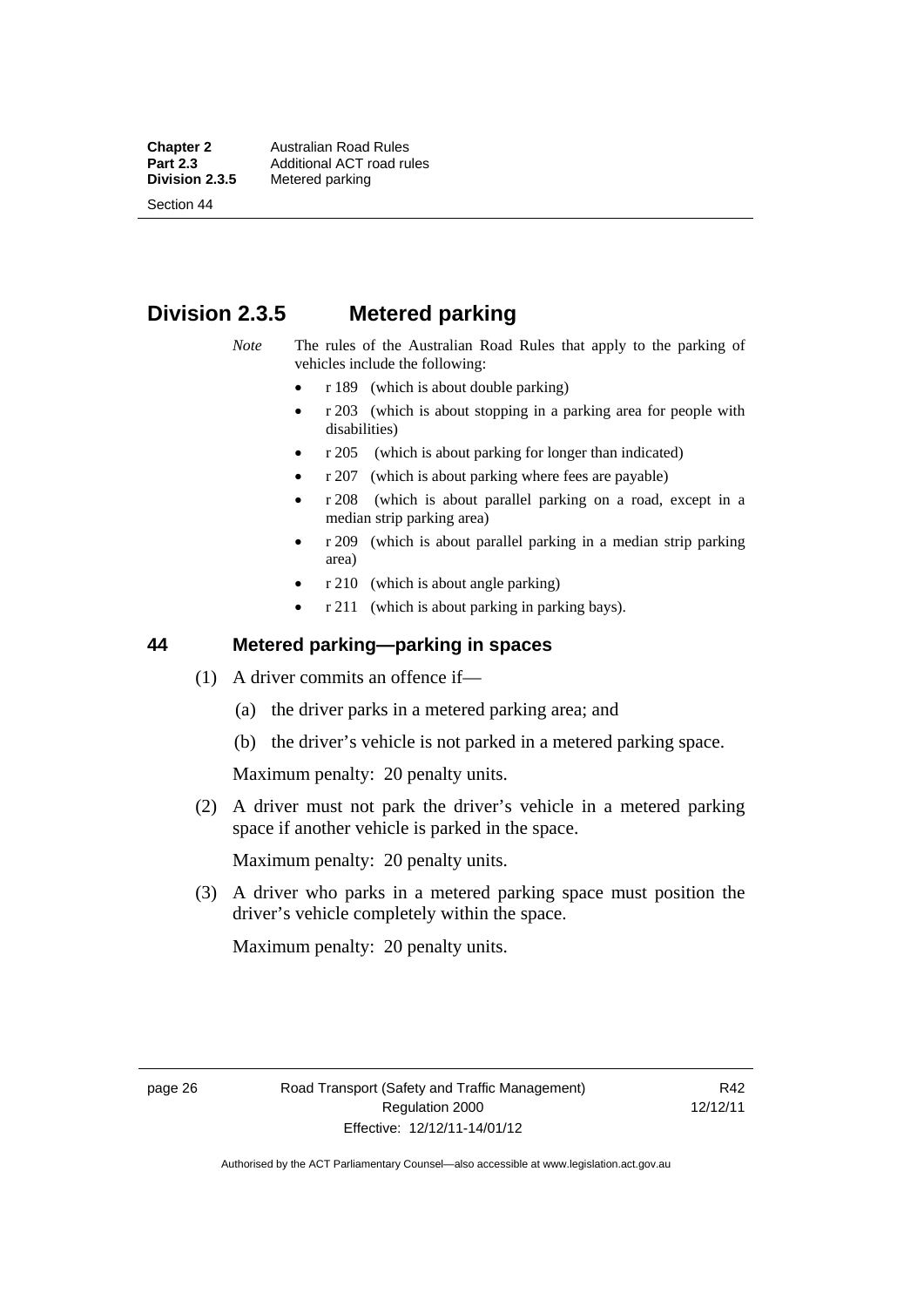#### **44A Metered parking—parking fees**

 (1) A driver must not park in a metered parking space without paying the relevant parking fee for the space.

Maximum penalty: 20 penalty units.

- (2) A driver does not commit an offence against subsection (1) if—
	- (a) the relevant parking fee for the metered parking space is paid immediately after the driver parks the driver's vehicle in the metered parking space; or
	- (b) the parking meter for the metered parking space indicates that the period for which parking in the space has been paid for has not expired; or
	- (c) the parking meter for the metered parking space—
		- (i) is not working; or
		- (ii) is covered with a parking meter hood bearing the words 'out of order time limit applies'.
	- *Note* For other exceptions to s (1), see s 45.

#### **44B Metered parking—maximum length of stay**

 (1) A driver must not allow the driver's vehicle to remain parked in a metered parking space if the parking meter for the space indicates that the period for which parking in the space has been paid for has expired.

Maximum penalty: 20 penalty units.

*Note* For exceptions to s (1), see s 45.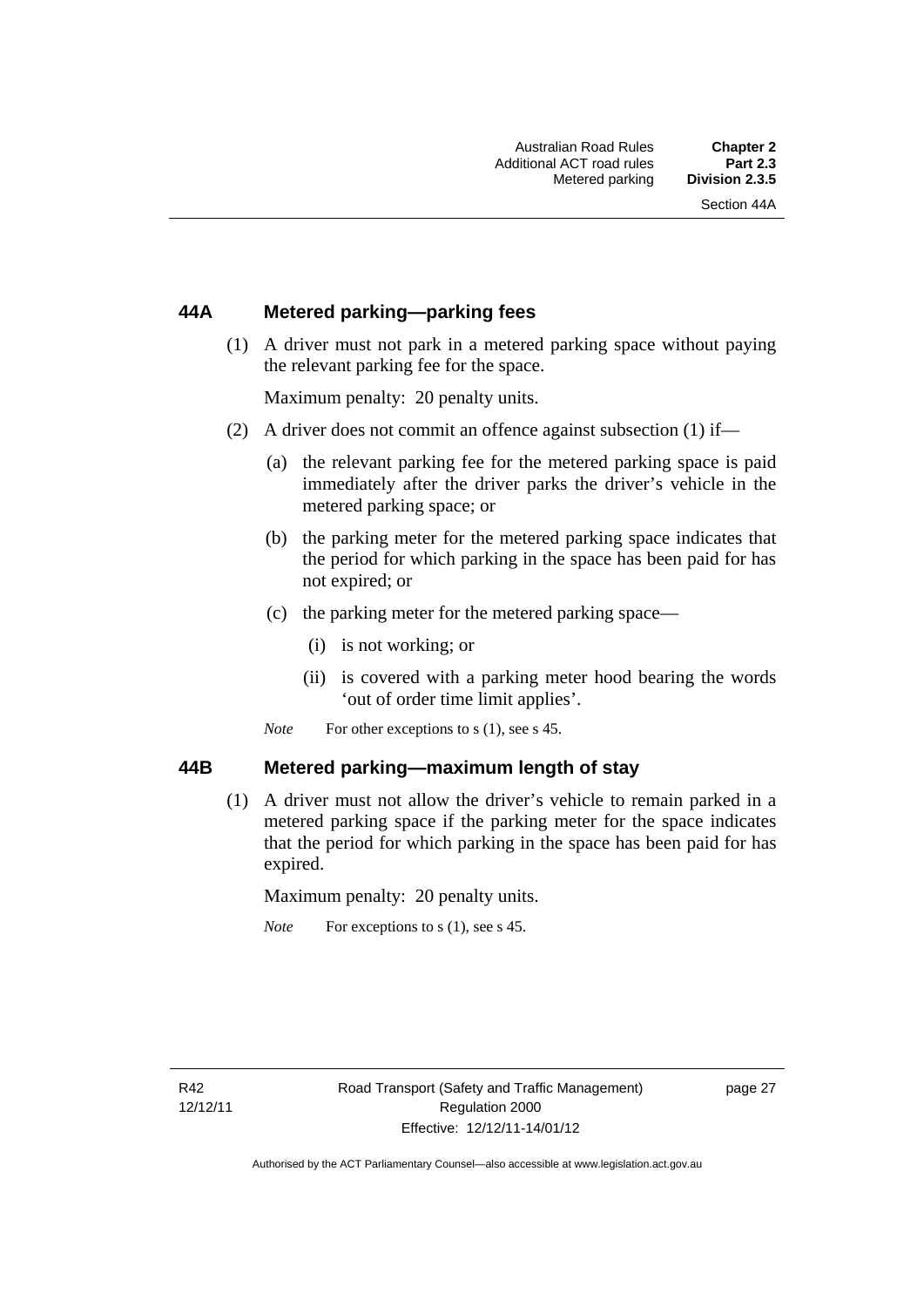(2) A driver must not allow the driver's vehicle to remain parked in a metered parking space for longer than the period (if any) indicated on the metered parking signs applying to the space as the maximum period for which a vehicle may be parked in the space.

Maximum penalty: 20 penalty units.

*Note* For exceptions to s (2), see s 45.

#### **45 Metered parking—exceptions to s 44A and s 44B**

Section 44A (Metered parking—parking fees) and section 44B (Metered parking—maximum length of stay) do not apply to—

- (a) a driver for any period the driver's vehicle is parked in a metered parking space outside the controlled parking hours for the space; or
- (b) a driver if—
	- (i) the driver's vehicle is parked in a metered parking space; and
	- (ii) the driver displays in or on the vehicle a current mobility parking scheme authority; and
	- (iii) the driver complies with the conditions (if any) of the authority; or
- (c) a driver if—
	- (i) the driver's vehicle is parked in a metered parking space designated by a *permit zone sign* for use by the holder of a stated kind of parking permit; and
	- (ii) the driver displays in or on the vehicle a current parking permit of that kind; and
	- (iii) the driver complies with the conditions (if any) of the permit.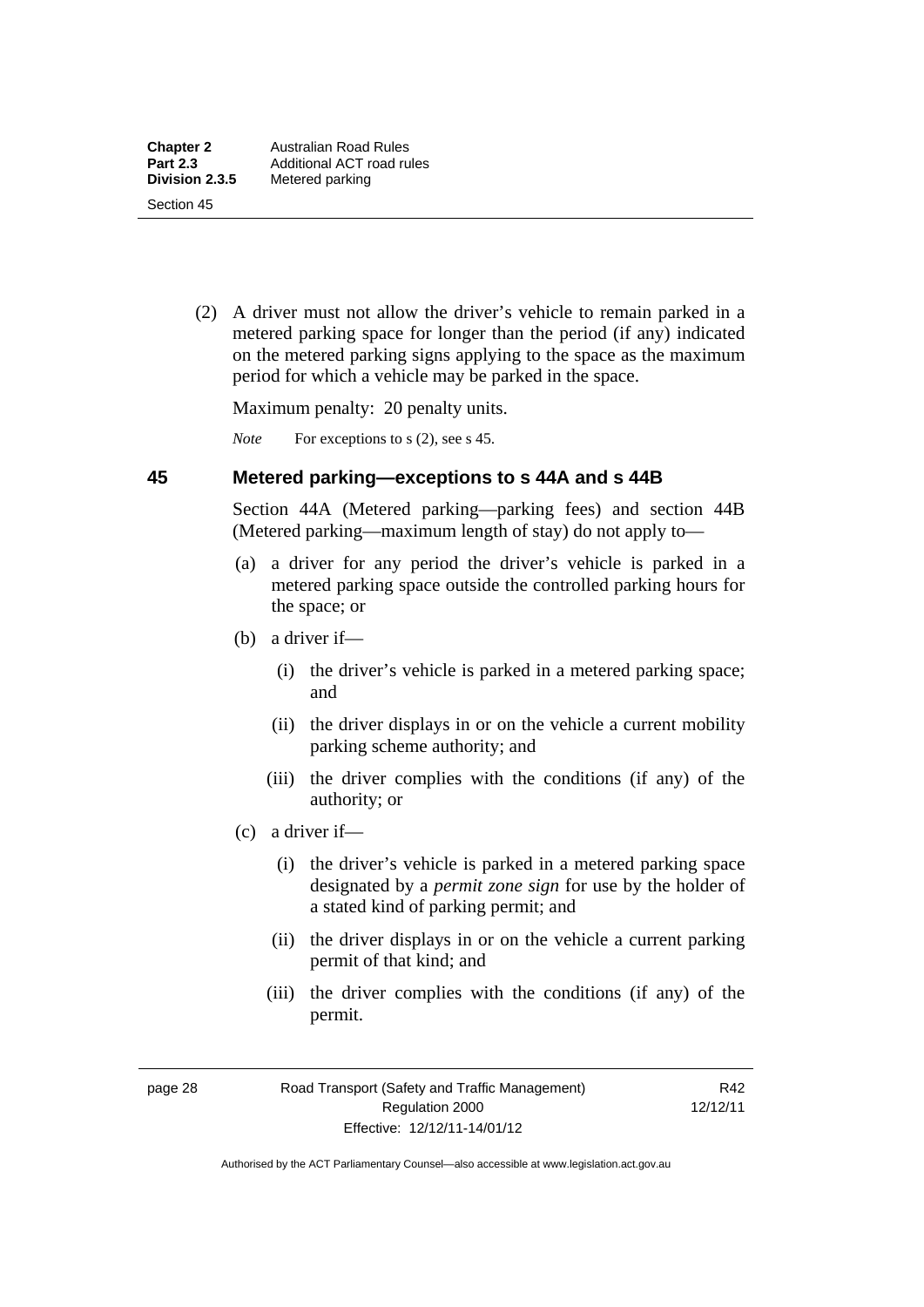#### **46 Temporary closure of metered parking spaces**

- (1) If the road transport authority decides that the use of a metered parking space should be temporarily discontinued, the authority may close the space by—
	- (a) installing a sign, at or near the space, that displays words to the effect that the space is closed; or
	- (b) covering the parking meter applying to the space with a parking meter hood bearing the words 'no parking'.
- (2) A driver must not park in a metered parking space that has been closed under subsection (1).

Maximum penalty: 20 penalty units.

(3) In this section:

*sign* includes a board, device, plate, screen, words or anything else, whether or not installed with or on a traffic sign.

#### **47 Misuse of parking meters**

A person must not—

- (a) insert in a parking meter anything other than coins appropriate for the meter; or
- (b) attach anything (for example, advertising material) to a parking meter.

Maximum penalty: 20 penalty units.

*Note* An example is part of the regulation, is not exhaustive and may extend, but does not limit, the meaning of the provision in which it appears (see Legislation Act, s 126 and s 132).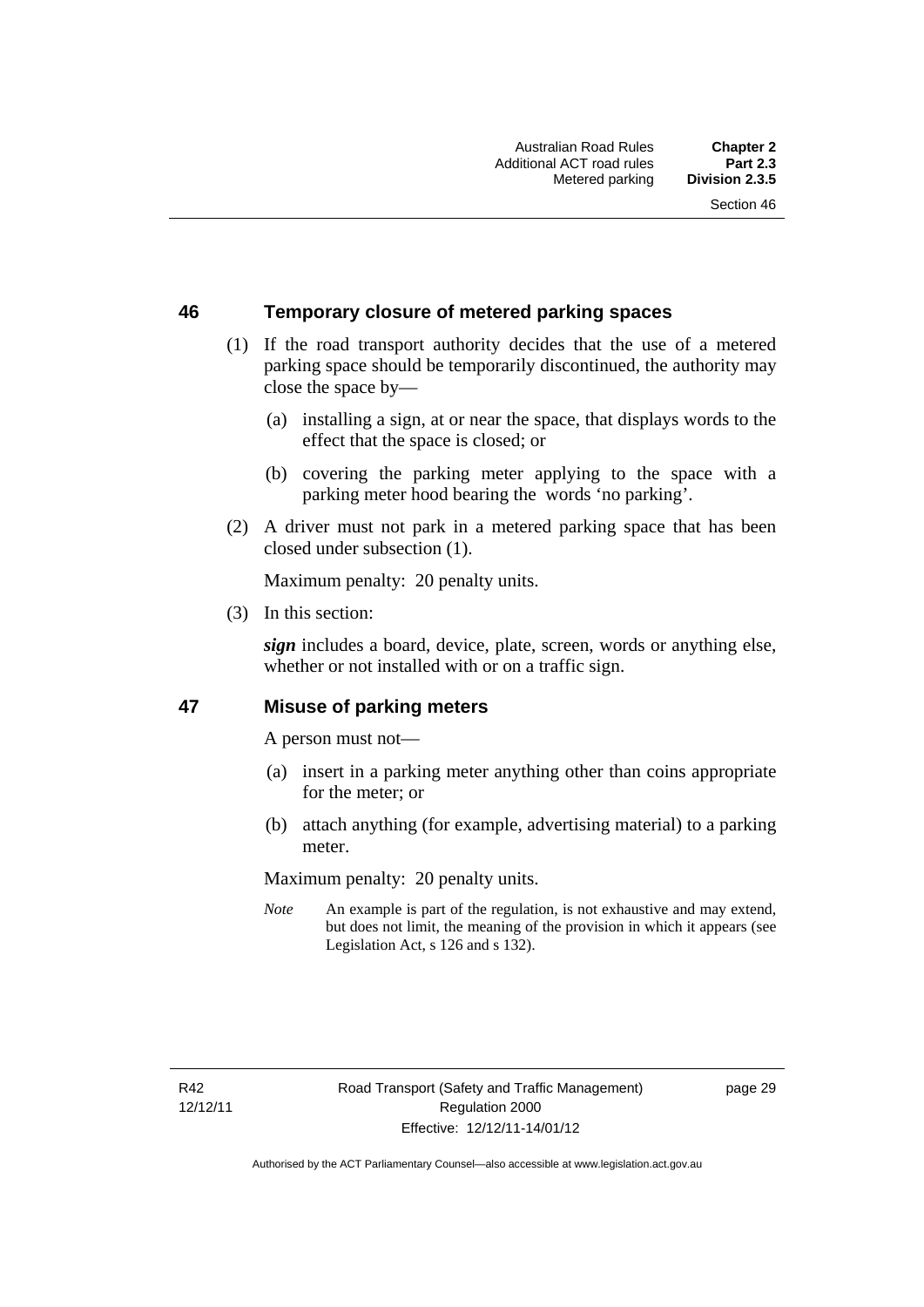## **48 Interfering with parking meters etc**

A person must not—

- (a) do anything that interferes with (or is likely to interfere with) the proper working of a parking meter; or
- (b) fraudulently operate a parking meter.

Maximum penalty: 20 penalty units.

# **Division 2.3.6 Ticket parking**

#### **49 Ticket parking—parking in spaces**

- (1) A driver commits an offence if—
	- (a) the driver parks in a ticket parking area; and
	- (b) the driver's vehicle is not parked in a ticket parking space.

Maximum penalty: 20 penalty units.

- (2) However, the driver does not commit an offence against subsection (1) if the driver parks in a metered parking space within a ticket parking area and the driver complies with the provisions of division 2.3.5 (Metered parking) in relation to parking in the space.
- (3) A driver must not park the driver's vehicle in a ticket parking space if another vehicle is parked in the space.

Maximum penalty: 20 penalty units.

 (4) A driver who parks in a ticket parking space must position the driver's vehicle completely within the space.

Maximum penalty: 20 penalty units.

#### **49A Ticket parking—display of tickets**

(1) A driver may park the driver's vehicle in a ticket parking area only if—

page 30 Road Transport (Safety and Traffic Management) Regulation 2000 Effective: 12/12/11-14/01/12

R42 12/12/11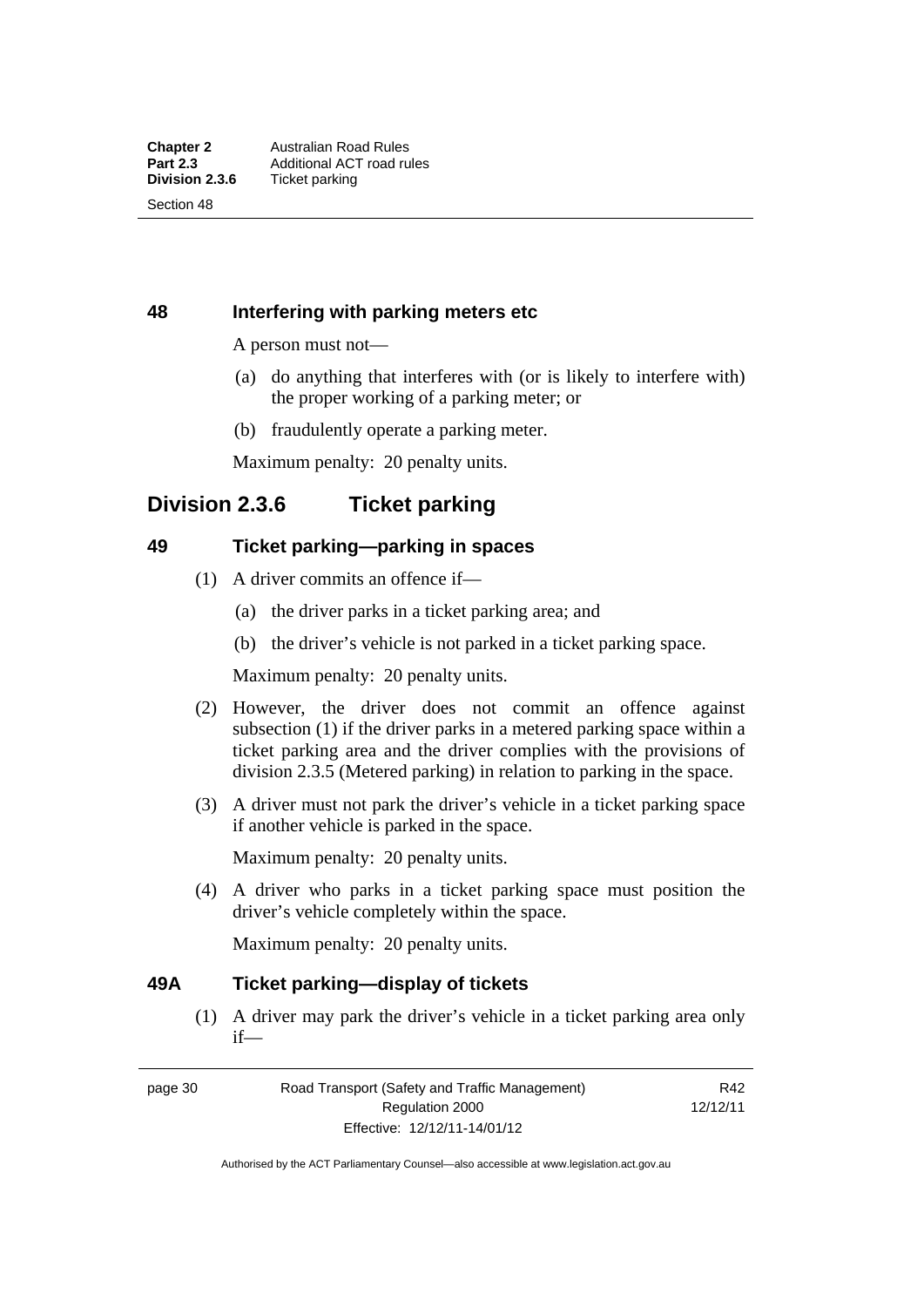- (a) for an RTA multi-stay ticket parking area—
	- (i) a current parking ticket for the area is correctly displayed in or on the vehicle; or
	- (ii) a current part-day parking ticket for another RTA multi-stay ticket parking area is correctly displayed in or on the vehicle; or
	- (iii) a current equivalent all-day parking ticket for another RTA multi-stay ticket parking area is correctly displayed in or on the vehicle; or
- (b) for any other ticket parking area—a current parking ticket for the area is correctly displayed in or on the vehicle.

Maximum penalty: 20 penalty units.

#### **Examples of ticket parking areas for par (b)**

- 1 a ticket parking area set up by the road transport authority in which parking up to a maximum of 4 hours is permitted by the ticket parking signs applying to the area
- 2 a ticket parking area set up by a parking authority
- *Note 1* Ticket parking areas may be set up by the road transport authority or a parking authority (see s 75A-s 76A).
- *Note 2* An example is part of the regulation, is not exhaustive and may extend, but does not limit, the meaning of the provision in which it appears (see Legislation Act, s 126 and s 132).
- (2) Subsection (1) (a) does not apply to a driver if, immediately after parking in the ticket parking area, the driver—
	- (a) obtains a parking ticket for the ticket parking area and the ticket is correctly displayed in or on the driver's vehicle; or
	- (b) correctly displays in or on the driver's vehicle a parking ticket mentioned in subsection  $(1)$   $(a)$   $(ii)$  or  $(iii)$ .
- (3) Subsection (1) (b) does not apply to a driver if, immediately after parking in the ticket parking area, the driver obtains a parking ticket

page 31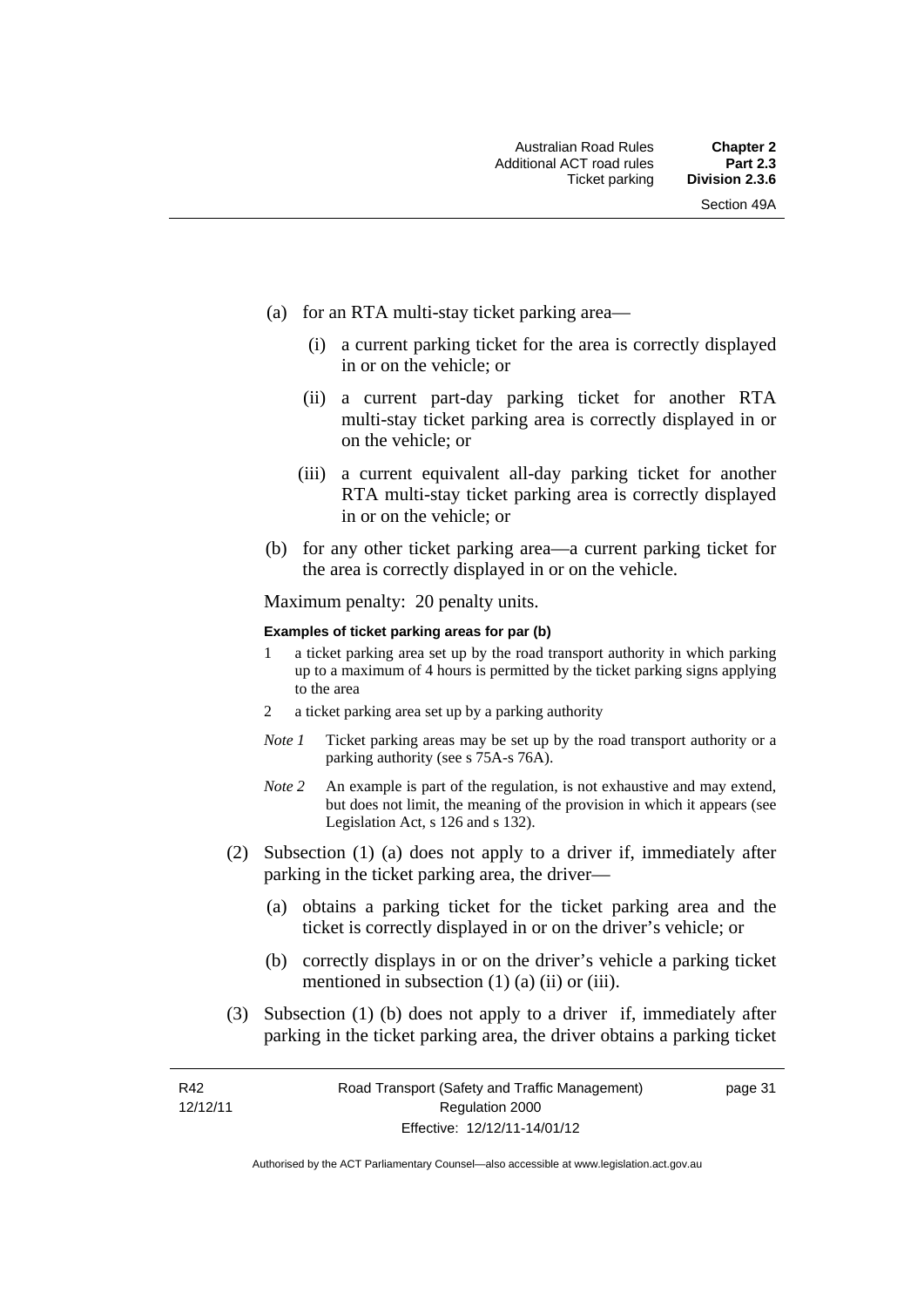for the ticket parking area and the ticket is correctly displayed in or on the driver's vehicle.

- (4) It is a defence to the prosecution of a driver for an offence against subsection (1) if the driver proves that—
	- (a) a parking ticket was displayed in accordance with the subsection; and
	- (b) the driver took reasonable steps to ensure that the ticket remained correctly displayed while the driver's vehicle was parked in the ticket parking area.

*Note* For other exceptions to s (1), see s 50.

(5) In this section:

*all-day parking ticket*, for a ticket parking area, means a parking ticket for which the relevant parking fee for parking all-day in the area has been paid.

*correctly displayed*—a parking ticket is *correctly displayed* in or on a vehicle if the ticket is displayed—

- (a) in or on the front left-hand side of the vehicle or, if the ticket requires the driver to display the ticket in or on a part of the vehicle, in or on that part of the vehicle; and
- (b) in a way that its expiry date (and, for a parking ticket other than an all-day parking ticket, its expiry time) and the ticket parking area for which it is issued, are clearly visible from outside the vehicle.

*equivalent*, for a multi-stay ticket parking area, means another ticket parking area for which the relevant parking fee for an all-day parking ticket for the area is the same or higher.

*part-day parking ticket* means a parking ticket that is not an all-day parking ticket.

page 32 Road Transport (Safety and Traffic Management) Regulation 2000 Effective: 12/12/11-14/01/12

R42 12/12/11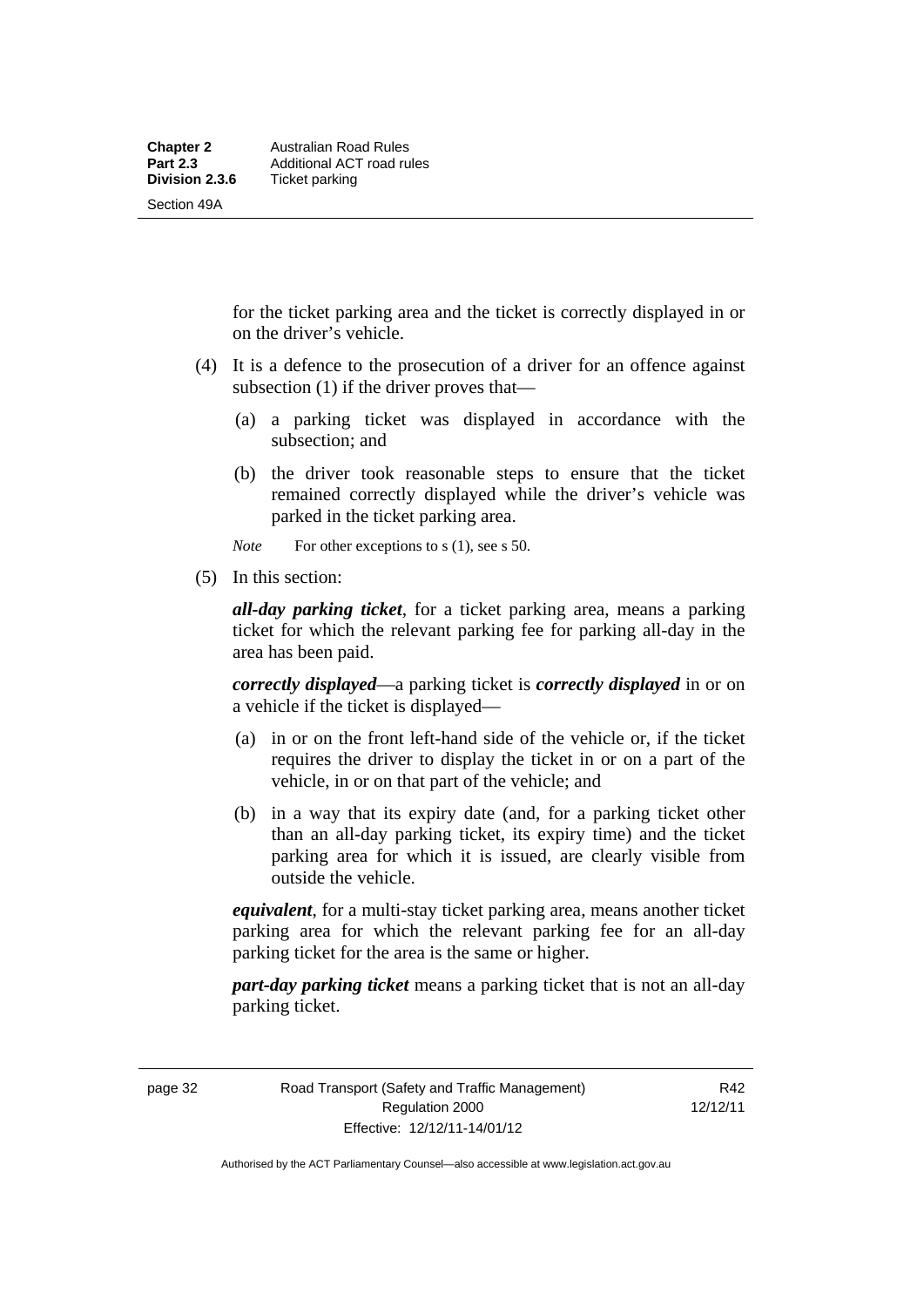*RTA multi-stay ticket parking area* means a ticket parking area set aside under section 76 (2) (a) (Ticket parking schemes—road transport authority) where all-day parking is permitted by the ticket parking signs applying to the area.

#### **49B Ticket parking—maximum length of stay**

(1) A driver must not allow the driver's vehicle to remain parked in a ticket parking area after the expiry of a parking ticket displayed in or on the vehicle.

Maximum penalty: 20 penalty units.

*Note 1* For when a parking ticket expires, see s 81.

*Note* 2 For exceptions to s (1), see s 50.

 (2) A driver must not allow the driver's vehicle to remain parked in a ticket parking area for longer than the period (if any) indicated on the ticket parking signs applying to the area as the maximum period for which a vehicle may be parked in the area.

Maximum penalty: 20 penalty units.

*Note* For exceptions to s (2), see s 50.

#### **50 Ticket parking—exceptions to s 49A and s 49B**

Section 49A (Ticket parking—display of tickets) and section 49B (Ticket parking—maximum length of stay) do not apply to—

- (a) a driver if the driver parks the driver's vehicle in a metered parking space within a ticket parking area and the driver complies with the provisions of division 2.3.5 (Metered parking) in relation to parking in the space; or
- (b) a driver for any period the driver's vehicle is parked in a ticket parking space outside the controlled parking hours for the space; or
- (c) a driver if—

page 33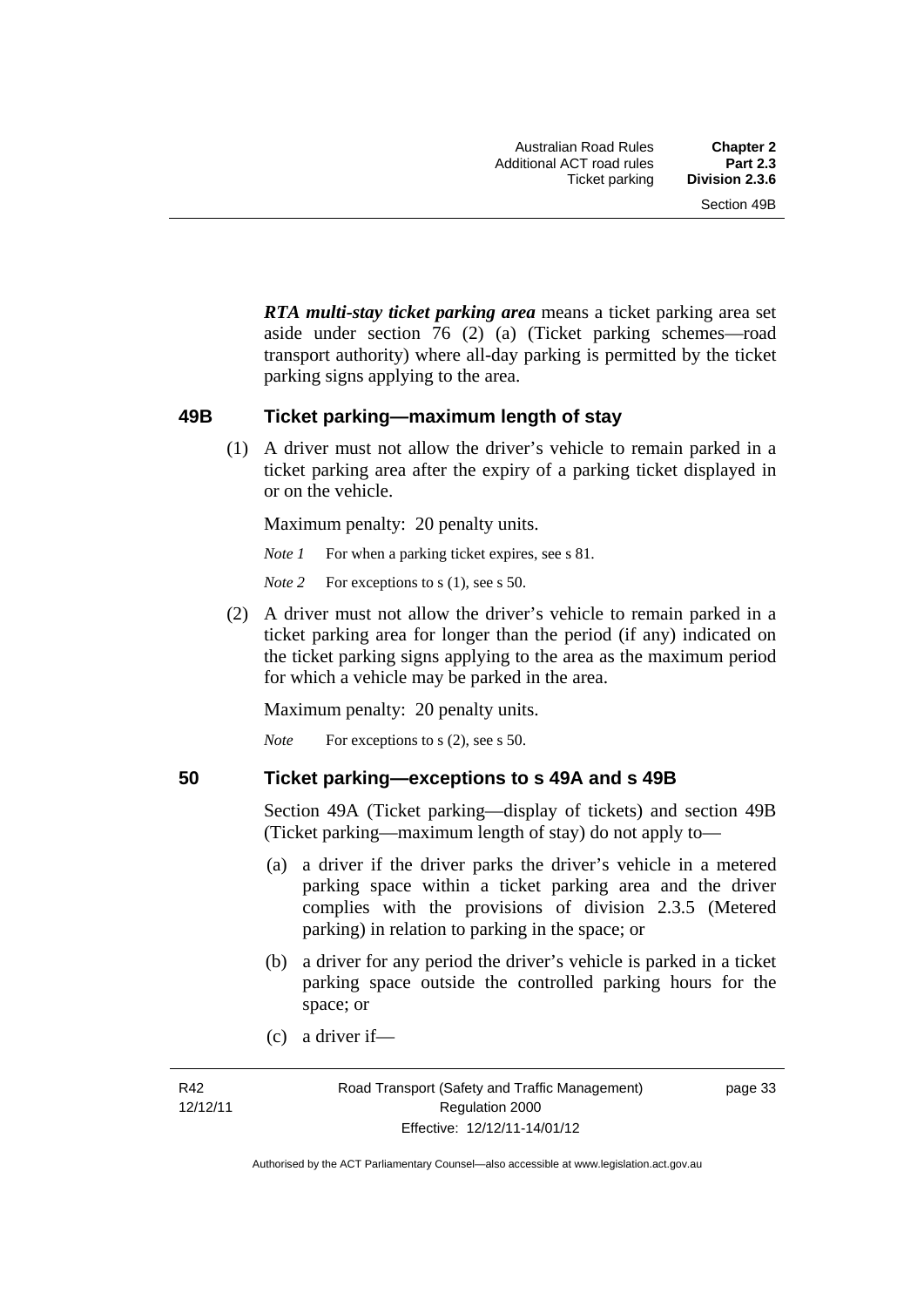- (i) the driver's vehicle is parked in a ticket parking space; and
- (ii) the driver displays in or on the vehicle a current mobility parking scheme authority; and
- (iii) the driver complies with the conditions (if any) of the authority; or
- (d) a driver if—
	- (i) the driver's vehicle is parked in a ticket parking space, or on a length of road in a ticket parking area, designated by a *permit zone sign* for use by the holder of a stated kind of parking permit; and
	- (ii) the driver displays in or on the vehicle a current parking permit of that kind; and
	- (iii) the driver complies with the conditions (if any) of the permit.

#### **51 Temporary closure of ticket parking spaces and areas**

- (1) If the road transport authority decides that the use of a ticket parking area, or ticket parking space, should be temporarily discontinued, the authority may close the area or space by—
	- (a) for the closure of a ticket parking area—installing a sign, at or near each traffic sign applying to the area, that displays words to the effect that the area is closed; or
	- (b) for the closure of a ticket parking space—installing a sign, at or near the space, that displays words to that effect.
- (2) If a parking authority decides that the use of a ticket parking area, or ticket parking space, within its area of operations should be temporarily discontinued, the authority may close the area or space  $by-$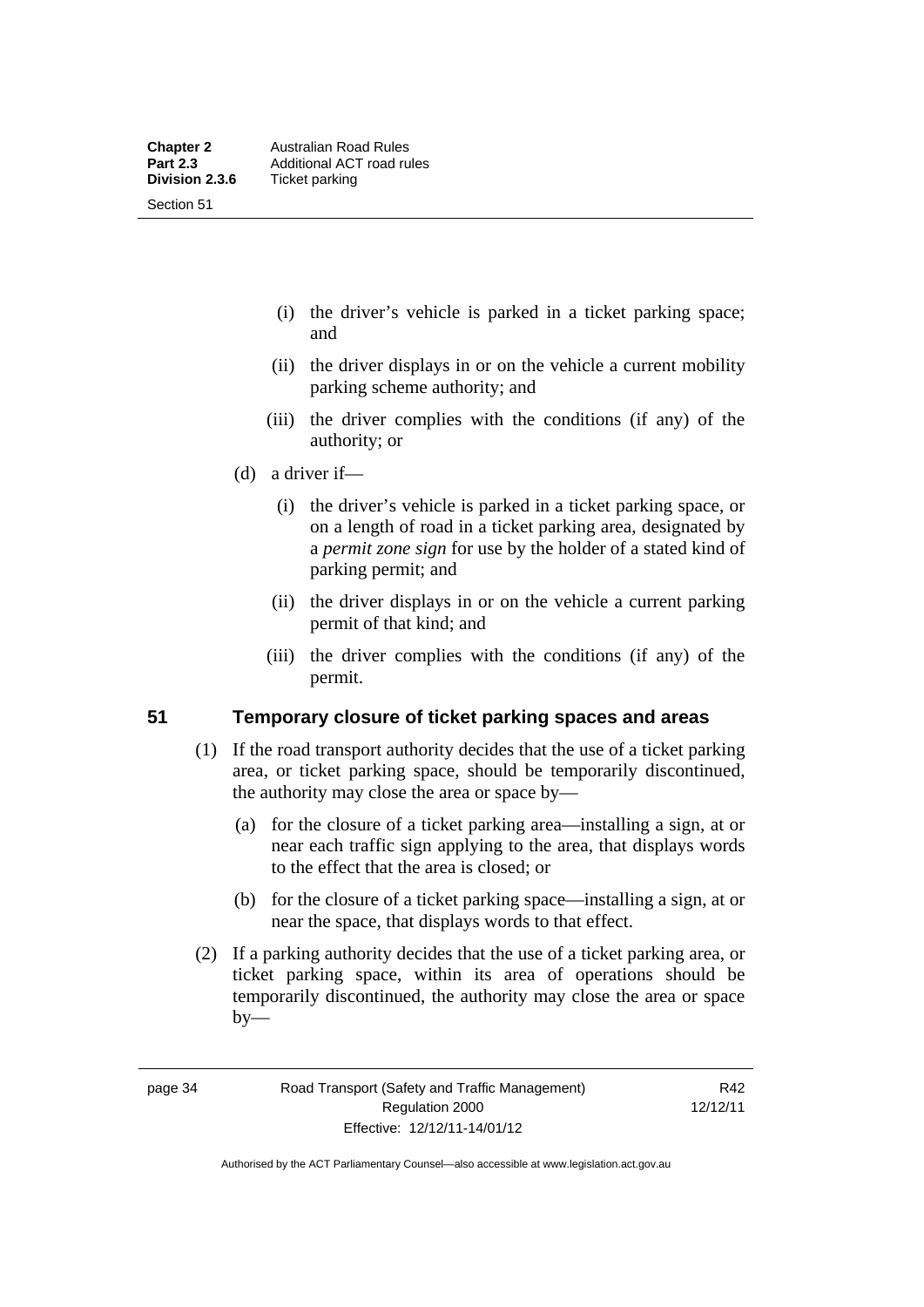- (a) for the closure of a ticket parking area—installing a sign, at or near each traffic sign applying to the area, that displays words to the effect that the area is closed; or
- (b) for the closure of a ticket parking space—installing a sign, at or near the space, that displays words to that effect.
- *Note* Section 75A provides for the road transport authority to declare parking authorities and s 76A provides for the operation of ticket parking schemes by parking authorities.
- (3) A driver must not park in a ticket parking area or ticket parking space that has been closed under subsection (1) or (2).

Maximum penalty: 20 penalty units.

(4) In this section:

*sign* includes a board, device, plate, screen, words or anything else, whether or not installed with or on a traffic sign.

#### **52 Use of false or damaged parking tickets etc**

- (1) This section applies in relation to a vehicle that is parked in a ticket parking space within a ticket parking area.
- (2) A person must not display in or on the vehicle—
	- (a) anything resembling a parking ticket that falsely suggests that the relevant parking fee for parking in the space has been paid; or
	- (b) a parking ticket that has been changed, damaged or defaced.

Maximum penalty: 20 penalty units.

 (3) Subsection (2) does not apply if the parking ticket was not changed, damaged or defaced in a material particular.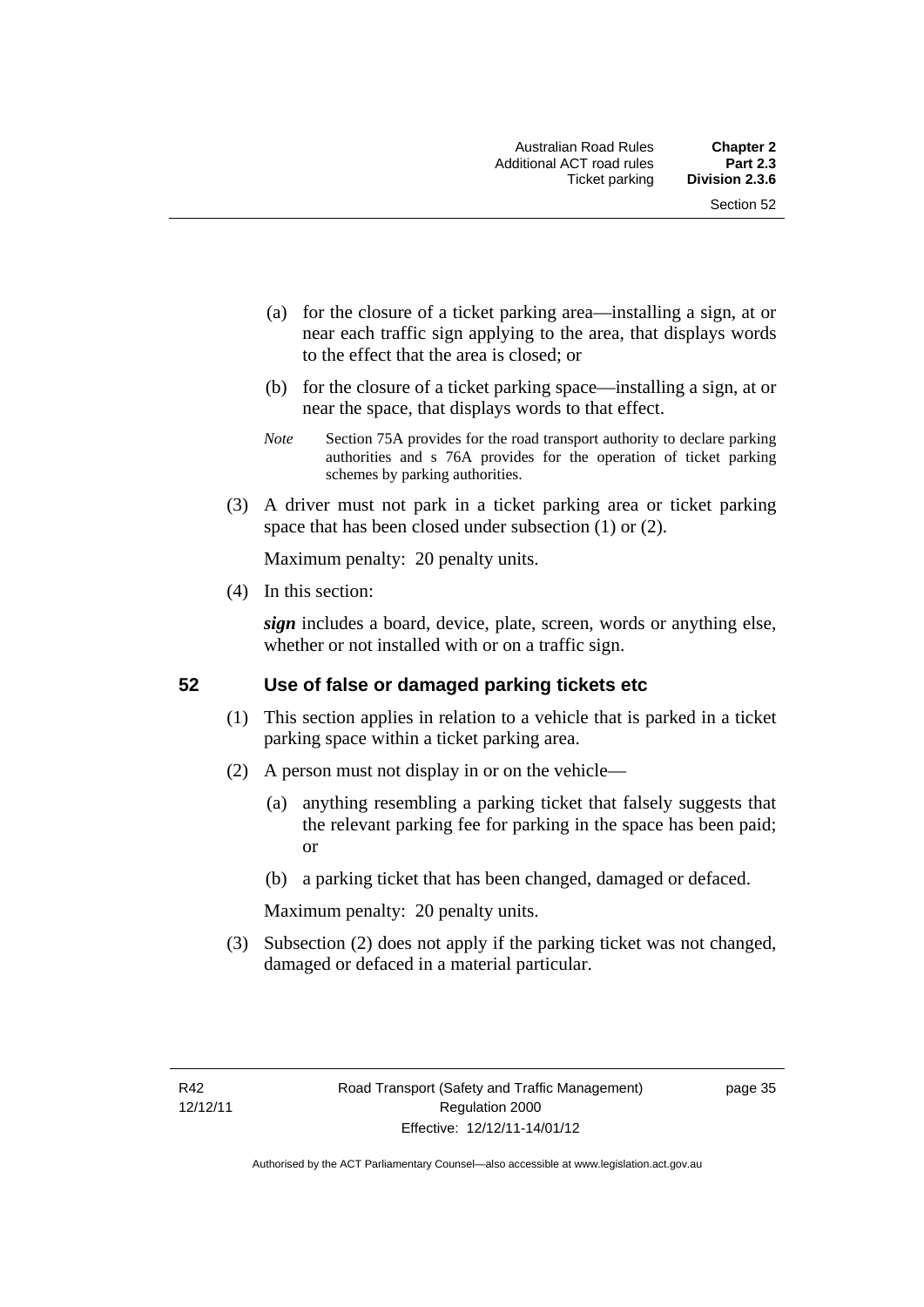## **53 Misuse of parking ticket machines**

A person must not—

- (a) insert in a parking ticket machine anything other than coins, or another means of payment, appropriate for the machine; or
- (b) attach anything (for example, advertising material) to a parking ticket machine.

Maximum penalty: 20 penalty units.

*Note* An example is part of the regulation, is not exhaustive and may extend, but does not limit, the meaning of the provision in which it appears (see Legislation Act, s 126 and s 132).

#### **54 Interfering with parking ticket machines etc**

A person must not—

- (a) do anything that interferes with (or is likely to interfere with) the proper working of a parking ticket machine; or
- (b) fraudulently operate a parking ticket machine.

Maximum penalty: 20 penalty units.

#### **55 Interfering with parking tickets**

A person commits an offence if—

- (a) the person removes, changes, damages, defaces or otherwise interferes with a parking ticket that is in or on a vehicle; and
- (b) the vehicle is parked in a ticket parking area; and
- (c) the person is not—
	- (i) the driver of the vehicle; or
	- (ii) the responsible person for the vehicle.

Maximum penalty: 20 penalty units.

page 36 Road Transport (Safety and Traffic Management) Regulation 2000 Effective: 12/12/11-14/01/12

R42 12/12/11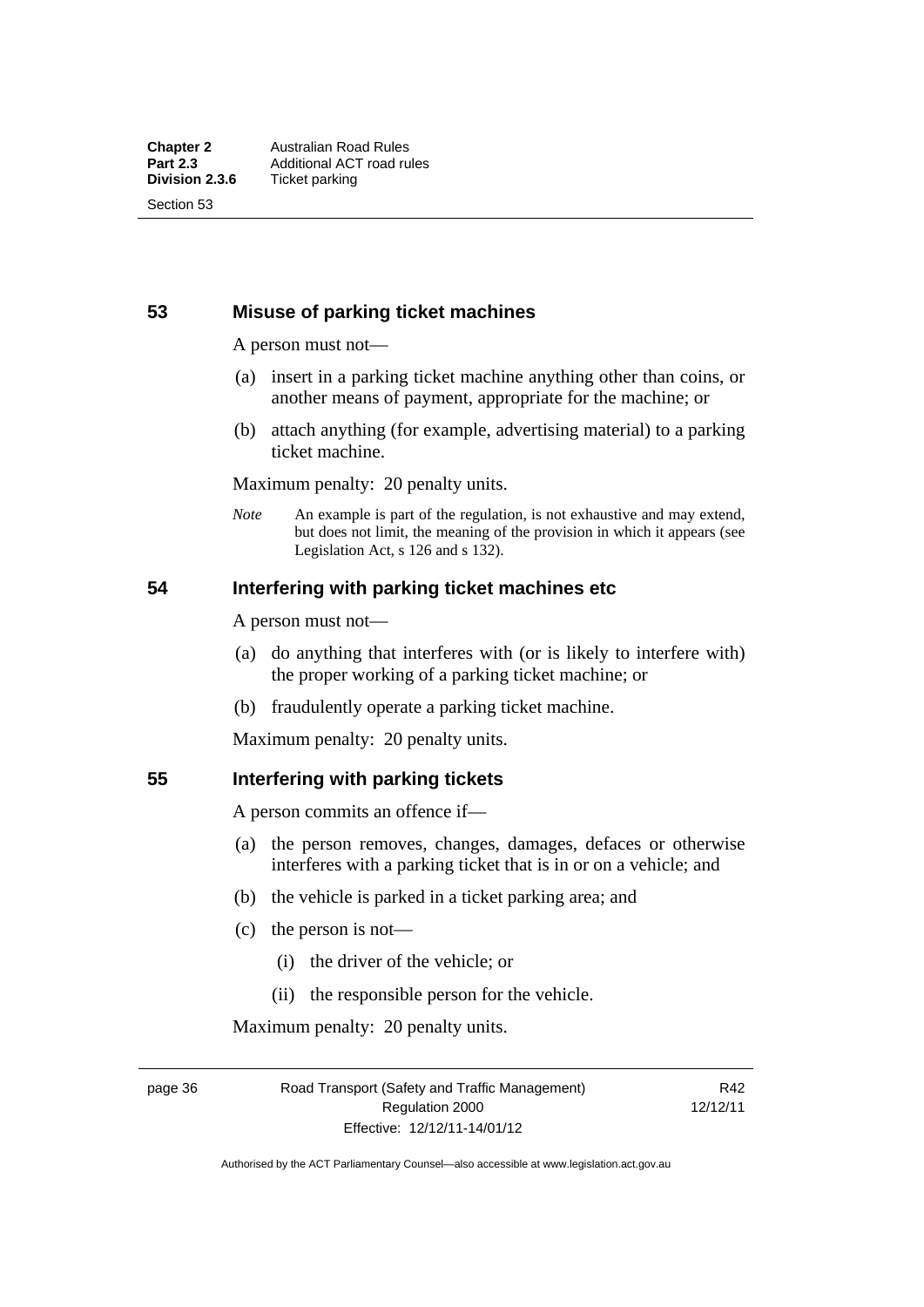# **Division 2.3.7 Other ACT road rules about stopping and parking**

*Note* The Australian Road Rules contains rules about the stopping and parking of vehicles, including the following:

- r 189 (which is about double parking)
- r 203 (which is about stopping in a parking area for people with disabilities)
- r 205 (which is about parking for longer than indicated)
- r 207 (which is about parking where fees are payable)
- r 208 (which is about parallel parking on a road, except in a median strip parking area)
- r 209 (which is about parallel parking in a median strip parking area)
- r 210 (which is about angle parking)
- r 211 (which is about parking in parking bays).

#### **56 Unauthorised use of parking permits and mobility parking scheme authorities**

 (1) A driver must not display a parking permit in or on the driver's vehicle if the driver is not entitled to do so under the conditions of the permit.

Maximum penalty: 20 penalty units.

 (2) A driver must not display a mobility parking scheme authority in or on the driver's vehicle if the driver is not entitled to do so under the conditions of the authority.

Maximum penalty: 20 penalty units.

#### **56A Interfering with parking permits and mobility parking scheme authorities**

A person commits an offence if—

R42 12/12/11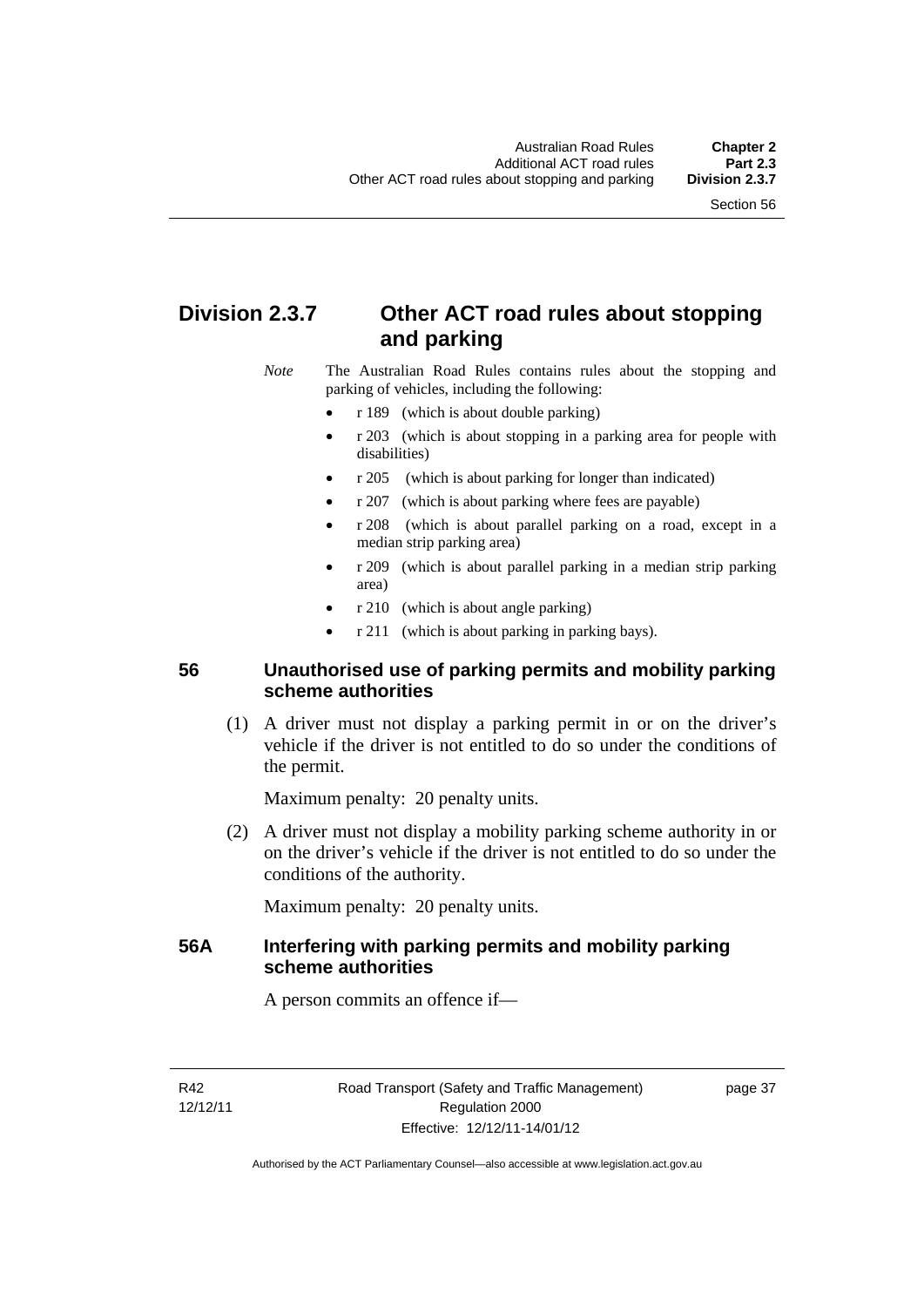- (a) the person removes, changes, damages, defaces or otherwise interferes with a parking permit or mobility parking scheme authority that is in or on a vehicle; and
- (b) the person is not—

Section 57A

- (i) the driver of the vehicle; or
- (ii) the responsible person for the vehicle; or
- (iii) the person to whom the permit or authority was issued.

Maximum penalty: 20 penalty units.

#### **57A Stopping public buses in bus zones and at bus stops**

- (1) The driver of a public bus must not stop in a bus zone unless the driver—
	- (a) is dropping off, or picking up, passengers; or
	- (b) is stopping for a regular route service.

Maximum penalty: 20 penalty units.

- (2) Subsection (1) does not apply to the driver of a public bus that is not permitted to stop in the bus zone by information on or with the *bus zone sign* applying to the bus zone.
	- *Note* The driver would contravene the Australian Road Rules, r 183.
- (3) The driver of a public bus must not stop at a bus stop, or on the road, within 20m before a sign on the road that indicates the bus stop, and 10m after the sign, unless the driver—
	- (a) stops at a place on a length of road, or in an area, to which a parking control sign applies and the driver is permitted to stop at that place under the Australian Road Rules; or
	- (b) is dropping off, or picking up, passengers; or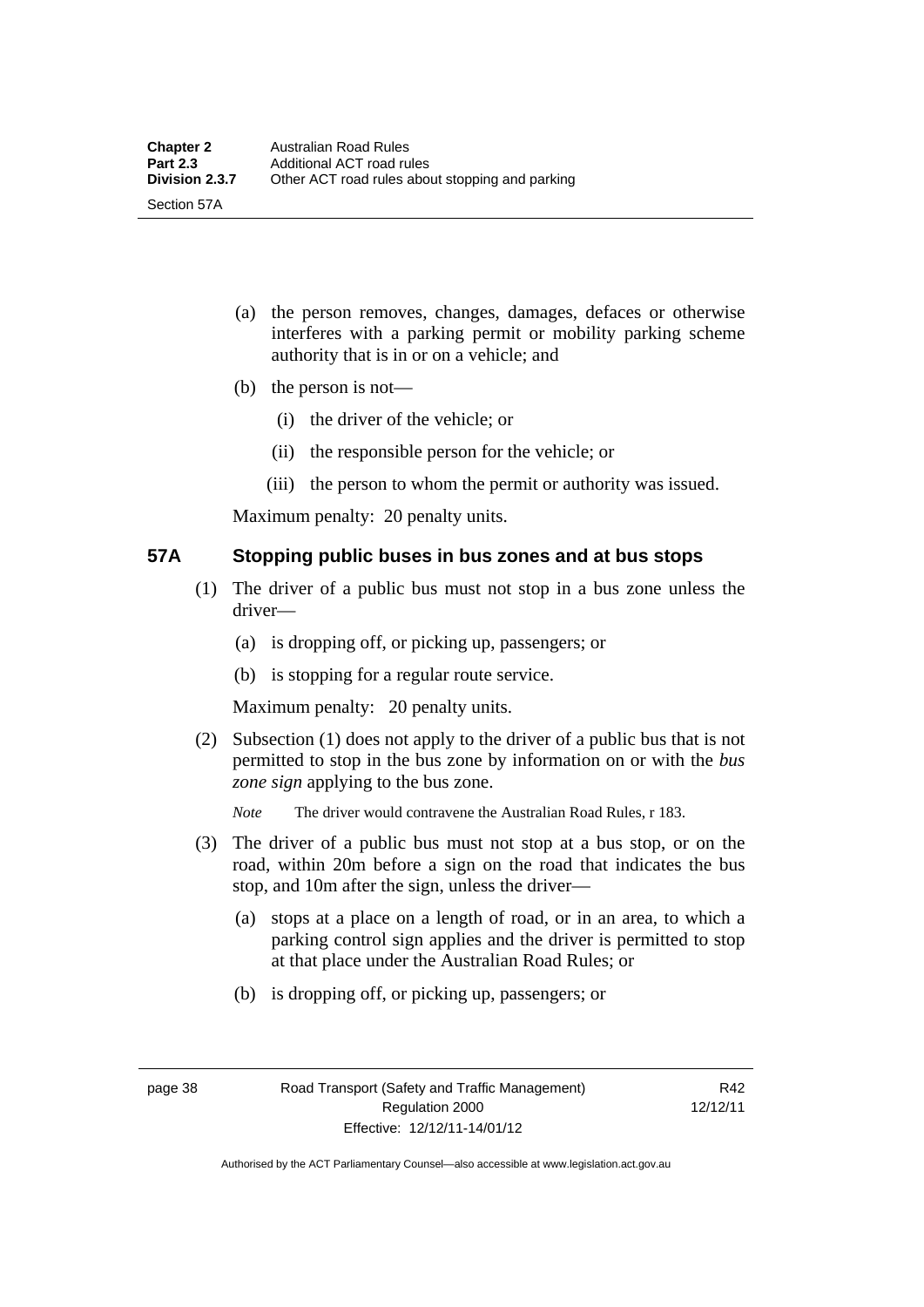(c) is stopping for a regular route service.

Maximum penalty: 20 penalty units.

(4) In this section:

*bus stop*—see the Australian Road Rules, rule 195.

*bus zone*—see the Australian Road Rules, rule 183.

*bus zone sign*—see the Australian Road Rules, schedule 2, schedule 3, rule 314, rule 315 and rule 316.

*regular route service*—see the *Road Transport (Public Passenger Services) Act 2001*, section 12 (What is a regular route service?).

#### **58 Stopping in an emergency etc or to comply with another law**

(1) In this section:

*stopping or parking provision of this chapter* means a provision of the following divisions:

- (a) division 2.3.5 (Metered parking);
- (b) division 2.3.6 (Ticket parking);
- (c) division 2.3.7 (Other ACT road rules about stopping and parking).
- (2) A stopping or parking provision of this chapter does not apply to a driver if—
	- (a) the driver stops at a particular place, or in a particular way, to avoid a collision, and the driver stops for no longer than is necessary to avoid the collision; or
	- (b) the driver stops at a particular place, or in a particular way, because the driver's vehicle is disabled, and the driver stops for no longer than is necessary for the vehicle to be moved safely to a place where the driver is permitted to park the vehicle

page 39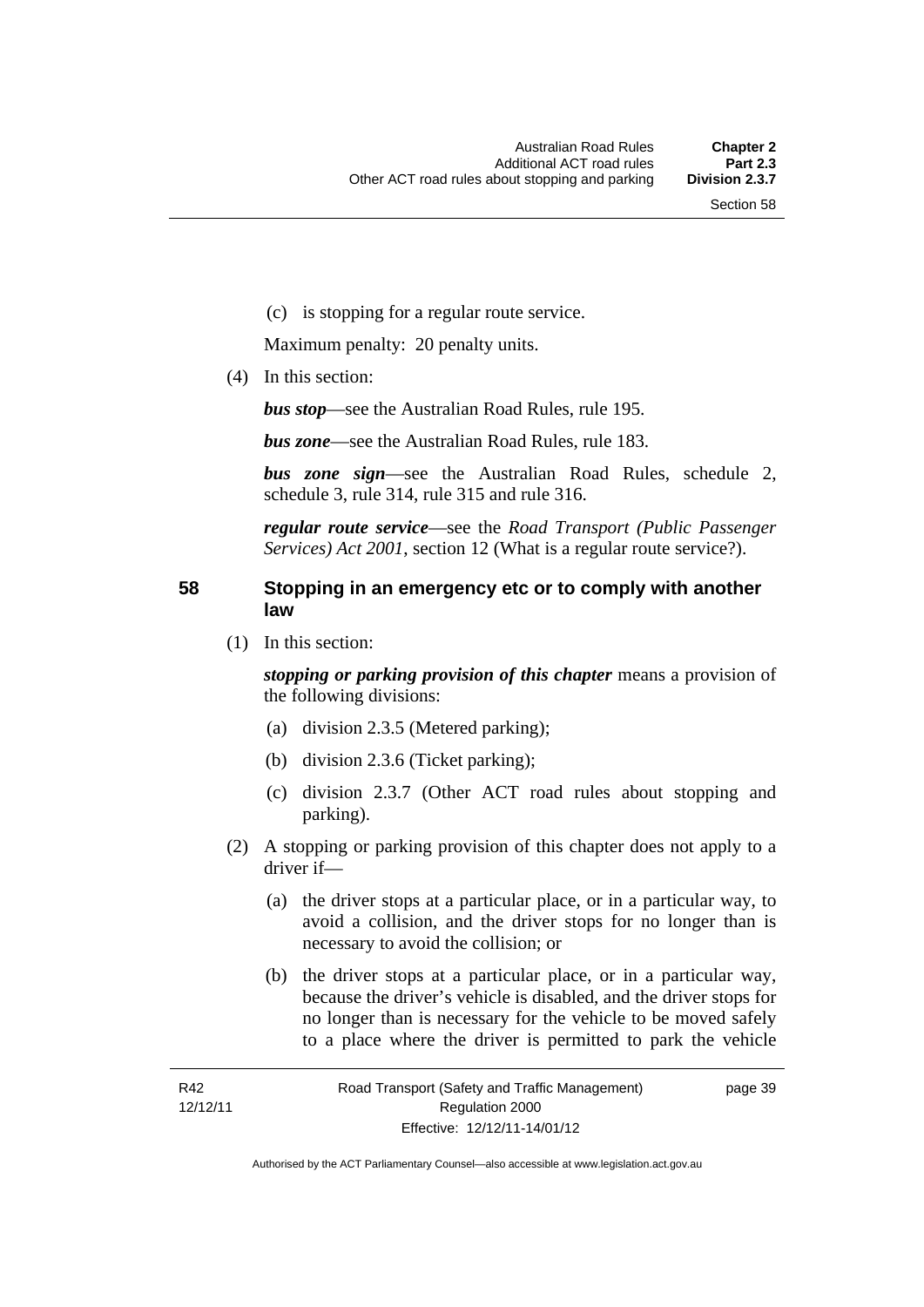under the Australian Road Rules and a stopping or parking provision of this chapter; or

- (c) the driver stops at a particular place, or in a particular way, to deal with a medical or other emergency, and the driver stops for no longer than is necessary in the circumstances; or
- (d) the driver stops at a particular place, or in a particular way, because the condition of the driver, a passenger, or the driver's vehicle makes it necessary for the driver to stop in the interests of safety, and the driver stops for no longer than is necessary in the circumstances; or
- (e) the driver stops at a particular place, or in a particular way, to comply with a provision of the Australian Road Rules or a provision of another law, and the driver stops for no longer than is necessary to comply with the provision.

# **Division 2.3.8 Other ACT road rules**

#### **60 Interrupting funeral processions etc**

A driver must not interfere with, or interrupt, the free passage of—

- (a) a funeral procession or any other lawful procession; or
- (b) any vehicle or person forming part of a procession mentioned in paragraph (a).

Maximum penalty: 20 penalty units.

#### **61 Driving on roads closed to traffic**

A person must not drive a vehicle on a road that is closed to traffic under the Act, section 30.

Maximum penalty: 20 penalty units.

page 40 Road Transport (Safety and Traffic Management) Regulation 2000 Effective: 12/12/11-14/01/12

R<sub>42</sub> 12/12/11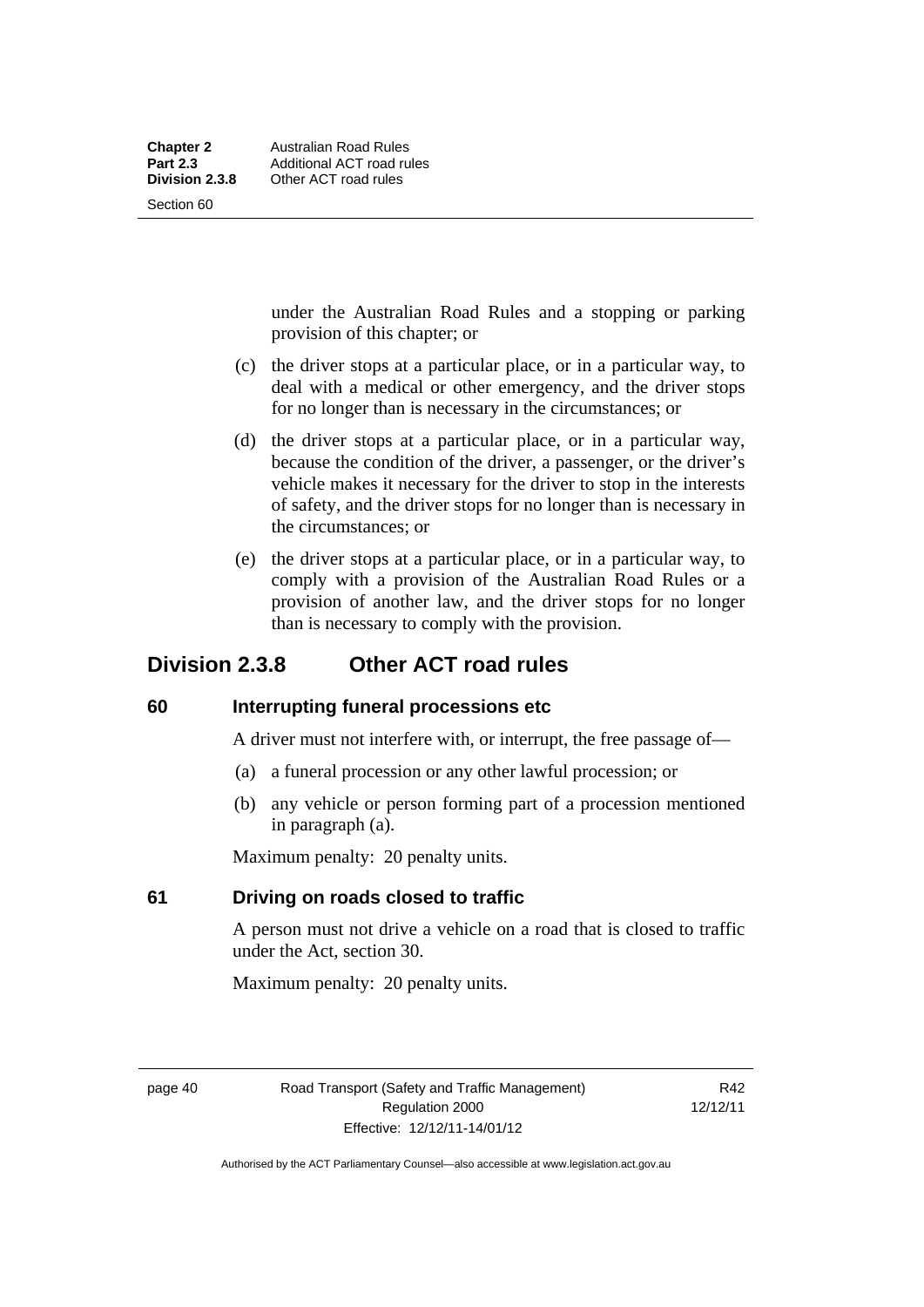#### **62 Use of wheeled recreational devices and wheeled toys on roads**

 (1) A person must not travel in or on a wheeled recreational device or wheeled toy on a road while it is attached to another vehicle.

Maximum penalty: 20 penalty units.

 (2) A person travelling in or on a wheeled recreational device or wheeled toy on a road must not permit it to be drawn by another vehicle.

Maximum penalty: 20 penalty units.

 (3) A person must not travel in or on a wheeled recreational device or wheeled toy on a road if anyone travelling in or on it is completely or partly assisted in propelling it by means other than human power or gravity.

Maximum penalty: 20 penalty units.

R42 12/12/11 page 41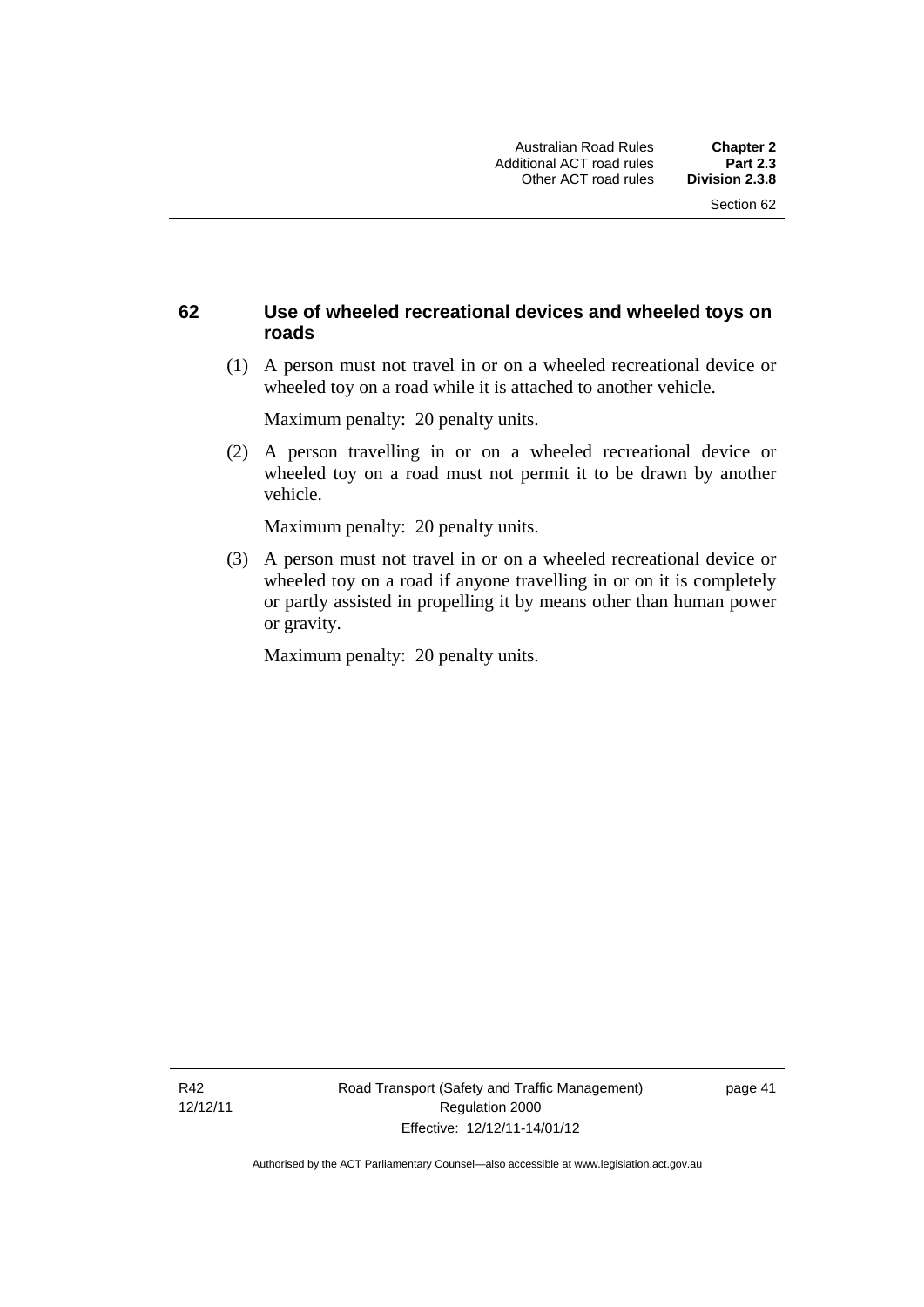# **Part 2.4 Other provisions**

#### **63 Devices that are prescribed traffic control devices—Act, dict, def** *prescribed traffic control device*

The following things are prescribed traffic control devices:

- (a) any traffic control device that has effect for the Australian Road Rules under the Australian Road Rules, rule 315;
- (b) any traffic-related item that has effect for the Australian Road Rules under the Australian Road Rules, rule 319;
- (c) any pay parking device, pay parking sign and parking meter hood;
- (d) any device, plate, screen, words or anything else on or with anything mentioned in paragraph (a), (b) or (c).

#### **64 Preventing prescribed traffic control devices being clearly visible**

 (1) A person must not (except with the approval of the road transport authority) place anything in a position that prevents, or is likely to prevent, a prescribed traffic control device from being clearly visible to the road users to whom it is intended to apply.

Maximum penalty: 20 penalty units.

- *Note* The Act, s 19 (1) also makes it an offence for a person to install or display (or interfere, change or remove) a prescribed traffic control device without appropriate authority.
- (2) The road transport authority, a police officer or an authorised person—
	- (a) may, orally or in writing, direct a person who has contravened subsection (1) by placing something to remove the thing within a stated reasonable time; or

page 42 Road Transport (Safety and Traffic Management) Regulation 2000 Effective: 12/12/11-14/01/12

R<sub>42</sub> 12/12/11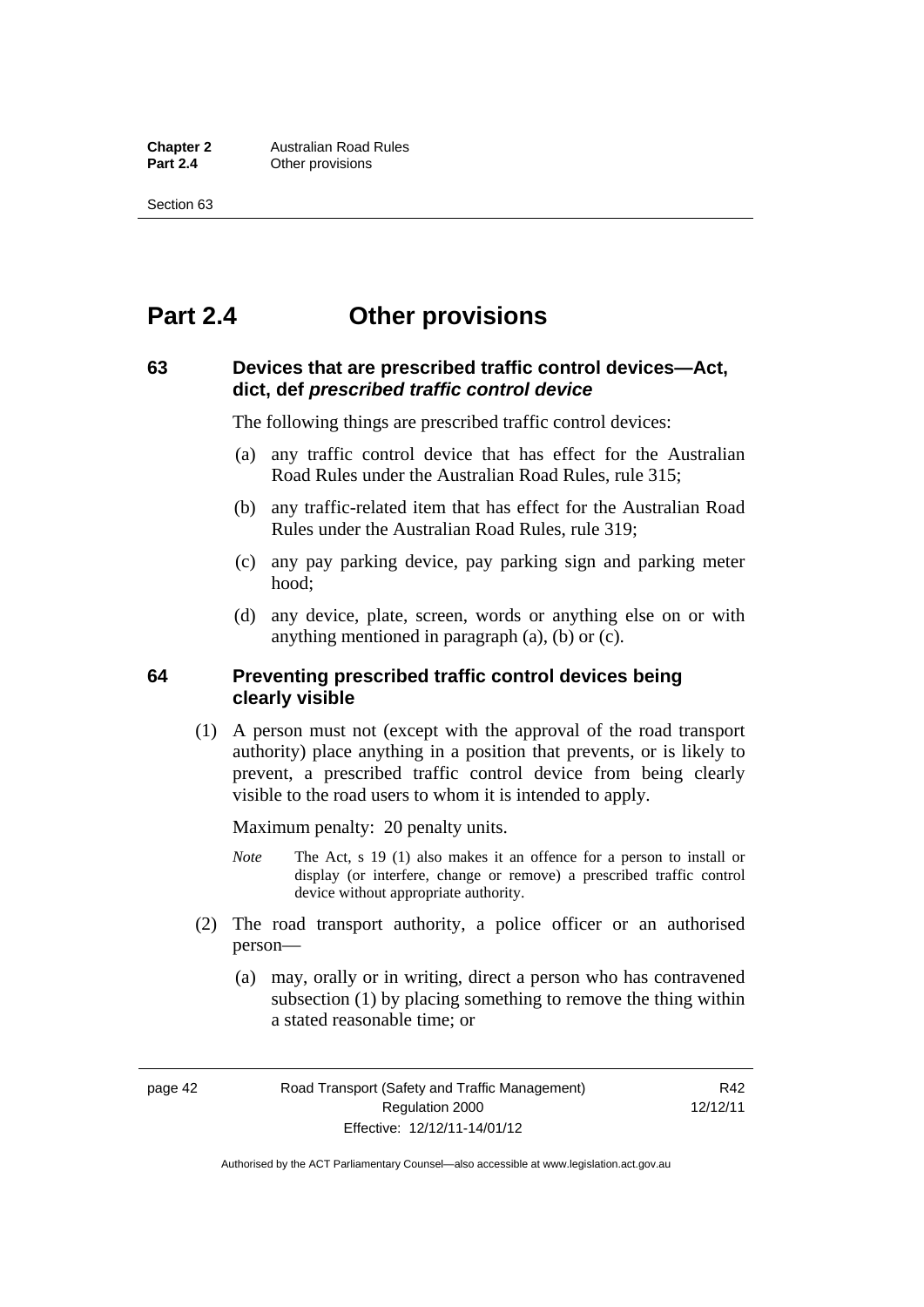- (b) may remove the thing.
- (3) If a person is given a direction under subsection (2) (a), the person must comply with the direction.

Maximum penalty: 20 penalty units.

#### **65 Use of** *do not overtake turning vehicle sign*

A person must not drive a motor vehicle or combination displaying a *do not overtake turning vehicle sign* unless the motor vehicle or combination, together with any load or projection, is at least 7.5m long.

Maximum penalty: 20 penalty units.

#### **66 Approvals etc by road transport authority**

- (1) For the Australian Road Rules and this regulation, the road transport authority may—
	- (a) approve a protective helmet for bicycle riders as an approved bicycle helmet; or
	- (b) approve a booster seat as an approved booster seat; or
	- (c) approve a child restraint as an approved child restraint; or
	- (d) approve a child safety harness as an approved child safety harness; or
	- (e) approve a protective helmet for motorbike riders as an approved motorbike helmet; or
	- (f) approve a canopy, cage or other device fitted to a vehicle; or
	- (g) declare a person to be an emergency worker.
- (2) An approval or declaration is a disallowable instrument.
	- *Note* A disallowable instrument must be notified, and presented to the Legislative Assembly, under the Legislation Act.

R42 12/12/11 page 43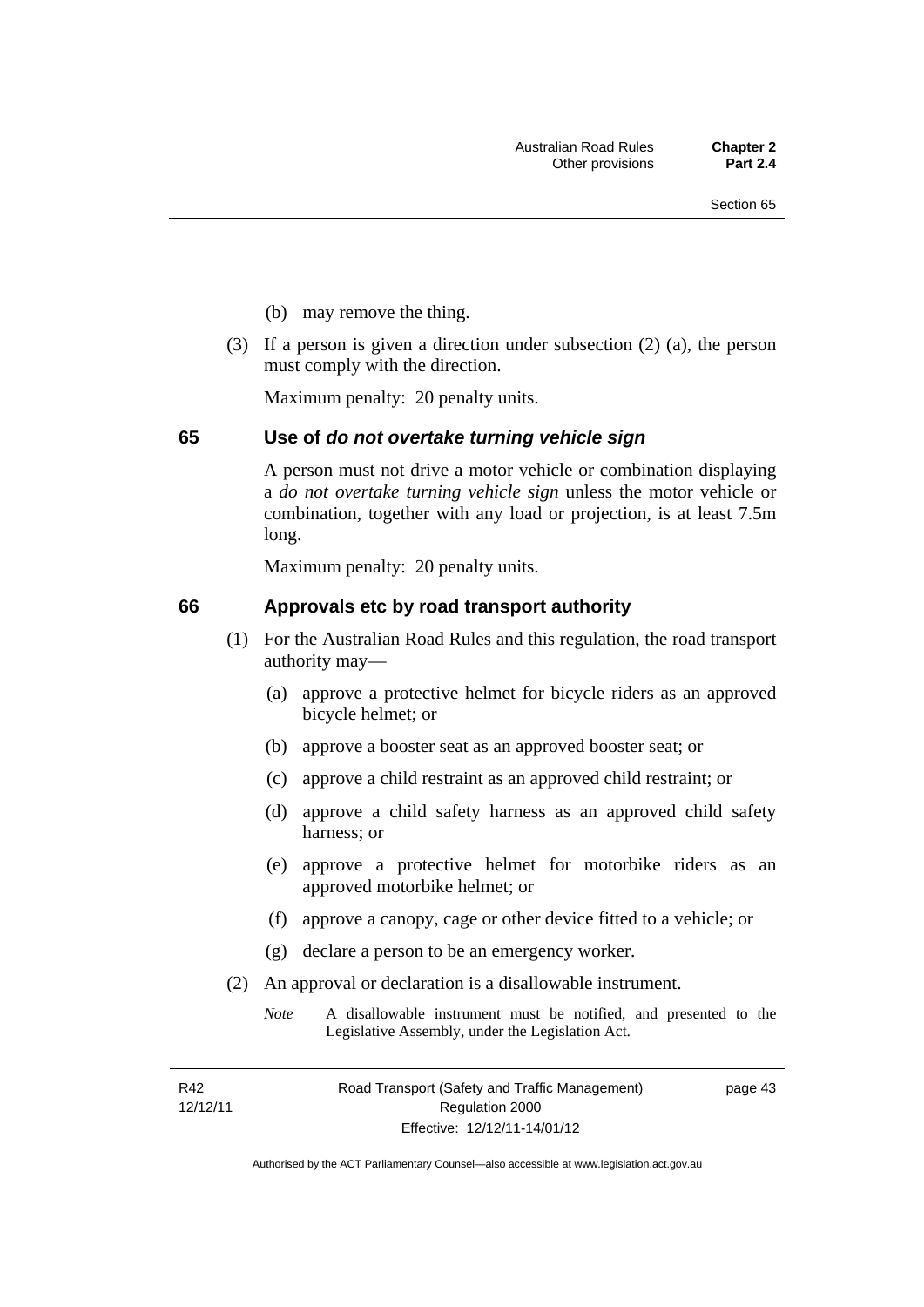#### **67 Exemption from requirement about riding on motorbikes**

The road transport authority may, for the purpose of allowing a sporting or similar event to be filmed, exempt a person from the Australian Road Rules, rule 271 (2) to the extent that it requires the person to face forward while being carried as a passenger on a motorbike.

#### **68 Defence of complying with direction of police officer or authorised person**

- (1) It is a defence to a prosecution of a person for an offence against a provision of this chapter if, at the time of the offence, the person was obeying a direction given to the person under the Australian Road Rules, rule 304 (1).
- (2) To remove any doubt, it is declared that a person must obey a direction given to the person under the Australian Road Rules, rule 304 (1), whether or not the person may contravene a provision of this chapter by obeying the direction.

#### **69 Exemption for driver of police vehicles**

- (1) A provision of this chapter does not apply to the driver of a police vehicle if—
	- (a) in the circumstances—
		- (i) the driver is taking reasonable care; and
		- (ii) it is reasonable that the provision should not apply; and
	- (b) if the vehicle is a motor vehicle that is moving—the vehicle is displaying a blue or red flashing light or sounding an alarm.
- (2) Subsection (1) (b) does not apply to the driver if, in the circumstances, it is reasonable—
	- (a) not to display the light or sound the alarm; or

page 44 Road Transport (Safety and Traffic Management) Regulation 2000 Effective: 12/12/11-14/01/12

R42 12/12/11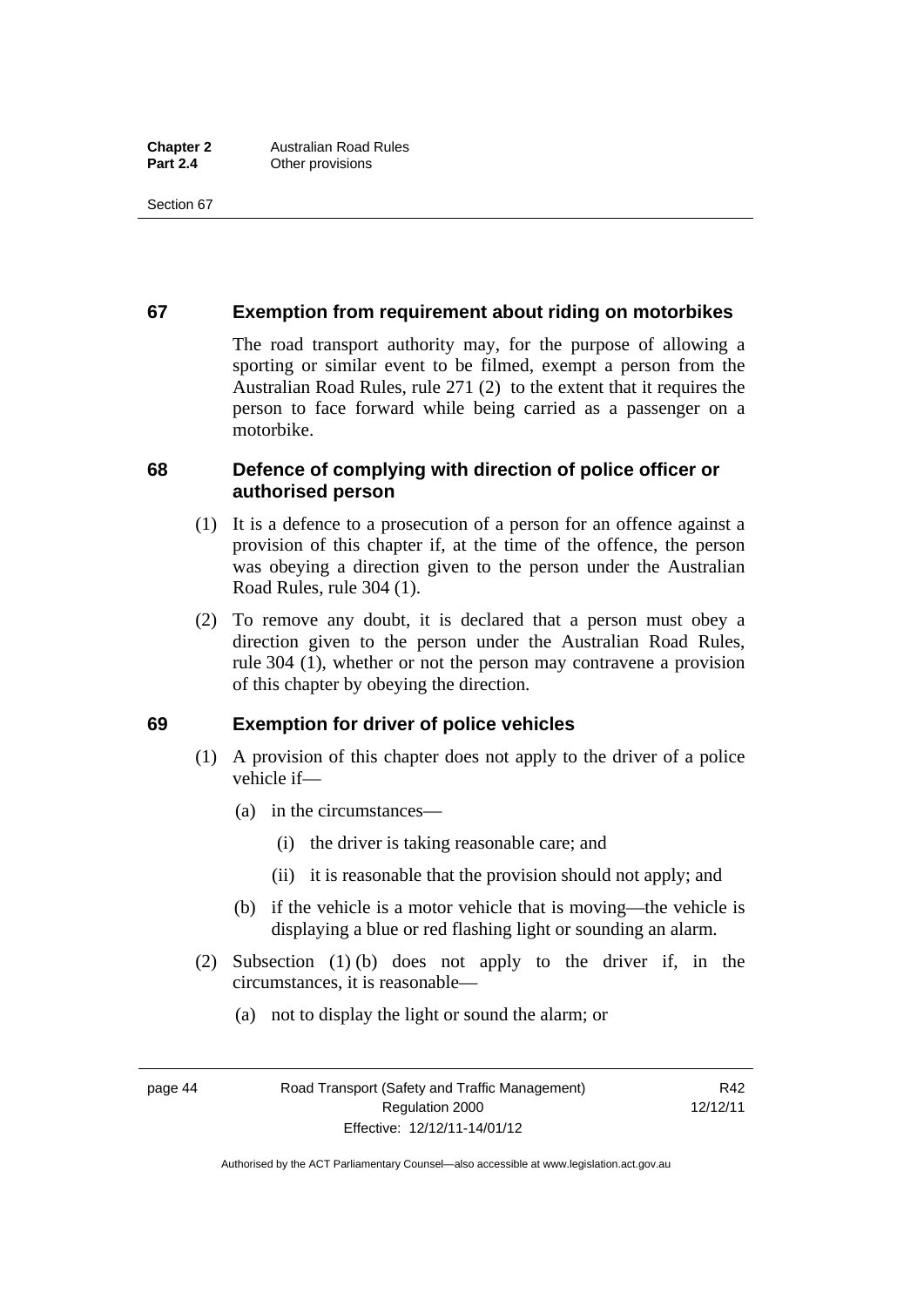(b) for the vehicle not to be fitted or equipped with a blue or red flashing light or an alarm.

#### **70 Exemption for driver of emergency vehicles**

A provision of this chapter does not apply to the driver of an emergency vehicle if—

- (a) in the circumstances—
	- (i) the driver is taking reasonable care; and
	- (ii) it is reasonable that the provision should not apply; and
- (b) if the vehicle is a motor vehicle that is moving—the vehicle is displaying a blue or red flashing light or sounding an alarm.

#### **71 Stopping and parking exemption for police and emergency vehicles and authorised people**

(1) In this section:

*stopping or parking provision of this chapter*—see section 58 (1).

- (2) A stopping or parking provision of this chapter does not apply to the driver of a police vehicle or emergency vehicle if, in the circumstances—
	- (a) the driver is taking reasonable care; and
	- (b) it is reasonable that the provision should not apply.
- (3) A stopping or parking provision of this chapter does not apply to an authorised person who is driving a vehicle in the course of the person's duty as an authorised person if, in the circumstances—
	- (a) the person is taking reasonable care; and
	- (b) it is reasonable that the provision should not apply.

page 45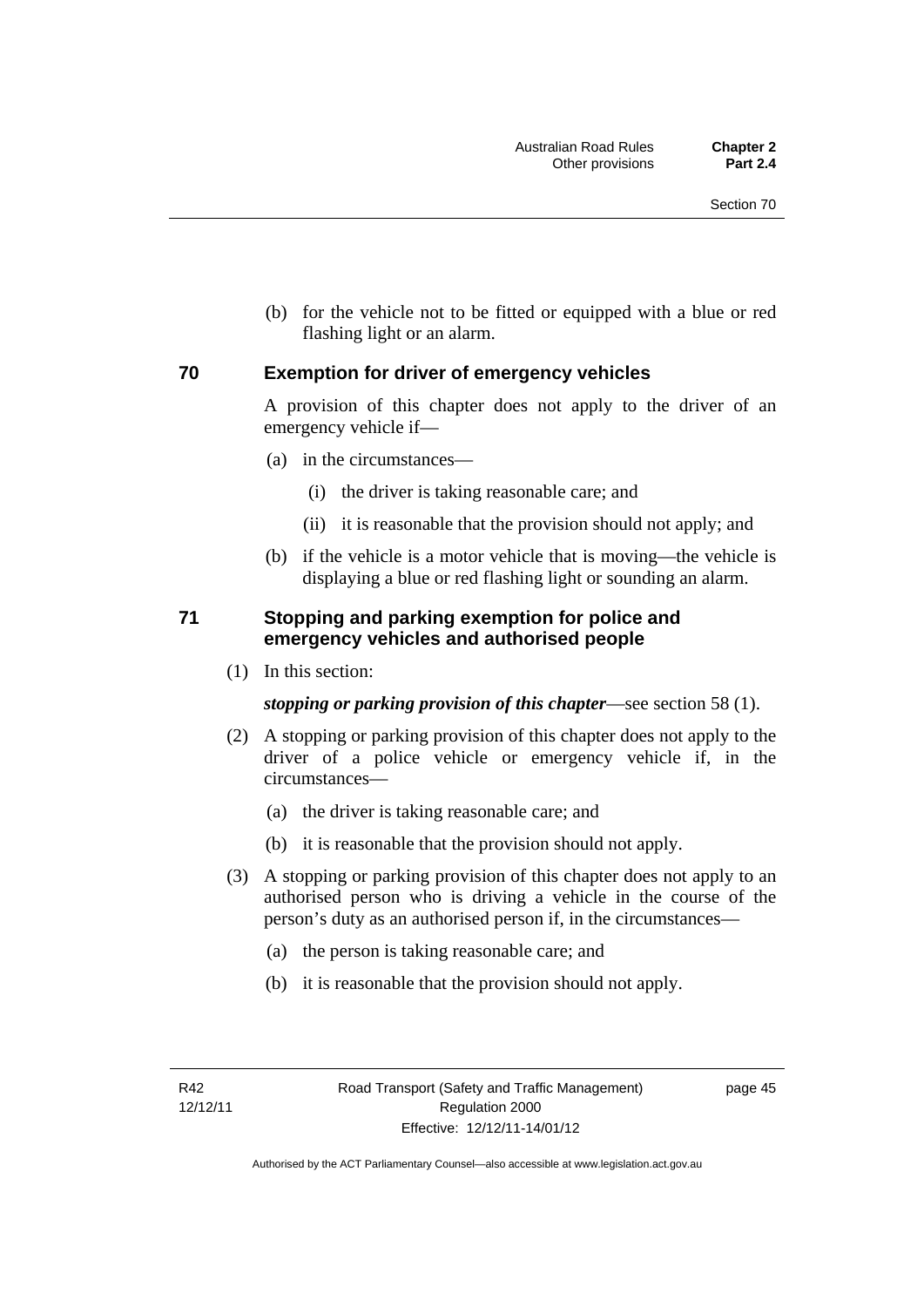# **Chapter 3 Parking**

# **Part 3.1 Parking schemes**

# **Division 3.1.1 Metered parking schemes**

#### **72 Metered parking schemes**

- (1) The road transport authority may establish and operate metered parking schemes for any length of road or area.
- (2) For a metered parking scheme, the road transport authority—
	- (a) may set aside metered parking spaces; and
	- (b) may install parking meters for the payment of fees for metered parking spaces.

#### **73 Metered parking areas**

- (1) The road transport authority may set aside a length of road or area as a metered parking area.
- (2) A metered parking area must be designated by metered parking signs.

#### **74 Parking meters**

- (1) A parking meter must be installed at the space to which it applies or, if a parking meter applies to 2 or more spaces, close to the spaces.
- (2) The parking meter applying to a metered parking space must show or be capable of showing the fees fixed for the space under this division.
- (3) A parking meter must clearly show, or be capable of clearly showing, whether the relevant parking fee for the parking of a

page 46 Road Transport (Safety and Traffic Management) Regulation 2000 Effective: 12/12/11-14/01/12

R42 12/12/11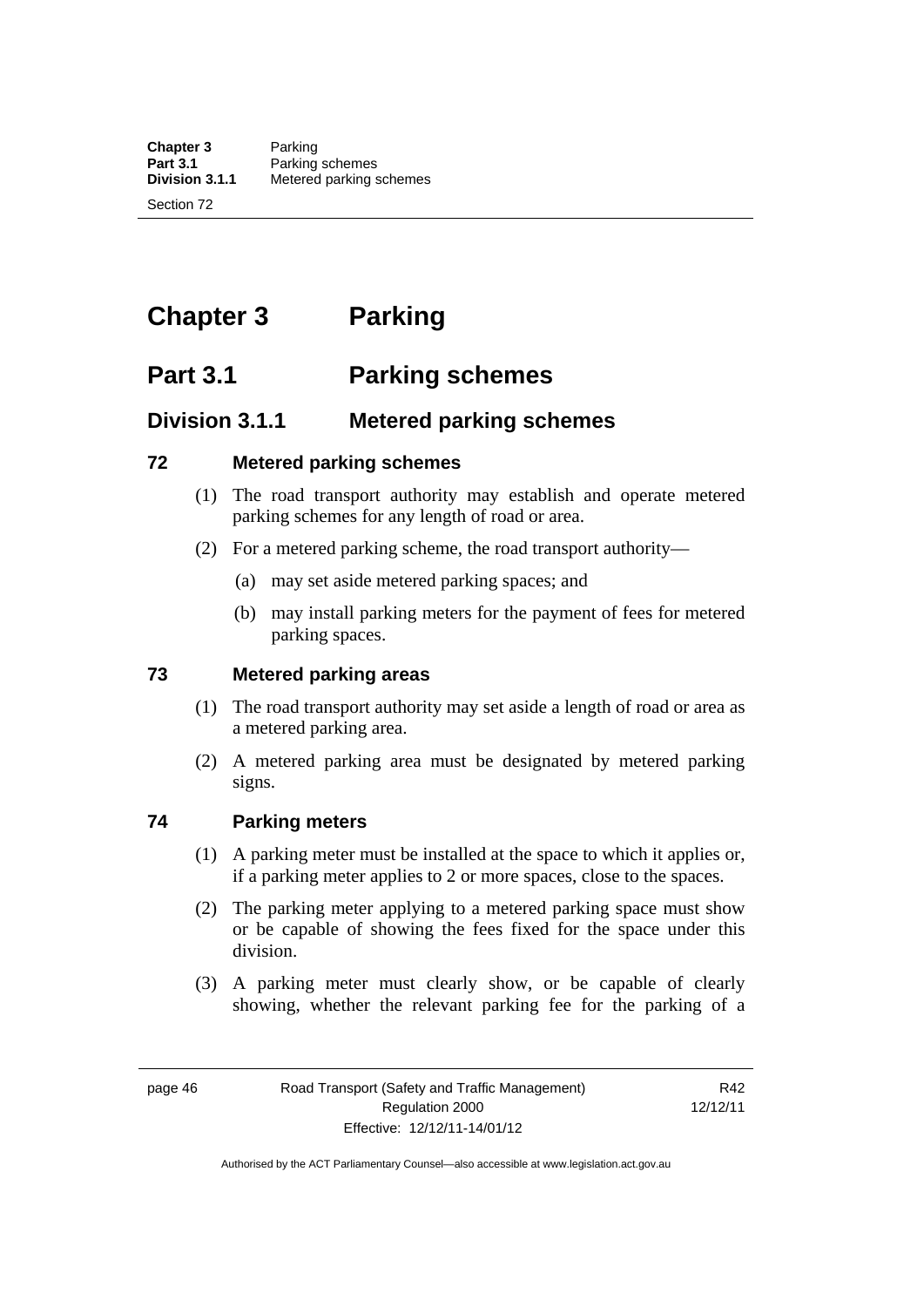vehicle in the metered parking space or spaces to which it applies has been paid.

 (4) A multi-space parking meter must also identify each metered parking space by its number.

#### **75 Metered parking spaces**

- (1) A metered parking space must be designated by a road marking.
- (2) For a metered parking space to which a multi-space parking meter applies, the number for the space and an arrow indicating the direction of the meter must be marked in or adjacent to the space.

## **Division 3.1.2 Ticket parking schemes**

*Note* The Australian Road Rules, r 207 (2) provides that a driver who parks in a ticket parking area must pay the fee and obey the instructions on the ticket. See also s 16.

#### **75A Parking authorities**

- (1) A person may apply to the road transport authority to be a parking authority for a stated area.
- (2) The road transport authority may declare the person to be a parking authority for a stated area (the *area of operations*).
	- *Note* The power to make the declaration includes the power to amend or repeal it (see *Legislation Act*, s 46).
- (3) The declaration is a disallowable instrument.
	- *Note* A disallowable instrument must be notified, and presented to the Legislative Assembly, under the *Legislation Act*.

#### **75B Parking authority guidelines**

 (1) The road transport authority must establish guidelines for section 76A (the *parking authority guidelines*).

R42 12/12/11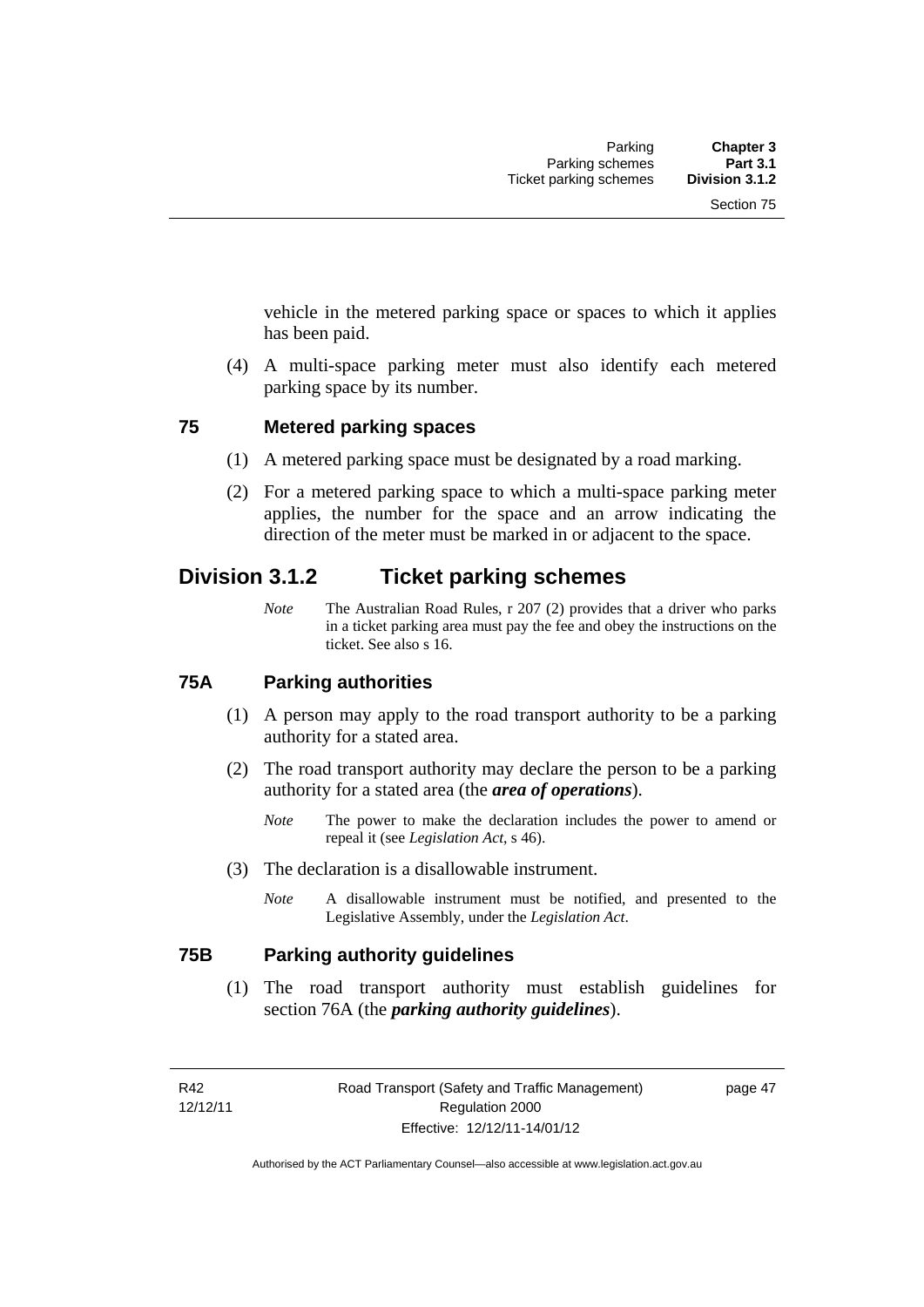- (2) The parking authority guidelines are a disallowable instrument.
	- *Note* A disallowable instrument must be notified, and presented to the Legislative Assembly, under the *Legislation Act*.
- (3) A parking authority is not entitled to provide, or charge for, parking in a ticket parking area if the parking authority does not comply with the parking authority guidelines.
- (4) A parking authority is taken to comply with the parking authority guidelines until the contrary is proved.

#### **76 Ticket parking schemes—road transport authority**

- (1) The road transport authority may establish and operate a ticket parking scheme for any length of road or area.
- (2) For a ticket parking scheme, the road transport authority—
	- (a) may set aside a length of road or area as a ticket parking area; and
	- (b) may adopt the ways of, and schemes for, payment of the fees the authority considers appropriate; and
	- (c) may install pay parking devices.

#### **76A Ticket parking schemes—parking authorities**

- (1) A parking authority may, in accordance with the parking authority guidelines, establish and operate a ticket parking scheme for any length of road or area within its area of operations.
- (2) For a ticket parking scheme, the parking authority may, in accordance with the parking authority guidelines—
	- (a) set aside a length of road or area within its area of operations as a ticket parking area; and
	- (b) fix fees for the parking of vehicles in the area; and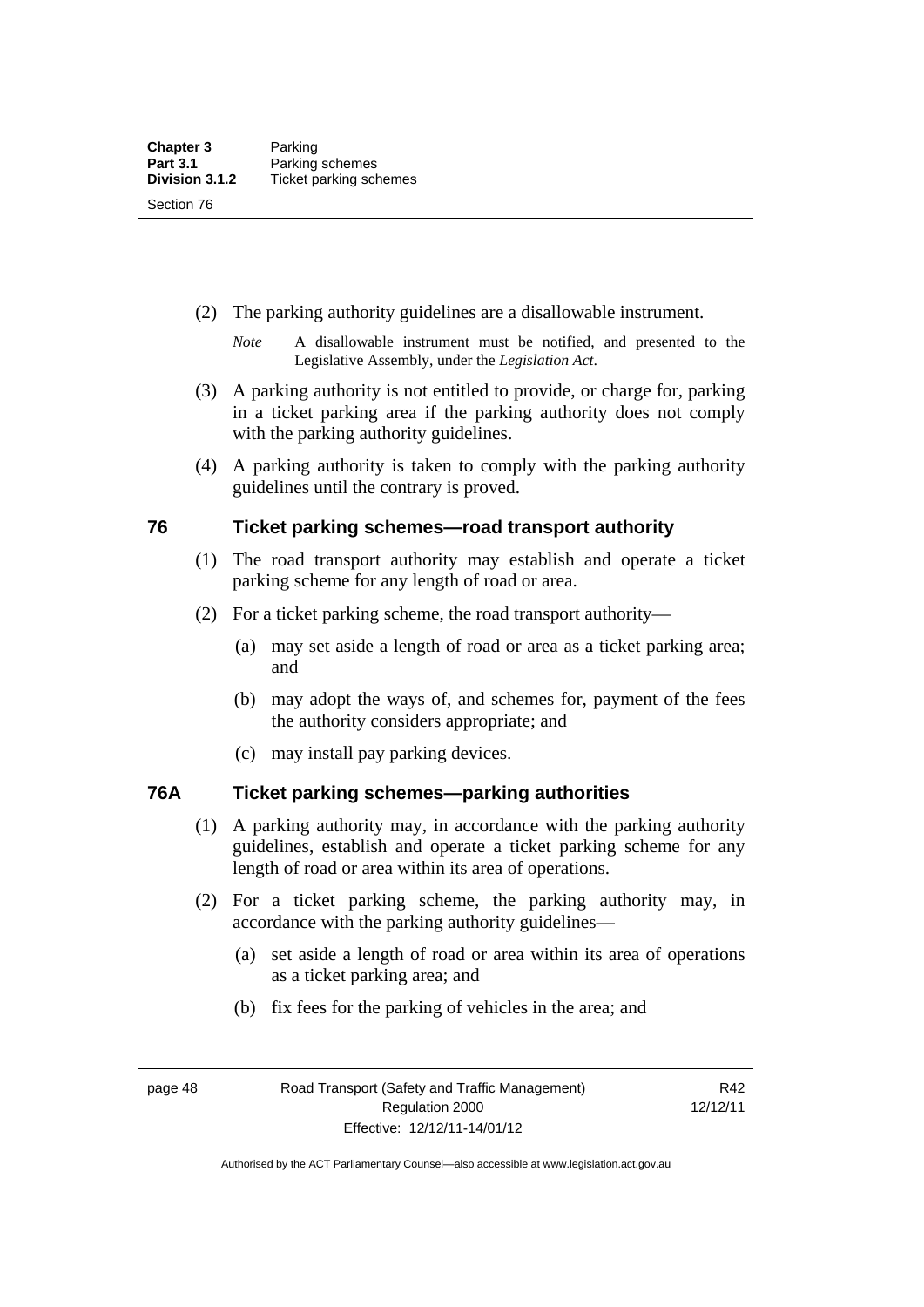- (c) adopt the ways of, and schemes for, payment of the fees the authority considers appropriate; and
- (d) install pay parking devices.
- *Note* Section 75A provides for the road transport authority to declare parking authorities and s 75B provides for parking authority guidelines.

#### **77 Ticket parking areas**

- (1) A ticket parking area must be designated by ticket parking signs.
- (2) A ticket parking area is taken to include only such lengths of road and areas to which ticket parking signs apply as are lawfully available, apart from this division, for the parking of vehicles.

#### **78 Ticket parking spaces**

A ticket parking area may be divided into ticket parking spaces, of a size suitable for parking a single vehicle, by a road marking.

#### **79 Ticket machines**

The ticket machine for a ticket parking area must show or be capable of showing the fees fixed for the area under this division.

#### **80 Parking tickets**

- (1) The following information must be printed on a parking ticket:
	- (a) the expiry date (expressed as the day of the month, the month and the year);
	- (b) for a parking ticket other than an RTA periodic ticket—the expiry time (expressed in hours and minutes);
	- (c) the name of the authority issuing the ticket;
	- (d) an indication of the ticket parking area where or for which the ticket is issued;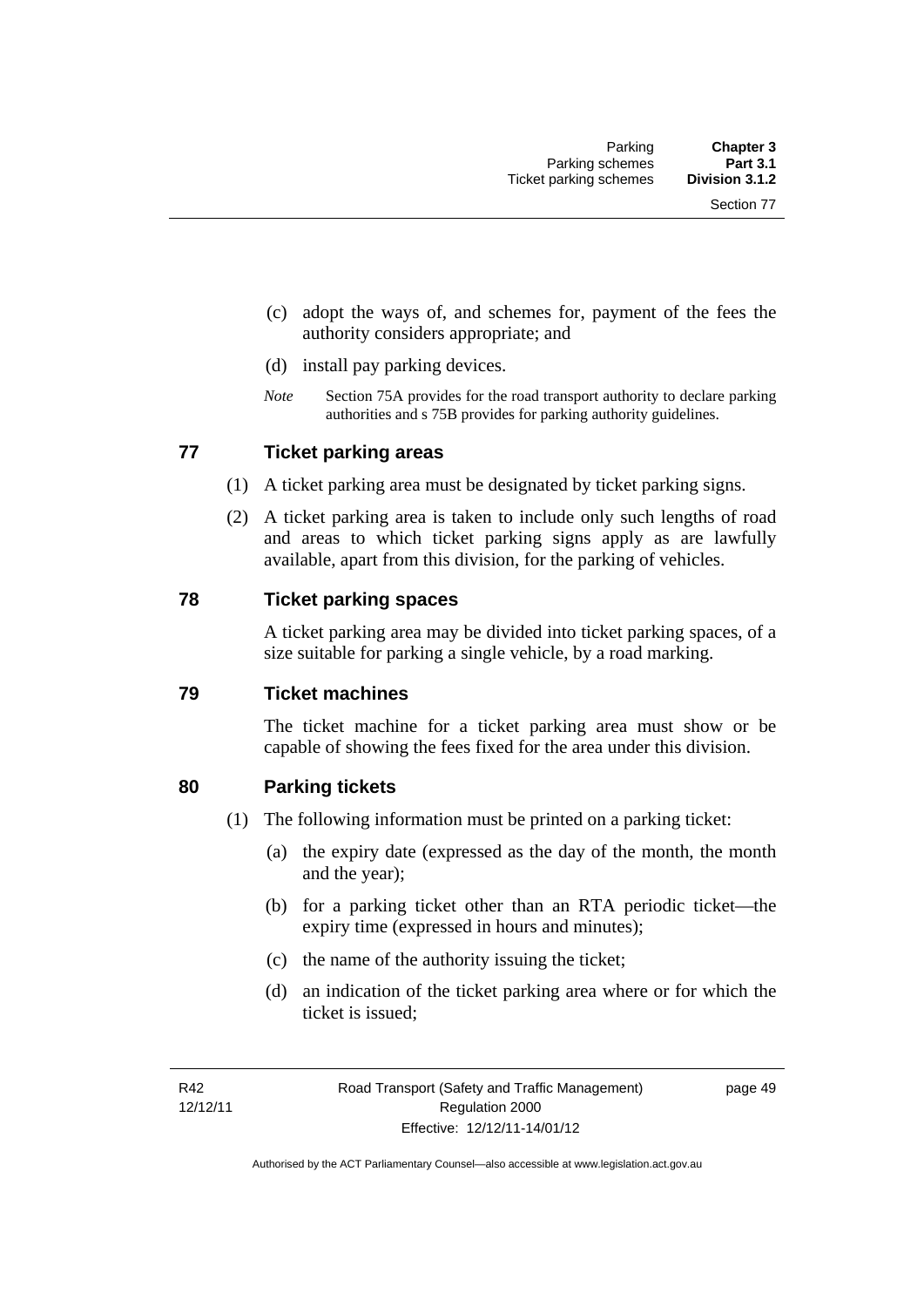- (e) the fee paid for the issue of the ticket or, for an RTA periodic ticket (except a ticket issued at a concessional price), the daily value of the ticket;
- (f) a serial number;
- (g) instructions for use of the ticket.

#### **Examples for par (d)**

- 1 a code for the ticket parking area where the ticket is issued
- 2 the number of the parking ticket machine which issued the ticket
- 3 for an RTA periodic ticket—the daily value of the ticket or the area where the ticket may be used
- *Note* An example is part of the regulation, is not exhaustive and may extend, but does not limit, the meaning of the provision in which it appears (see Legislation Act, s 126 and s 132).
- (2) A parking ticket must be legible and of a size and design that enables it to be easily displayed in or on a vehicle.
- (3) In this section:

*RTA periodic ticket*, for a ticket parking area, means a ticket issued by the road transport authority that is valid for parking in the area for a stated period of not less than 1 week.

#### **81 Duration of parking tickets**

A parking ticket takes effect when it is issued and expires at the expiry time stated on the ticket.

## **Division 3.1.3 Heavy vehicle parking**

#### **82 Definitions—div 3.1.3**

In this division:

*heavy vehicle* means a vehicle, whether loaded or unloaded, that is longer than 7.5m, has a GVM over 4.5t, and is used for commercial purposes.

page 50 Road Transport (Safety and Traffic Management) Regulation 2000 Effective: 12/12/11-14/01/12

R42 12/12/11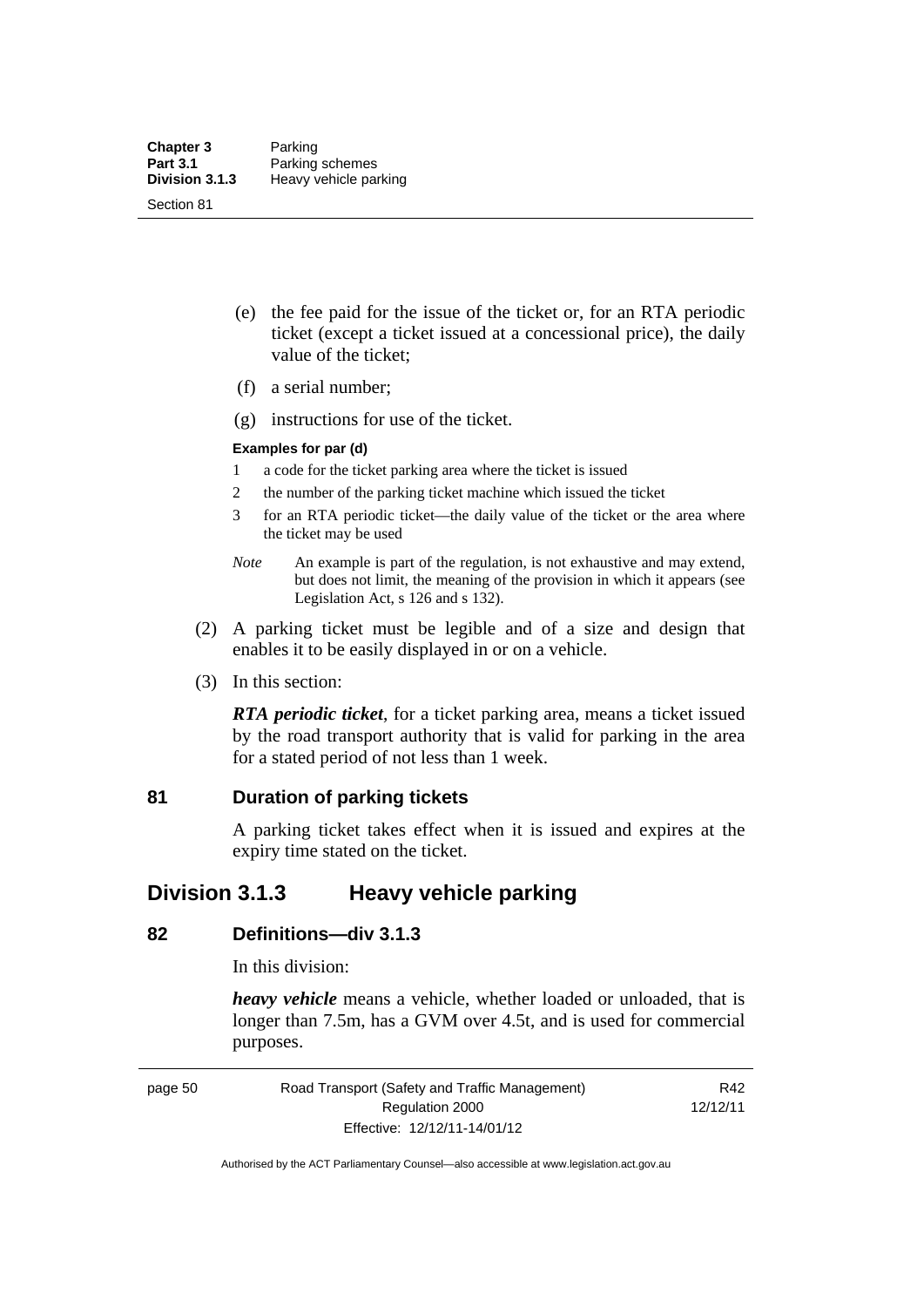#### *land adjoining residential land*—see section 83.

*residential land* means land leased for residential purposes.

*stock truck* means a vehicle that has a GVM over 4.5t and is built or used to transport livestock.

#### **83 References in div 3.1.3 to land adjoining residential land**

A reference in this division to *land adjoining residential land* includes a reference to land that would, apart from an intervening road, adjoin that land.

#### **84 Vehicle parked partly on residential land**

For this division, a vehicle that is parked partly on residential land, and partly on adjoining land that is not residential land, is taken not to be parked on residential land.

#### **85 Parking of certain vehicles on residential land prohibited**

- (1) This section applies to a vehicle, whether loaded or unloaded, that is—
	- (a) a stock truck; or
	- (b) a semitrailer with the load space permanently enclosed by rigid construction or with sides enclosed by nonrigid material and a rigid roof; or
	- (c) higher than 3.6m and used for commercial purposes.
- (2) A person must not park a vehicle to which this section applies on residential land.

Maximum penalty: 20 penalty units.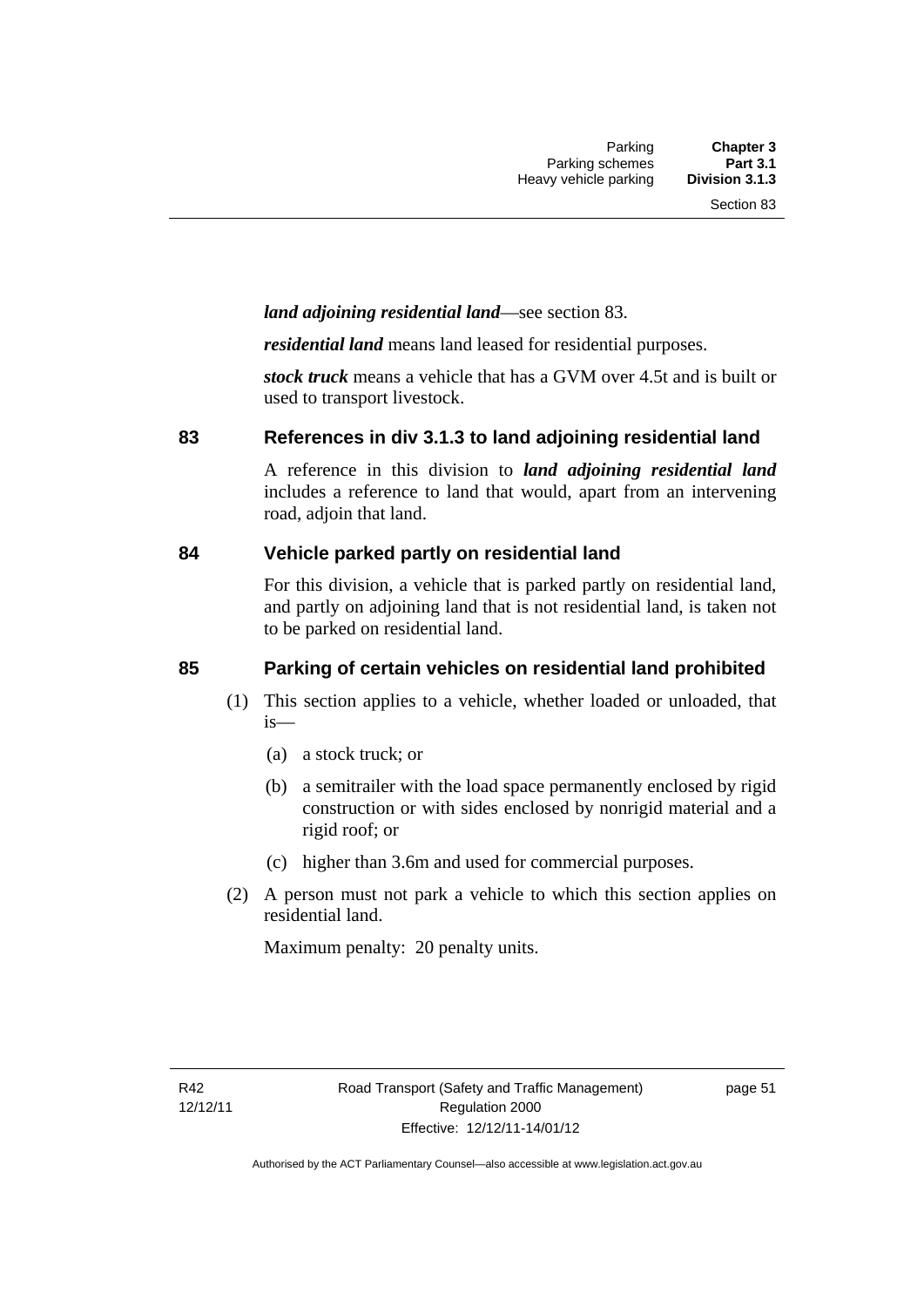#### **85A No more than 1 heavy vehicle on residential land**

- (1) A person commits an offence if—
	- (a) the person parks 2 or more heavy vehicles on residential land; or
	- (b) the person parks a heavy vehicle on residential land and there is already another heavy vehicle parked on the land.

Maximum penalty: 20 penalty units.

- (2) Subsection (1) does not apply if—
	- (a) only 2 heavy vehicles are parked on the residential land; and
	- (b) 1 vehicle is plant that is parked on the other vehicle; and
	- (c) no part of either vehicle is higher than 3.6m from the ground.
- (3) In this section:

*plant* means a motor vehicle that consists solely of—

- (a) a machine or implement that cannot carry a load, other than tools and accessories usually carried in or on the vehicle; or
- (b) a crane, forklift truck or bobcat; or
- (c) a bobcat and excavation equipment.

#### **85B Heavy vehicles to be parked away from residential land boundaries**

- (1) A person commits an offence if—
	- (a) the person parks a heavy vehicle on residential land; and
	- (b) any part of the vehicle when parked is—
		- (i) in front of the setback line of the front boundary of the land; or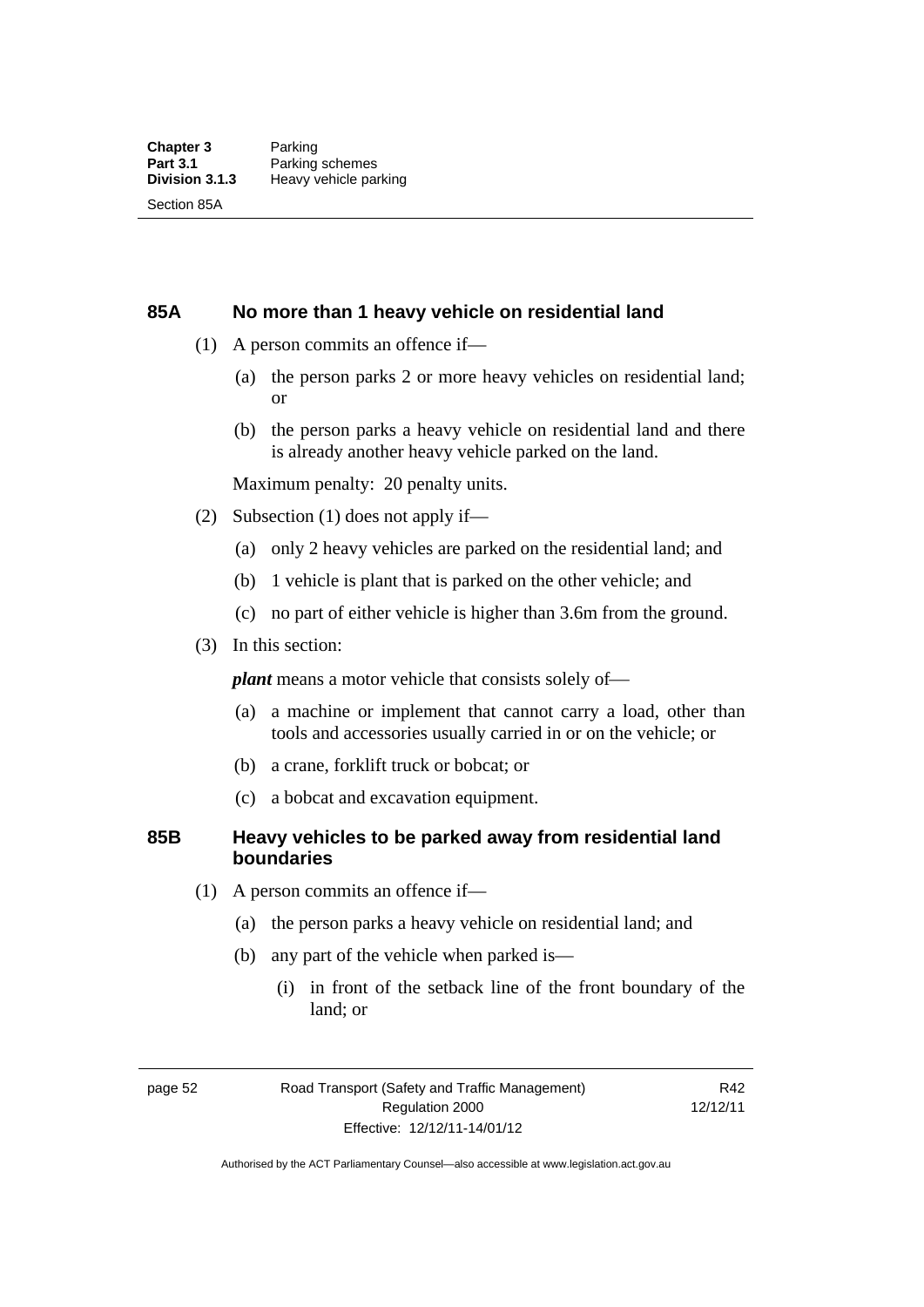(ii) less than 1.5m from any other boundary.

Maximum penalty: 20 penalty units.

(2) In this section:

*setback*, in relation to land—see the territory plan, part 13 (Definitions).

#### **86 Parking of certain vehicles on land adjoining residential land prohibited**

- (1) This section applies to—
	- (a) a vehicle or combination, whether loaded or unloaded, that is longer than 7.5m; and
	- (b) a vehicle, whether loaded or unloaded, with a GVM over 4.5t.
- (2) A person must not park a vehicle or combination to which this section applies on land adjoining residential land for more than 1 hour.

Maximum penalty: 20 penalty units.

 (3) Subsection (2) does not apply to the vehicle or combination if the land where it is parked is residential land or land leased for commercial purposes.

#### **87 Parking of certain commercial vehicles on land with multi-unit housing**

- (1) This section applies to a vehicle, whether loaded or unloaded, that is used for commercial purposes and is longer than 6m, higher than 2.6m or has a GVM over 3.75t.
- (2) A person must not park a vehicle to which this section applies on residential land with multi-unit housing.

Maximum penalty: 20 penalty units.

R42 12/12/11 page 53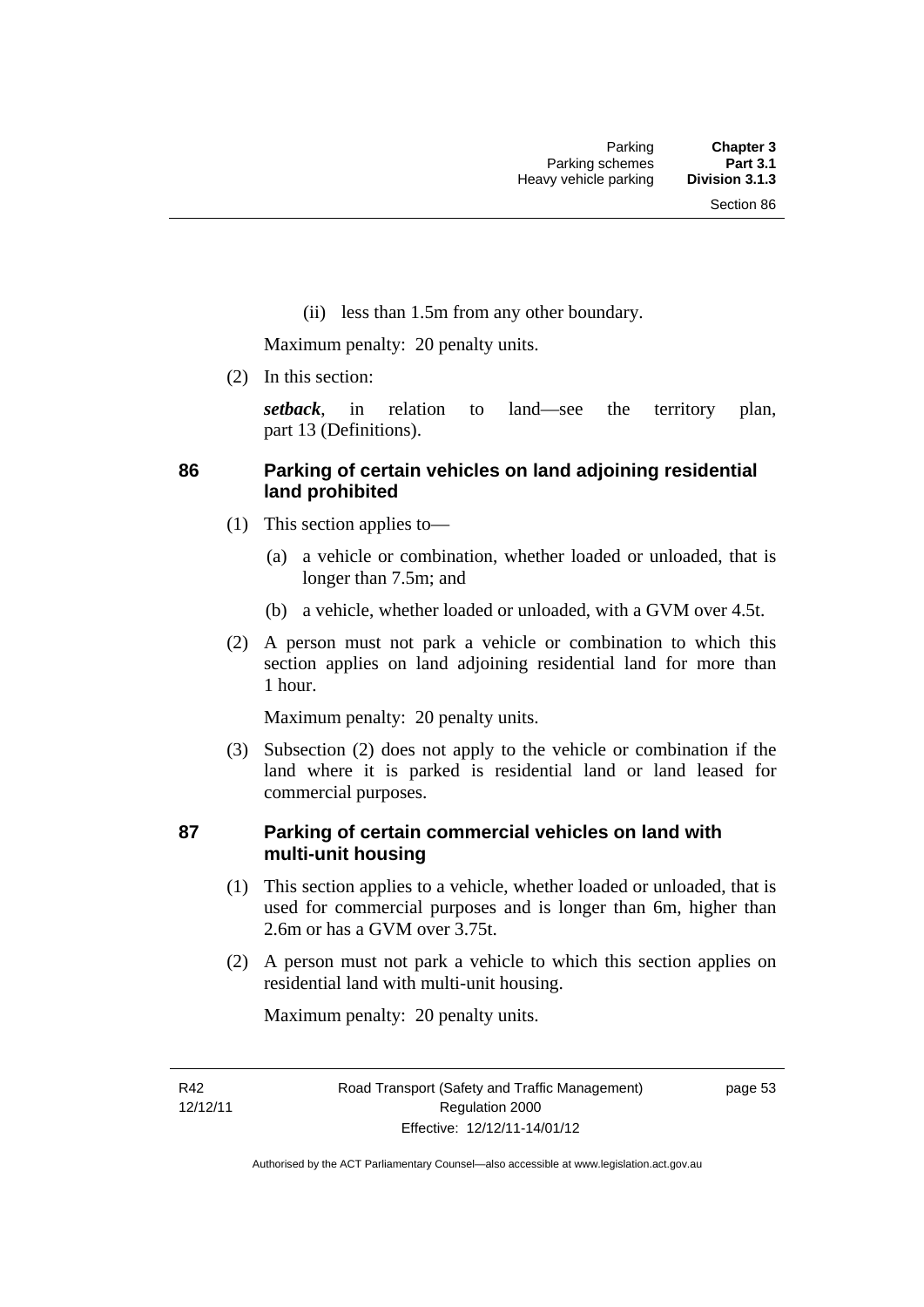- (3) For this section, residential land has multi-unit housing if the land has more than 1 dwelling on it.
- (4) In this section:

#### *dwelling—see the territory plan.*

*Note The territory plan defines dwelling as meaning '*a building or part of a building used as a self contained residence which must include food preparation facilities, a bath or shower, and a closet pan and wash basin'.

#### **87A No offence if reasonable necessity etc**

A person does not commit an offence against section 85, section 85A, section 85B, section 86 or section 87 if—

- (a) either of the following applies:
	- (i) it was reasonably necessary to park the vehicle on the land to avoid contravening the Act or another territory law;
	- (ii) the vehicle was parked on the land to deliver or collect goods or passengers, or to provide services; and
- (b) the vehicle was on the land no longer than was reasonable.

### **87B Heavy vehicle refrigeration units not to be operated on residential land**

A person commits an offence if—

- (a) the person parks a heavy vehicle that has a refrigeration unit on residential land; and
- (b) the refrigeration unit is running at any time while the vehicle is parked on the land.

Maximum penalty: 20 penalty units.

page 54 Road Transport (Safety and Traffic Management) Regulation 2000 Effective: 12/12/11-14/01/12

R42 12/12/11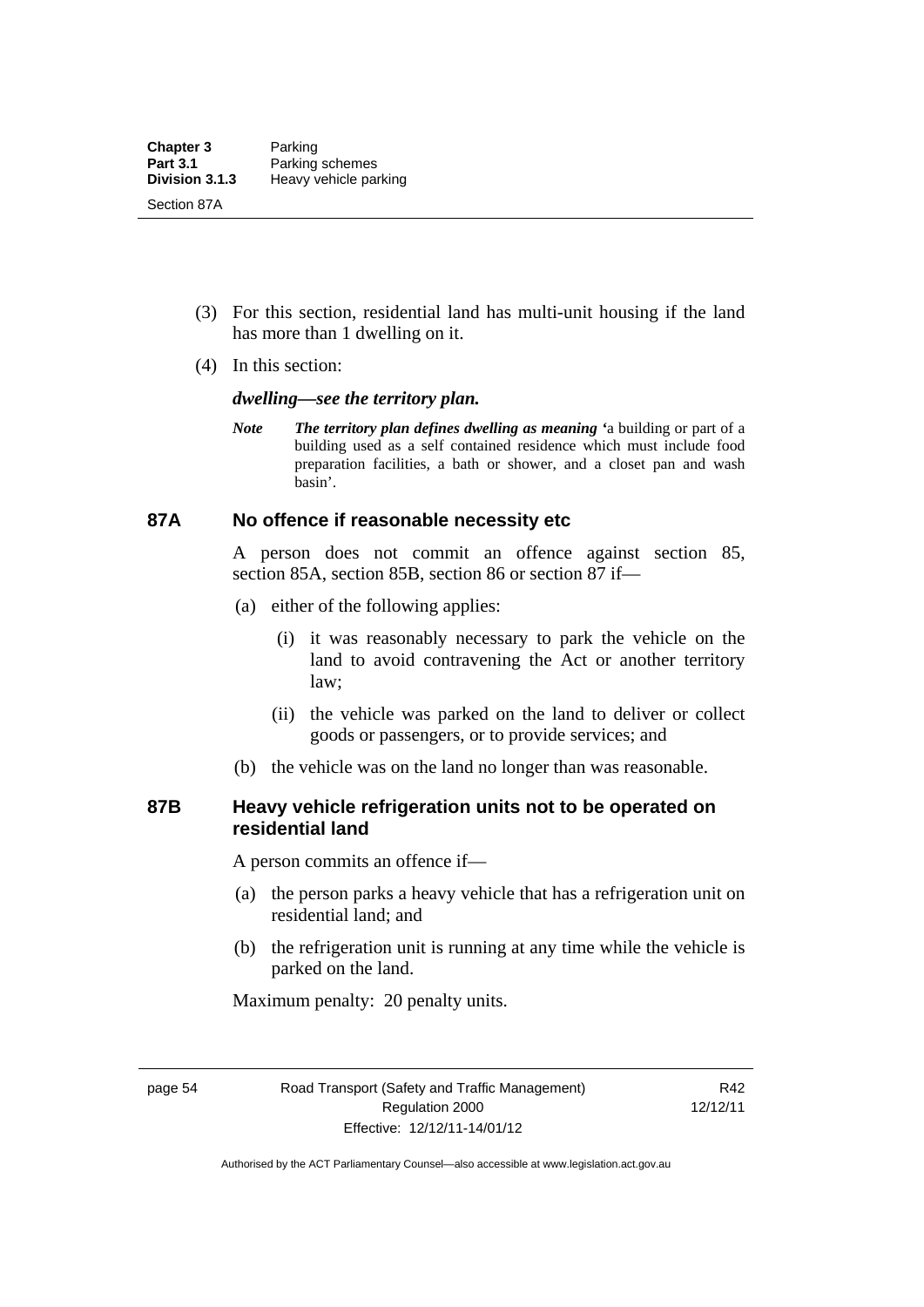### **87C Prohibition on night operation of heavy vehicle**

 (1) A person, other than an existing operator, commits an offence if the person operates a heavy vehicle parked on residential land at any time between 10 pm and 6 am.

Maximum penalty: 20 penalty units.

 (2) An existing operator commits an offence if the operator operates a heavy vehicle parked on residential land at any time between midnight and 5.30 am.

Maximum penalty: 20 penalty units.

(3) In this section:

*existing operator* means the holder of an existing operator's certificate issued under the *Motor Traffic Act 1936*, section 150R that is still in force.

#### **88 Daily infringement**

A person who contravenes any of the following sections commits a separate offence for each day during any part of which the contravention continues:

- (a) section 85 (Parking of certain vehicles on residential land prohibited);
- (b) section 85A (No more than 1 heavy vehicle on residential land);
- (c) section 85B (Heavy vehicles to be parked away from residential land boundaries);
- (d) section 86 (Parking of certain vehicles on land adjoining residential land prohibited);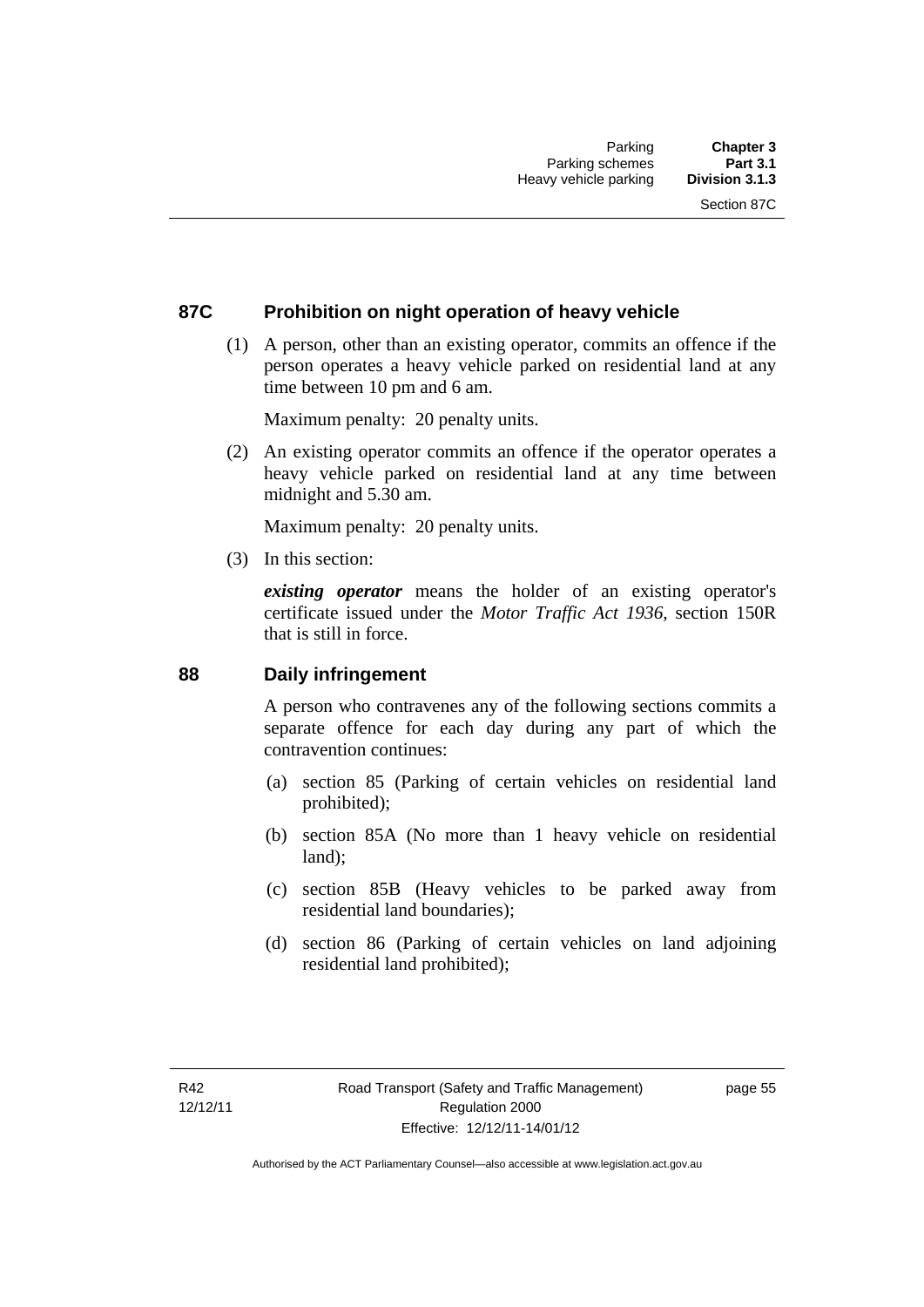- (e) section 87 (Parking of certain commercial vehicles on land with multi-unit housing);
- (f) section 87B (Heavy vehicle refrigeration units not to be operated on residential land).

## **Division 3.1.3A Heavy vehicle parking—enforcement**

### **89 Meaning of** *occupier***—div 3.1.3A**

In this division:

*occupier*, of premises, includes—

- (a) a person believed on reasonable grounds to be an occupier of the premises; and
- (b) a person apparently in charge of the premises.

#### **90 Power to enter premises**

- (1) For division 3.1.3 (Heavy vehicle parking), an authorised person may—
	- (a) enter premises with the occupier's consent; or
	- (b) enter premises if the authorised person believes on reasonable grounds that—
		- (i) a heavy vehicle is parked on the premises in contravention of that division; and
		- (ii) it is necessary to enter the premises to inspect, take measurements, or record identification particulars about the vehicle.
- (2) An authorised person may, without the consent of the occupier of premises, enter land around the premises to ask for consent to enter the premises.

page 56 Road Transport (Safety and Traffic Management) Regulation 2000 Effective: 12/12/11-14/01/12

R42 12/12/11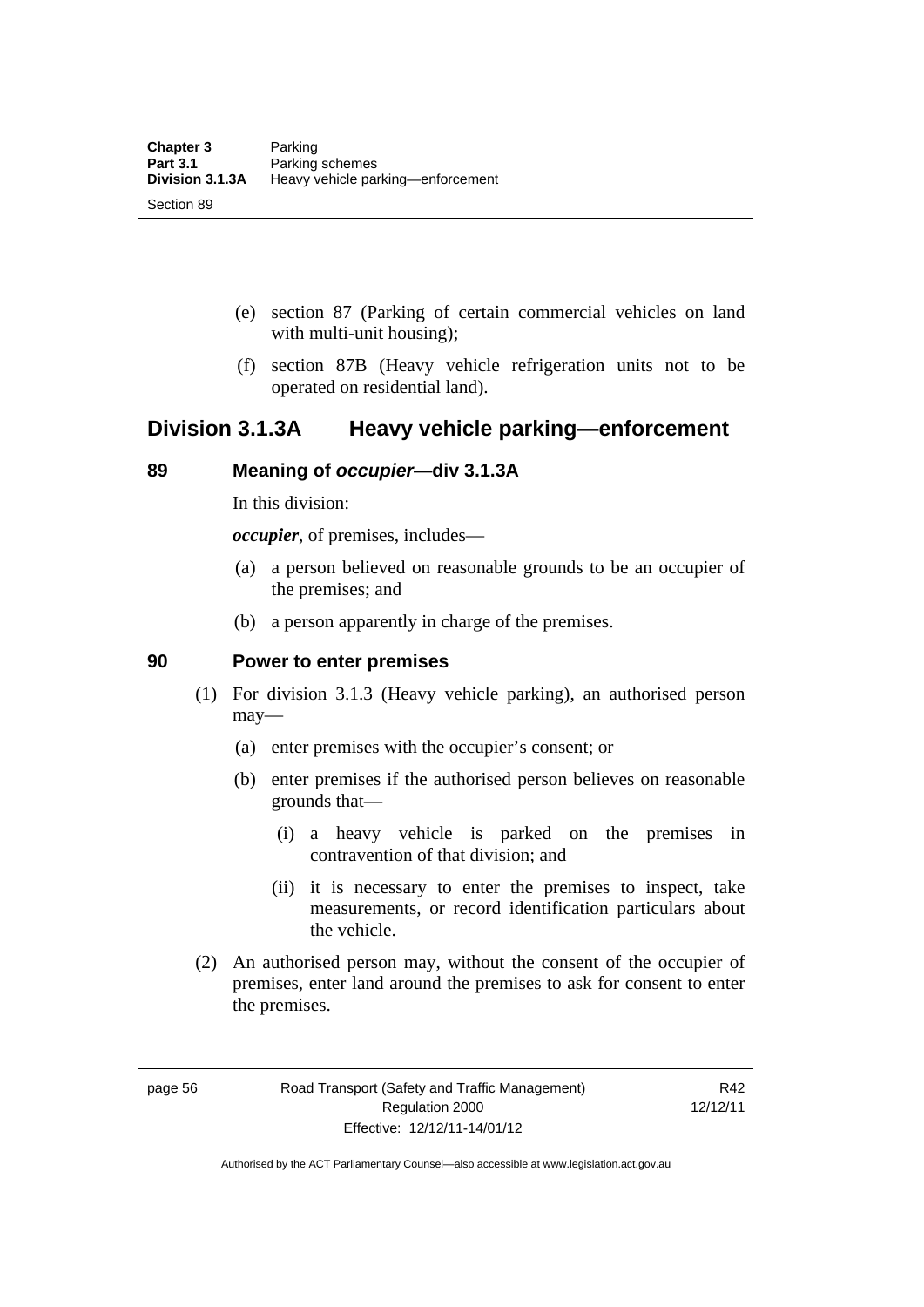- (3) An authorised person may enter premises under this section––
	- (a) for a contravention of section 87B or section 87C––at any time; and
	- (b) in any other case––between 8 am and 8 pm.

#### **91 Production of identity card**

An authorised person must not remain at premises entered under this division if the authorised person does not produce his or her identity card when asked by the occupier.

*Note* Identity cards for authorised people are provided for in the *Road Transport (General) Act 1999*, s 20.

#### **92 Consent to entry**

- (1) When seeking the consent of an occupier of premises to enter premises under section 90 (1) (a), an authorised person must—
	- (a) produce his or her identity card; and
	- (b) tell the occupier—
		- (i) the purpose of the entry; and
		- (ii) that consent may be refused.
- (2) If the occupier consents, the authorised person must ask the occupier to sign a written acknowledgment (an *acknowledgment of consent*)—
	- (a) that the occupier was told—
		- (i) the purpose of the entry; and
		- (ii) that consent may be refused; and
	- (b) that the occupier consented to the entry; and
	- (c) stating the time and date when consent was given.

R42 12/12/11 page 57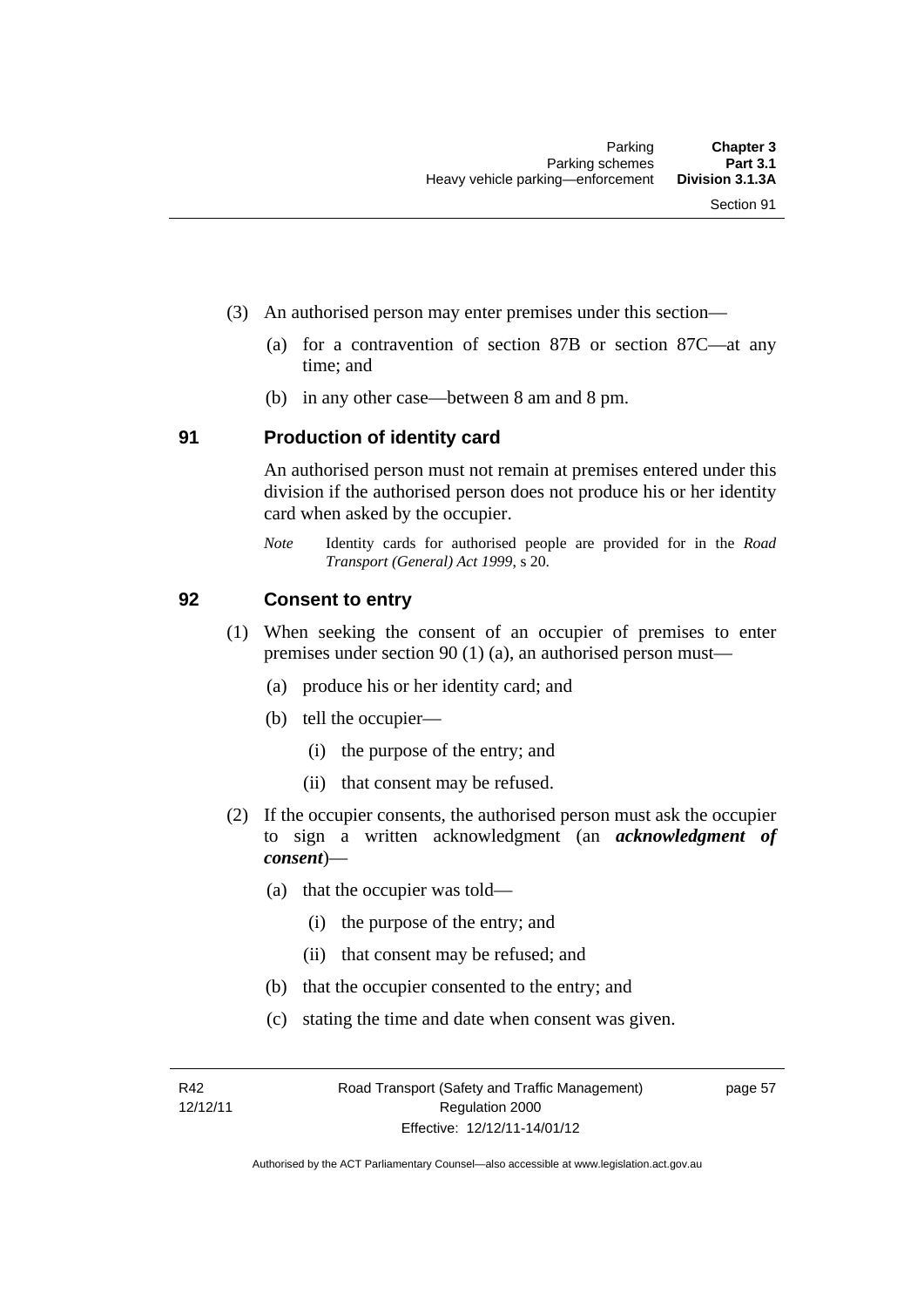- (3) If the occupier signs an acknowledgment of consent, the authorised person must immediately give a copy to the occupier.
- (4) A court must find that the occupier did not consent to entry to the premises by the authorised person under this division if—
	- (a) the question arises in a proceeding in the court whether the occupier consented to the entry; and
	- (b) an acknowledgment of consent is not produced in evidence; and
	- (c) it is not proved that the occupier consented to the entry.

#### **93 General powers on entry to premises**

- (1) An authorised person who enters premises under this division may, for division 3.1.3 (Heavy vehicle parking) and this division, do 1 or more of the following in relation to a heavy vehicle on the premises:
	- (a) inspect the vehicle (including for its identification particulars);
	- (b) take measurements;
	- (c) take photographs, films, or audio, video or other recordings;
	- (d) require the occupier, or anyone at the premises to—
		- (i) give the authorised person information; or
		- (ii) produce documents to the authorised person; or
		- (iii) give the authorised person reasonable help to exercise a power under this division.
	- *Note* The Legislation Act, s 170 and s 171 deal with the application of the privilege against self incrimination and client legal privilege.
- (2) A person must take all reasonable steps to comply with a requirement made of the person under subsection (1) (d).

Maximum penalty: 20 penalty units.

page 58 Road Transport (Safety and Traffic Management) Regulation 2000 Effective: 12/12/11-14/01/12

R42 12/12/11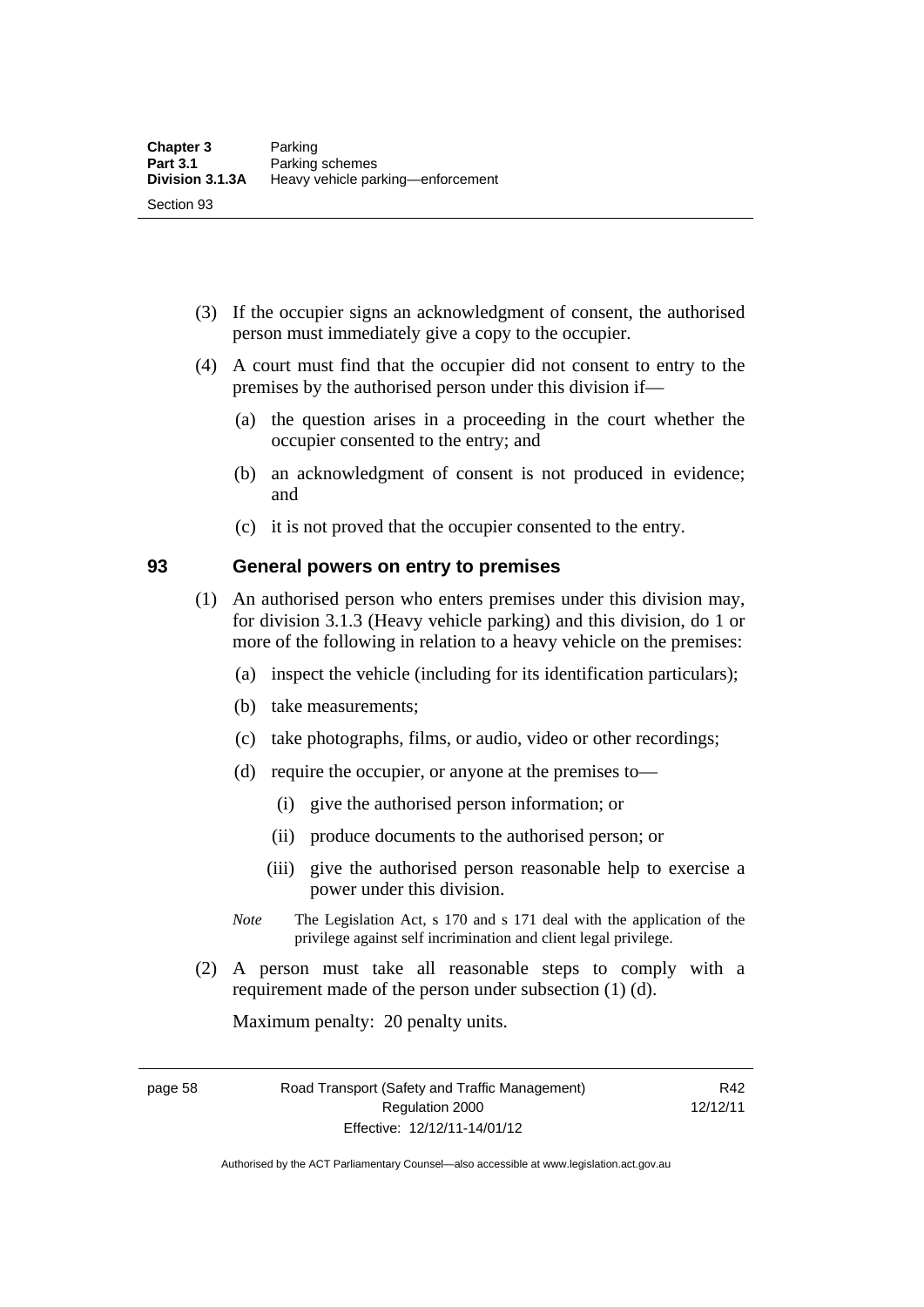### **94 Damage etc to be minimised**

- (1) In the exercise, or purported exercise, of a function under this division, an authorised person must take all reasonable steps to ensure that the authorised person, and any person assisting the authorised person, causes as little inconvenience, detriment and damage as practicable.
- (2) If an authorised person, or a person assisting an authorised person, damages anything in the exercise or purported exercise of a function under this division, the authorised person must give written notice of the particulars of the damage to the person the authorised person believes on reasonable grounds is the owner of the thing.
- (3) If the damage happens at premises entered under this division in the absence of the occupier, the notice may be given by leaving it, secured conspicuously, at the premises.

#### **95 Compensation for exercise of enforcement powers**

- (1) A person may claim compensation from the Territory if the person suffers loss or expense because of the exercise, or purported exercise, of a function under this division by an authorised person or a person assisting an authorised person.
- (2) Compensation may be claimed and ordered in a proceeding for—
	- (a) compensation brought in a court of competent jurisdiction; or
	- (b) an offence against this regulation brought against the person making the claim for compensation.
- (3) A court may order the payment of reasonable compensation for the loss or expense only if satisfied that it is just to make the order in the circumstances of the particular case.
- (4) A regulation may prescribe matters that may, must or must not be taken into account by the court in considering whether it is just to make the order.

page 59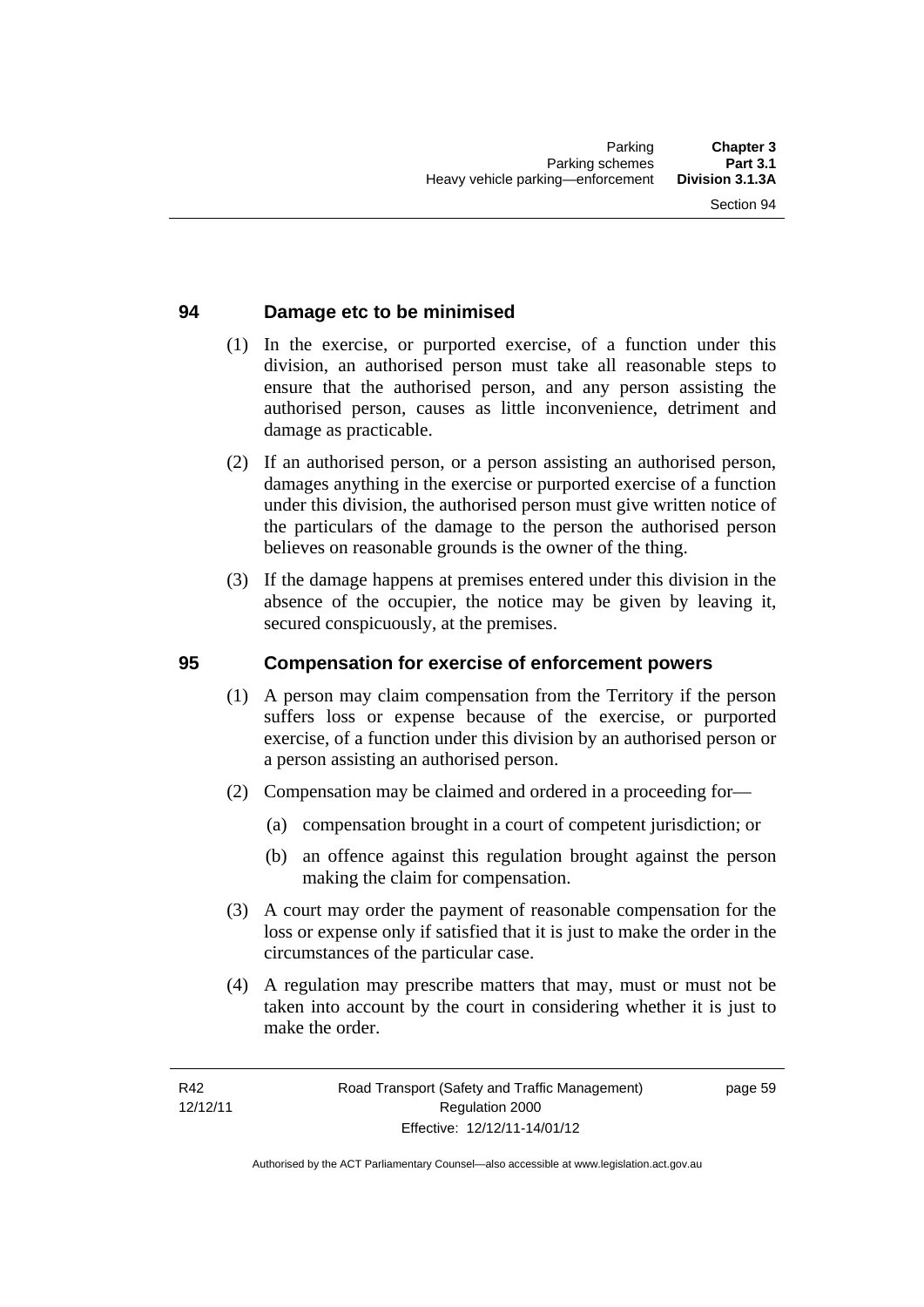## **Division 3.1.4 Miscellaneous**

### **97A Other powers to provide pay parking**

- (1) This part does not affect any other power of a parking authority to provide for parking on land within its area of operations.
- (2) A parking authority may exercise a power under this part in relation to land that it does not own only with the consent of the owner of the land.
- (3) Consent may be given subject to conditions, including conditions about the length and withdrawal of the consent.
- (4) Subject to the conditions of the consent, the consent may be withdrawn only after reasonable notice.
- (5) In this section:

*owner*, of land, includes lessee of land.

#### **98 Overlapping schemes**

- (1) This part does not prevent the road transport authority or a parking authority from establishing and operating a pay parking scheme on the same length of road, or in the same area, where it is operating a different pay parking scheme.
- (2) The road transport authority or a parking authority may not recover the fee fixed for the parking of a vehicle in a metered space or ticket parking area if any other applicable parking fee has been paid for parking the vehicle in the space or area.

#### **98A Income from ticket parking scheme**

- (1) All fees collected by a parking authority from the operation of a ticket parking scheme belong to the parking authority.
- (2) Any surplus arising from the operation of a ticket parking scheme may be applied at the discretion of the parking authority.

page 60 Road Transport (Safety and Traffic Management) Regulation 2000 Effective: 12/12/11-14/01/12

R42 12/12/11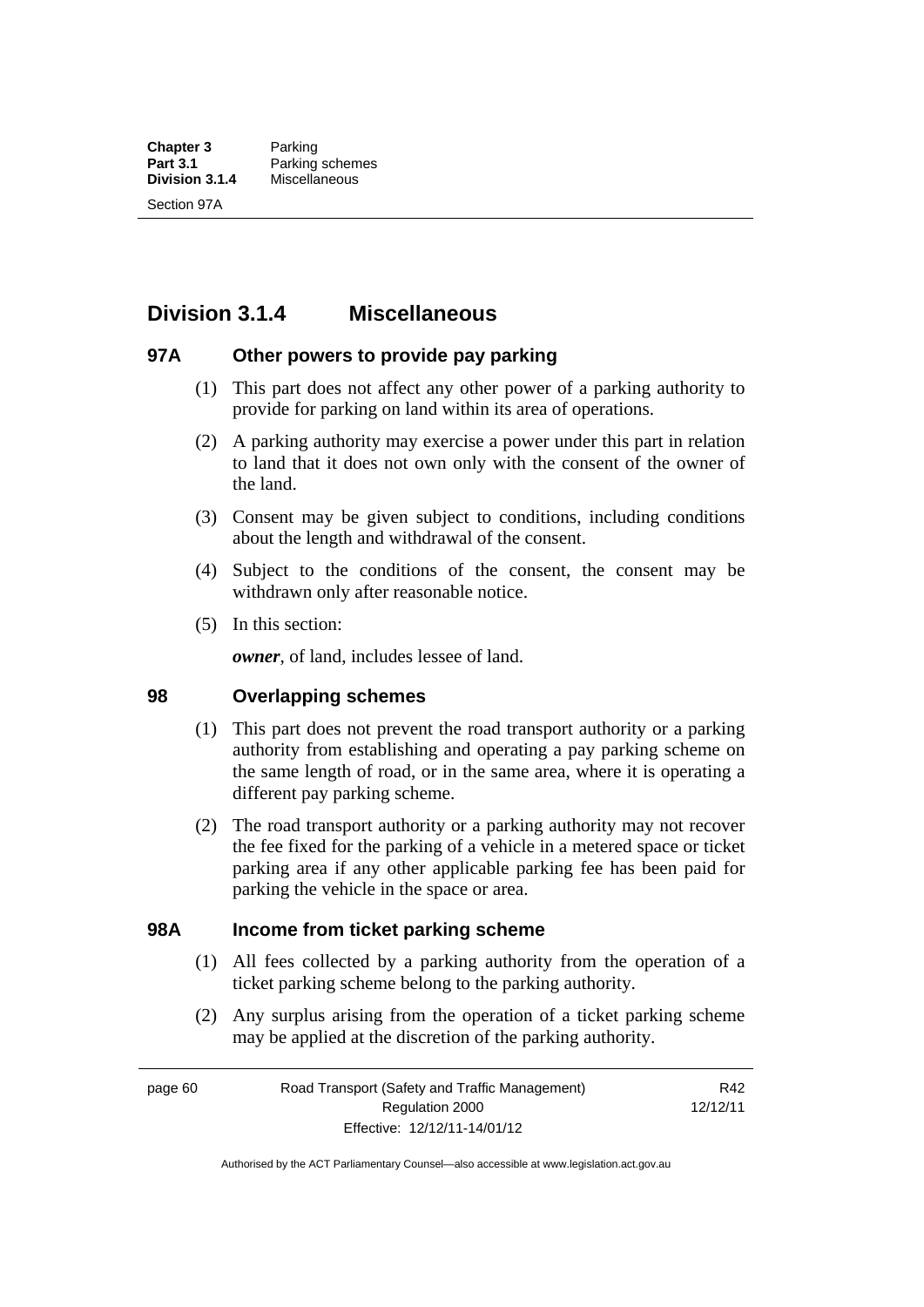### **98B Costs of ticket parking scheme**

The costs of administering a ticket parking scheme operated by a parking authority under section 76A are to be borne by the parking authority.

### **99 Trailers not separately chargeable**

A separate parking fee is not required to be paid for a trailer towed by another vehicle.

R42 12/12/11 Road Transport (Safety and Traffic Management) Regulation 2000 Effective: 12/12/11-14/01/12

page 61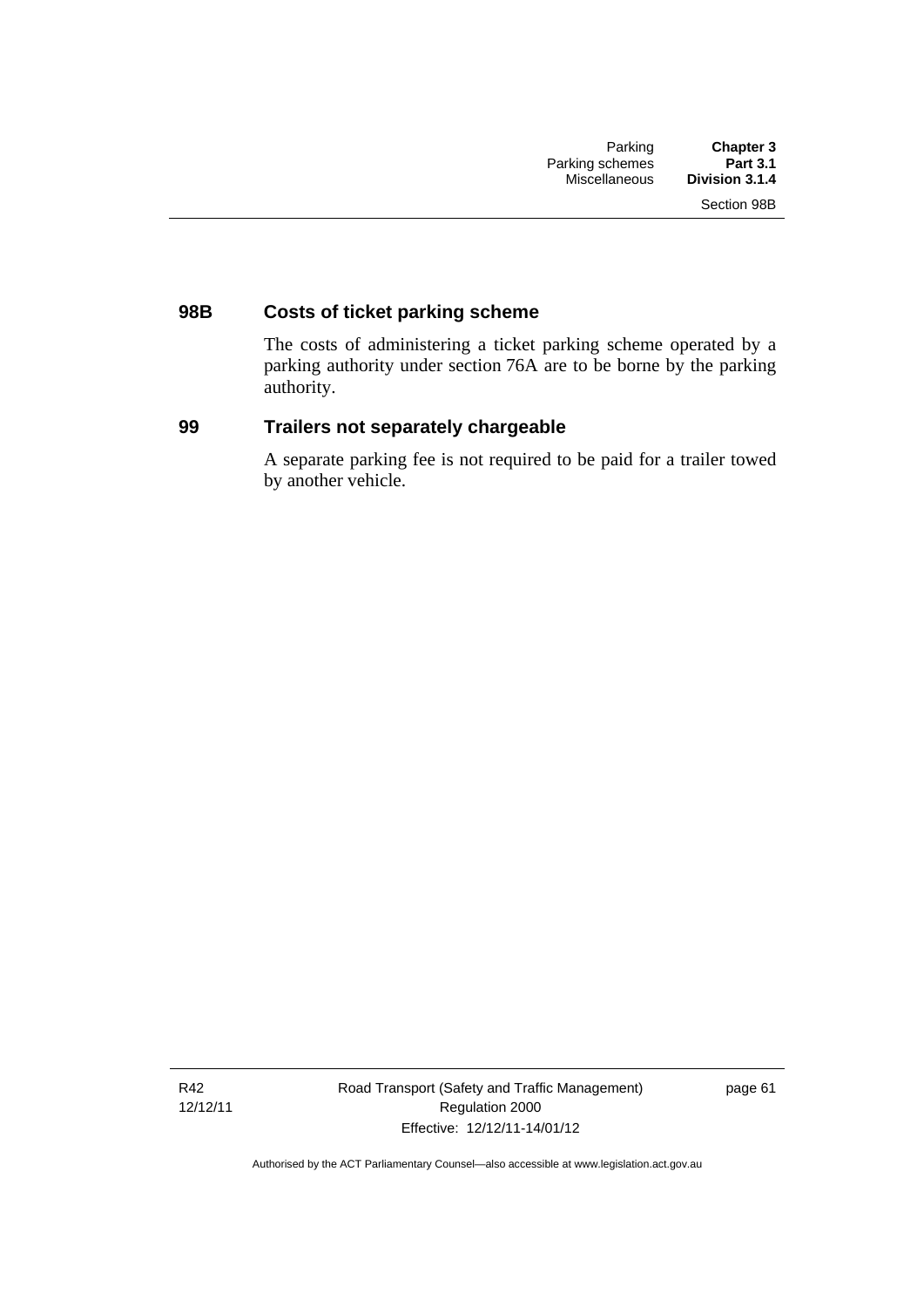## **Part 3.2 Parking permits and mobility parking scheme authorities**

#### **100 Parking permits**

- (1) The road transport authority may issue a permit (a *parking permit*) of a kind mentioned in subsection (2) authorising the parking of a vehicle, without charge, on a length of road or in an area designated by a *permit zone sign* for use by holders of that kind of parking permit.
- (2) The parking permit may be of 1 or more of the following kinds:
	- (a) a business parking permit;
	- (b) a commuter parking permit;
	- (c) a loading zone permit;
	- (d) a resident parking permit;
	- (e) a resident's visitor parking permit;
	- (f) a special event parking permit;
	- (g) any other kind declared by the road transport authority for this section.
- (3) The parking permit may be issued subject to conditions.
- (4) The parking permit—
	- (a) must state when it expires; and
	- (b) may state anything else that the road transport authority considers appropriate.

#### **Examples for par (b)**

- 1 the length of road or area to which the permit applies
- 2 any conditions to which the permit is subject

page 62 Road Transport (Safety and Traffic Management) Regulation 2000 Effective: 12/12/11-14/01/12

R42 12/12/11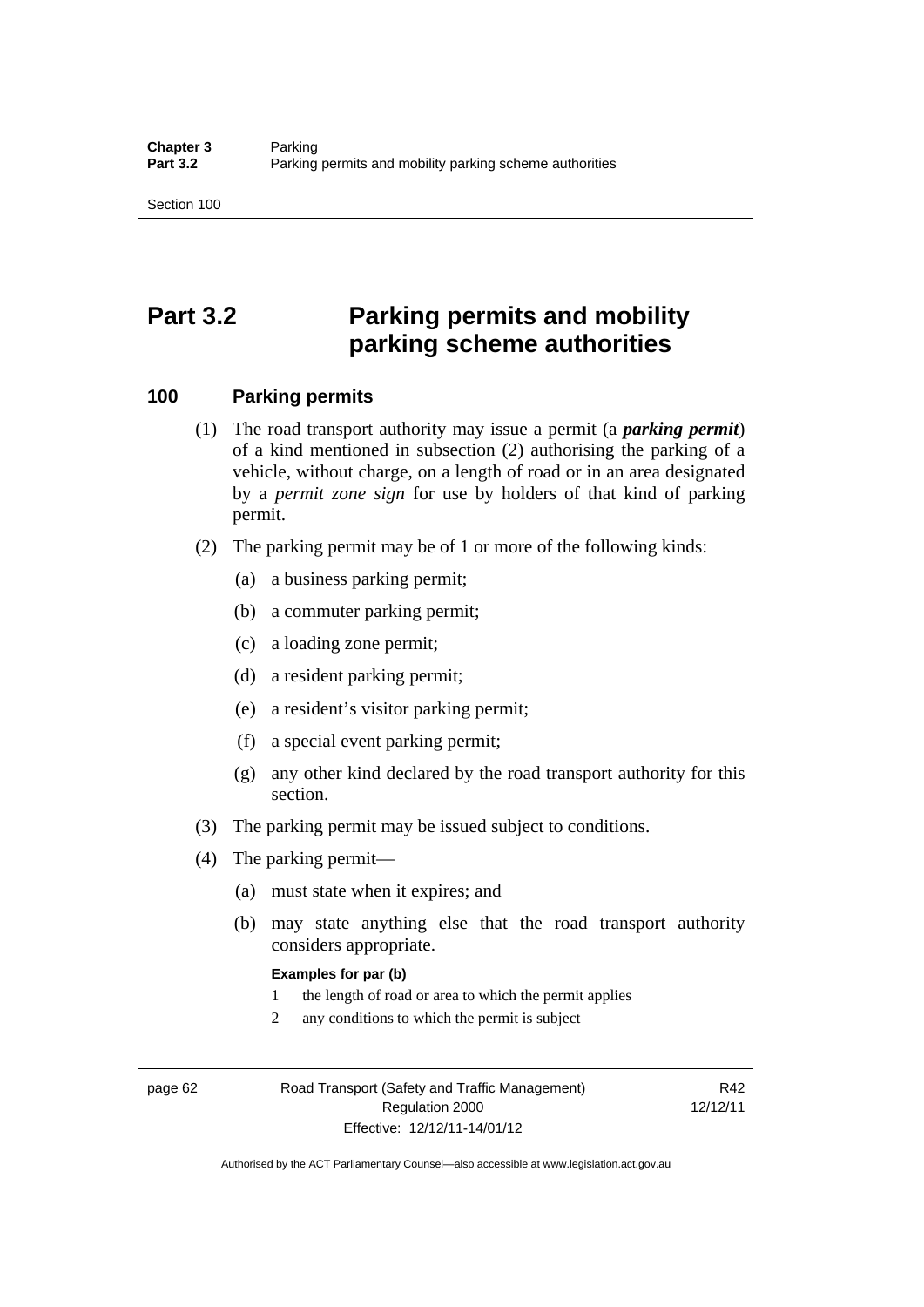- 3 the maximum period which a vehicle may be parked in a designated area under the permit
- 4 the name or address of the person to whom it is issued
- *Note* An example is part of the regulation, is not exhaustive and may extend, but does not limit, the meaning of the provision in which it appears (see Legislation Act, s 126 and s 132).
- (5) The holder of a permit may surrender the permit by returning it to the road transport authority.
- (6) A declaration under subsection  $(2)$  (g) is a notifiable instrument.

*Note* A notifiable instrument must be notified under the Legislation Act.

#### **101 Mobility parking scheme authorities**

- (1) The road transport authority may issue a mobility parking scheme authority—
	- (a) for use by a person with a disability; or
	- (b) for use by an entity for the transport of people with disabilities.
- (2) A mobility parking scheme authority may be issued subject to conditions.
- (3) A mobility parking scheme authority—
	- (a) must include a people with disabilities symbol; and
	- (b) must state when it expires; and
	- (c) may state anything else that the road transport authority considers appropriate.
	- *Note 1 People with disabilities symbol* is defined in the ARR, dict.
	- *Note 2* For parking by mobility parking scheme authority holders, see s 15 and ARR, r 206.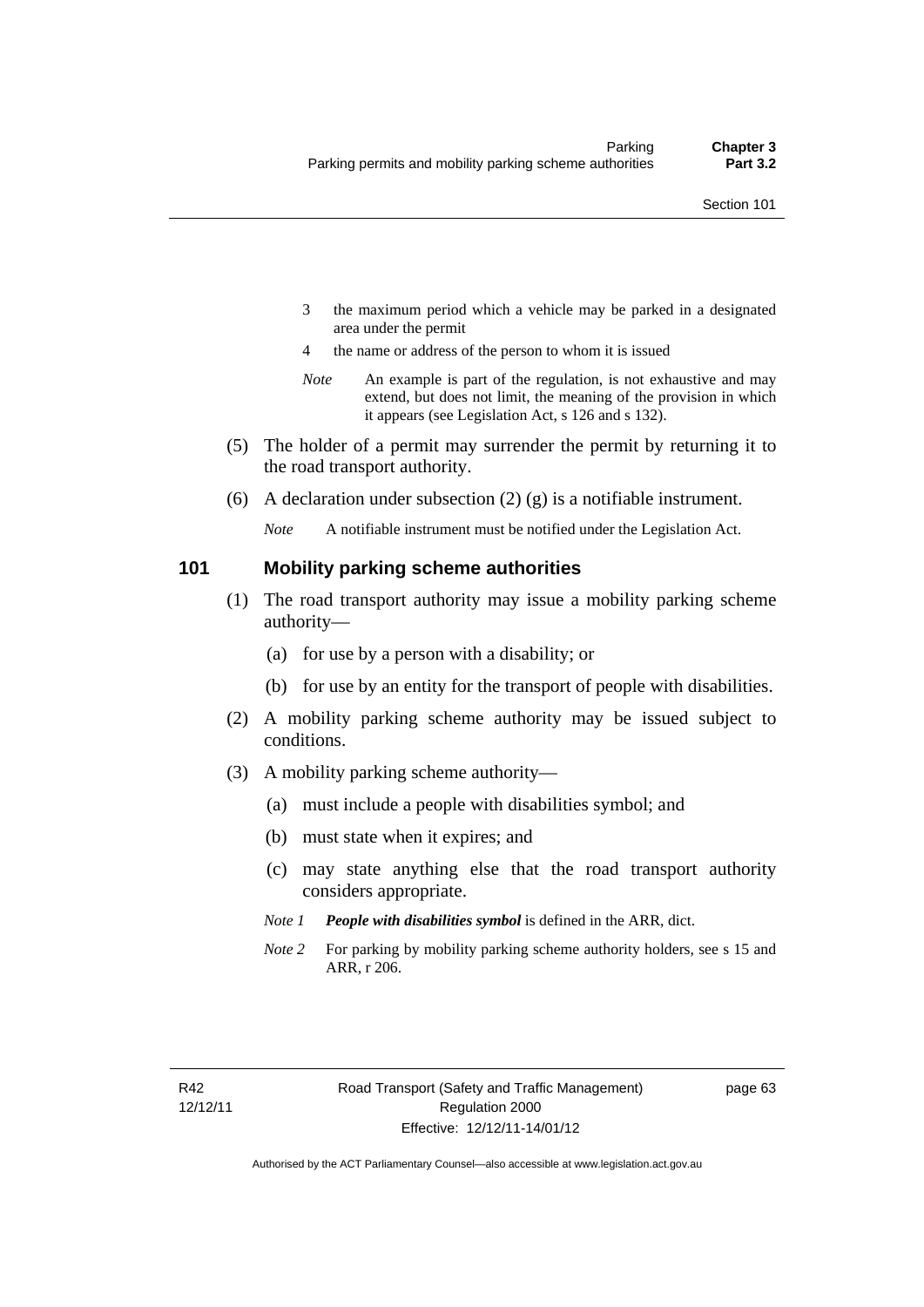### **101A Parking permits and mobility parking scheme authorities—cancellation**

- (1) This section applies if the road transport authority proposes to cancel (the *proposed action*) a parking permit or mobility parking scheme authority.
- (2) The road transport authority must give the person to whom the parking permit or mobility parking scheme authority was issued a written notice stating—
	- (a) the proposed action; and
	- (b) an explanation for the proposed action; and
	- (c) that the person may, within 14 days after the day the person receives the notice, give a written response to the authority about the notice.
- (3) In deciding whether to take the proposed action, the road transport authority must consider any response given to the authority in accordance with the notice.
- (4) The road transport authority must give the person written notice of the authority's decision.
- (5) If the road transport authority decides to take the proposed action, the authority's decision takes effect the day after the day when notice of the decision is given to the person or, if the notice states a later date of effect, that date.

### **101B Parking permits and mobility parking scheme authorities—return when cancelled**

If a parking permit or mobility parking scheme authority is cancelled under section 101A, the person to whom the parking permit or mobility parking scheme authority was issued must return the permit or authority to the road transport authority as soon as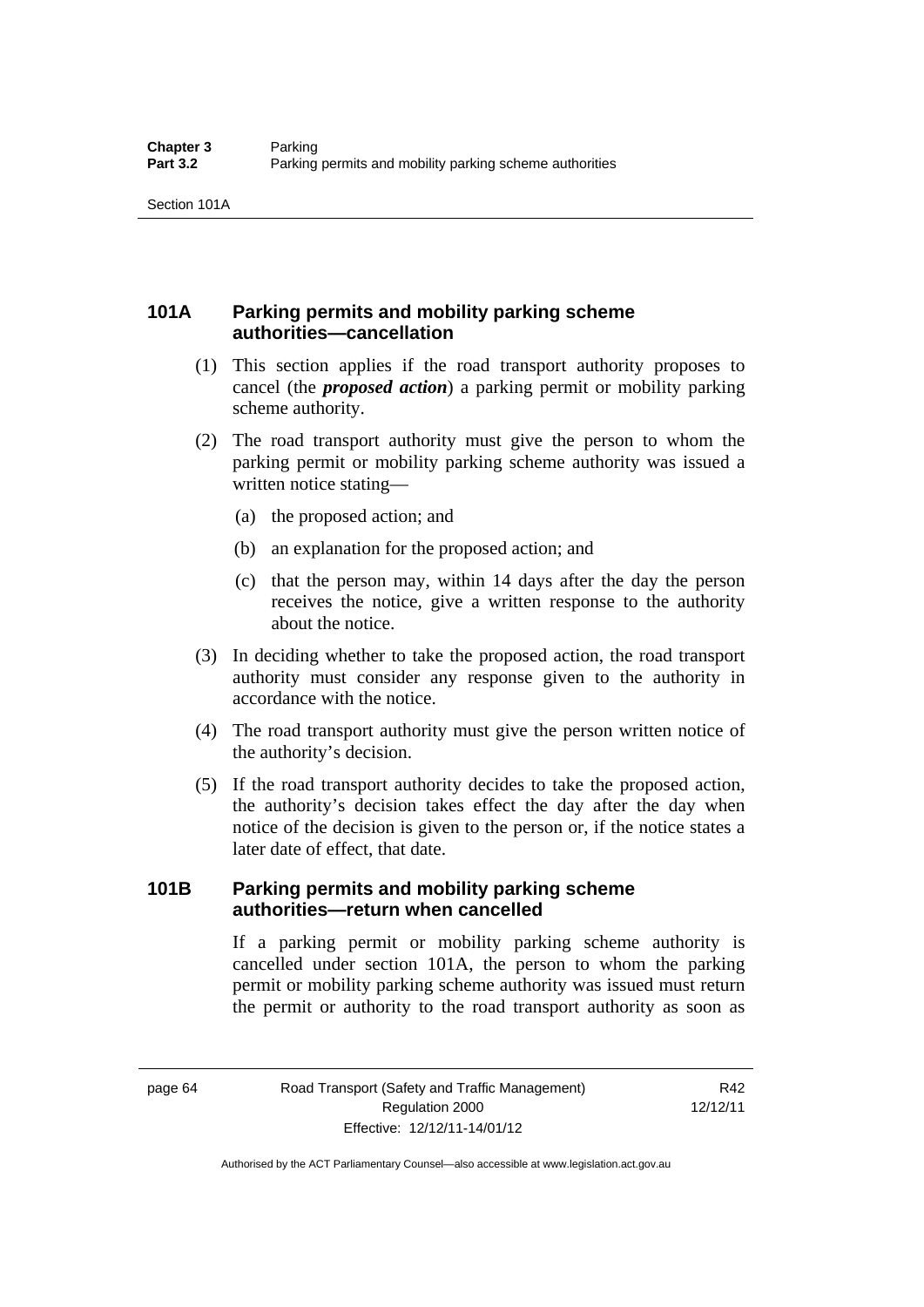practicable but no later than 21 days after the date of effect of the cancellation of the permit or authority.

Maximum penalty: 20 penalty units.

R42 12/12/11 Road Transport (Safety and Traffic Management) Regulation 2000 Effective: 12/12/11-14/01/12

page 65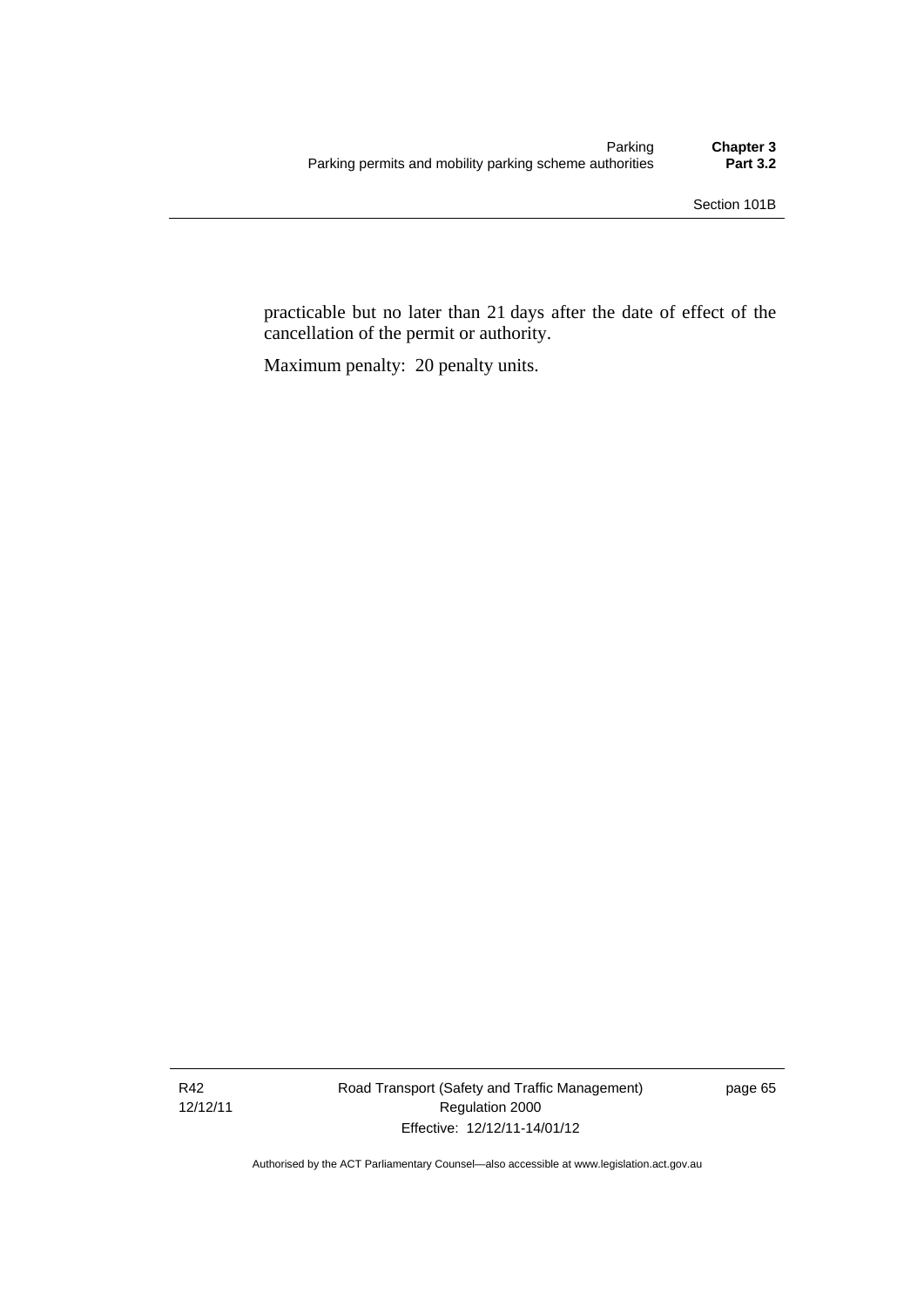**Chapter 3** Parking<br>**Part 3.3** Parking Parking—other provisions

## **Part 3.3 Parking—other provisions**

#### **101C Marking tyres by parking inspectors**

A police officer or authorised person may mark the tyres on a vehicle using crayon, chalk or a similar substance as far as is reasonably necessary for the purpose of enforcing a provision of an Act relating to the regulation or prohibition of the parking of vehicles.

*Note* A reference to an Act includes a reference to the statutory instruments made or in force under the Act, including a regulation (see Legislation Act, s 104).

page 66 Road Transport (Safety and Traffic Management) Regulation 2000 Effective: 12/12/11-14/01/12

R42 12/12/11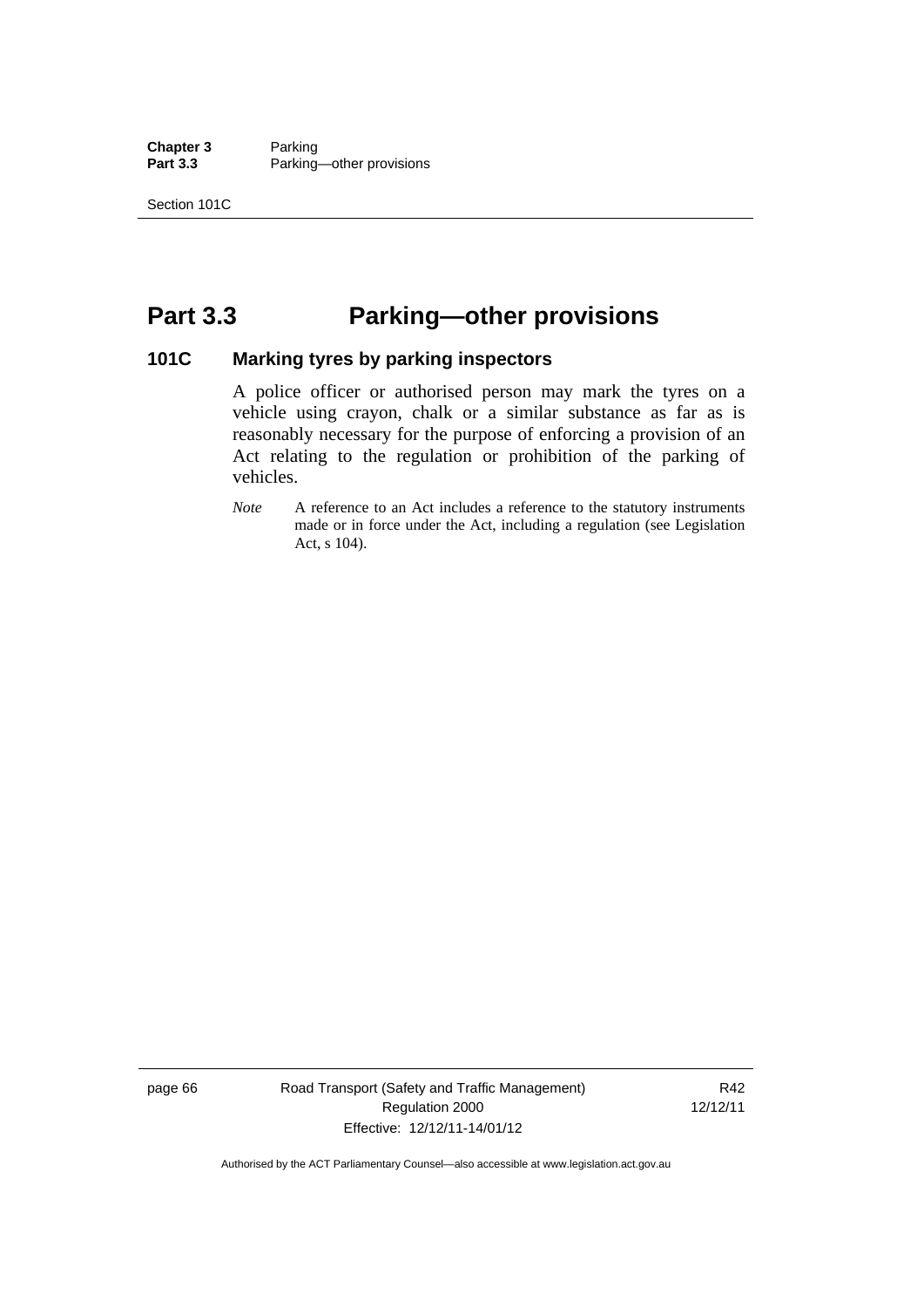## **Chapter 4 Traffic offence detection devices**

#### **102 Definitions—ch 4**

In this chapter:

*approved police speedometer* means a speedometer approved under section 103A (Approval of police vehicle speedometers).

*digital camera detection device* means a camera detection device known as—

- (a) Gatsometer Digital Radar Camera System (DRCS) that includes, as a component, a radar speed measuring device; or
- (b) LaserCam 2000 that includes, as a component, a laser speed measuring device; or
- (c) LaserCam NT that includes, as a component, a laser speed measuring device.

*fixed camera detection device* means a camera detection device known as—

- (a) Centaur 2000 that includes, as a component, a piezo strip speed measuring device; or
- (b) Gatsometer Digital Radar Camera System (DRCS) that includes, as a component, a radar speed measuring device; or
- (c) Gatsometer Traffic Camera Digital (GTC-D) that includes, as a component, a loop detector speed measuring device; or
- (d) Gatsometer Traffic Camera (GTC-GS11) that includes, as a component, a loop detector speed measuring device; or
- (e) Gatsometer Multi Camera System (MCS) that includes, as a component, a loop detector speed measuring device.

R42 12/12/11 page 67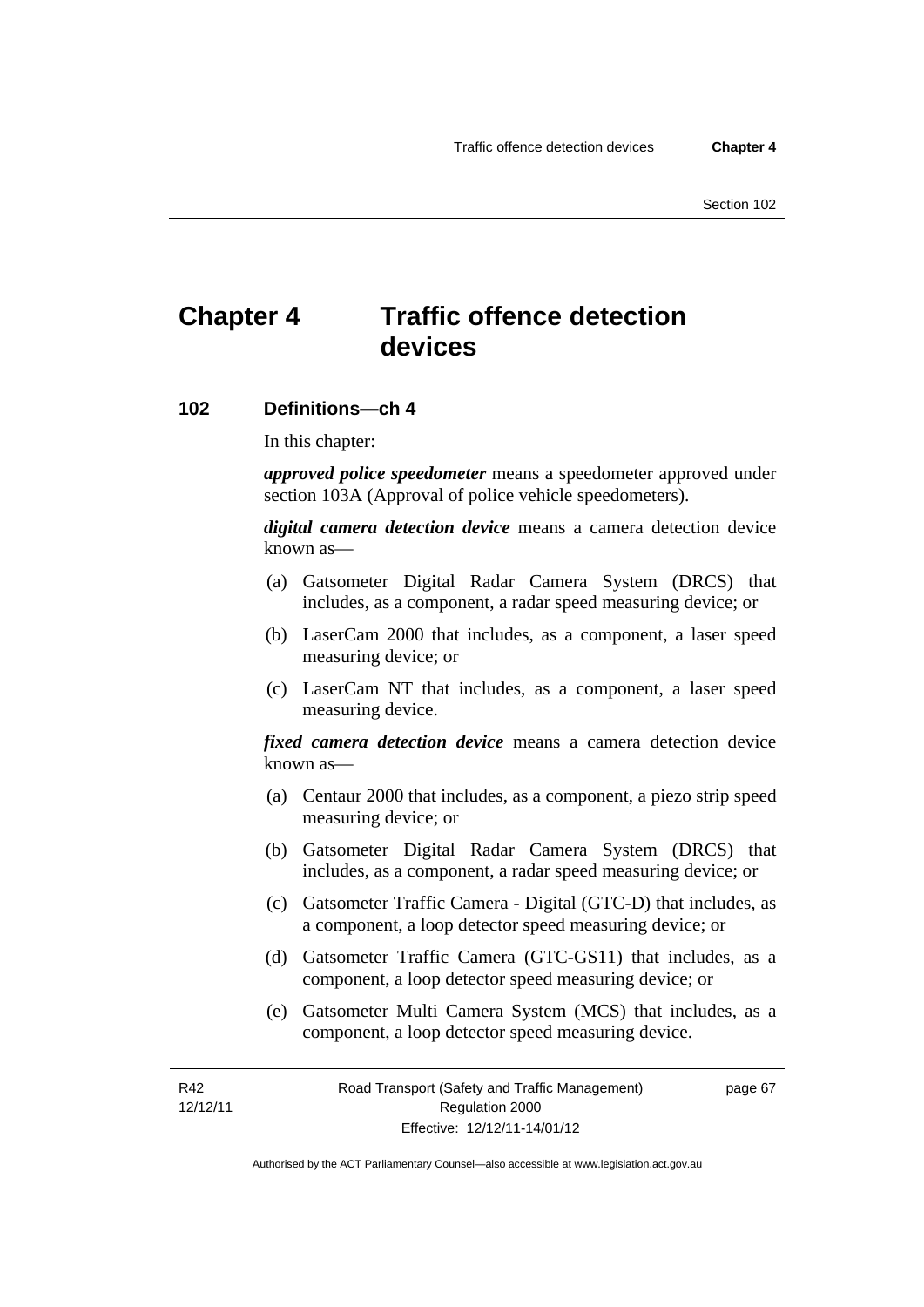*laser speed measuring device* means a speed measuring device known as—

- (a) Laser Technology Inc. LTI 20-20 Marksman; or
- (b) Laser Technology Inc. LTI 20-20 UltraLyte; or
- (c) Laser Technology Inc. LTI 20-20 UltraLyte LR; or
- (d) Laser Technology Inc. LTI 20-20 UltraLyte Compact; or
- (e) Laser Technology Inc. LTI 20-20 TruSpeed.

*loop detector speed measuring device* means a speed measuring device known as the Gatsometer Loop Detector (GLD4-2S).

*piezo strip speed measuring device* means a speed measuring device known as Truvelo M4 MPC.

*radar speed measuring device* means a speed measuring device known as—

- (a) Applied Concepts Inc. Stalker Dual; or
- (b) Gatsometer Radar 24; or
- (c) Kustom Signals, Inc. Silver Eagle; or
- (d) Kustom Signals, Inc. Silver Eagle II; or
- (e) Kustom Signals, Inc. Raptor RP-1.

*security checksum*, for an electronic file, means the number (whether numerals or numerals and letters) produced by the application of an algorithm to the contents of an electronic file or a copy of the file.

*testing authority* means—

 (a) a department of electrical or electronic engineering at a university in Australia; or

page 68 Road Transport (Safety and Traffic Management) Regulation 2000 Effective: 12/12/11-14/01/12

R42 12/12/11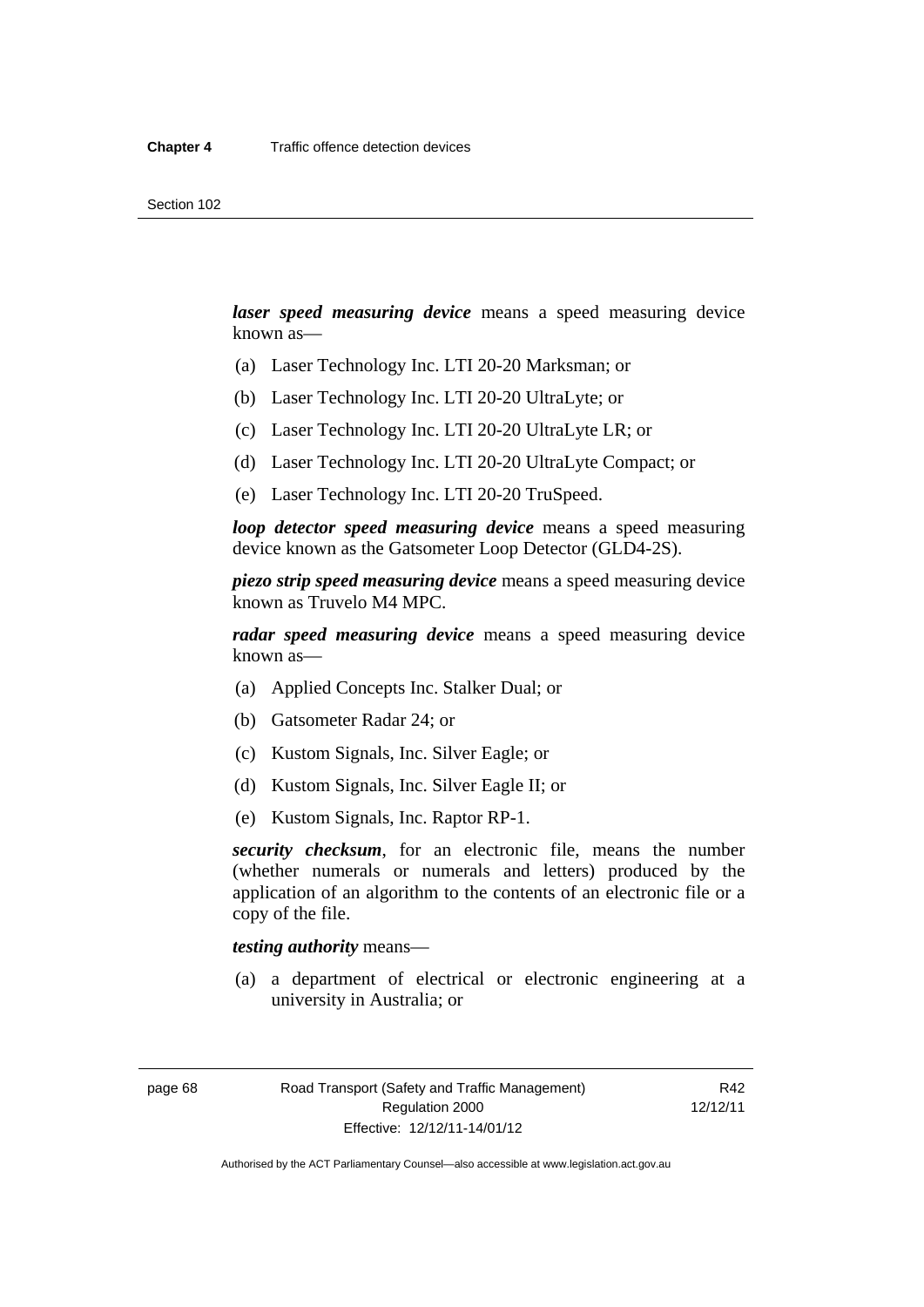- (b) the National Measurement Institute under the *National Measurement Act 1960* (Cwlth); or
- (c) an entity that is accredited by the National Association of Testing Authorities to test traffic offence detection devices; or
- (d) Technical Services, Australian Federal Police, Canberra; or
- (e) for an approved police speedometer—an entity approved in writing by the chief police officer to test approved police speedometers.
- *Note* An entity includes an individual, see the *Legislation Act*, dict, pt 1, def of *entity*.

*WORM disk* means a storage device for electronic data in which the data, once written, cannot be erased or overwritten.

### **103 Approved traffic offence detection devices**

- (1) For the Act, dictionary, definition of *approved camera detection device*, each digital camera detection device and fixed camera detection device is approved.
- (2) For the Act, dictionary, definition of *approved speed measuring device*, each laser speed measuring device, loop detector speed measuring device, piezo strip speed measuring device, radar speed measuring device and approved police speedometer is approved.

### **103A Approval of police vehicle speedometers**

- (1) For section 102, definition of *approved police speedometer*, the chief police officer may approve a kind of speedometer that is fitted to a motor vehicle driven by a police officer for measuring the speed at which vehicles are being driven.
- (2) An approval is a notifiable instrument.
	- *Note* A notifiable instrument must be notified under the *Legislation Act*.

page 69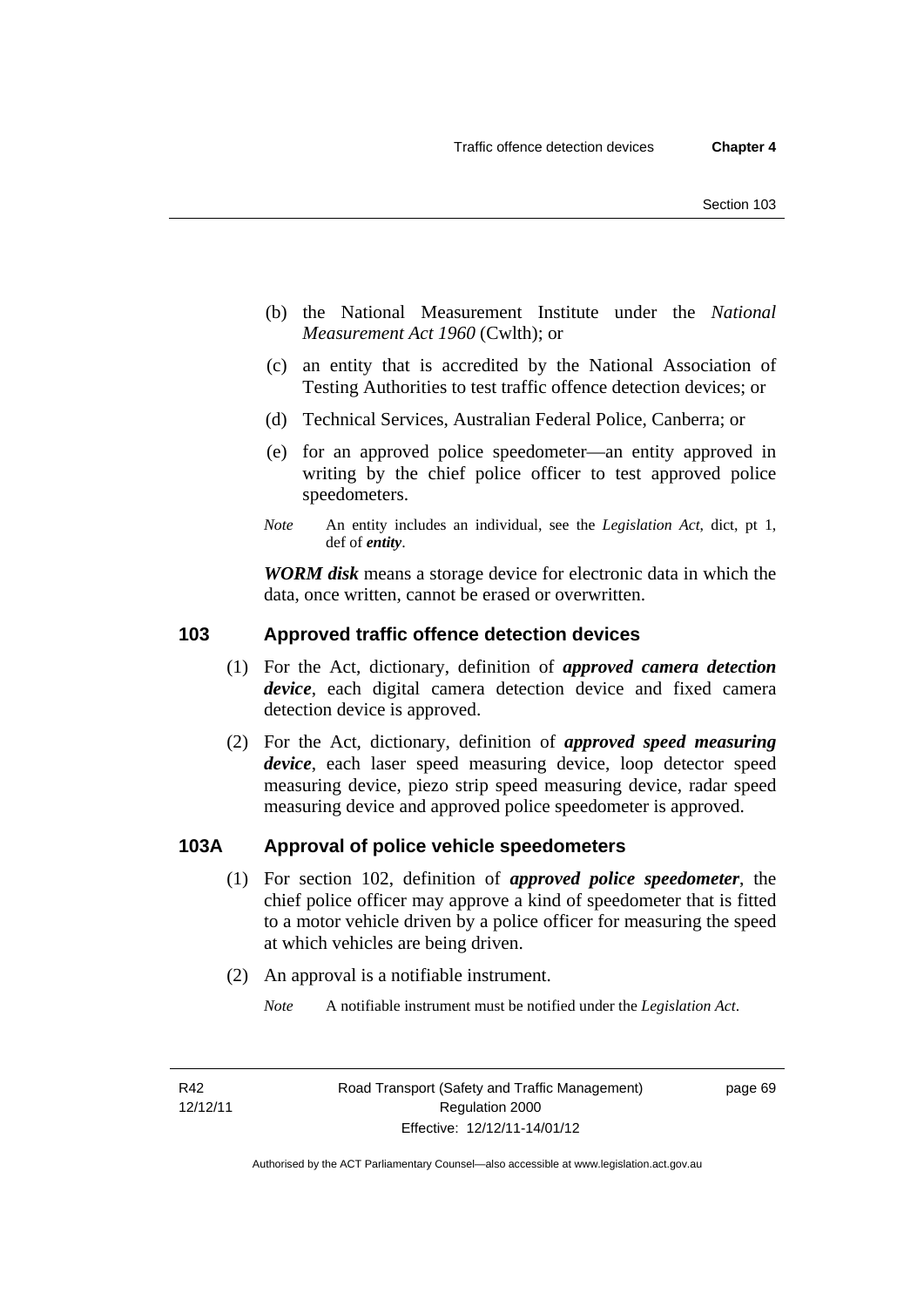#### **104 Major testing of laser speed measuring devices**

- (1) The following devices must be tested in accordance with this section at least once every 12 months:
	- (a) a laser speed measuring device;
	- (b) the laser speed measuring device component of a digital camera detection device.
- (2) The test must be carried out—
	- (a) by a person approved under section 106 (Approved people testing and sealing); and
	- (b) in accordance with Australian Standard AS 4691.1-2003, as in force on the commencement of this paragraph.
		- *Note 1* The text of an applied, adopted or incorporated law or instrument, whether applied as in force from time to time or at a particular time, is taken to be a notifiable instrument if the operation of the *Legislation Act,* s 47 (5) or (6) is not disapplied (see s 47 (7)).
		- *Note 2* A notifiable instrument must be notified under the Legislation Act.
- (3) The Legislation Act, section 47 (5) does not apply in relation to subsection (2) (b).
- (4) The test must show whether the device—
	- (a) is operating in accordance with the manufacturer's specifications; and
	- (b) is accurate within a tolerance of 2km/h.
- (5) For this section, it is sufficient for the laser speed measuring device component of a digital camera detection device to be tested separately from the other components of the device, and it is not necessary for the other components to be tested.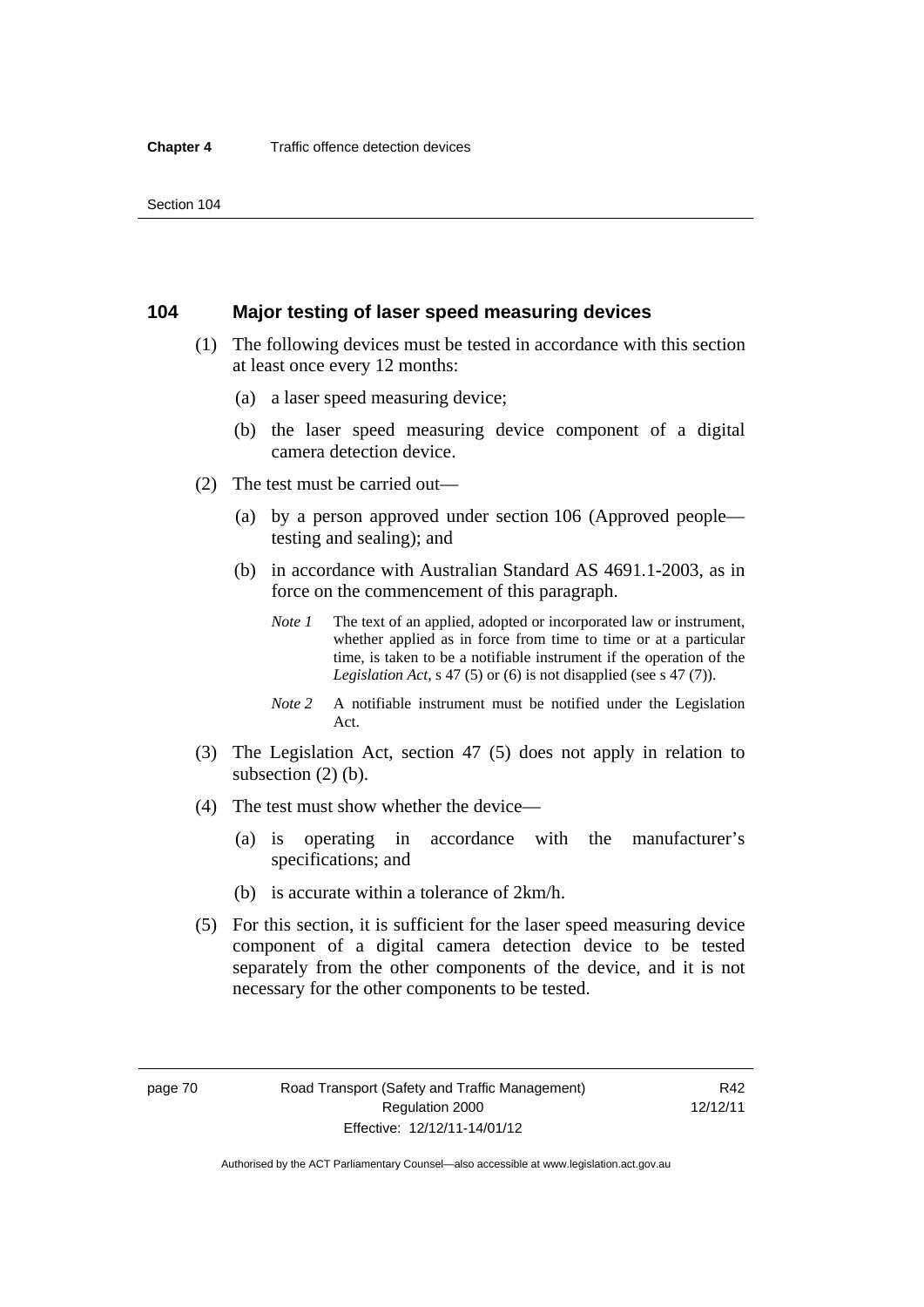### **104A Major testing of other traffic offence detection devices**

- (1) The following devices must be tested in accordance with this section:
	- (a) a radar speed measuring device that is not a component of a fixed camera detection device or a digital camera detection device;
	- (b) a radar speed measuring device component of a fixed camera detection device or a digital camera detection device;
	- (c) an approved police speedometer;
	- (d) the loop detector speed measuring device component of a fixed camera detection device;
	- (e) the piezo strip speed measuring device component of a fixed camera detection device.
- (2) The devices mentioned in subsection (1) must be tested at least once every 12 months.
- (3) The test must be carried out by a person approved under section 106 (Approved people—testing and sealing).
- (4) The test of a radar speed measuring device that is not a component of a fixed camera detection device, or a digital camera detection device, must show whether the device is operating in accordance with Australian Standard AS 2898.1-2, as in force on the commencement of this subsection.
	- *Note 1* The text of an applied, adopted or incorporated law or instrument, whether applied as in force from time to time or at a particular time, is taken to be a notifiable instrument if the operation of the *Legislation Act, s* 47 (5) or (6) is not disapplied (see s 47 (7)).
	- *Note 2* A notifiable instrument must be notified under the Legislation Act.
- (5) The Legislation Act, section 47 (5) does not apply in relation to AS 2898.1-2 under subsection (4).

R42 12/12/11 page 71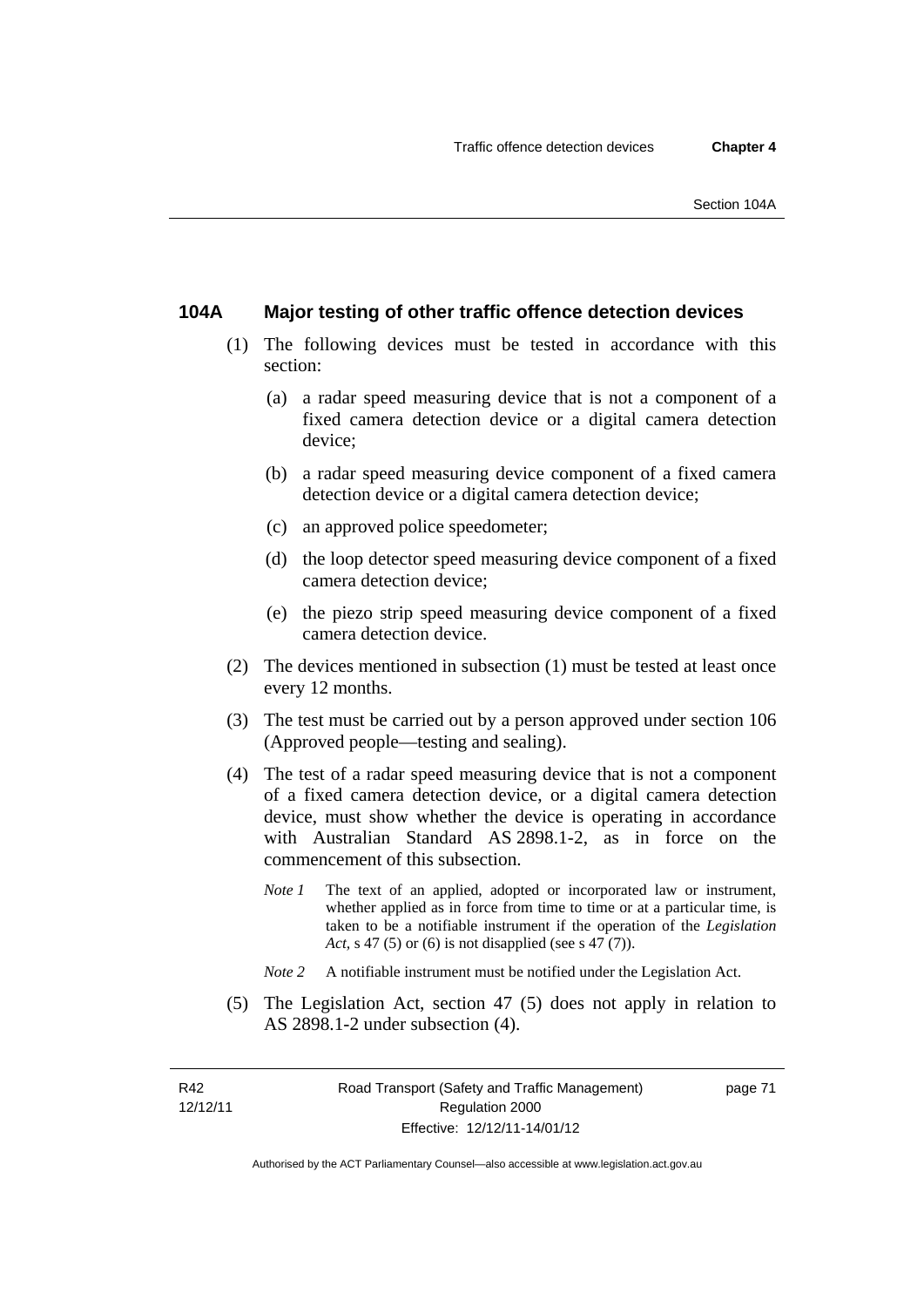- (6) The test of the radar speed measuring device component of a fixed camera detection device, or a digital camera detection device, must show whether the device—
	- (a) is operating in accordance with the manufacturer's specifications; and
	- (b) for speeds of 100km/h and under—is accurate within a tolerance of 2km/h; and
	- (c) for speeds over 100km/h—is accurate within a tolerance of 2%.
- (7) The test of an approved police speedometer must show whether the device is accurate within a tolerance of 2%.
- (8) The test of the loop detector speed measuring device component of a fixed camera detection device must show whether the speed measuring device—
	- (a) for speeds of 100km/h and under—is accurate within a tolerance of 2km/h; and
	- (b) for speeds over 100km/h—is accurate within a tolerance of 2%.
- (9) The test of the piezo strip speed measuring device component of a fixed camera detection device must show whether the speed measuring device—
	- (a) is operating in accordance with the manufacturer's specifications; and
	- (b) is accurate within a tolerance of 2km/h.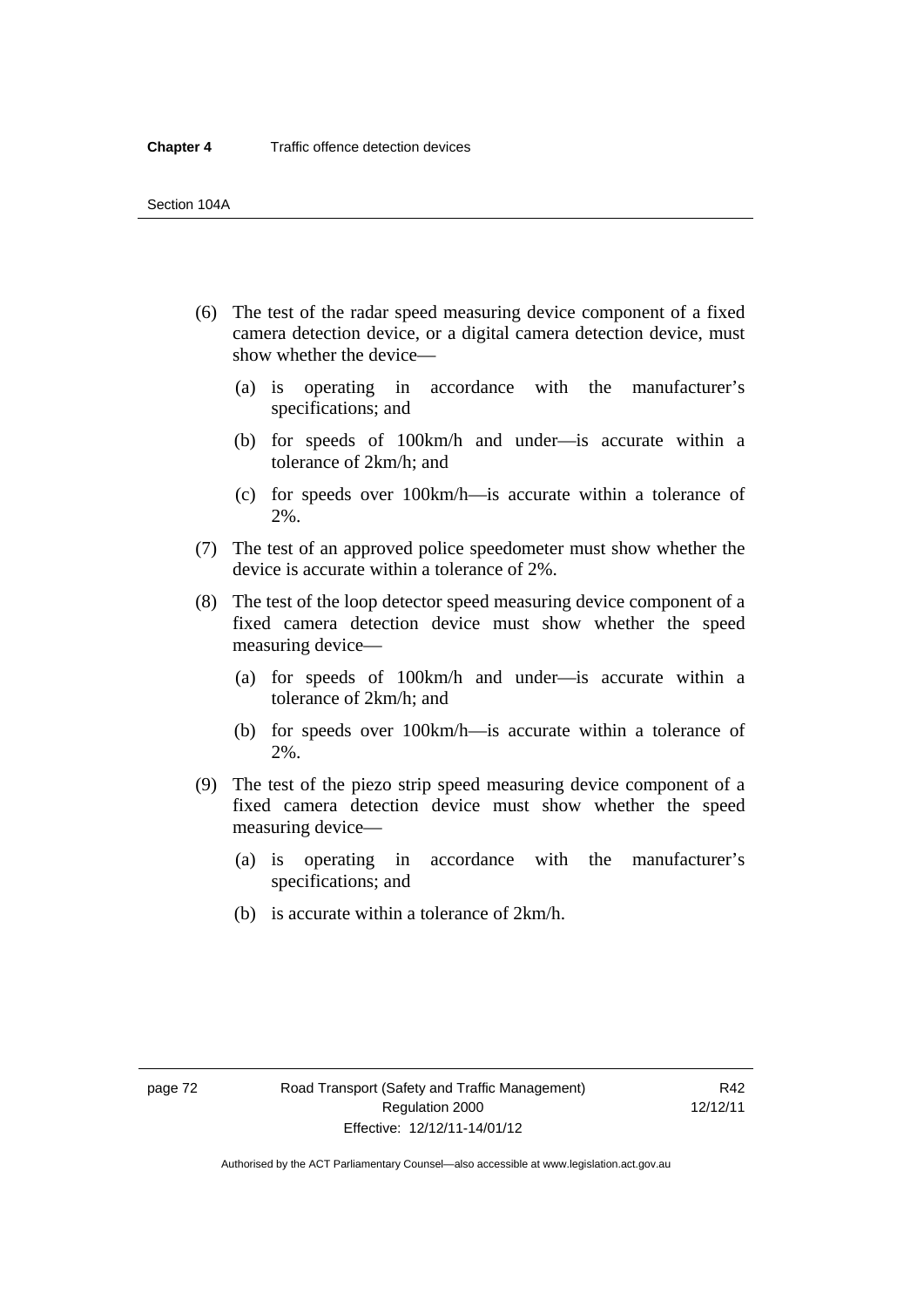### **104B Certification and sealing of traffic offence detection devices**

- (1) This section applies if a test of a traffic offence detection device under section 104 or section 104A establishes—
	- (a) a matter mentioned in section 104A (5) or (7) in relation to the device; or
	- (b) the matters mentioned in section 104 (4) or section 104A (3) in relation to the device.
- (2) The person who carried out the test must—
	- (a) sign a certificate to that effect; and
	- (b) if a seal on the device has been damaged or removed—seal the device.

#### **105 Use of certain digital camera detection devices**

- (1) This section applies to the operation of a digital camera detection device that is located in a vehicle that can be moved from place to place to detect traffic offences.
- (2) The operator of a digital camera detection device that includes as a component a radar speed measuring device must ensure that the following operations are done in accordance with the manufacturer's instructions for the device:
	- (a) aligning the vehicle in which the device is located with the road;
	- (b) activating the device;
	- (c) operating the device.
- (3) The operator of a digital camera detection device that includes as a component a laser speed measuring device must ensure that the following operations are done in accordance with the manufacturer's instructions for the device: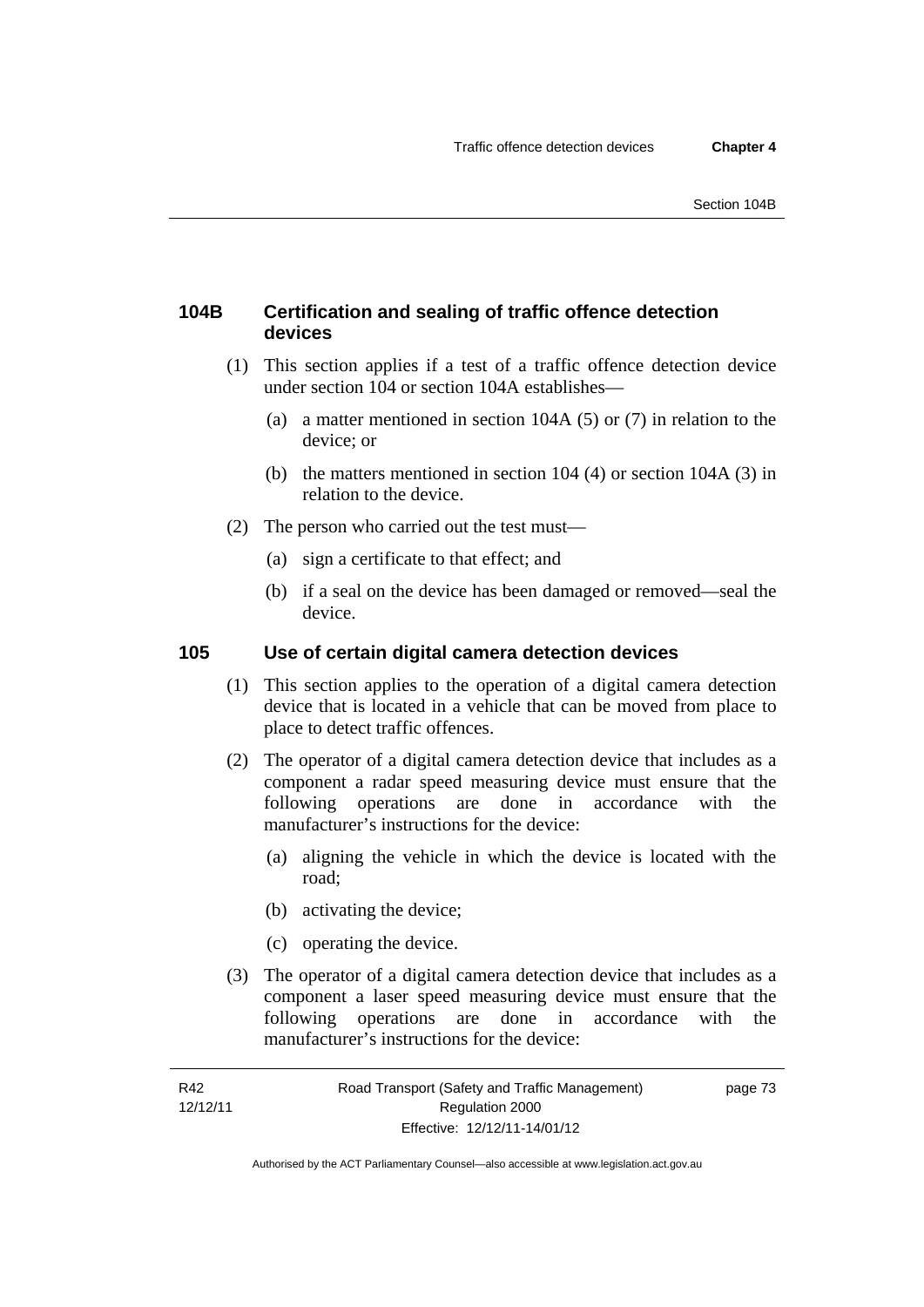- (a) testing the laser speed measuring component of the device at the beginning and end of each shift of the operator by carrying out the following checks:
	- (i) an instrument confidence check;
	- (ii) a calibration verification check;
	- (iii) a scope alignment check;
- (b) activating the device;
- (c) operating the device.
- (4) To remove any doubt, if a device mentioned in subsection (3) is used at more than 1 place during a shift of the operator, the operator is not required to carry out the checks mentioned in subsection (3) (a) each time the device is activated at a different place.
- (5) If the requirements set out in this section are met, the device may operate unattended.
- (6) If a device is used by 2 or more operators, who are working together during a shift, the requirements set out in this section may be carried out by different operators.
- (7) In this section:

*operator* means a person approved to use a traffic offence detection device under section 107 (Approved people—use).

#### **105A Use of certain laser speed measuring devices**

- (1) This section applies to a laser speed measuring device, other than a device mentioned in section 105 (Use of certain digital camera detection devices).
- (2) The operator of the laser speed measuring device must ensure that the following operations are done in accordance with the manufacturer's instructions for the device:

page 74 Road Transport (Safety and Traffic Management) Regulation 2000 Effective: 12/12/11-14/01/12

R42 12/12/11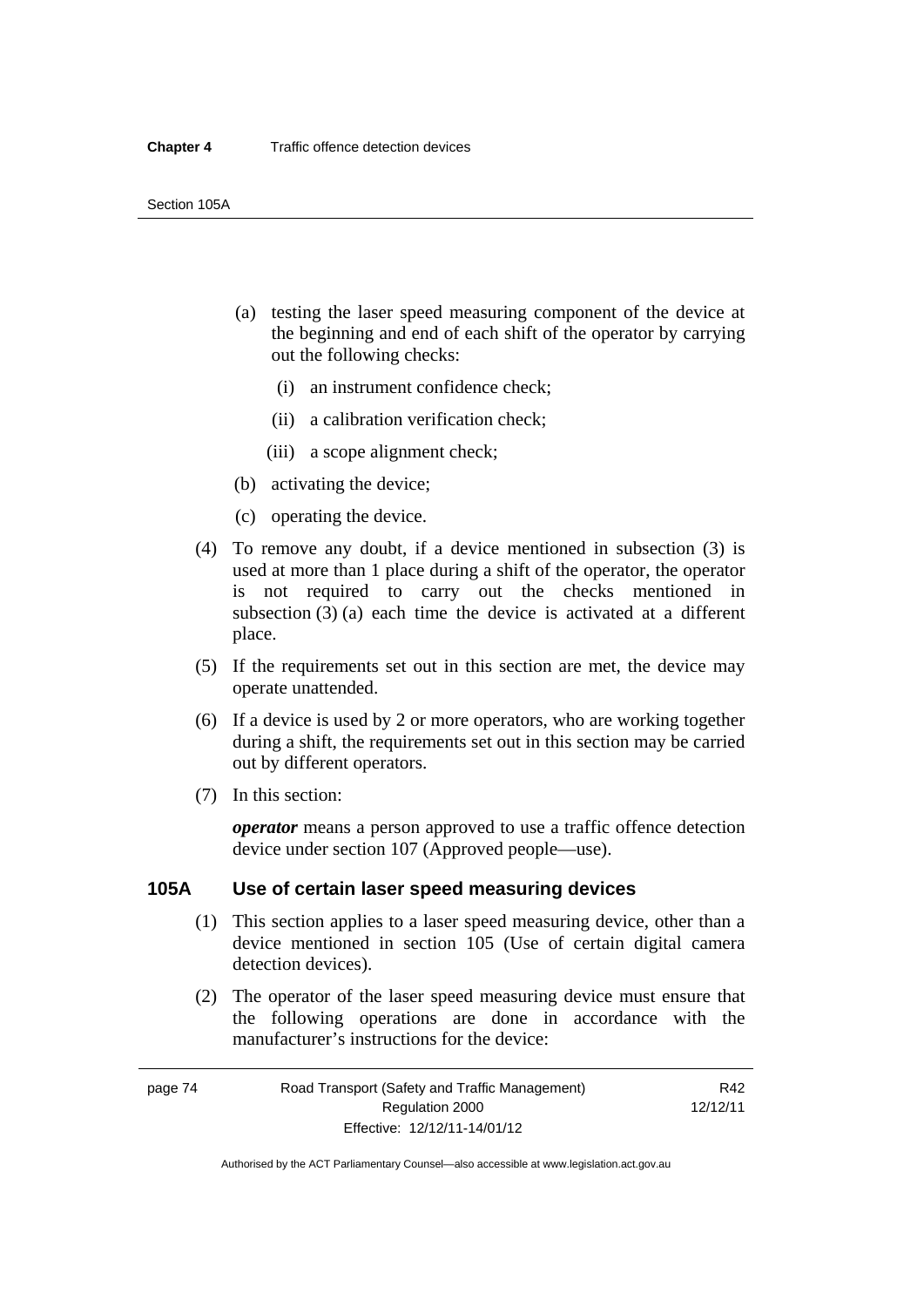- (a) testing the device at the beginning and end of each shift of the operator by carrying out the following checks:
	- (i) an instrument confidence check;
	- (ii) a calibration verification check;
	- (iii) a scope alignment check;
- (b) activating the device;
- (c) operating the device.
- (3) To remove any doubt, if the device is used at more than 1 place during a shift of the operator, the operator is not required to carry out the checks mentioned in subsection (1) (a) each time the device is activated at a different place.
- (4) If the device is used by 2 or more operators who are working together during the shift, the tests mentioned in subsection (1) (a) and (d) may be carried out by different operators.
- (5) In this section:

*operator* means a person approved to use a traffic offence detection device under section 107 (Approved people—use).

### **105B Use of certain radar speed measuring devices**

- (1) This section applies to a radar speed measuring device, other than a device that is a component of—
	- (a) a digital camera detection device; or
	- (b) a fixed camera detection device.
- (2) The radar speed measuring device must be used by an operator in accordance with the manufacturer's instructions for the device.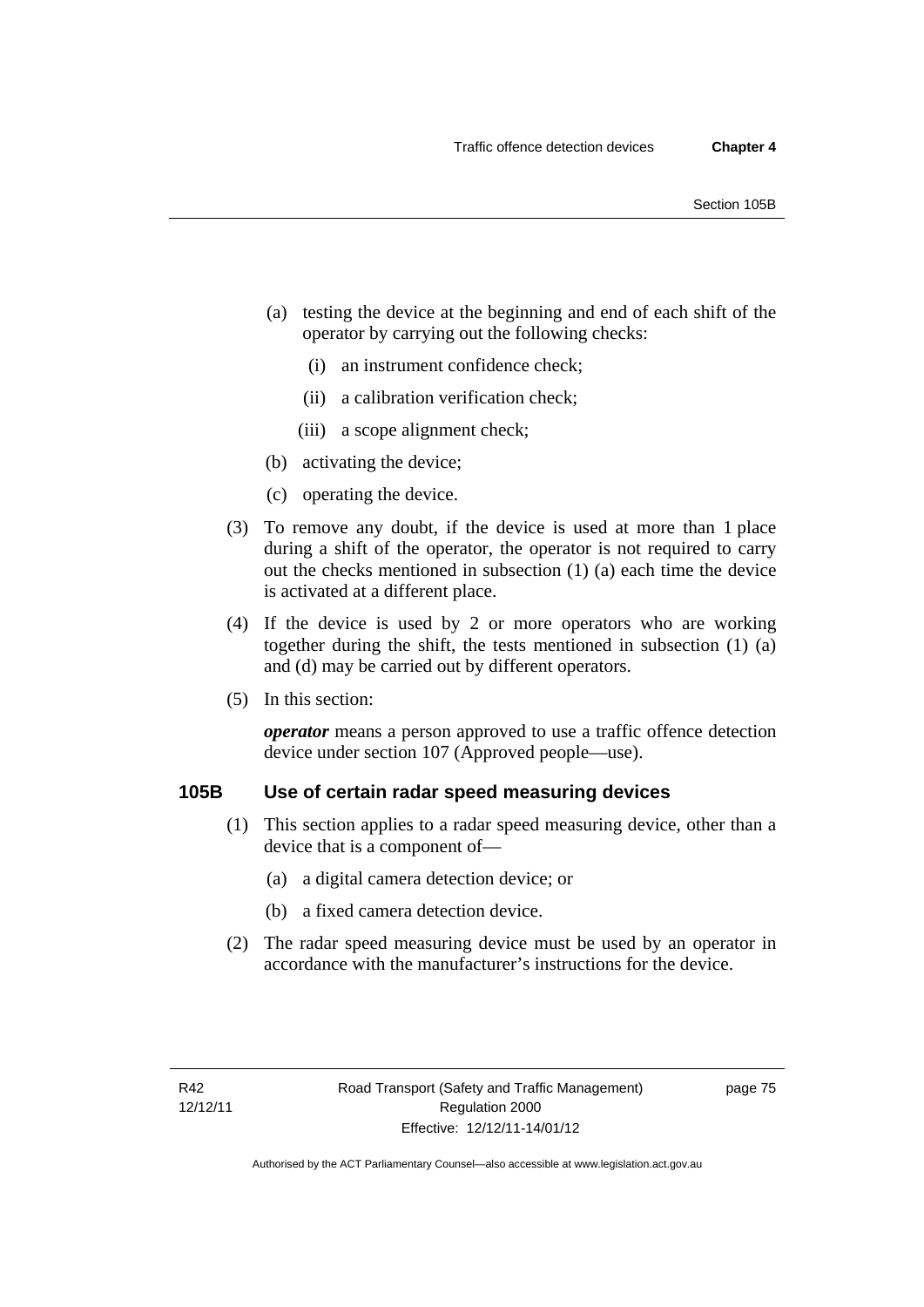- (3) The operator must test the device—
	- (a) at the beginning of each shift of the operator against an approved police speedometer; and
	- (b) at the end of each shift of the operator against the speedometer mentioned in paragraph (a); and
	- (c) if the operator's shift is longer than 9 hours—9 hours after the beginning of the shift against the speedometer mentioned in paragraph (a).
- (4) After each test, the device must be found to be accurate within a tolerance of 2 km/h.
- (5) To remove any doubt, if the device is used at more than 1 place during a shift of the operator, the operator is not required to carry out the checks mentioned in subsection (3) (a) each time the device is activated at a different place.
- (6) If the device is used by 2 or more operators who are working together during the shift, the tests mentioned in subsection (3) may be carried out by different operators.
- (7) In this section:

*operator* means a person approved to use a traffic offence detection device under section 107 (Approved people—use).

### **106 Approved people—testing and sealing**

Each person employed by a testing authority to test and seal traffic offence detection devices is approved to test and seal traffic offence detection devices.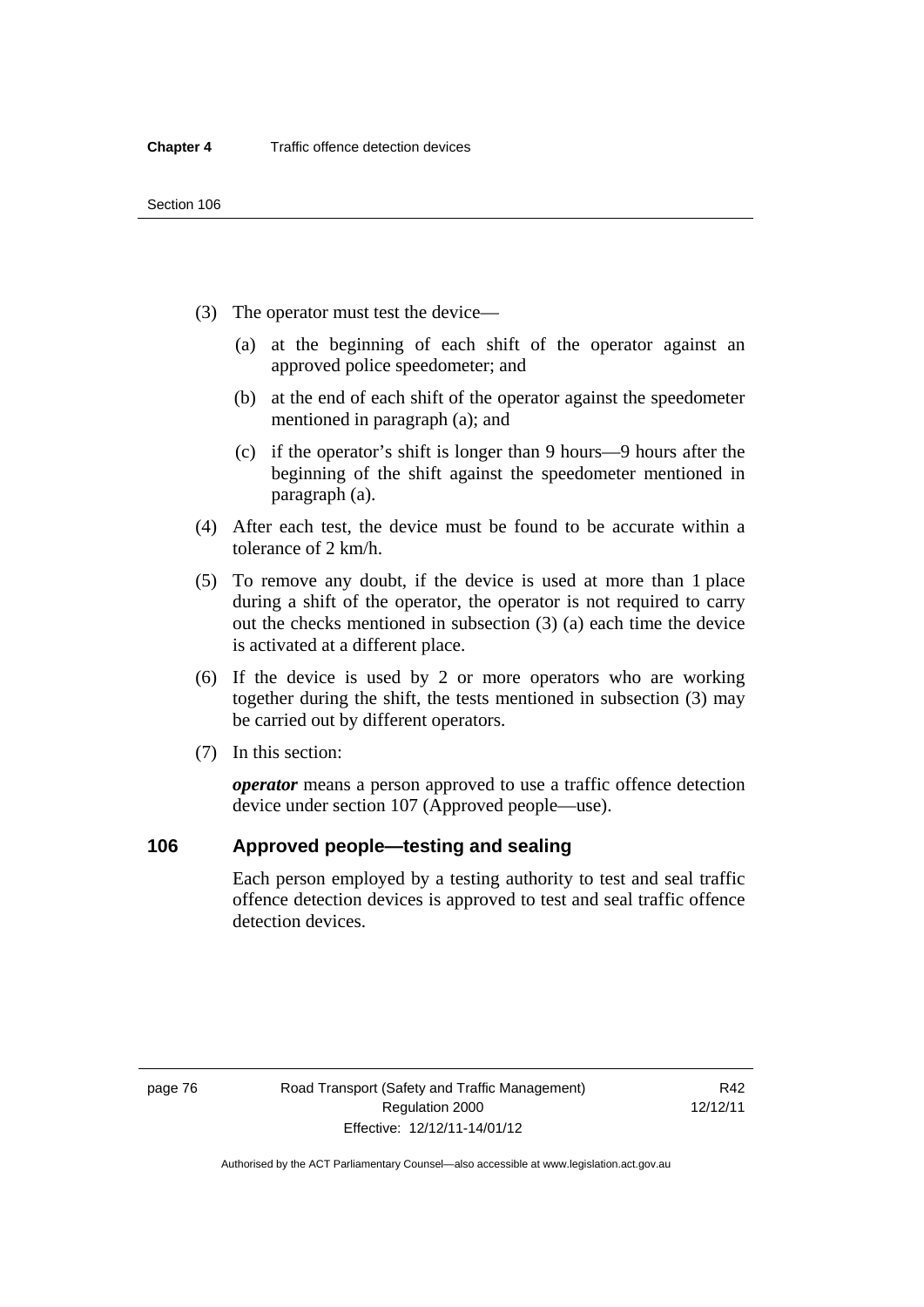### **107 Approved people—use**

- (1) Each police officer is approved to use any traffic offence detection device (other than a fixed camera detection device).
- (2) The road transport authority may approve a person who is not a police officer to use digital camera detection devices.
- (3) The road transport authority may only approve a person under subsection (2) if the authority is satisfied that the person has appropriate qualifications to operate, or experience in the operation of, digital camera detection devices.

### **107A Recording of camera detection device image files—Act, s 23 (2) (c) (ii)**

(1) An electronic file created by a camera detection device must be recorded on a WORM disk or other storage medium for electronic data (the *recording medium*).

*Note Camera detection device*—see the Act, s 23.

- (2) The recording medium for a camera detection device may be—
	- (a) attached directly to, or located with, the device; or
	- (b) at a place other than the place where the device is located.

#### **Example—par (b)**

If a motor vehicle goes through a red traffic light and an image of the vehicle is taken by a fixed camera detection device, the electronic file created by the device in relation to the offence is sent along a wire or optical fibre, or across a wireless network, to a recording device in a building in another suburb and is stored at that building on a recording medium.

*Note* An example is part of the regulation, is not exhaustive and may extend, but does not limit, the meaning of the provision in which it appears (see Legislation Act, s 126 and s 132).

R42 12/12/11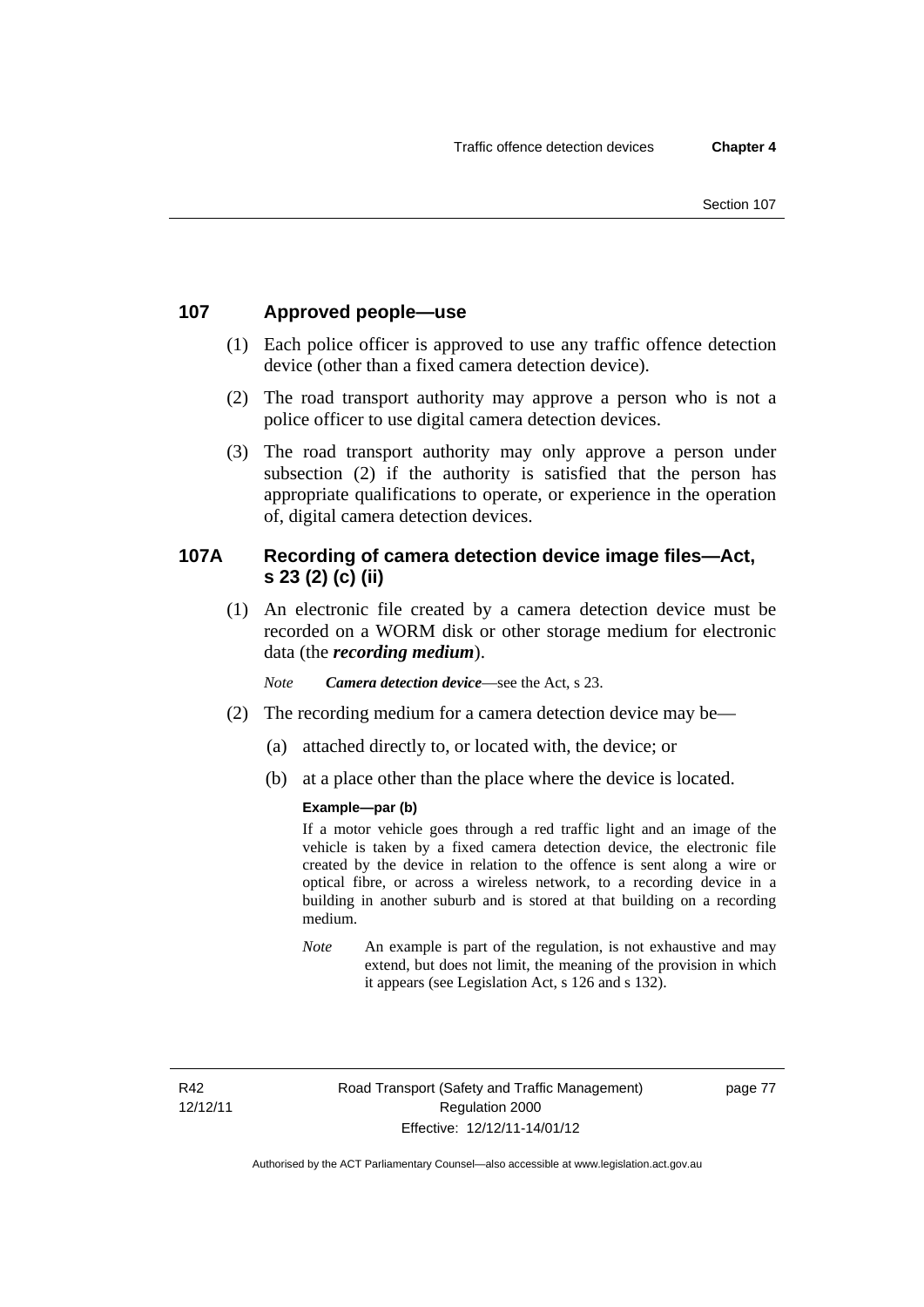- (3) If the recording medium for a camera detection device is at a place other than the place where the device is located—
	- (a) the device must produce a security checksum for each electronic file created by the device; and
	- (b) the device must encrypt the security checksum and the file; and
	- (c) the security checksum and the encrypted file must be recorded as soon as practicable on a recording medium.
- (4) However, subsection (3) does not prevent other security measures being taken in relation to a security checksum or an electronic file before it is recorded on the recording medium.

### **107B Verification of camera detection device image files—Act, s 23 (2) (c) (iii)**

- (1) This section applies if an electronic file that contains an image of a vehicle taken by a camera detection device is recorded on a recording medium that is at a place other than the place where the device is located.
- (2) Before the image of the vehicle is produced from the file, the accuracy of the file must be verified by using a computer to—
	- (a) recalculate the security checksum for the file; and
	- (b) confirm that the security checksum produced by the recalculation is identical to the checksum produced by the device for the file.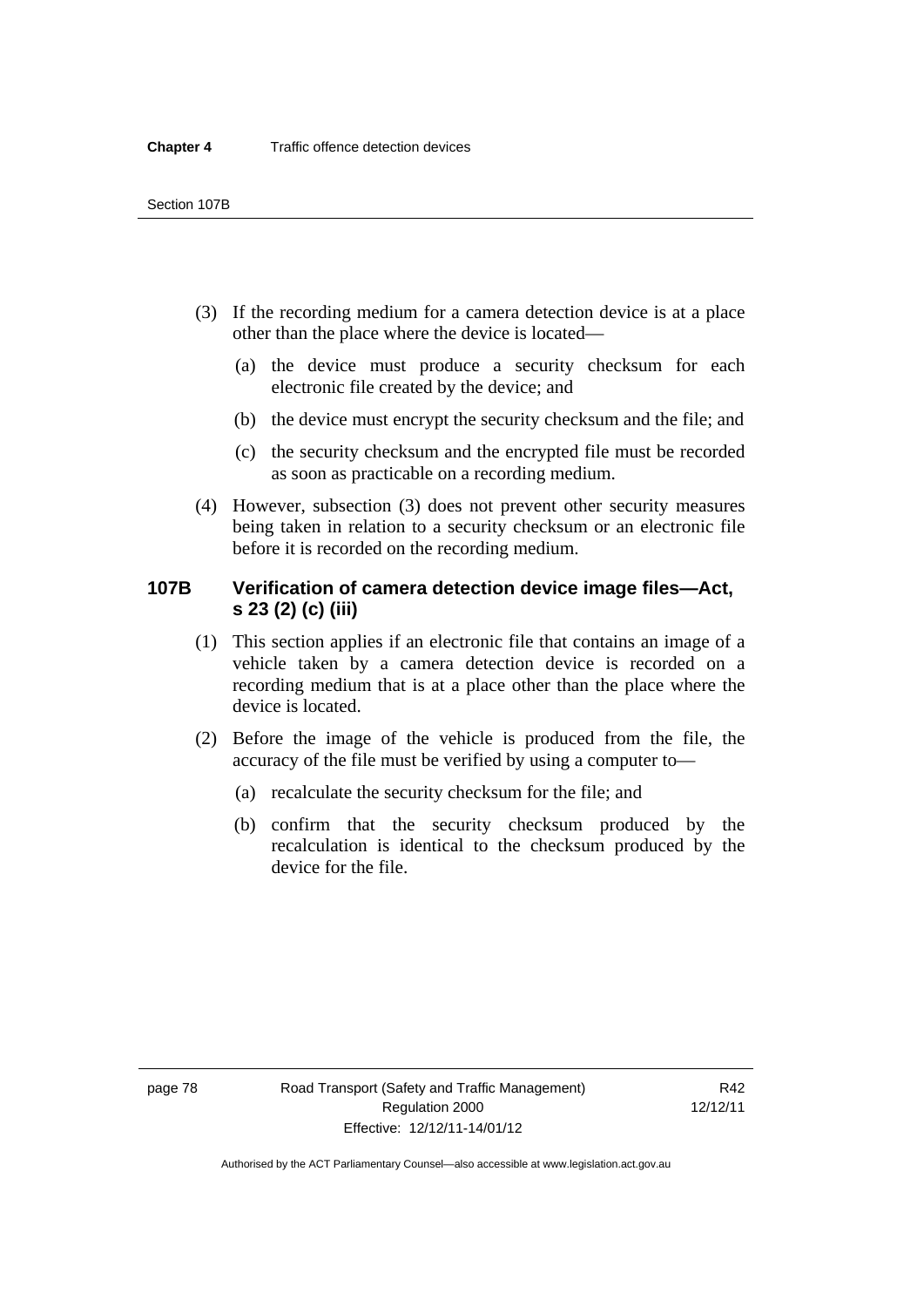### **108 Meaning of vehicle image codes**

- (1) This section defines the meaning of codes and other information indicated on an image of a vehicle taken by an approved camera detection device.
	- *Note* Information etc that is indicated on an image includes information etc accompanying or reasonably associated with the image (see Act, dict, def of *indicated on*).
- (2) It is not necessary that all the codes and other information mentioned in this section be indicated on an image but if they do appear they have the meaning given in this section.
- (3) The characters (whether numbers, letters or both) in the field immediately after 'Device' is the code for—
	- (a) the laser speed measuring device component of the digital camera detection device that took the image; or
	- (b) the radar speed measuring device component of the digital camera detection device, or fixed camera detection device, that took the image; or
	- (c) the piezo strip speed measuring device component of the fixed camera detection device that took the image; or
	- (d) the loop detector speed measuring device component of the fixed camera detection device that took the image.

#### **Example**

'Device: 012409' indicates that the code for the laser speed measuring device component of the digital detection device, or piezo strip speed measuring device component of the fixed camera detection device, that took the image, is 012409.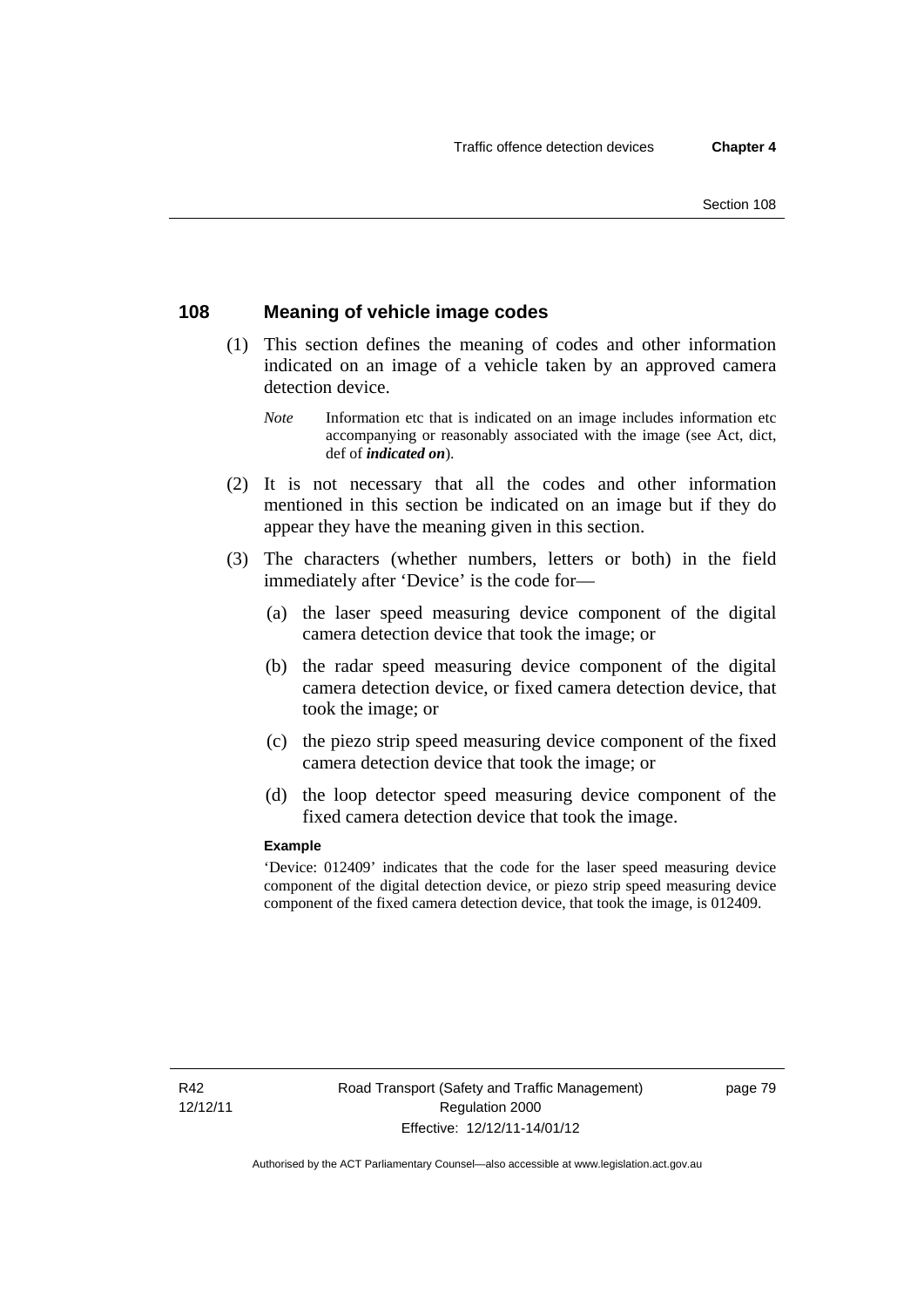(4) The characters (whether numbers, letters or both) in the field immediately after 'Location' or 'Loc' is the code for the place where the image was taken (the *location code*).

#### **Example**

'Location: sls0015' indicates that the code for the place where the image was taken is 0015 (see sch 1, part 1.1, item 15).

(5) A location code has the meaning given by schedule 1.

#### **Example**

The location code '0015' indicates that the image was taken at Kingsford Smith Drive between Kuringa Drive and Spalding Street (see sch 1, part 1.1, item 15).

 (6) For subsection (5) and schedule 1, if a road (however described) mentioned in an item of schedule 1 intersects with another road (however described) more than once, the word '(north)' or '(south)' is included after the name of the road to indicate the intersection relevant to the meaning of the location code.

#### **Example**

The location code '0003' means that the image was taken on Athllon Drive between Beasley Street '(south)' and Sulwood Drive (see sch 1, part 1.1, item 3). As Beasley Street intersects Athllon Drive more than once, the word 'south' indicates that the southern intersection is the relevant intersection.

 (7) The characters in the field immediately after 'Date' is the date when the image was taken, with the first 2 numbers indicating the day of the month, followed by an abbreviation for the month and the year.

#### **Example**

'Date: 15/11/00' indicates that the image was taken on 15 November 2000.

 (8) The numbers in the field immediately after 'Time' is the time when the image was taken, stated in the 24-hour clock system.

#### **Examples**

- 1 'Time: 11.07.00.23' indicates that the image was taken at 0.23 seconds after 11.07 am.
- 2 'Time: 13:53:10:07' indicates that the image was taken at 10.07 seconds after 1.53 pm.

page 80 Road Transport (Safety and Traffic Management) Regulation 2000 Effective: 12/12/11-14/01/12

R42 12/12/11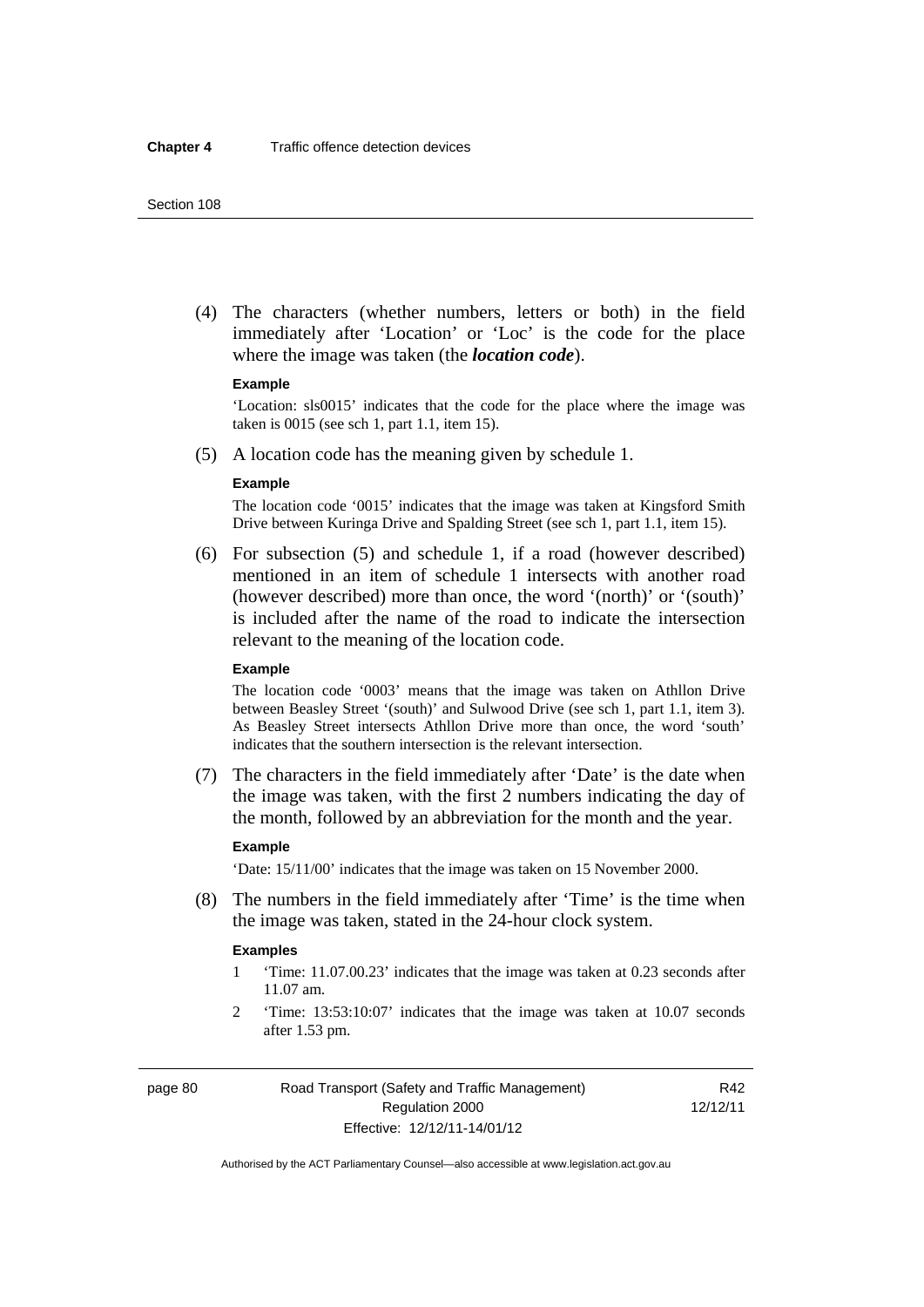- (9) The letter in the field immediately after 'Direction' or 'Dir' indicates—
	- (a) for an image taken by a digital camera detection device whether the general direction in which the vehicle was travelling was away from or towards the device, with 'A' indicating away from the device and 'T' indicating towards the device; or
	- (b) for an image taken by a fixed camera detection device—the general direction in which the vehicle was travelling when the image was taken, with 'N' indicating north, 's' indicating south, 'E' indicating east and 'W' indicating west.

#### **Example for par (a)**

'Direction: A' indicates that when the image was taken the vehicle was generally travelling away from the digital camera detection device that took the image.

#### **Example for par (b)**

'Direction: N' indicates that when the image was taken the vehicle was travelling in the general direction of north.

- (10) The characters in the field immediately after 'Lane' is the code for the lane in which the vehicle was travelling when the image was taken, with the following codes having the stated meaning:
	- 'L1' means the lane next to the centre of the road
	- 'L2' means the lane immediately to the left of L1
	- 'L3' means the lane immediately to the left of L2

'L4' means the lane immediately to the left of L3.

#### **Example**

'Lane: L1' indicates that the vehicle was travelling in the lane next to the centre of the road when the image was taken.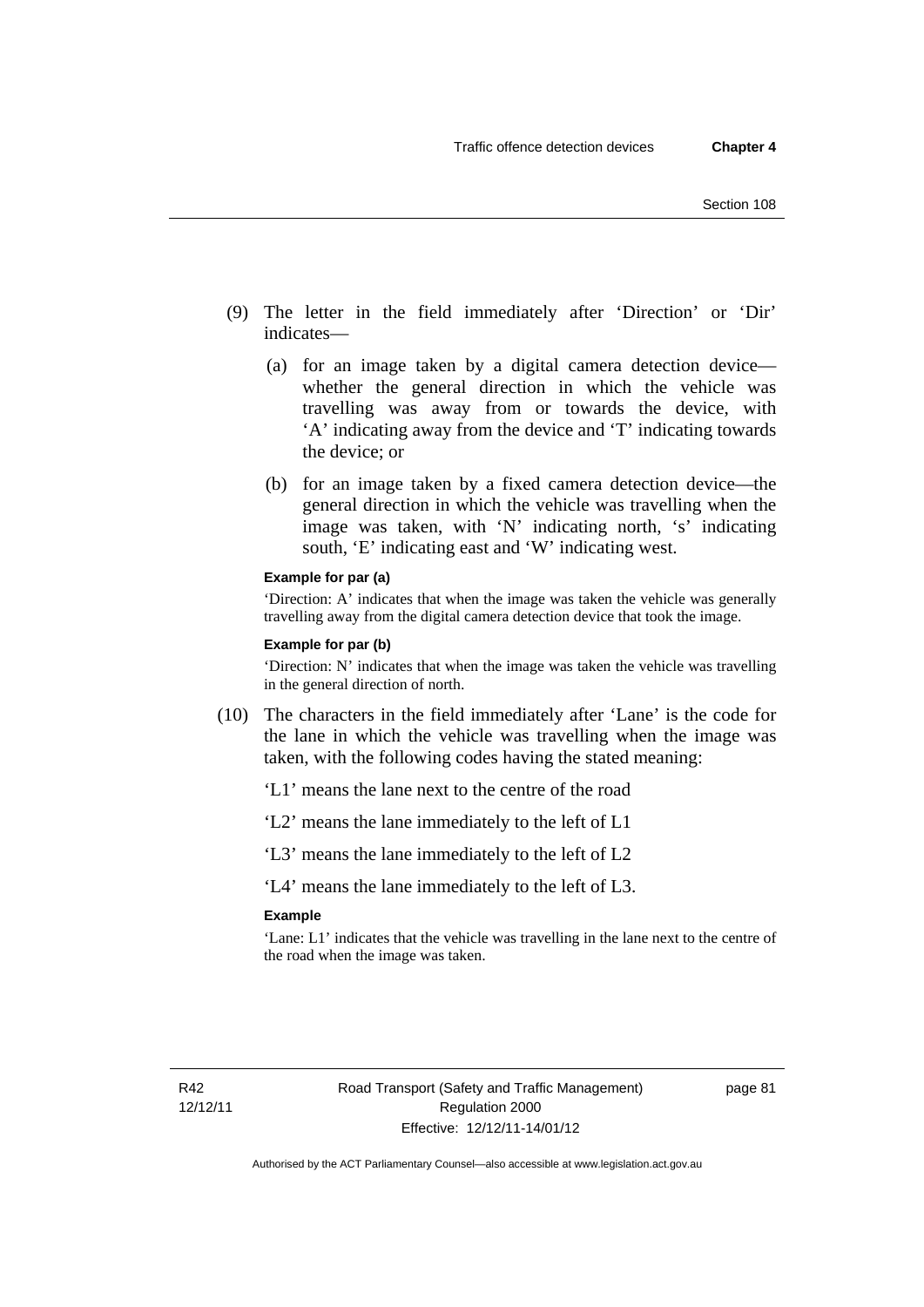(11) The number in the field immediately after 'Red time' is the time in seconds and part seconds (stated as a fraction) that a red traffic light or red traffic arrow facing the driver of the vehicle had been showing before the driver entered the intersection concerned.

#### **Example**

'Red time: 1.50' indicates that the red traffic light or red traffic arrow facing the driver of the vehicle had been showing for 1.5 seconds before the driver entered the intersection concerned.

 (12) The number in the field immediately after 'Speed li' is the speed limit applying to the driver of the vehicle for the length of road where the driver was driving when the image was taken.

#### **Example**

'Speed li: 60' indicates that the speed limit applying to the driver of the vehicle for the length of road where the driver was driving when the image was taken is 60 km/h.

 (13) The number in the field immediately after 'Speed' is the speed in kilometres per hour at which the driver of the vehicle was driving when the image was taken.

#### **Example**

'Speed: 82' indicates that the driver of the vehicle was driving at 82 km/h when the image was taken.

 (14) The characters (whether numbers, letters or both) in the field immediately after 'Operator' is the code for the person responsible for the use of the device when the image was taken.

#### **Example**

'Operator: op002' indicates that the code for the person responsible for the device when the image was taken is operator 002.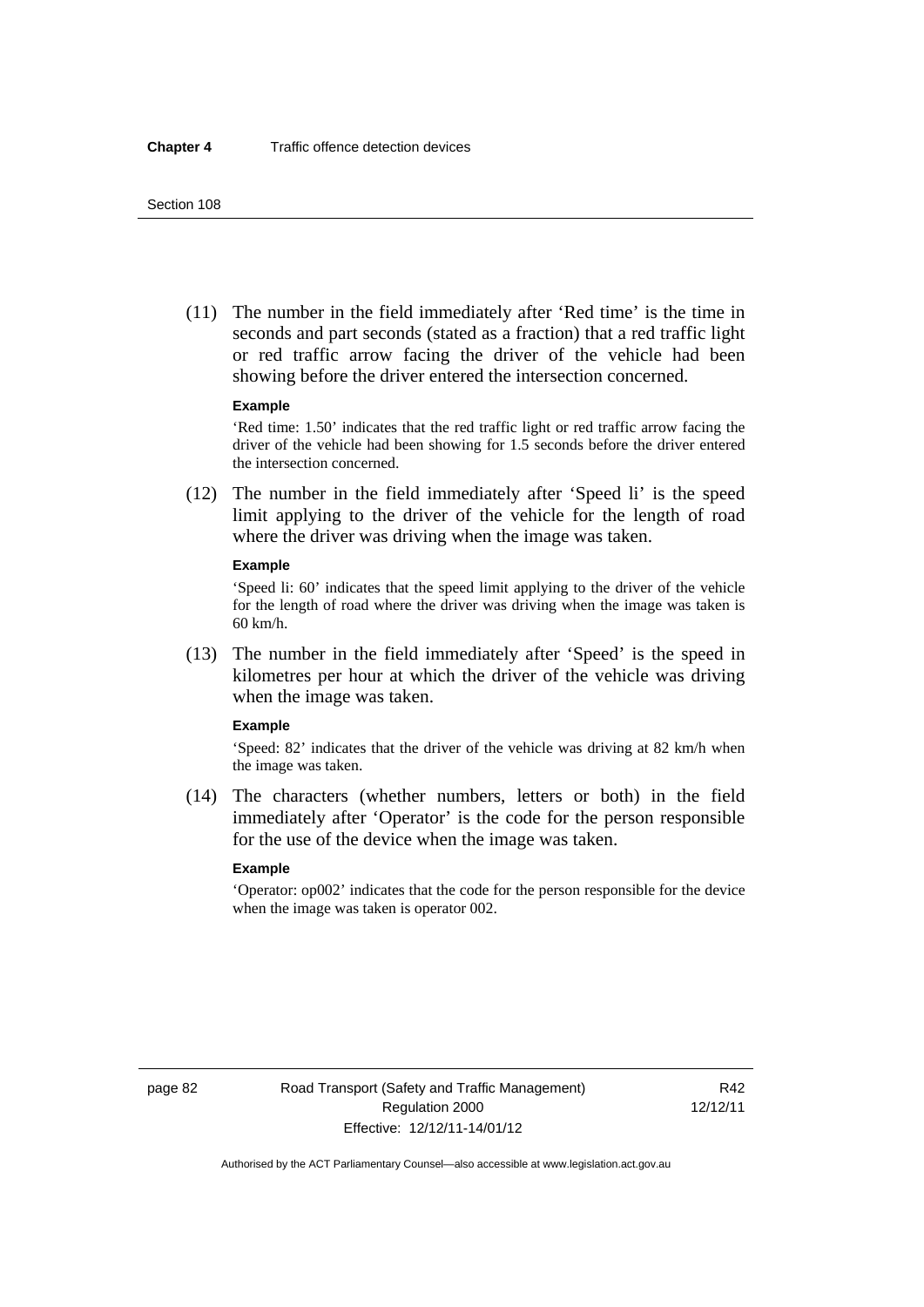(15) The characters (whether numbers, letters or both) in the field immediately after 'Disk' is the code for the recording medium used to record the image of the vehicle.

#### **Example**

'Disk: WD0022' indicates that the code for the WORM disk used to record the image was WD0022.

*Note* An example is part of the regulation, is not exhaustive and may extend, but does not limit, the meaning of the provision in which it appears (see Legislation Act, s 126 and s 132).

R42 12/12/11 Road Transport (Safety and Traffic Management) Regulation 2000 Effective: 12/12/11-14/01/12

page 83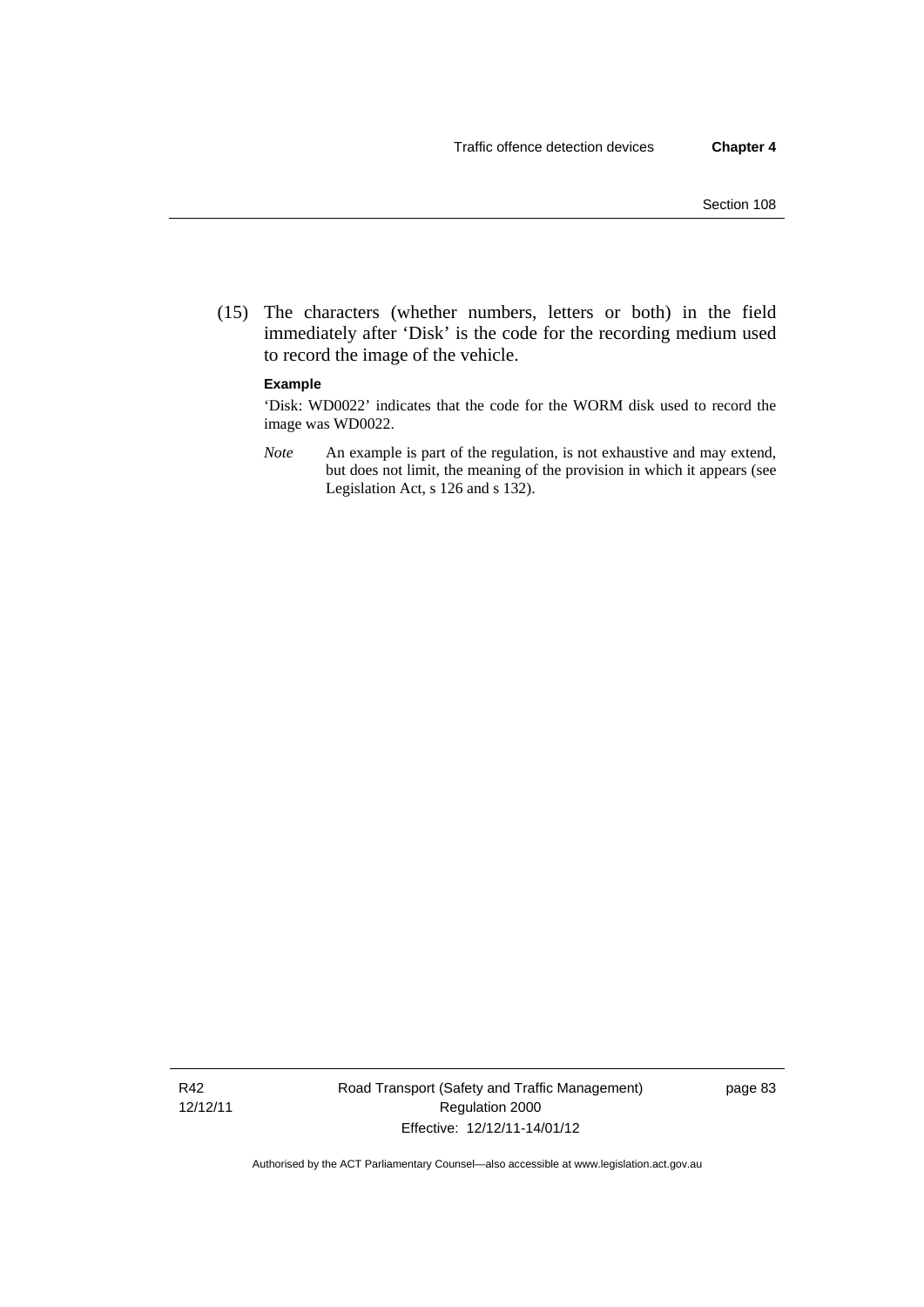## **Chapter 5 Miscellaneous**

#### **109 Additional powers of police**

- (1) A police officer may request or signal the driver of a vehicle to stop the vehicle.
- (2) A person must not, without reasonable excuse, fail to comply with a request or signal made or given by a police officer under subsection  $(1)$ .

Maximum penalty: 20 penalty units.

 (3) A police officer may, during a temporary obstruction or danger to traffic or in an emergency, direct the responsible person for or driver of a vehicle parked in any part of a pay parking area to remove the vehicle or, if no-one appears to be in charge of the vehicle, remove the vehicle.

#### **110 Prohibition on car minding**

- (1) The chief police officer may, by written notice given to a person, prohibit the person from—
	- (a) parking, minding, caring for, or taking charge of any motor vehicle or trailer (other than a motor vehicle or trailer of which the person is the driver) on a road; or
	- (b) offering his or her services for any such purpose.
- (2) A person who is given a notice under subsection (1) must comply with the notice.

Maximum penalty: 20 penalty units.

- (3) This section does not authorise the chief police officer to prohibit the proprietor of a parking station or parking area—
	- (a) from parking, minding, caring for, or taking charge of a motor vehicle or trailer in or on the parking station or parking area; or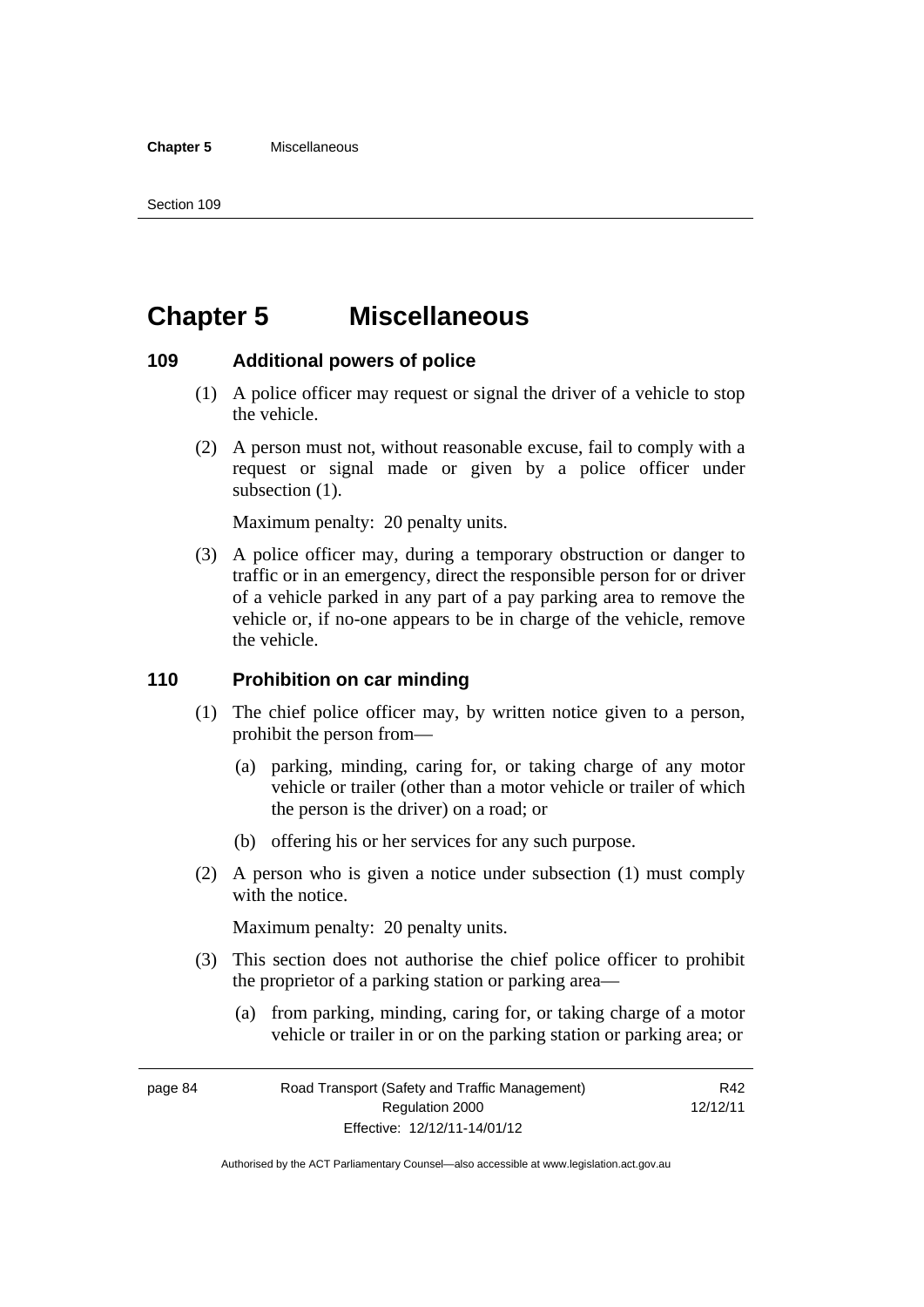- (b) from offering the proprietor's services for that purpose—
	- (i) whether by the display or publication of an advertisement in relation to the parking station or parking area or otherwise; and
	- (ii) whether the services are performed or offered to be performed by the proprietor or by an employee or agent of the proprietor.

### **111 Removal of unattended vehicles—Act, s 32 (1) (c)**

A police officer or authorised person may move an unattended vehicle from a road or road related area to a retention area if the vehicle is in—

- (a) a bus lane; or
- (b) a length of road to which a *clearway sign* applies; or
- (c) a transit lane.

## **U** 112 Disposal of impounded vehicles—Act, s 10K

- (1) This section applies to a vehicle impounded under the following provisions of the Act:
	- (a) section 10A (Impounding of vehicles used for menacing driving on court order before conviction etc);
	- (b) section 10B (Impounding or forfeiture of vehicles on conviction etc for certain offences);
	- (c) section 10C (Powers of police officers to seize and impound vehicles used in committing certain offences).
- (2) If a person has not applied to the chief police officer for the release of the vehicle at the end of the period of impoundment, the chief police officer must, by notice served on the registered operator of the vehicle and every person who has a registered interest in the

page 85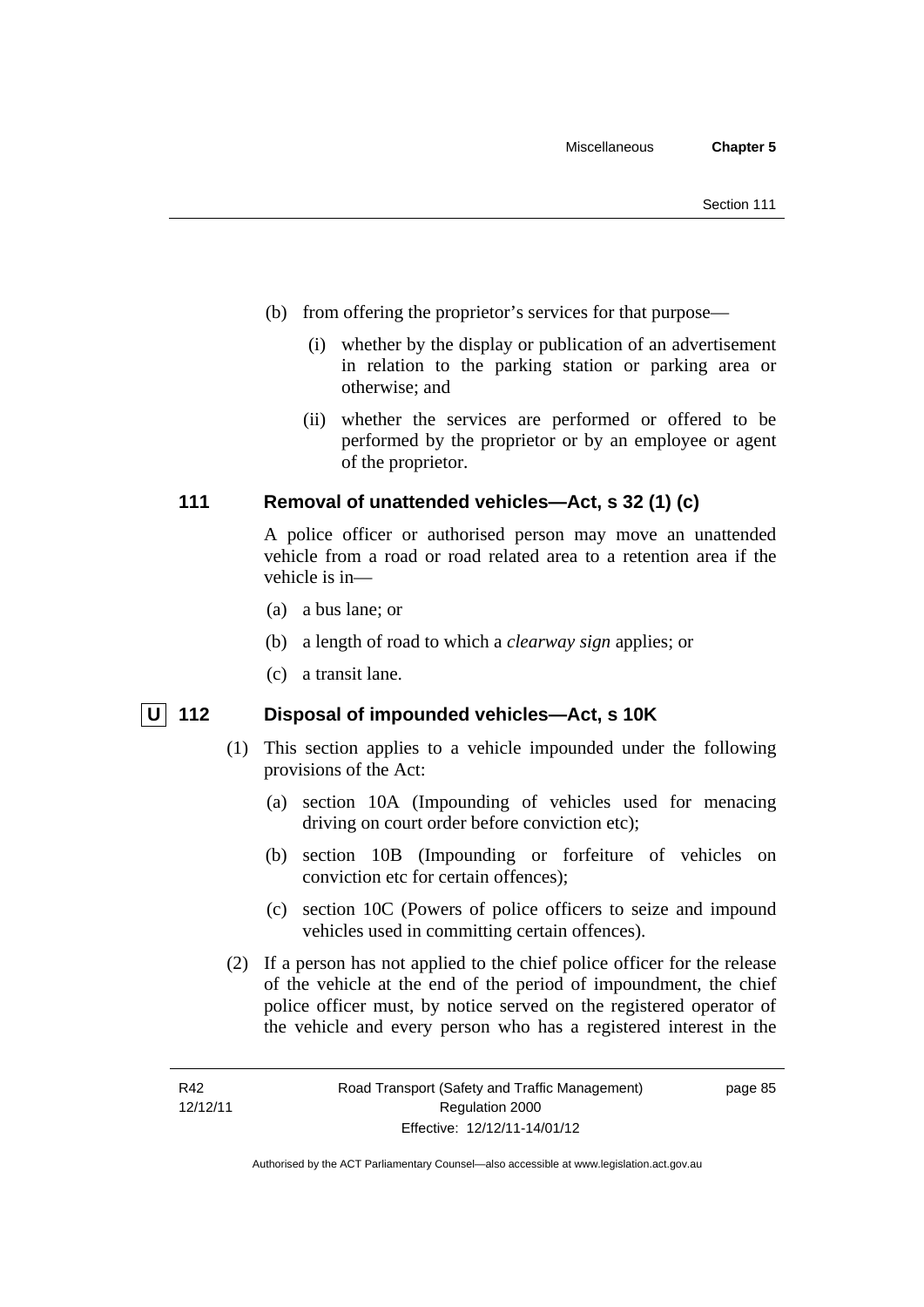#### **Chapter 5** Miscellaneous

#### Section 112A

vehicle, warn them that the vehicle may be offered for sale if the vehicle is not removed from the place of impoundment within 28 days after the day of service of the notice.

- (3) The vehicle may be offered for sale, by public auction or public tender, if the vehicle is not removed within 28 days after service of the notice or, if more than 1 notice is served under subsection (2), the later of the notices.
- (4) A person may apply to the chief police officer for payment to the person of the balance of the proceeds of sale of a vehicle within 1 year after the vehicle is sold in accordance with subsection (3).
- (5) The balance of the proceeds of sale may be paid to the person if the person satisfies the chief police officer that—
	- (a) the person was lawfully entitled to possession of the vehicle immediately before its sale; and
	- (b) there was a reasonable excuse for the person's failure to obtain release of the vehicle before it was sold.
- (6) In this section:

*balance of the proceeds of sale*, of a vehicle, means the proceeds of the sale of the vehicle less—

- (a) any fee or other amount payable under the *Road Transport (General) Act 1999* for the seizure, impounding and storage of the vehicle; and
- (b) the reasonable costs of or incidental to the sale.

#### **112A Disposal of forfeited vehicles—Act, s 10K**

A vehicle that has been forfeited to the Territory under the Act, section 10B (Impounding or forfeiture of vehicles on conviction etc for certain offences) may be offered for sale by public auction or public tender.

page 86 Road Transport (Safety and Traffic Management) Regulation 2000 Effective: 12/12/11-14/01/12

R42 12/12/11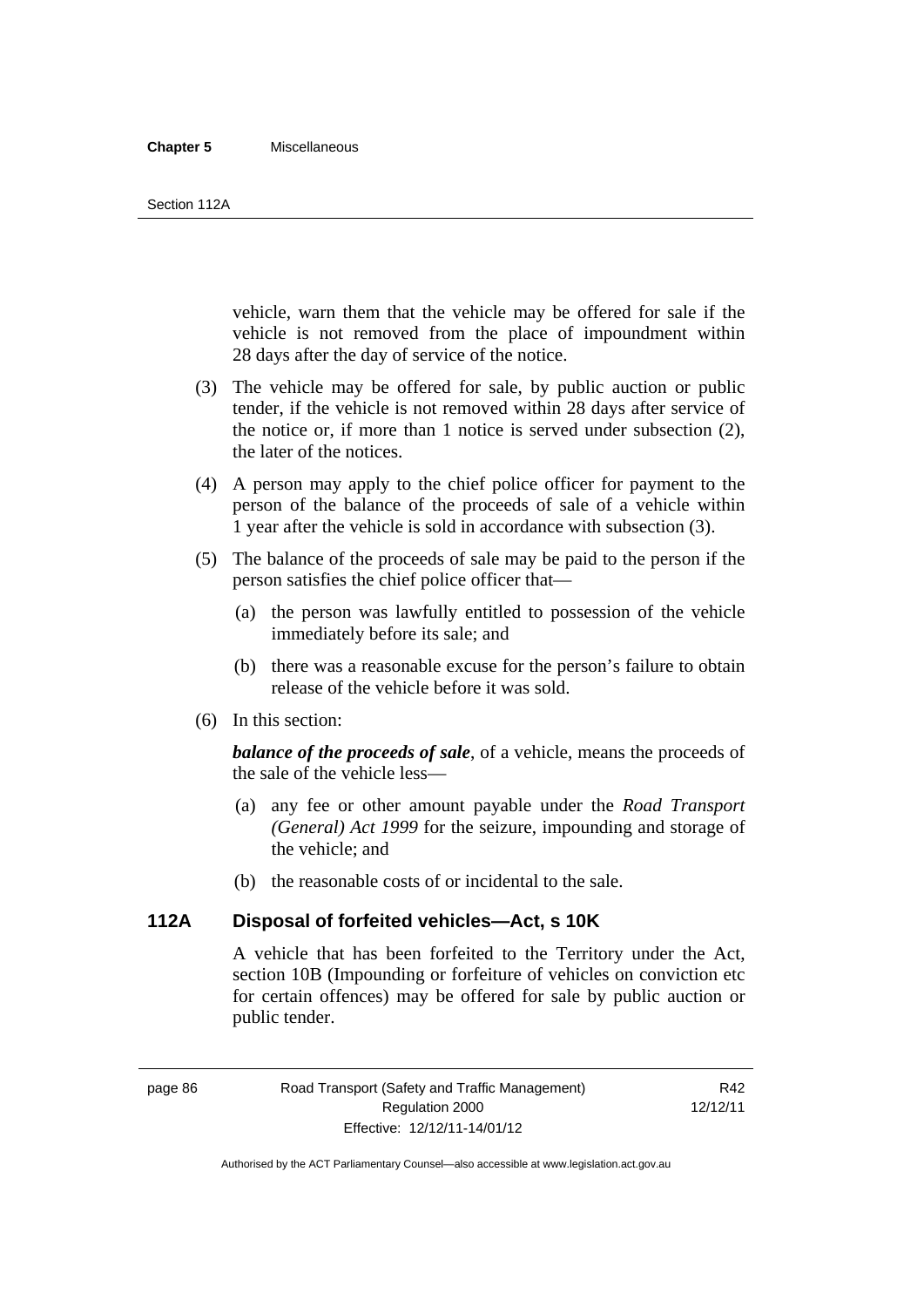### **113 Responsible person to inspect driver licence**

 (1) Before permitting someone else to drive a motor vehicle, the responsible person for, or the person in charge of, the vehicle must require the person to produce his or her Australian driver licence or external driver licence and must inspect the licence.

Maximum penalty: 20 penalty units.

 (2) It is a defence to a prosecution of a person for an offence against subsection (1) if the person proves that the person had taken reasonable steps (other than those mentioned in the subsection) to ensure the person permitted to drive the motor vehicle was the holder of a current Australian driver licence or external driver licence.

### **114 Responsible person's consent**

The person in charge of a motor vehicle or trailer on a road must not, without reasonable excuse, permit anyone to use the vehicle without the consent of the responsible person for the vehicle.

Maximum penalty: 20 penalty units.

### **115 Standards for safe carriage of loads—Act, s 14 (2)**

The prescribed standards are the performance standards in the *Load Restraint Guide—Guidelines and Performance Standards for the Safe Carriage of Loads on Road Vehicles*, 2nd ed (2004) published by the National Transport Commission.

R42 12/12/11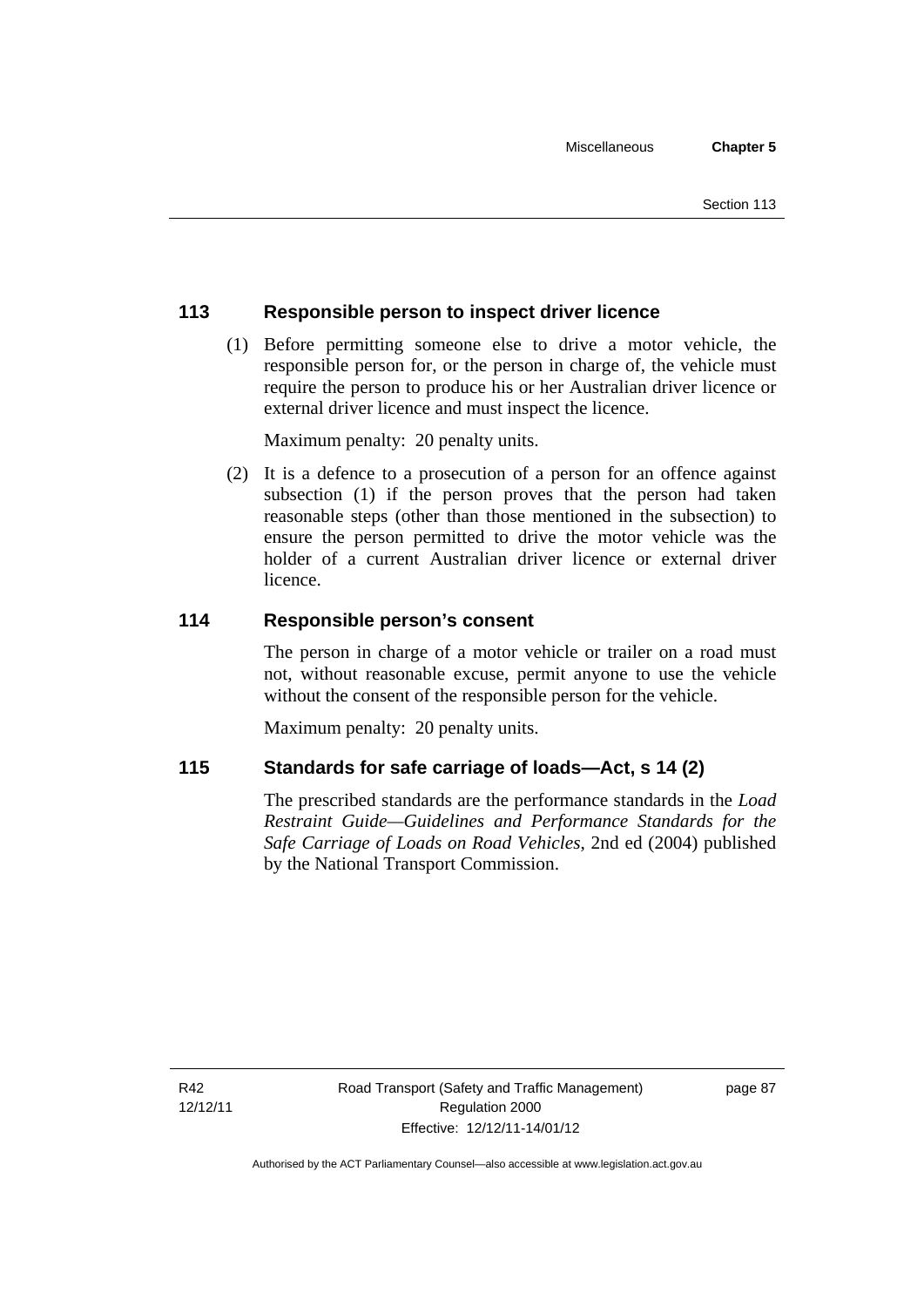# **Schedule 1 Meaning of location codes on images**

(see s 108)

# **Part 1.1 Digital camera detection devices**

**Table 1.1** 

| column 1       | column <sub>2</sub> | column 3                                                                      |
|----------------|---------------------|-------------------------------------------------------------------------------|
| item           | location<br>code    | place where image was taken                                                   |
| 1              | 0001                | Adelaide Avenue between Hopetoun Circuit and Kent Street                      |
| 2              | 0002                | <b>Antill Street</b>                                                          |
| 3              | 0003                | Athllon Drive between Beasley Street (south) and Sulwood<br>Drive             |
| $\overline{4}$ | 0004                | Belconnen Way between Barry Drive and Coulter Drive                           |
| 5              | 0005                | Bowen Drive between Brisbane Avenue and Kings Avenue                          |
| 6              | 0006                | Coppins Crossing Road between Uriarra Road and William<br><b>Hovell Drive</b> |
| 7              | 0007                | Drakeford Drive between Sulwood Drive and Athllon Drive                       |
| 8              | 0008                | Erindale Drive between Sulwood Drive and Sternberg Crescent                   |
| 9              | 0009                | Florey Drive between Southern Cross Drive and Ginninderra<br>Drive            |
| 10             | 0010                | Ginninderra Drive between Tillyard Drive and Kingsford Smith<br>Drive         |
| 11             | 0011                | Ginninderra Drive between Ellenborough Street and Braybrook<br><b>Street</b>  |
| 12             | 0012                | Gungahlin Drive between Wells Station Drive and Gundaroo<br>Drive             |
| 13             | 0013                | Hindmarsh Drive between Dalrymple Street and Jerrabomberra<br>Avenue          |
| 14             | 0014                | Hindmarsh Drive between Athllon Drive and Melrose Drive                       |

#### page 88 Road Transport (Safety and Traffic Management) Regulation 2000 Effective: 12/12/11-14/01/12

R42 12/12/11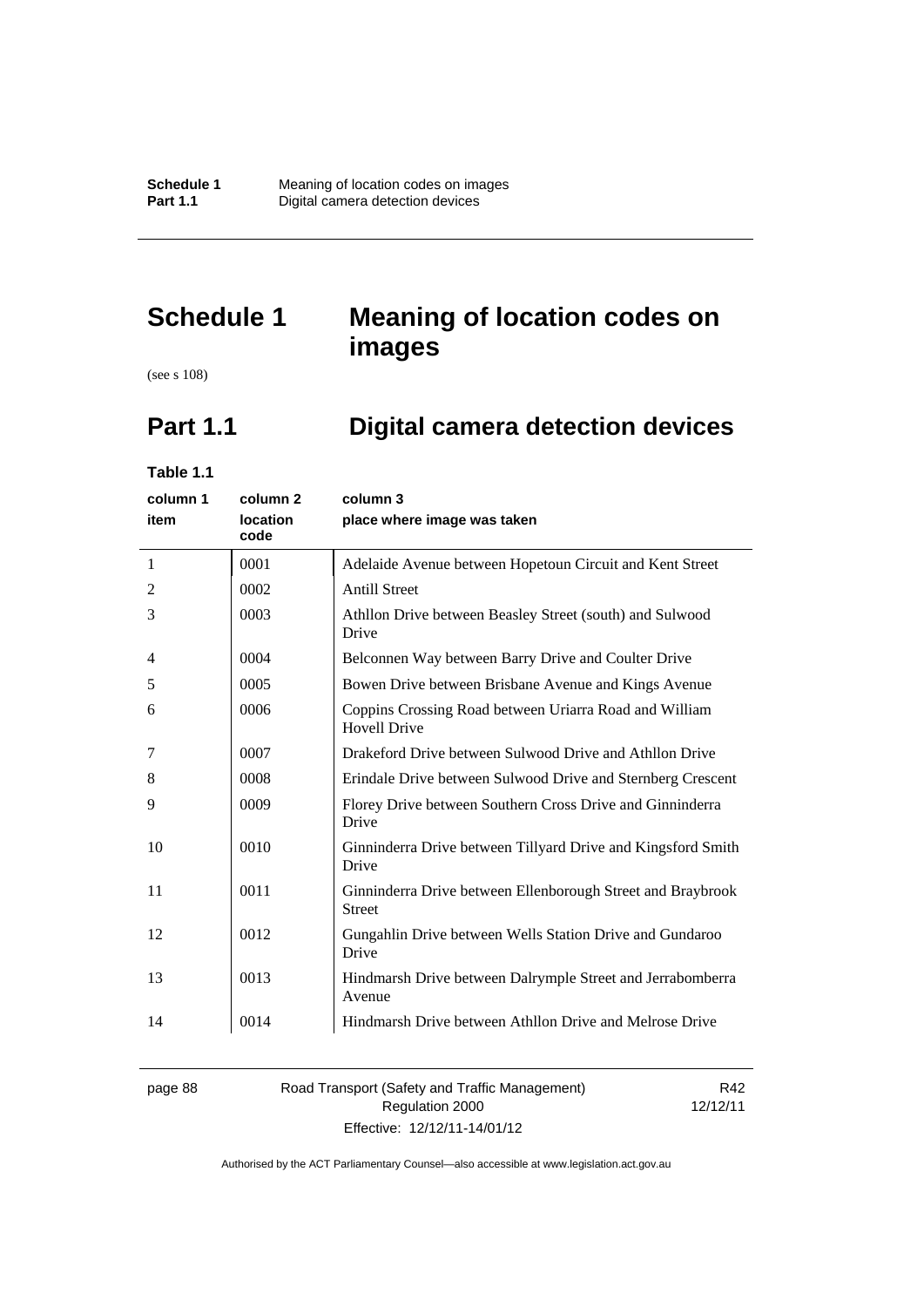| column 1<br>item | column <sub>2</sub><br><b>location</b><br>code | column 3<br>place where image was taken                                    |
|------------------|------------------------------------------------|----------------------------------------------------------------------------|
| 15               | 0015                                           | Kingsford Smith Drive between Kuringa Drive and Spalding<br><b>Street</b>  |
| 16               | 0016                                           | Lady Denman Drive between Cotter Road and Barrenjoey Drive                 |
| 17               | 0017                                           | Long Gully Road                                                            |
| 18               | 0018                                           | Melrose Drive between Athllon Drive and Hindmarsh Drive                    |
| 19               | 0019                                           | Monaro Highway between Canberra Avenue and Hindmarsh<br>Drive              |
| 20               | 0020                                           | Monaro Highway between Hindmarsh Drive and Isabella Drive                  |
| 21               | 0021                                           | Mugga Lane between Narrabundah Lane and Long Gully Road                    |
| 22               | 0022                                           | Northbourne Avenue between Macarthur Avenue and Antill<br><b>Street</b>    |
| 23               | 0023                                           | Parkes Way between Clunies Ross Street and Glenloch<br>Interchange         |
| 24               | 0024                                           | Tuggeranong Parkway between Lakeside Interchange and<br><b>Cotter Road</b> |
| 25               | 0025                                           | Tuggeranong Parkway between Hindmarsh Drive and Cotter<br>Road             |
| 26               | 0026                                           | Tuggeranong Parkway between Hindmarsh Drive and Sulwood<br>Drive           |
| 27               | 0027                                           | Yamba Drive between Mawson Drive and Beasley Street                        |
| 28               | 0028                                           | Pocket Avenue                                                              |
| 29               | 0029                                           | Owen Dixon Drive (excluding residential service road of same<br>name)      |
| 30               | 0030                                           | <b>Taverner Street</b>                                                     |
| 31               | 0031                                           | Springvale Drive                                                           |
| 32               | 0032                                           | Kerrigan Street                                                            |
| 33               | 0033                                           | Gladstone Street, Hall                                                     |
| 34               | 0034                                           | <b>Heysen Street</b>                                                       |
| 35               | 0035                                           | Mugga Way                                                                  |

R42 12/12/11 Road Transport (Safety and Traffic Management) Regulation 2000 Effective: 12/12/11-14/01/12

page 89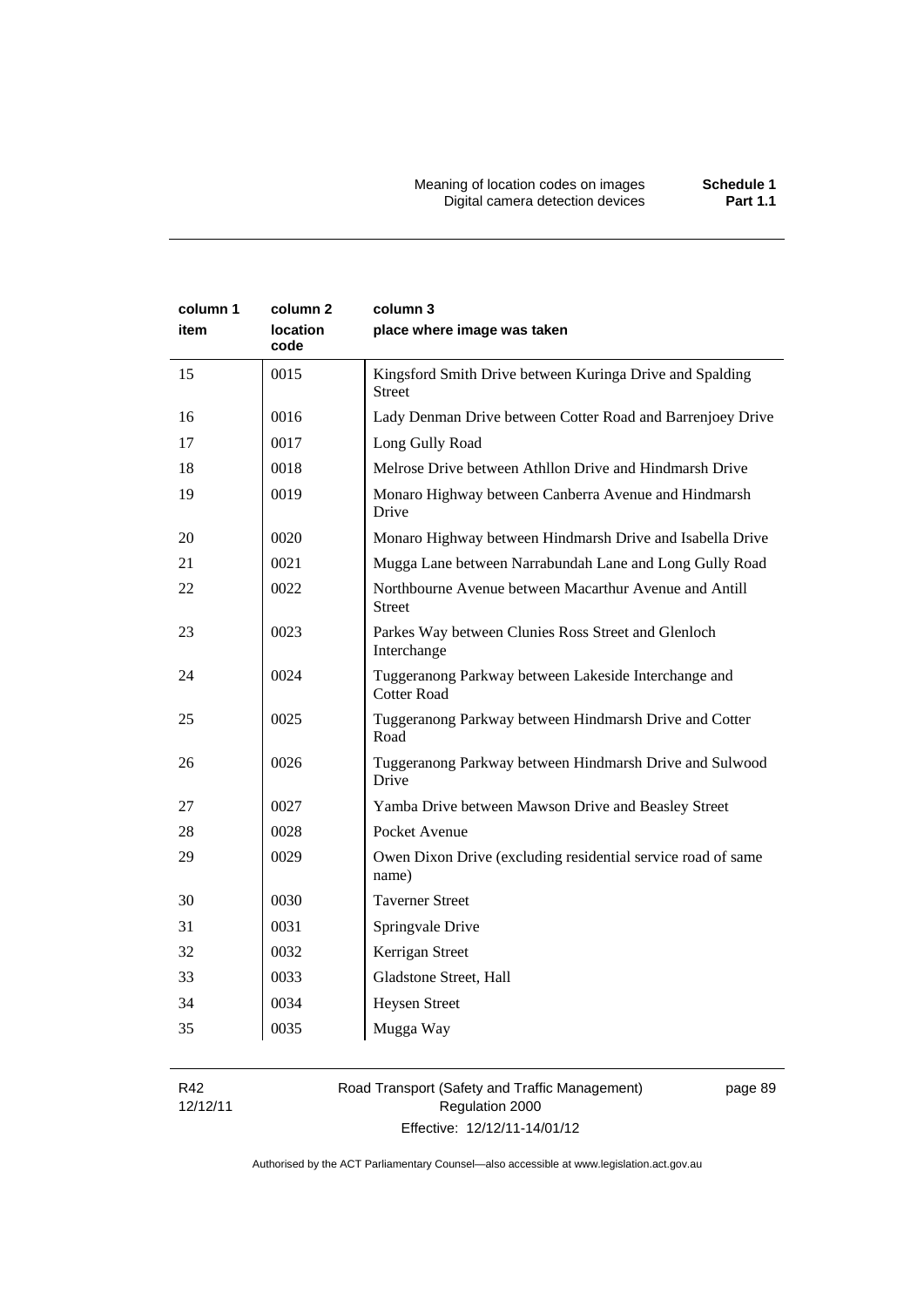| column 1 | column 2                | column 3                                                            |
|----------|-------------------------|---------------------------------------------------------------------|
| item     | <b>location</b><br>code | place where image was taken                                         |
| 36       | 0036                    | <b>Badimara Street</b>                                              |
| 37       | 0037                    | Namatjira Drive                                                     |
| 38       | 0038                    | Empire Circuit between Grey Street and Canberra Avenue              |
| 39       | 0039                    | <b>Longmore Crescent</b>                                            |
| 40       | 0040                    | Maribyrnong Avenue                                                  |
| 41       | 0041                    | Learmonth Drive                                                     |
| 42       | 0042                    | <b>Petterd Street</b>                                               |
| 43       | 0043                    | <b>Williamson Street</b>                                            |
| 44       | 0044                    | <b>Tillyard Drive</b>                                               |
| 45       | 0045                    | Dryandra Street between Fairfax Street and Archibald Street         |
| 46       | 0046                    | Newman Morris Circuit                                               |
| 47       | 0047                    | Chuculba Crescent                                                   |
| 48       | 0048                    | Livingston Avenue                                                   |
| 49       | 0049                    | Clive Steele Avenue                                                 |
| 50       | 0050                    | Darwinia Terrace                                                    |
| 51       | 0051                    | La Perouse Street                                                   |
| 52       | 0052                    | <b>Novar Street</b>                                                 |
| 53       | 0053                    | Goyder Street                                                       |
| 54       | 0054                    | Launceston Street between Hindmarsh Drive and Melrose Drive         |
| 55       | 0055                    | Athllon Drive between Hindmarsh Drive and Beasley Street<br>(south) |
| 56       | 0056                    | Athllon Drive between Sulwood Drive and Anketell Street<br>(north)  |
| 57       | 0057                    | Northbourne Avenue between Barry Drive and Macarthur<br>Avenue      |
| 58       | 0058                    | Northbourne Avenue between Antill Street and Barton Highway         |
| 59       | 0059                    | Belconnen Way between Coulter Drive and Kingsford Smith<br>Drive    |

# page 90 Road Transport (Safety and Traffic Management) Regulation 2000 Effective: 12/12/11-14/01/12

R42 12/12/11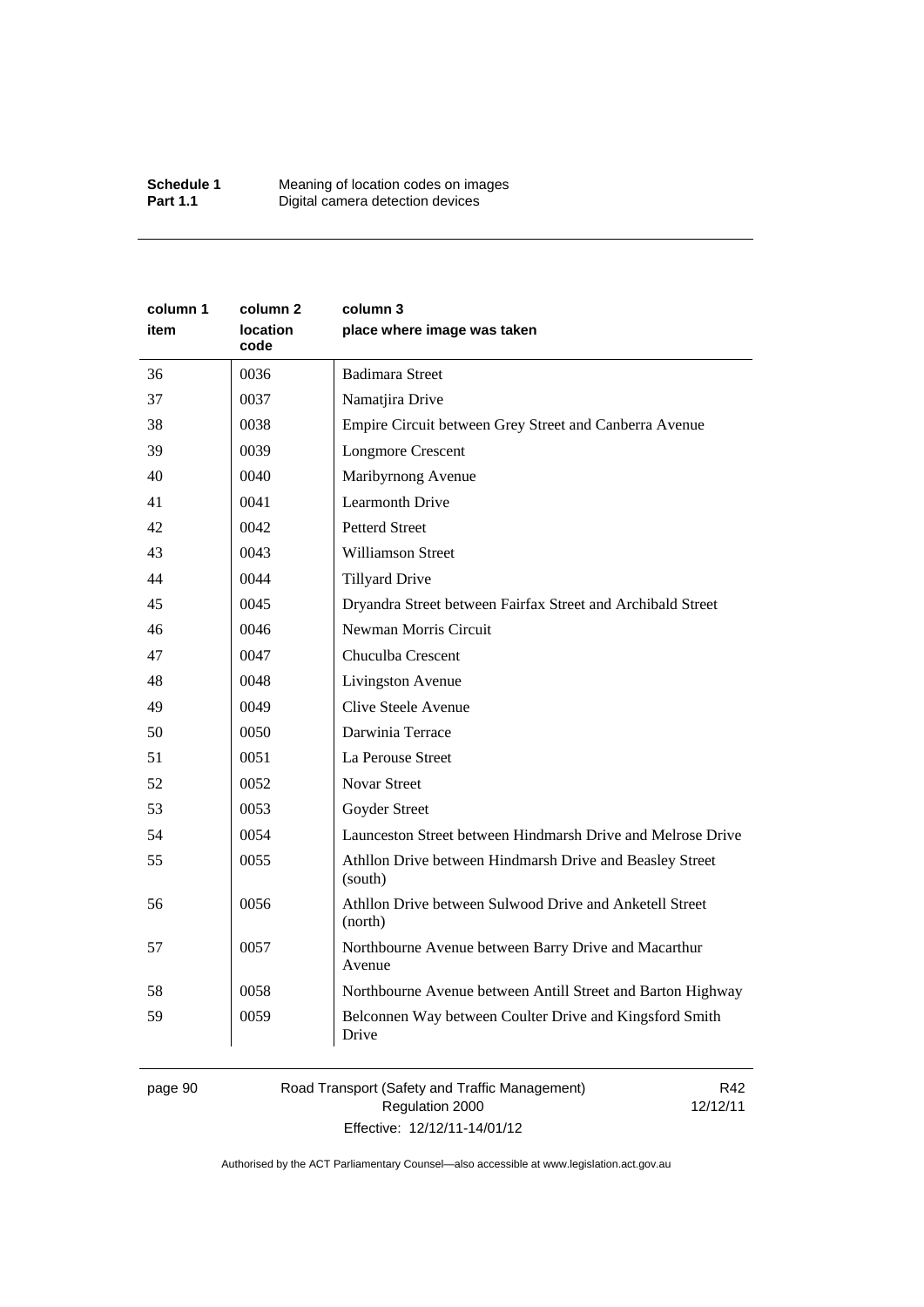Meaning of location codes on images **Schedule 1** Digital camera detection devices **Part 1.1** 

| column 1<br>item | column 2<br>location<br>code | column 3<br>place where image was taken                                        |
|------------------|------------------------------|--------------------------------------------------------------------------------|
| 60               | 0060                         | Phillip Avenue between Majura Avenue and Federal Highway                       |
| 61               | 0061                         | Barton Highway between Federal Highway and Kuringa Drive                       |
| 62               | 0062                         | Drakeford Drive between Athllon Drive and Isabella Drive                       |
| 63               | 0063                         | Hindmarsh Drive between Athllon Drive and Dalrymple Street                     |
| 64               | 0064                         | Hindmarsh Drive between Jerrabomberra Avenue and Canberra<br>Avenue            |
| 65               | 0065                         | <b>Barry Drive</b>                                                             |
| 66               | 0066                         | Ginninderra Drive between Braybrook Street and Kingsford<br><b>Smith Drive</b> |
| 67               | 0067                         | Ginninderra Drive between Tillyard Drive and Florey Drive                      |
| 68               | 0068                         | Erindale Drive between Long Gully Road and Sulwood Drive                       |
| 69               | 0069                         | Erindale Drive between Soward Way and Judkins Street                           |
| 70               | 0070                         | Kuringa Drive                                                                  |
| 71               | 0071                         | Launceston Street between Bowes Street and Furzer Street                       |
| 72               | 0072                         | Monaro Highway between Johnson Drive and Isabella Drive                        |
| 73               | 0073                         | Mugga Lane between Hindmarsh Drive and Narrabundah Lane                        |
| 74               | 0074                         | Mugga Lane between Long Gully Road and Monaro Highway                          |
| 75               | 0075                         | Parkes Way between Clunies Ross Street and Edinburgh<br>Avenue                 |
| 76               | 0076                         | Yamba Drive between Kitchener Street and Bateson Road                          |
| 77               | 0077                         | Yarra Glen between Carruthers Street and Adelaide Avenue                       |
| 78               | 0078                         | Canberra Avenue between Mildura Street and Monaro Highway                      |
| 79               | 0079                         | Canberra Avenue between Harman Naval Station and Newcastle<br><b>Street</b>    |
| 80               | 0080                         | Kings Avenue between Bowen Drive and Parkes Way                                |
| 81               | 0081                         | William Hovell Drive between Bindubi Street and Coulter Drive                  |
| 82               | 0082                         | William Hovell Drive between Coulter Drive and Drake<br><b>Brockman Drive</b>  |

R42 12/12/11 Road Transport (Safety and Traffic Management) Regulation 2000 Effective: 12/12/11-14/01/12

page 91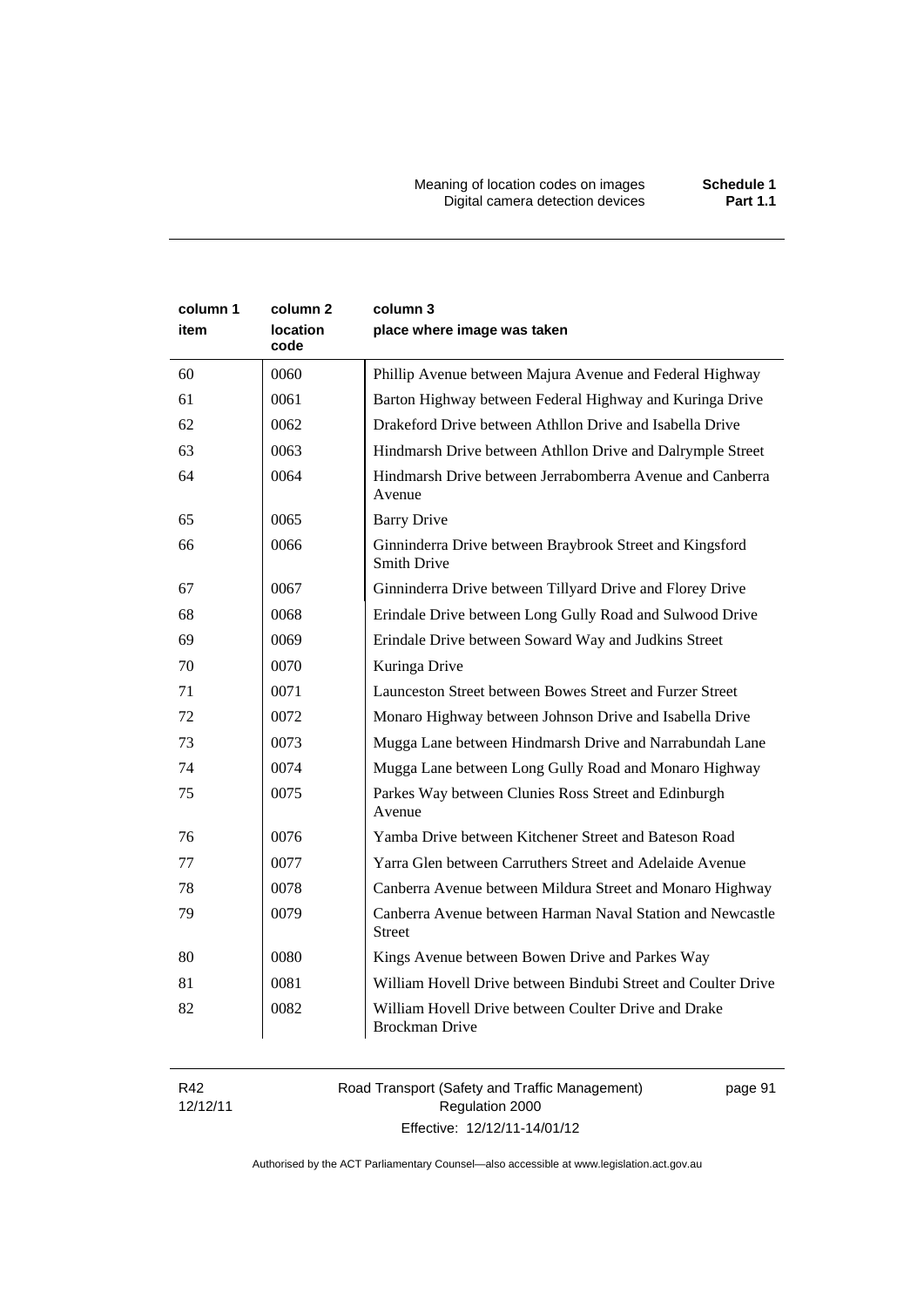| column 1 | column 2                | column 3                                                                            |  |
|----------|-------------------------|-------------------------------------------------------------------------------------|--|
| item     | <b>location</b><br>code | place where image was taken                                                         |  |
| 83       | 0083                    | Commonwealth Ave between King Edward Terrace and London<br>Circuit                  |  |
| 84       | 0084                    | Gundaroo Drive between Burrowa Street and Gungahlin Drive                           |  |
| 85       | 0085                    | Gundaroo Drive between Barton Highway and Nudurr Drive                              |  |
| 86       | 0086                    | Bindubi Street between Bandjalong Cres and Cross Street                             |  |
| 87       | 0087                    | <b>Clift Crescent</b>                                                               |  |
| 88       | 0088                    | Cotter Road between Eucumbene Drive and Mount Stromlo<br>Road                       |  |
| 89       | 0089                    | Federal Highway between Antill Street and Majura Road                               |  |
| 90       | 0090                    | Majura Road between Federal Highway and Fairbairn Avenue                            |  |
| 91       | 0091                    | Ellenborough Street between Ginninderra Drive and<br>Maribyrnong Avenue             |  |
| 92       | 0092                    | Northbourne Avenue between Barton Highway and Stirling<br>Avenue                    |  |
| 93       | 0093                    | Southern Cross Drive between Coulter Drive and Kingsford<br><b>Smith Drive</b>      |  |
| 94       | 0094                    | Southern Cross Drive between Kingsford Smith Drive and<br>Spofforth Street          |  |
| 95       | 0095                    | Sulwood Drive between Erindale Drive and Tuggeranong<br>Parkway                     |  |
| 96       | 0096                    | <b>Coulter Drive</b>                                                                |  |
| 97       | 0097                    | Eastern Valley Way between Belconnen Way and College<br><b>Street</b>               |  |
| 98       | 0098                    | Haydon Drive between Belconnen Way and Ginninderra Drive                            |  |
| 99       | 0099                    | Yamba Drive between Hindmarsh Drive and Wisdom Street                               |  |
| 100      | 0100                    | Jansz Crescent between La Perouse Street and Carnegie<br>Crescent                   |  |
| 101      | 0101                    | Nemarang Crescent between the north and south intersections<br>with Badimara Street |  |
| 102      | 0102                    | Fairbairn Avenue between Anzac Parade and Pialligo Avenue                           |  |
|          |                         |                                                                                     |  |

# page 92 Road Transport (Safety and Traffic Management) Regulation 2000 Effective: 12/12/11-14/01/12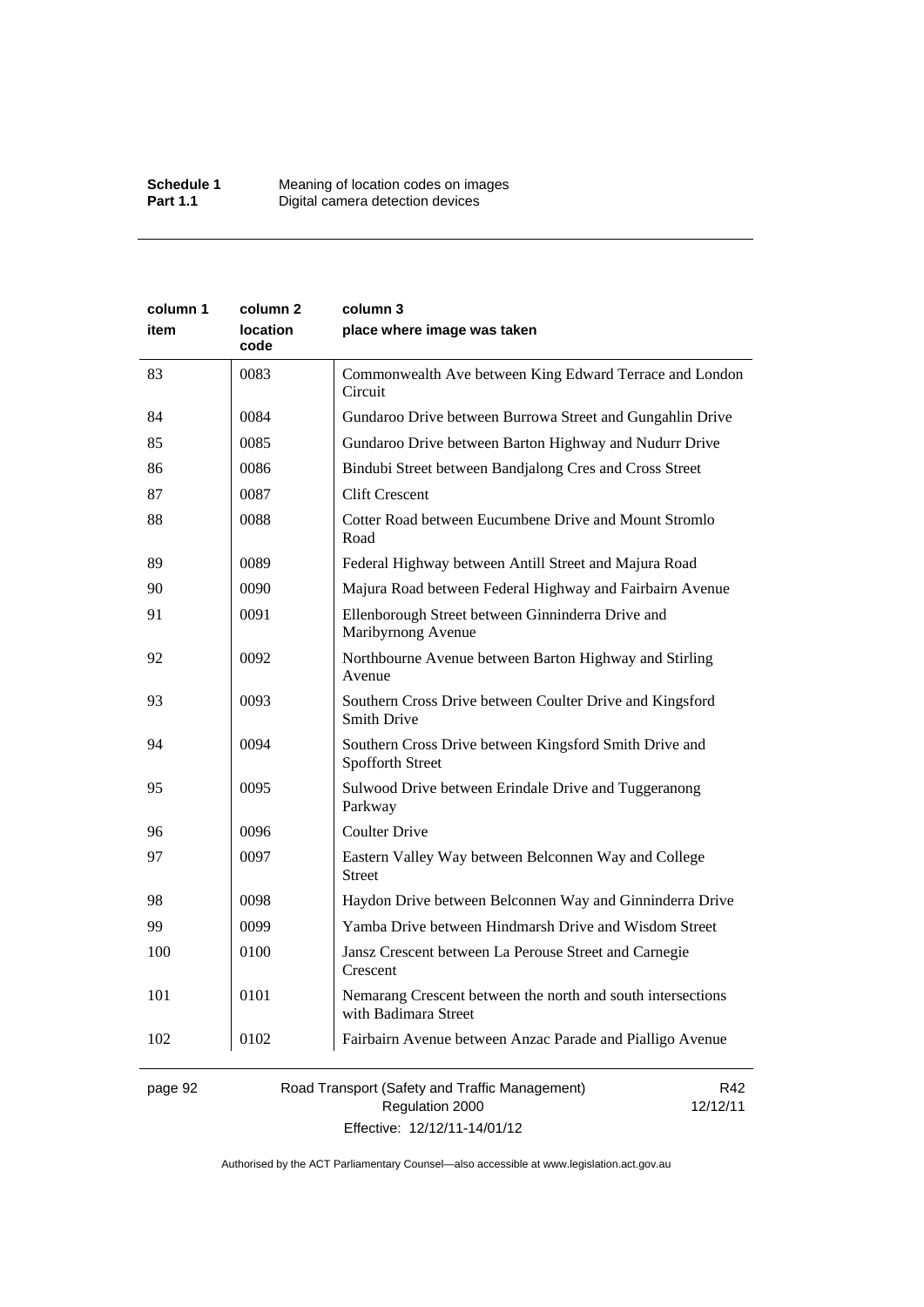| column 1<br>item | column 2<br>location<br>code | column 3<br>place where image was taken                                                |
|------------------|------------------------------|----------------------------------------------------------------------------------------|
| 103              | 0103                         | Flinders Way between Mugga Way and Canberra Avenue                                     |
| 104              | 0104                         | Mawson Drive between Athllon Drive and Yamba Drive                                     |
| 105              | 0105                         | Stonehaven Crescent between Hopetoun Circuit and Strickland<br>Crescent                |
| 106              | 0106                         | William Webb Drive between Ginninderra Drive and Owen<br>Dixon Drive                   |
| 107              | 0107                         | Ross Smith Crescent between Chewings Street and Southern<br>Cross Drive                |
| 108              | 0108                         | Spofforth Street between Drake Brockman Drive and Southern<br>Cross Drive              |
| 109              | 0109                         | Ginninderra Drive between Florey Drive and Kerrigan Street                             |
| 110              | 0110                         | Archdall Street between Ginnninderra Drive and Osburn Drive                            |
| 111              | 0111                         | Limestone Avenue between Ainslie Avenue and Wakefield<br>Avenue                        |
| 112              | 0112                         | Copland Drive between Ginninderra Drive and Owen Dixon<br>Drive                        |
| 113              | 0113                         | Anketell Street between the north and south intersections with<br><b>Athllon Drive</b> |
| 114              | 0114                         | Groom Street between Carruthers Street and Kent Street                                 |
| 115              | 0115                         | Isabella Drive between Drakeford Drive and Monaro Highway                              |
| 116              | 0116                         | Ashley Drive between Johnson Drive and Erindale Drive                                  |
| 117              | 0117                         | Tharwa Drive between Drakeford Drive and Johnson Drive                                 |
| 118              | 0118                         | Tharwa Drive between Drakeford Drive and Knoke Avenue                                  |
| 119              | 0119                         | Horse Park Drive between Federal Highway and Katherine<br>Avenue                       |
| 120              | 0120                         | Kalgoorlie Crescent between the east and west intersections<br>with Badimara Street    |
| 121              | 0121                         | David Street                                                                           |
| 122              | 0122                         | Gungahlin Drive (including Caswell Drive) between William                              |

R42 12/12/11 Road Transport (Safety and Traffic Management) Regulation 2000 Effective: 12/12/11-14/01/12

page 93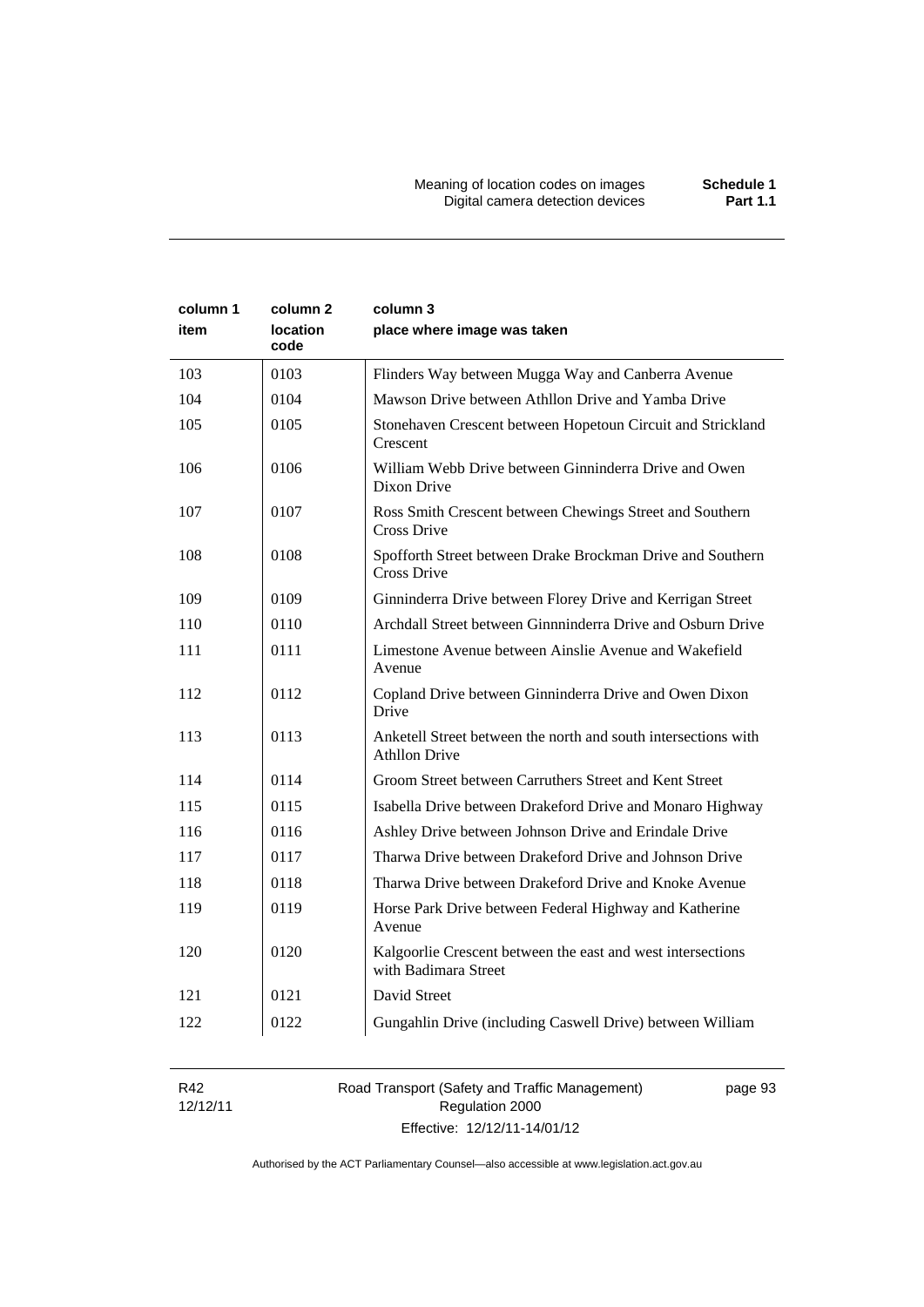| column 1<br>item | column 2<br>location<br>code | column 3<br>place where image was taken                                       |  |
|------------------|------------------------------|-------------------------------------------------------------------------------|--|
|                  |                              | Hovell Drive and Ginninderra Drive                                            |  |
| 123              | 0123                         | Drake Brockman Drive                                                          |  |
| 124              | 0124                         | <b>Starke Street</b>                                                          |  |
| 125              | 0125                         | <b>Castieau Street</b>                                                        |  |
| 126              | 0126                         | Redfern Street                                                                |  |
| 127              | 0127                         | <b>Ebden Street</b>                                                           |  |
| 128              | 0128                         | <b>Officer Crescent</b>                                                       |  |
| 129              | 0129                         | Monaro Highway between Canberra Avenue and Dairy Road                         |  |
| 130              | 0130                         | <b>Chewings Street</b>                                                        |  |
| 131              | 0131                         | <b>Burkitt Street</b>                                                         |  |
| 132              | 0132                         | Canberra Avenue (eastbound) between State Circle and Mildura<br><b>Street</b> |  |
| 133              | 0133                         | Canberra Avenue between Monaro Highway and Newcastle<br><b>Street</b>         |  |
| 134              | 0134                         | Canberra Avenue (westbound) between State Circle and<br>Mildura Street        |  |
| 135              | 0135                         | <b>Hilder Street</b>                                                          |  |
| 136              | 0136                         | <b>McInnes Street</b>                                                         |  |
| 137              | 0137                         | Kitchener Street                                                              |  |
| 138              | 0138                         | Kent Street between Kitchener Street and Strickland Crescent                  |  |
| 139              | 0139                         | Captain Cook Crescent                                                         |  |
| 140              | 0140                         | Kootara Crescent                                                              |  |
| 141              | 0141                         | <b>Sturt Avenue</b>                                                           |  |
| 142              | 0142                         | <b>Sutton Road</b>                                                            |  |
| 143              | 0143                         | <b>Bateman Street</b>                                                         |  |
| 144              | 0144                         | <b>Boddington Street</b>                                                      |  |

# page 94 Road Transport (Safety and Traffic Management) Regulation 2000 Effective: 12/12/11-14/01/12

R42 12/12/11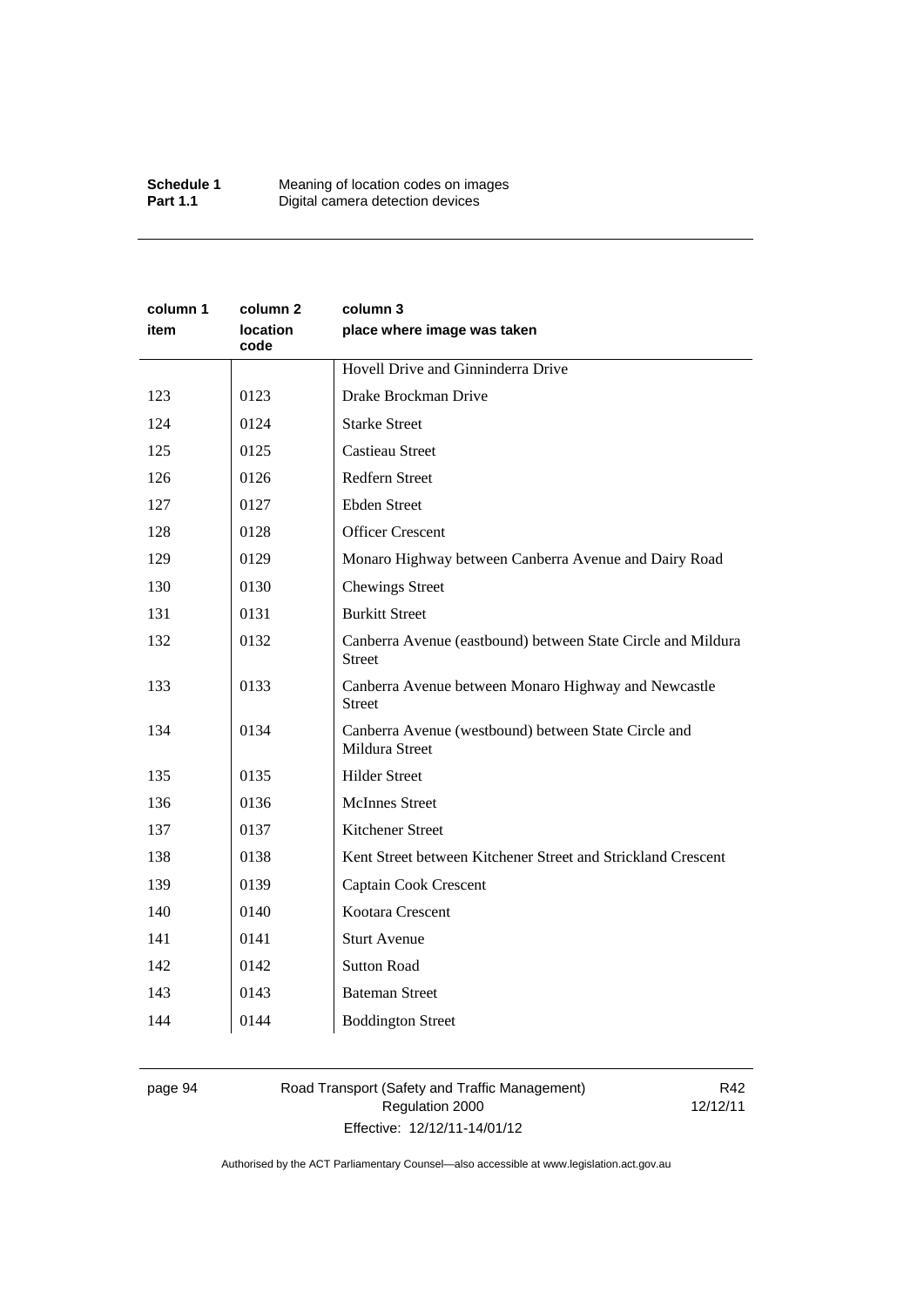Meaning of location codes on images **Schedule 1** Digital camera detection devices **Part 1.1** 

| column 1<br>item | column <sub>2</sub><br>location<br>code | column 3<br>place where image was taken                         |
|------------------|-----------------------------------------|-----------------------------------------------------------------|
| 145              | 0145                                    | <b>Summerland Circuit</b>                                       |
| 146              | 0146                                    | Perry Drive                                                     |
| 147              | 0147                                    | Eucumbene Drive                                                 |
| 148              | 0148                                    | <b>Troughton Street</b>                                         |
| 149              | 0149                                    | Paperbark Street                                                |
| 150              | 0150                                    | Forsythe Street                                                 |
| 151              | 0151                                    | Narrabundah Lane between Mugga Lane and Jerrabomberra<br>Avenue |
| 152              | 0152                                    | Dixon Drive                                                     |
| 153              | 0153                                    | Warragamba Avenue                                               |
| 154              | 0154                                    | <b>Barraclough Crescent</b>                                     |
| 155              | 0155                                    | <b>Charleston Street</b>                                        |
| 156              | 0156                                    | <b>Streeton Drive</b>                                           |
| 157              | 0157                                    | <b>Tom Roberts Avenue</b>                                       |
| 158              | 0158                                    | <b>Woodcock Drive</b>                                           |
| 159              | 0159                                    | <b>Arthur Circle</b>                                            |
| 160              | 0160                                    | <b>State Circle</b>                                             |
| 161              | 0161                                    | <b>Theodore Street</b>                                          |
| 162              | 0162                                    | <b>Carruthers Street</b>                                        |
| 163              | 0163                                    | <b>Gilmore Crescent</b>                                         |
| 164              | 0164                                    | <b>Barr Smith Avenue</b>                                        |
| 165              | 0165                                    | <b>Ellerston Avenue</b>                                         |
| 166              | 0166                                    | <b>Beasley Street</b>                                           |
| 167              | 0167                                    | Hodgson Crescent                                                |
| 168              | 0168                                    | <b>Blamey Crescent</b>                                          |

R42 12/12/11

# Road Transport (Safety and Traffic Management) Regulation 2000 Effective: 12/12/11-14/01/12

page 95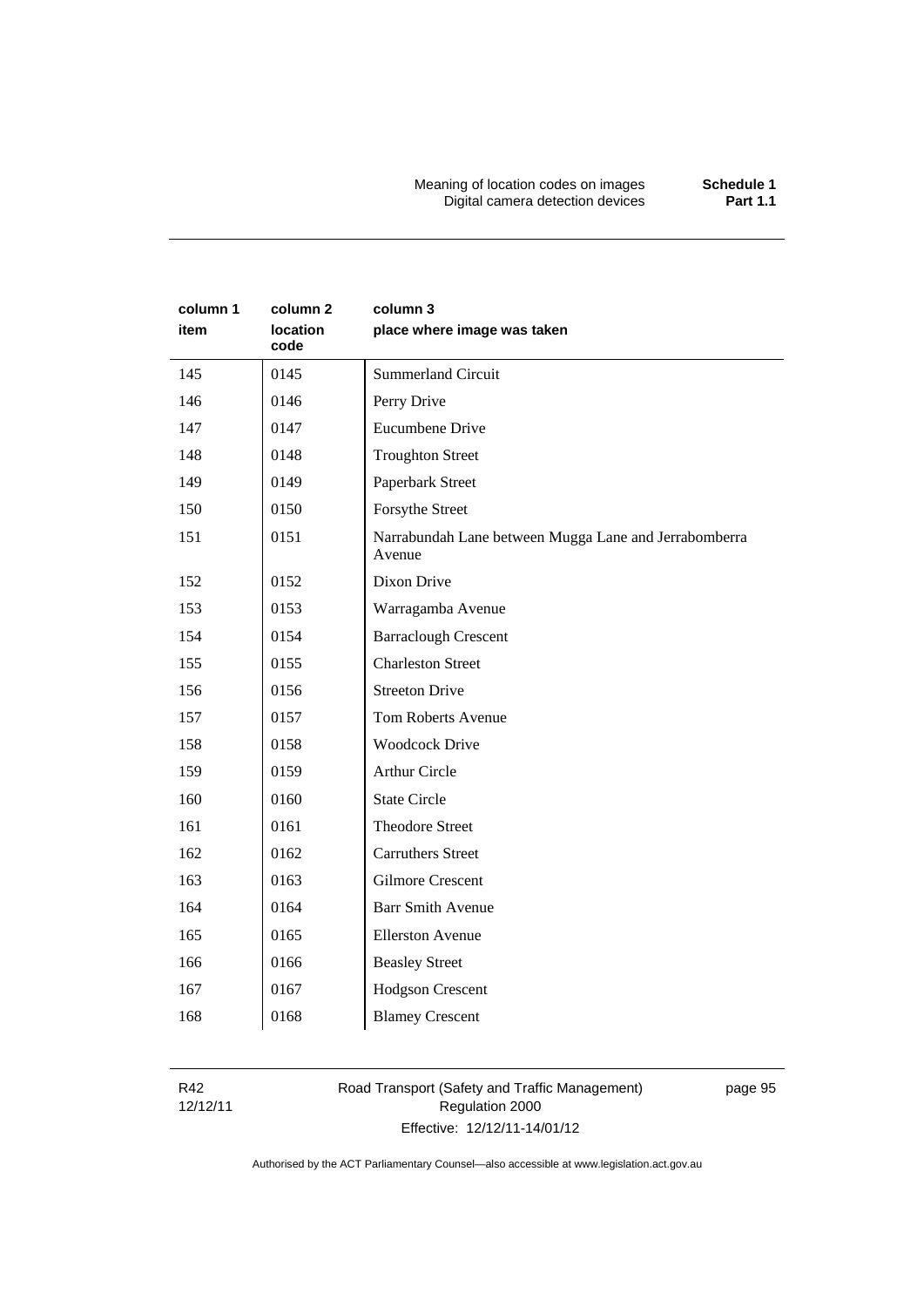| Schedule 1      | Meaning of location codes on images |
|-----------------|-------------------------------------|
| <b>Part 1.1</b> | Digital camera detection devices    |

| column 1<br>item | column 2<br><b>location</b><br>code | column 3<br>place where image was taken |
|------------------|-------------------------------------|-----------------------------------------|
| 169              | 0169                                | <b>Truscott Street</b>                  |
| 170              | 0170                                | Giles Street                            |
| 171              | 0171                                | Wentworth Avenue                        |
| 172              | 0172                                | Lawrence Wackett Crescent               |
| 173              | 0173                                | Oaks Estate Road                        |
| 174              | 0174                                | <b>Macgregor Street</b>                 |
| 175              | 0175                                | <b>Sternberg Crescent</b>               |
| 176              | 0176                                | <b>Hurley Street</b>                    |
| 177              | 0177                                | <b>Madigan Street</b>                   |

page 96 Road Transport (Safety and Traffic Management) Regulation 2000 Effective: 12/12/11-14/01/12

R42 12/12/11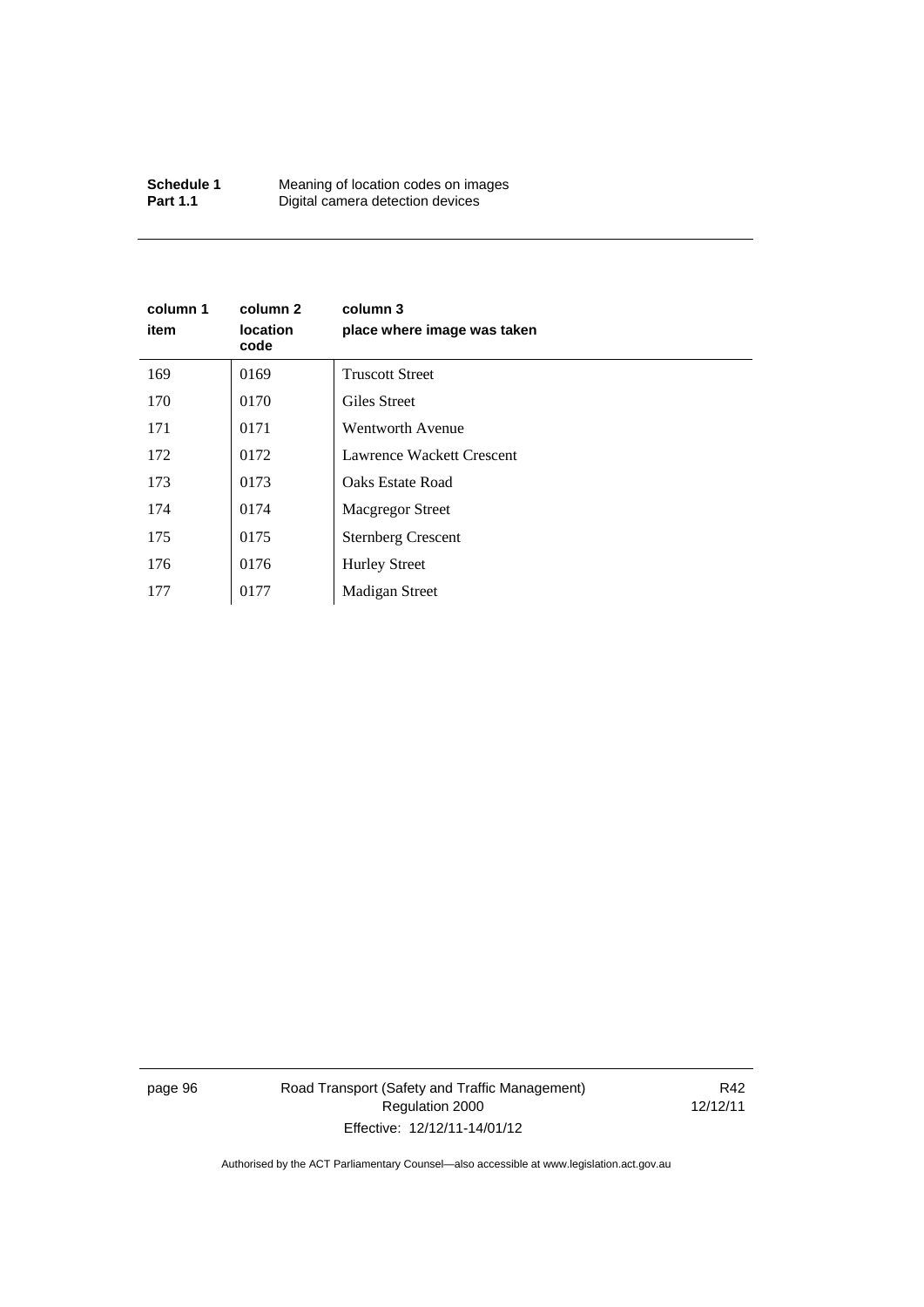# **Part 1.2 Fixed camera detection devices**

# **Table 1.2**

| column 1 | column <sub>2</sub>     | column 3                                              |
|----------|-------------------------|-------------------------------------------------------|
| item     | <b>location</b><br>code | place where image was taken                           |
| 1        | 1001                    | Northbourne Avenue/London Circuit                     |
| 2        | 1002                    | Northbourne Avenue/Barry Drive/Cooyong Street         |
| 3        | 1003                    | Coulter Drive/Southern Cross Drive/Luxton Street      |
| 4        | 1004                    | Drakeford Drive/Boddington Crescent/Marconi Crescent  |
| 5        | 1005                    | Benjamin Way/Chan Street/Cameron Avenue               |
| 6        | 1006                    | Northbourne Avenue/Antill Street/Mouat Street         |
| 7        | 1007                    | Ginninderra Drive/Aikman Drive                        |
| 8        | 1008                    | Hindmarsh Drive/Tuggeranong Parkway                   |
| 9        | 1009                    | Kingsford Smith Drive/Southern Cross Drive            |
| 10       | 1010                    | Belconnen Way/Bindubi Street/Eastern Valley Way       |
| 11       | 1011                    | Ginninderra Drive/Coulter Drive                       |
| 12       | 1012                    | Ginninderra Drive/Baldwin Drive/Haydon Drive          |
| 13       | 1013                    | Macarthur Avenue/David Street/Wattle Street           |
| 14       | 1014                    | Benjamin Way/College Street                           |
| 15       | 1015                    | Barry Drive/North Road/McCaughey Street               |
| 16       | 1016                    | Ginninderra Drive/Copland Drive/John Cleland Crescent |
| 17       | 1017                    | Hindmarsh Drive/Ainsworth Street                      |
| 18       | 1018                    | Monaro Highway/Newcastle Street/Dairy Road            |
| 19       | 1019                    | Belconnen Way/Caswell Drive                           |
| 20       | 1020                    | <b>Barry Drive/Marcus Clarke Street</b>               |
| 21       | 1021                    | Hindmarsh Drive/Yamba Drive                           |
| 22       | 1022                    | Hindmarsh Drive/Ball Street                           |
| 23       | 1023                    | Canberra Avenue/Hindmarsh Drive/Newcastle Street      |
| 24       | 1024                    | Canberra Avenue/Captain Cook Crescent/Manuka Circle   |
| .        |                         | $\sqrt{2}$                                            |

R42 12/12/11 Road Transport (Safety and Traffic Management) Regulation 2000 Effective: 12/12/11-14/01/12

page 97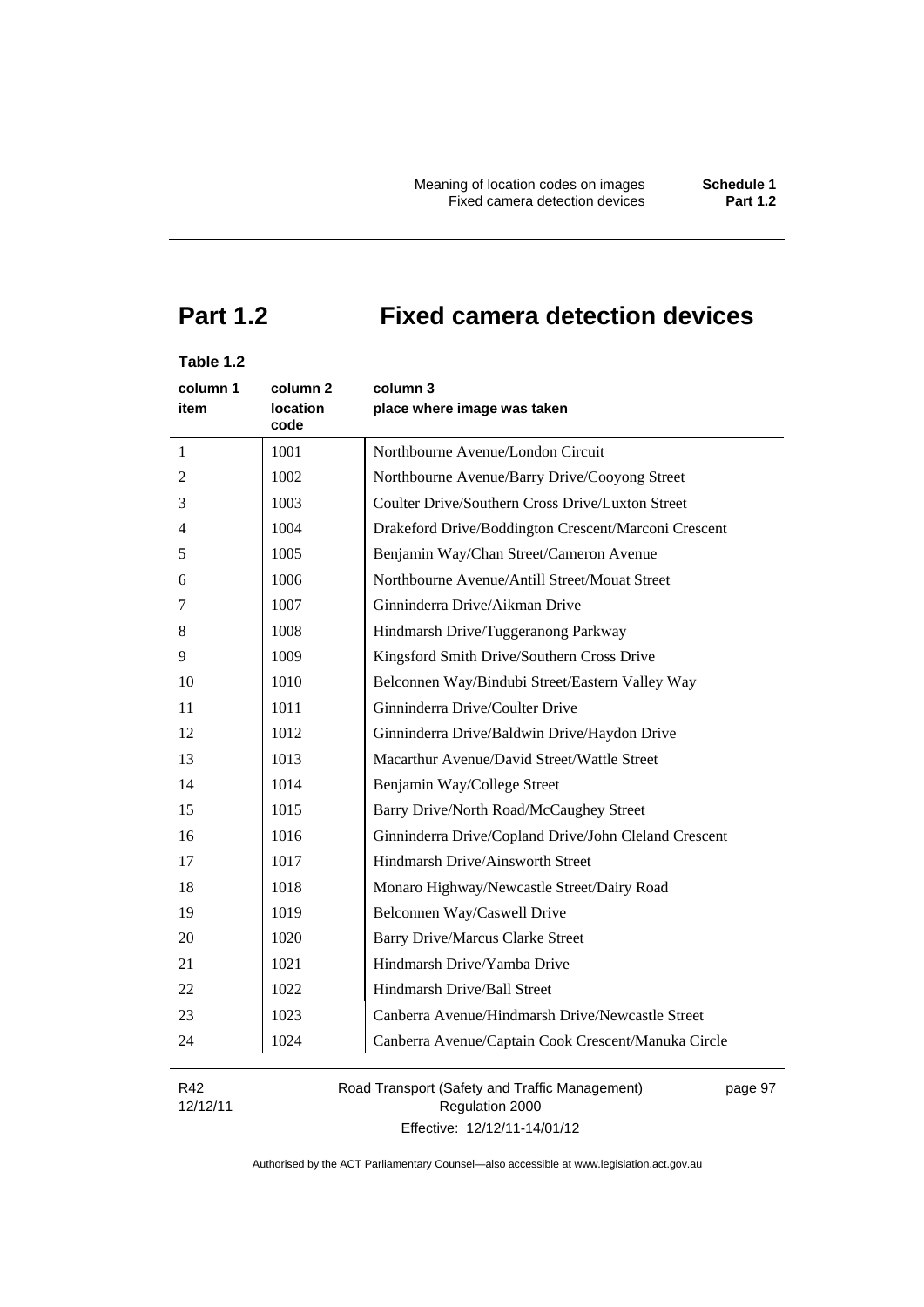| column 1<br>item | column 2<br><b>location</b><br>code | column 3<br>place where image was taken                           |
|------------------|-------------------------------------|-------------------------------------------------------------------|
| 25               | 1025                                | Gungahlin Drive/Gundaroo Drive                                    |
| 26               | 1026                                | Barton Highway between Curran Drive and Gold Creek Road           |
| 27               | 1027                                | Barton Highway between Gungahlin Drive and Ellenborough<br>Street |
| 28               | 1028                                | Monaro Highway between Lanyon Drive and Sheppard Street           |
| 29               | 1029                                | Monaro Highway between Mugga Lane and Isabella Drive              |
| 30               | 1030                                | Federal Highway between Zelling Street and Antill Street          |
| 31               | 1031                                | Federal Highway between Antill Street and Majura Road             |
| 32               | 1032                                | Monaro Highway near Hindmarsh Drive overpass                      |
| 33               | 1033                                | Tuggeranong Parkway near Hindmarsh Drive underpass                |
| 34               | 1034                                | Tuggeranong Parkway near Cotter Road overpass, northbound         |
| 35               | 1035                                | Tuggeranong Parkway near Cotter Road overpass, southbound         |

page 98 Road Transport (Safety and Traffic Management) Regulation 2000 Effective: 12/12/11-14/01/12

R42 12/12/11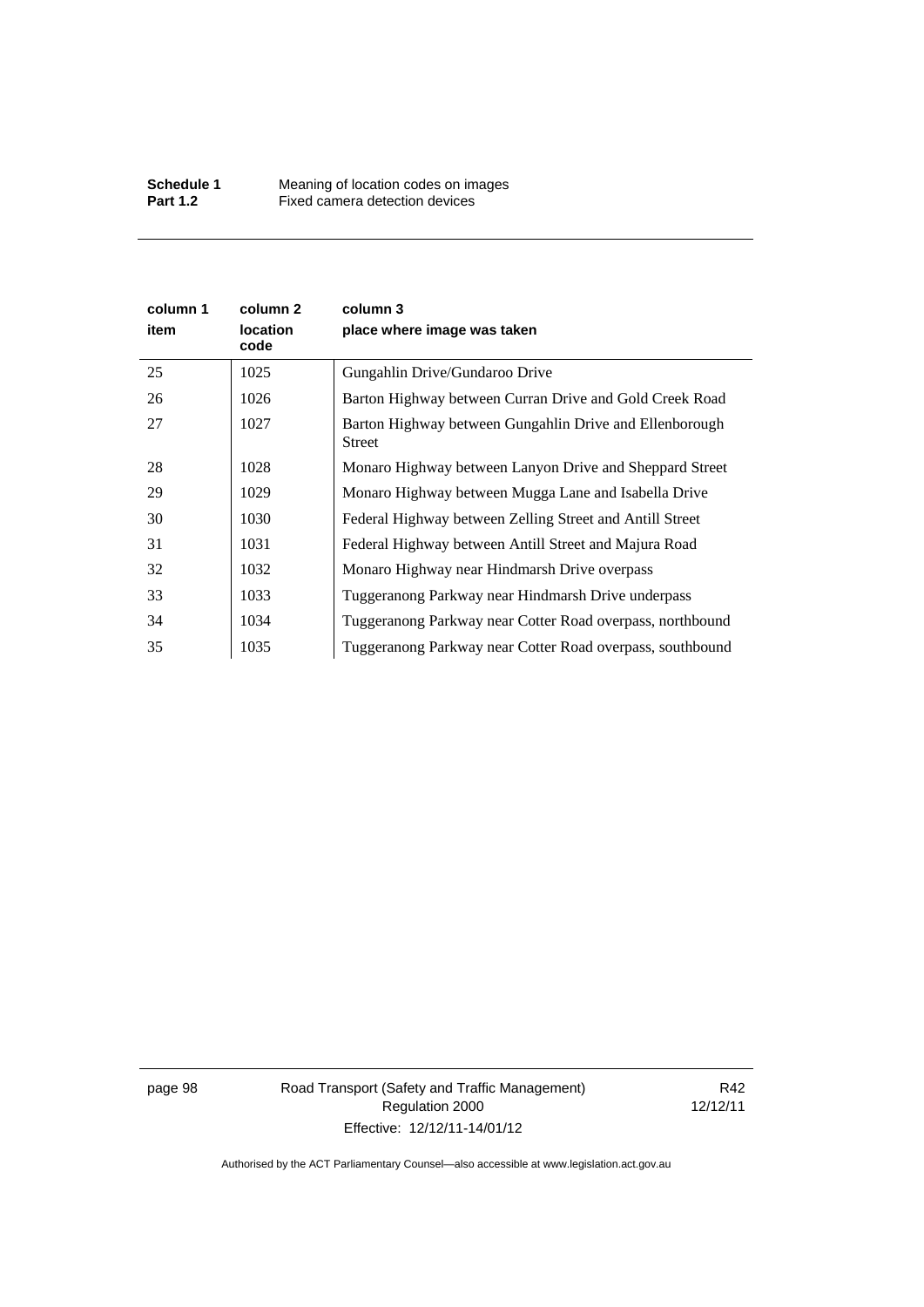# **Dictionary**

(see s 3)

*Note 1* The Legislation Act contains definitions and other provisions relevant to this regulation.

*Note 2* For example, the Legislation Act, dict, pt 1, defines the following terms:

- ambulance service
- chief police officer
- contravene
- exercise
- fire brigade
- rural fire service
- **SES**
- territory plan
- the Territory.
- *Note 3* Terms used in this regulation have the same meaning that they have in the *Road Transport (Safety and Traffic Management) Act 1999* (see Legislation Act, s 148.) For example, the following terms are defined in the *Road Transport (Safety and Traffic Management) Act 1999*, dict:
	- authorised person
	- camera detection device (see s 23)
	- indicated on
	- registered interest
	- road related area
	- speed measuring device
	- traffic offence detection device.

*Note 4* The *Road Transport (General) Act 1999* contains definitions relevant to this Regulation. For example, the following terms are defined in the *Road Transport (General) Act 1999*, dictionary:

- another jurisdiction
- bicycle
- combination
- driver

R42 12/12/11 Road Transport (Safety and Traffic Management) Regulation 2000 Effective: 12/12/11-14/01/12

page 99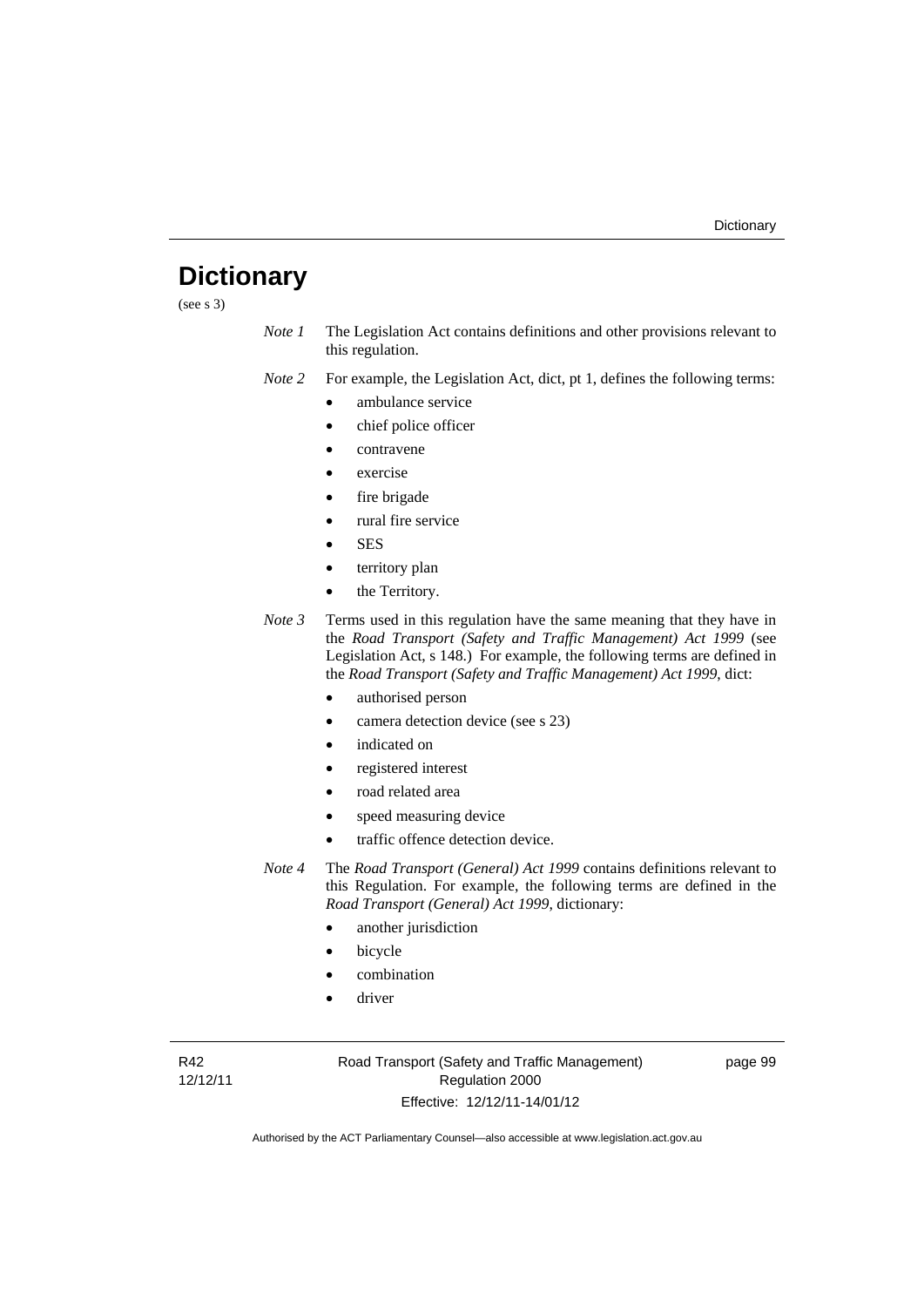- iurisdiction
- motor vehicle
- National Transport Commission
- $\bullet$  ride
- road transport authority (or authority) (see s 16)
- road transport legislation (see s 6)
- taxi
- trailer
- use (in relation to a vehicle).

*approved child restraint* means a child restraint approved by the road transport authority under section 66 (1) (c).

*approved police speedometer*, for chapter 4 (Traffic offence detection devices)—see section 102.

*area*—see the Australian Road Rules, dictionary.

*area of operations*, for a parking authority, means the area of operations declared for the parking authority under section 75A.

*ARR* means Australian Road Rules.

*articulated vehicle* means a motor vehicle with—

- (a) 2 rigid sections, each of which has wheels; and
- (b) the rear section pivoted on, and part of the rear section (other than a pole, drawbar or similar device, or an accessory of the motor vehicle) superimposed on, the front section.

*Australian driver licence*—see the *Road Transport (Driver Licensing) Act 1999*, dictionary.

*Australian Road Rules*—see section 5.

*axle group*—see the *Road Transport (Vehicle Registration) Regulation 2000*, dictionary.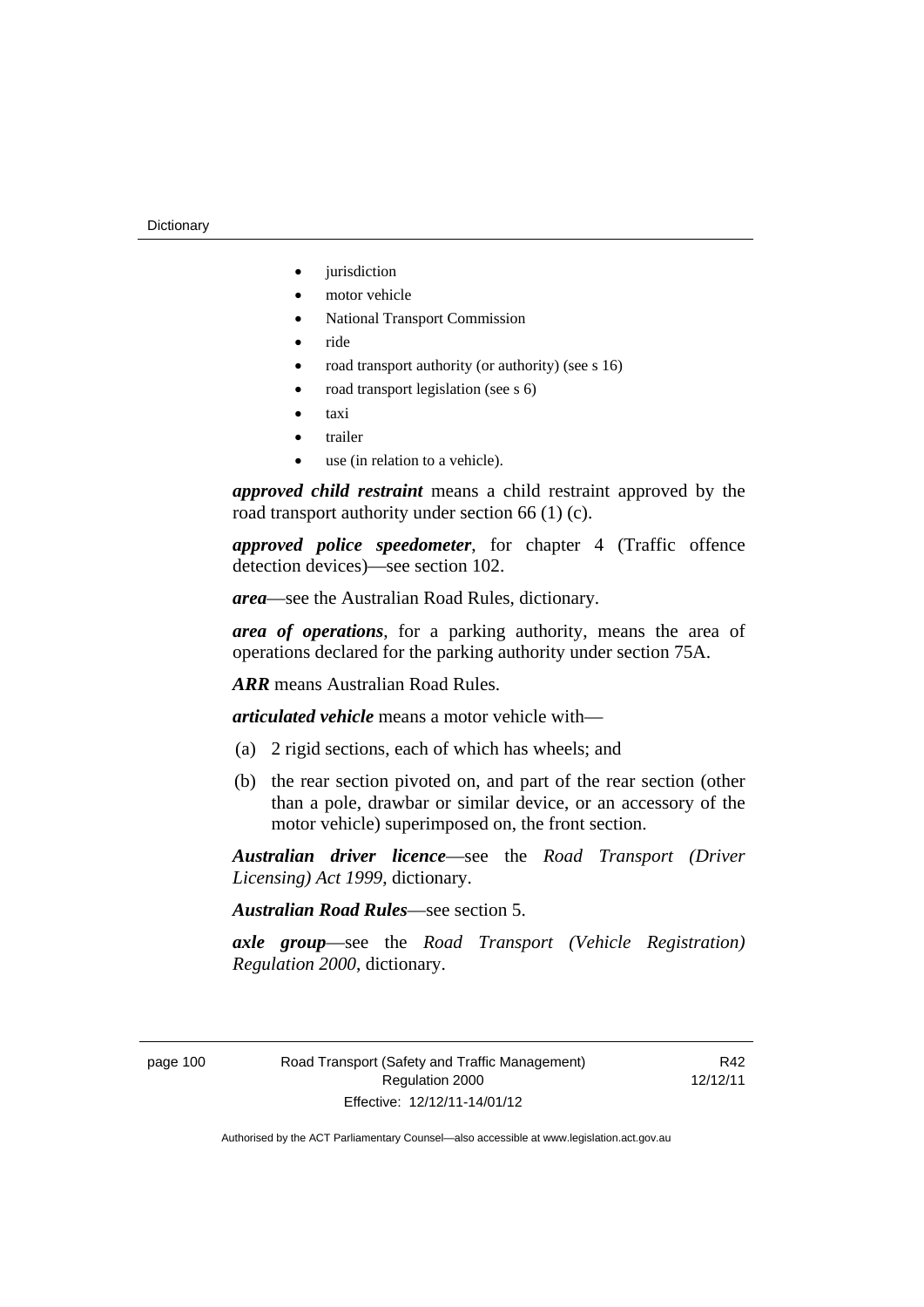*B-double*—see the *Road Transport (Vehicle Registration) Regulation 2000*, dictionary.

**built-up area**, in relation to a length of road—see the Australian Road Rules, dictionary.

*bus*—see the Australian Road Rules, dictionary.

*bus lane*—see the Australian Road Rules, rule 154.

*camera detection device*—see the Act, section 23 (1) (Use of camera detection devices).

*centre of the road*—see the Australian Road Rules, dictionary.

*clearway sign*—see the Australian Road Rules, schedule 2, rule 314, rule 315 and rule 316.

*controlled parking hours*, in relation to a pay parking space, means the periods (as indicated by information on or with traffic signs applying to the space) when a vehicle may not be parked in the space unless the relevant parking fee has been paid.

*converter dolly*—see the *Road Transport (Vehicle Registration) Regulation 2000*, dictionary.

*crash*—see the Australian Road Rules, dictionary.

*demand responsive service vehicle*—see the *Road Transport (Public Passenger Services) Act 2001*, section 81.

*digital camera detection device*, for chapter 4 (Traffic offence detection devices)—see section 102.

*dog trailer*—see the *Road Transport (Vehicle Registration) Regulation 2000*, dictionary.

*do not overtake turning vehicle sign*—see the Australian Road Rules, schedule 4, rule 319 and rule 320.

*drawbar*—see the *Road Transport (Vehicle Registration) Regulation 2000*, dictionary.

Road Transport (Safety and Traffic Management) Regulation 2000 Effective: 12/12/11-14/01/12

page 101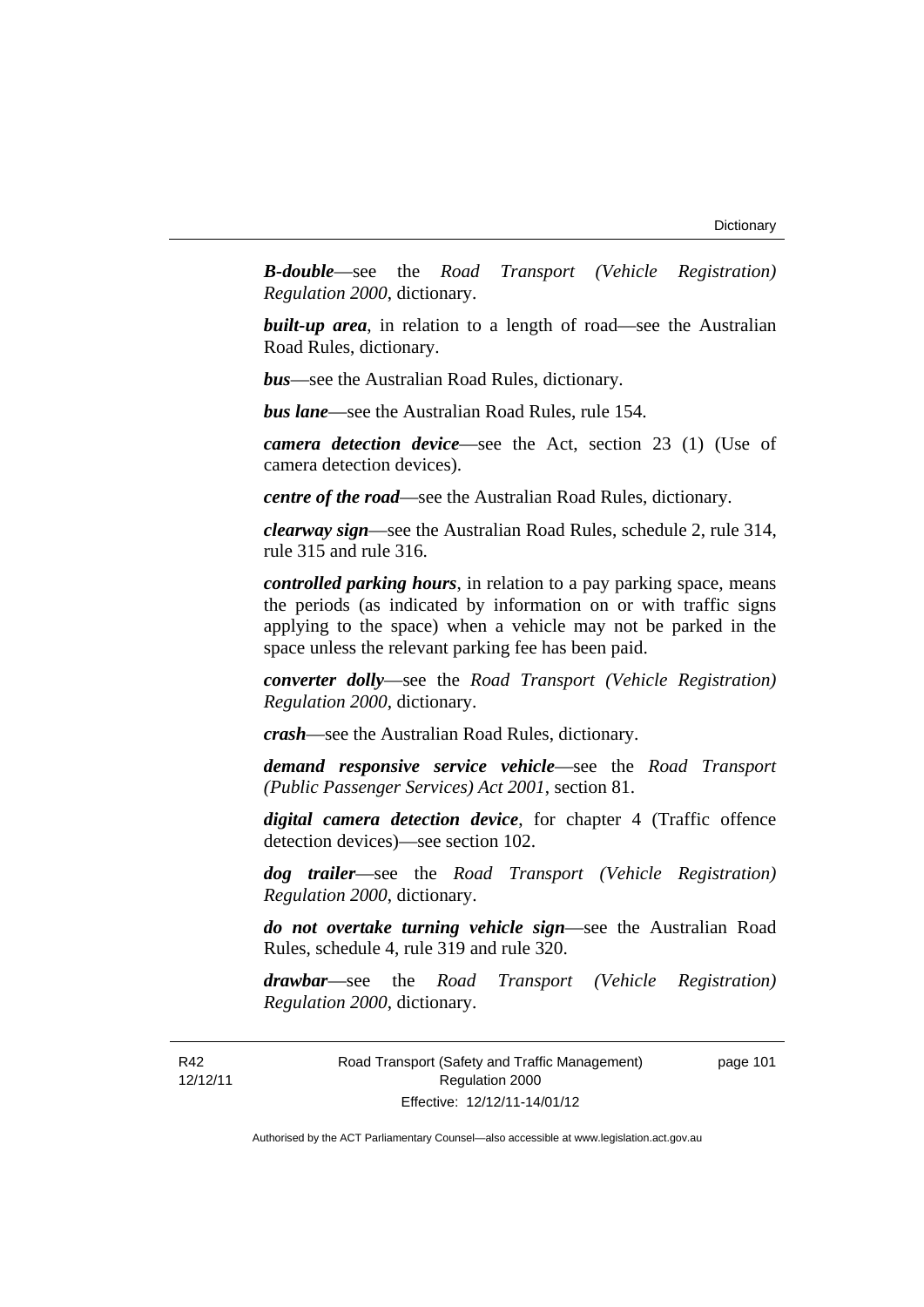*driver's vehicle*, for a driver*—*see the Australian Road Rules, dictionary.

*emergency stopping lane*—see the Australian Road Rules, rule 95.

*emergency vehicle* means any vehicle driven by a person who is—

- (a) an emergency worker; and
- (b) driving the vehicle in the course of his or her duties as an emergency worker.

*emergency worker*—see section 33 (1).

*external driver licence*—see the *Road Transport (Driver Licensing) Act 1999*, dictionary.

*fixed camera detection device*, for chapter 4 (Traffic offence detection devices)—see section 102.

*footpath*—see the Australian Road Rules, dictionary.

*give way*—see the Australian Road Rules, dictionary.

*GVM*—see the *Road Transport (Vehicle Registration) Act 1999*, dictionary.

*heavy vehicle*, for division 3.1.3 (Heavy vehicle parking)—see section 82.

*hire car—see the Road Transport (Public Passenger Services) Act 2001, section 67.*

*implement*—see the *Road Transport (Vehicle Registration) Regulation 2000*, dictionary.

*land adjoining residential land*, for division 3.1.3 (Heavy vehicle parking)—see section 82.

*laser speed measuring device*, for chapter 4 (Traffic offence detection devices)—see section 102.

*length*, of road—see the Australian Road Rules, dictionary.

| page 102 | Road Transport (Safety and Traffic Management) |  |
|----------|------------------------------------------------|--|
|          | Regulation 2000                                |  |
|          | Effective: 12/12/11-14/01/12                   |  |

R42 12/12/11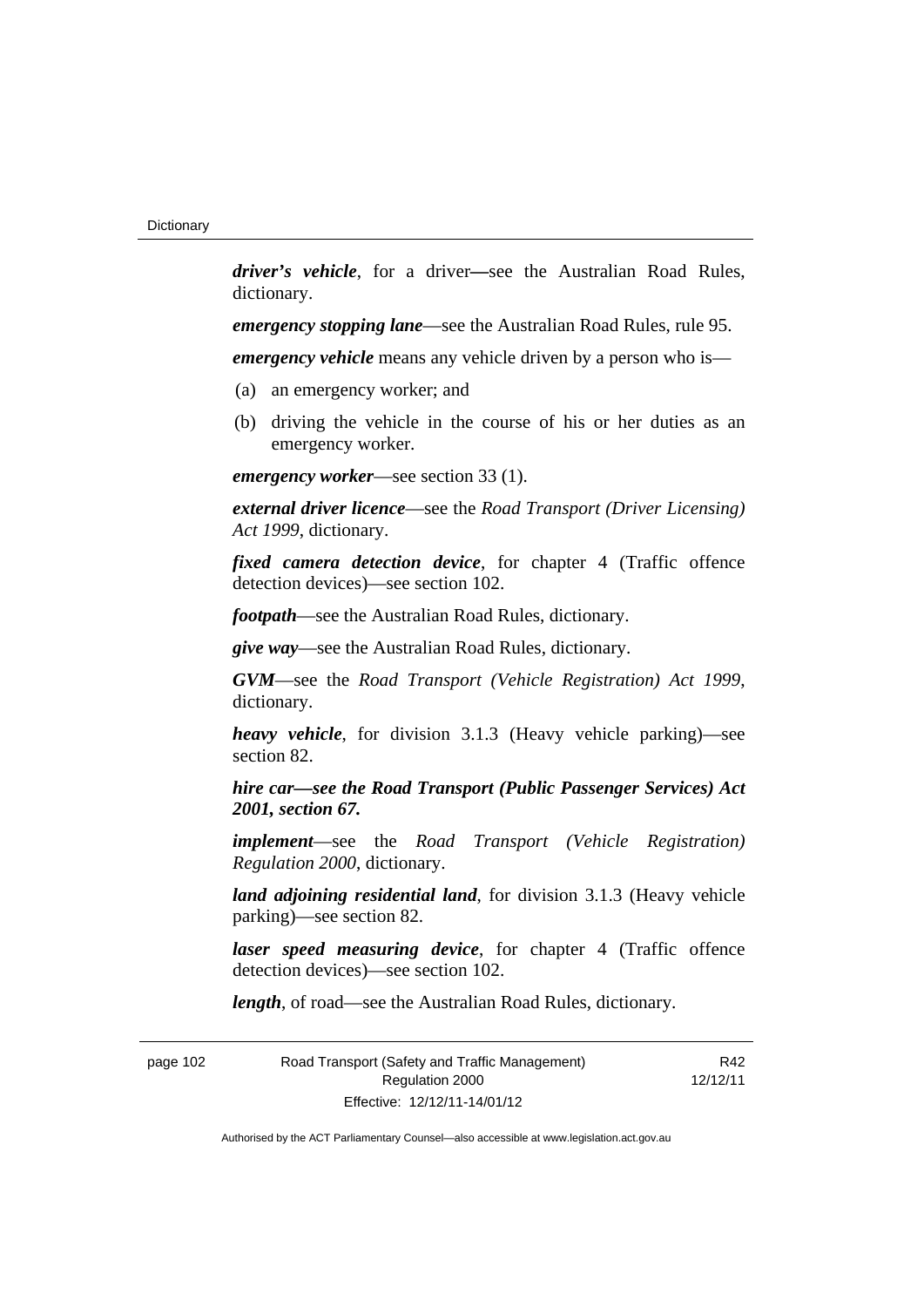*lift and tow trailer* means a trailer consisting of an axle group and a drawbar designed to support 1 axle group of a vehicle under tow.

*loading zone*—see the Australian Road Rules, rule 179.

*marked foot crossing*—see the Australian Road Rules, dictionary.

*metered parking area* means a length of road or area that is set aside as a metered parking area in accordance with section 73.

*metered parking scheme* means a metered parking scheme under division 3.1.1.

*metered parking sign* means a *permissive parking sign* with the word 'meter' on or with the sign.

*metered parking space* means an area that is a metered parking space mentioned in section 75.

*mobility parking scheme authority* means an authority issued under section 101.

*motorbike*—see the Australian Road Rules, dictionary, definition of *motor bike*.

*multi-space parking meter* means a parking meter that applies to 2 or more metered parking spaces.

*nature strip*—see the Australian Road Rules, dictionary.

*night*—see the Australian Road Rules, dictionary.

*no parking sign*—see the Australian Road Rules, schedule 2, schedule 3, rule 314, rule 315 and rule 316.

*no trucks sign*—see the Australian Road Rules, schedule 2, rule 314, rule 315 and rule 316.

*oncoming vehicle*, for a driver—see the Australian Road Rules, dictionary.

*park*—see section 3B.

R42 12/12/11 Road Transport (Safety and Traffic Management) Regulation 2000 Effective: 12/12/11-14/01/12

page 103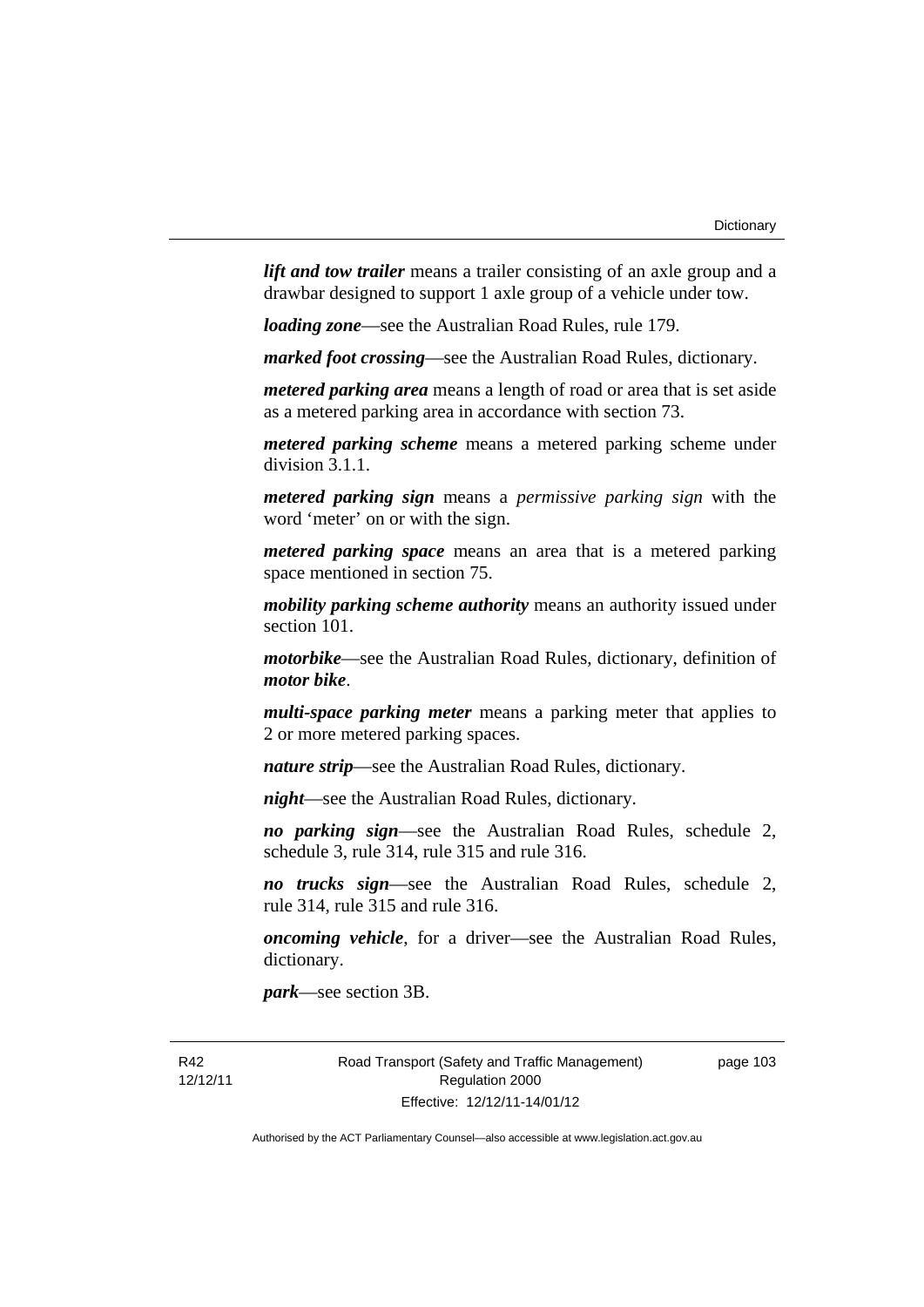*parking authority* means a person declared to be a parking authority under section 75A.

*parking authority guidelines*—see section 75B (1).

*parking bay*—see the Australian Road Rules, dictionary.

*parking control sign*—see the Australian Road Rules, dictionary.

*parking meter* means a device designed to indicate, or capable of indicating, whether the relevant parking fee for the parking of a vehicle in a metered parking space has been paid, and includes the stand on which the device is erected.

*parking meter hood* means a hood or other cover designed to be fitted to a parking meter and to cover the part of the meter that would normally display a sign with the word 'expired' when the meter is not in operation.

*parking permit* means a parking permit issued under section 100.

*parking ticket* means a ticket issued by the road transport authority or a parking authority (by means of a parking ticket machine) for display in or on a vehicle as evidence of the prepayment of a parking fee.

*parking ticket machine* means a device designed to issue parking tickets, and includes the stand on which the device is erected.

*pay parking area* means a metered parking area or ticket parking area.

*pay parking device* means a parking meter or parking ticket machine.

*pay parking scheme* means a metered parking scheme or ticket parking scheme.

*pay parking sign* means a metered parking sign or ticket parking sign.

page 104 Road Transport (Safety and Traffic Management) Regulation 2000 Effective: 12/12/11-14/01/12

R42 12/12/11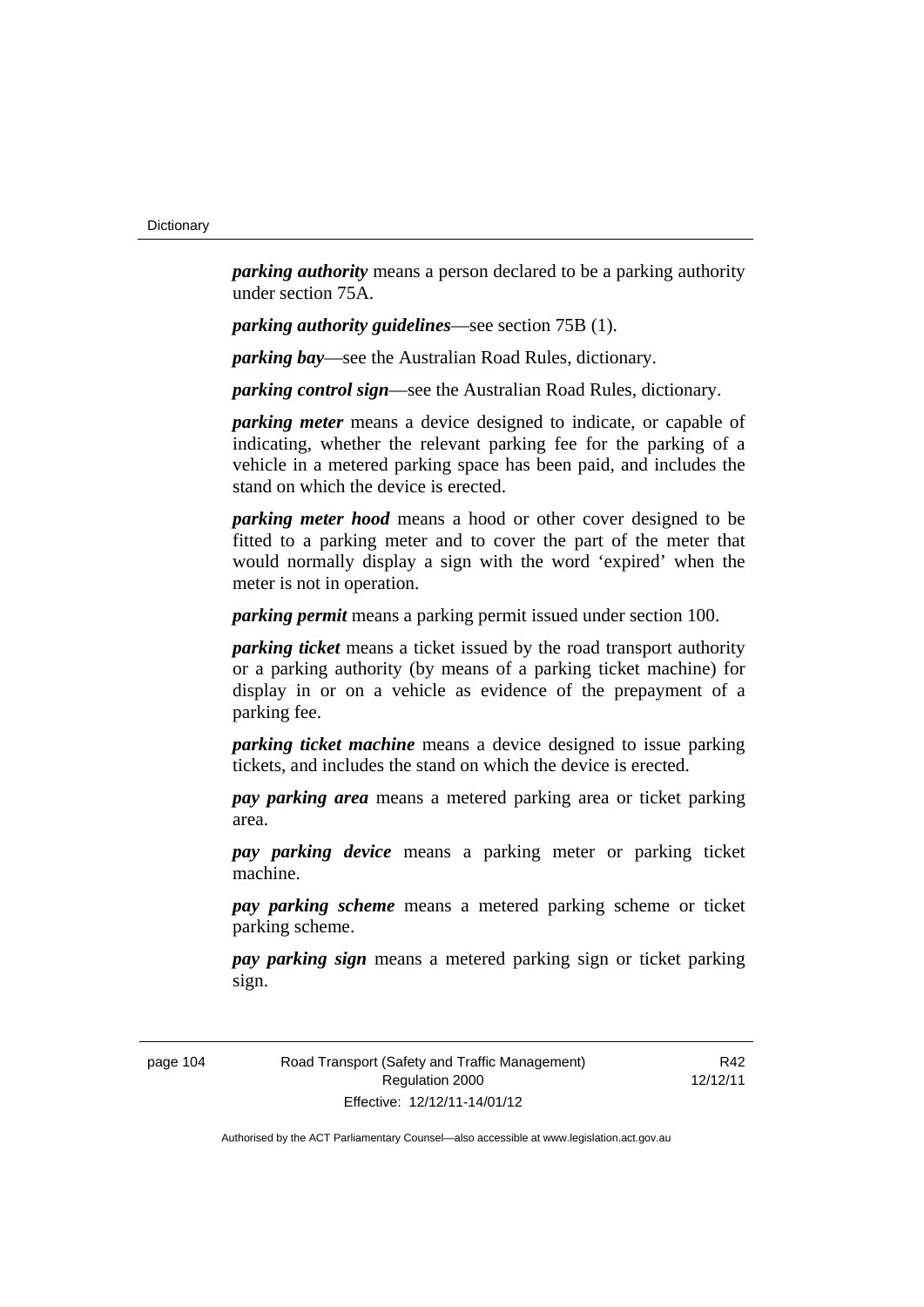*pay parking space* means a metered parking space or ticket parking space.

*pedestrian*—see the Australian Road Rules, rule 18.

*permissive parking sign*—see the Australian Road Rules, schedule 2, schedule 3, rule 314, rule 315 and rule 316.

*person with a disability* means a person—

- (a) who cannot walk because of permanent or temporary loss of the use of 1 or both legs or another permanent medical or physical condition; or
- (b) whose physical condition is detrimentally affected by walking 100m; or
- (c) who needs to use a walking frame, crutches, callipers, a scooter, a wheelchair or a similar mobility aid.

*piezo strip speed measuring device*, for chapter 4 (Traffic offence detection devices)—see section 102.

*police vehicle* means any vehicle driven by a person who is—

- (a) a police officer; and
- (b) driving the vehicle in the course of his or her duties as a police officer.

*postal vehicle*—see the Australian Road Rules, dictionary.

*premises* includes land.

*prime mover*—see the *Road Transport (Vehicle Registration) Regulation 2000*, dictionary.

*public bus*—see the *Road Transport (Public Passenger Services) Act 2001*, dictionary.

*radar speed measuring device*, for chapter 4 (Traffic offence detection devices)—see section 102.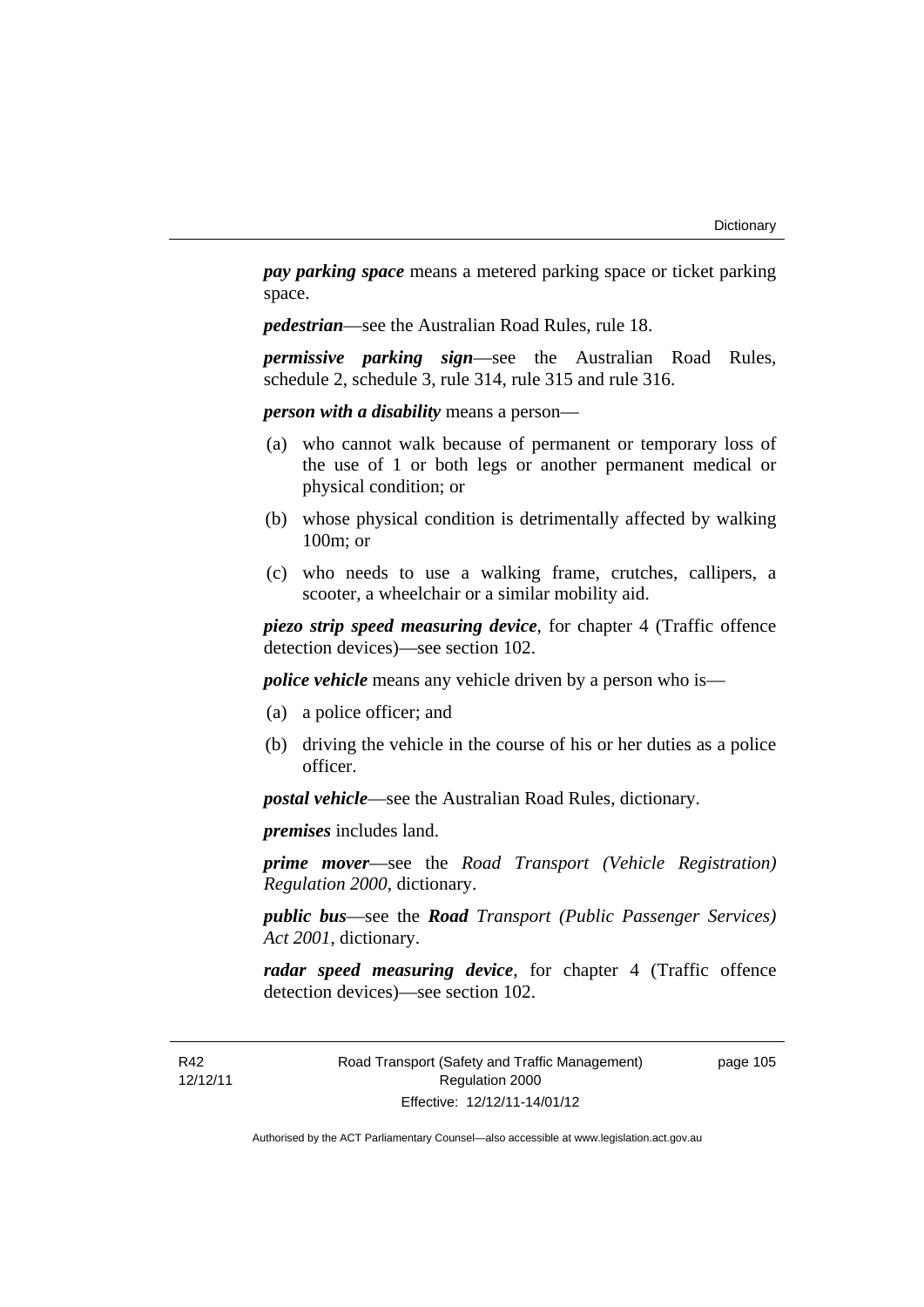*recording medium*, for chapter 4 (Traffic offence detection devices)—see section 107B (1).

*red traffic arrow*—see the Australian Road Rules, dictionary.

*red traffic light*—see the Australian Road Rules, dictionary.

*registered operator*—see the *Road Transport (Vehicle Registration) Act 1999*, dictionary.

*relevant parking fee*, for parking a vehicle in a pay parking space, means the fee for parking the vehicle in the space, for the day and time when the vehicle is parked in the space, as indicated on or with the parking meter or parking ticket machine applying to the space.

*residential land*, for division 3.1.3 (Heavy vehicle parking)—see section 82.

*rider*—see the Australian Road Rules, rule 17.

*road*—see section 3A.

*road marking*—see the Australian Road Rules, dictionary.

*road train*—see the *Road Transport (Vehicle Registration) Regulation 2000*, dictionary.

*road user*—see the Australian Road Rules, rule 14.

*security checksum*, for chapter 4 (Traffic offence detection devices)—see section 102.

*semitrailer*—see the *Road Transport (Vehicle Registration) Regulation 2000*, dictionary.

*stock truck*, for division 3.1.3 (Heavy vehicle parking)—see section 82.

*stop*—see section 3B.

*testing authority*, for chapter 4 (Traffic offence detection devices) see section 102.

page 106 Road Transport (Safety and Traffic Management) Regulation 2000 Effective: 12/12/11-14/01/12

R42 12/12/11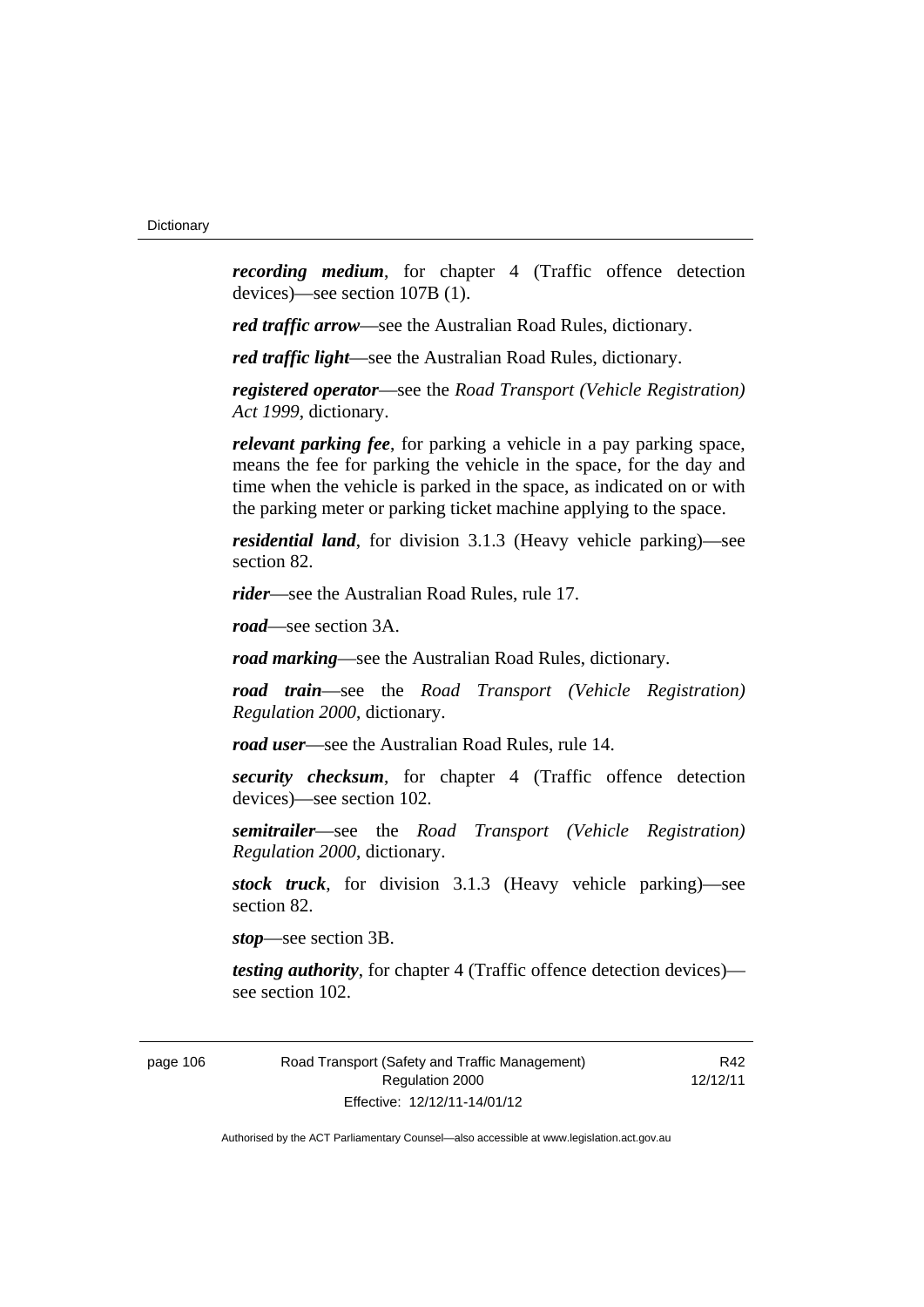#### *ticket parking area*—

- (a) means a length of road or area that is set aside as a ticket parking area under section 76 (2) (a) or section 76A (2) (a); but
- (b) does not include a length of road or area that, under section 77 (2), is not taken to be included in the length of road or area set aside.

*ticket parking scheme* means a ticket parking scheme under division 3.1.2.

*ticket parking sign* means a *permissive parking sign* with the word 'ticket' on or with the sign.

*ticket parking space* means a ticket parking space under section 78.

*tow truck*—see the *Road Transport (Vehicle Registration) Regulation 2000*, dictionary.

*towing attachment* means a device fitted to a vehicle to which the drawbar of a trailer may be attached.

*tractor*—see the *Road Transport (Vehicle Registration) Regulation 2000*, dictionary.

*traffic control device*—see the Australian Road Rules, dictionary.

*traffic-related item*—see the Australian Road Rules, dictionary.

*traffic sign*—see the Australian Road Rules, dictionary.

*traffic signals*—see the Australian Road Rules, dictionary.

*transit lane*—see the Australian Road Rules, rule 156.

*truck lane*—see the Australian Road Rules, rule 157.

*vehicle*—see the Australian Road Rules, rule 15.

*wheeled recreational device*—see the Australian Road Rules, dictionary.

*wheeled toy*—see the Australian Road Rules, dictionary.

page 107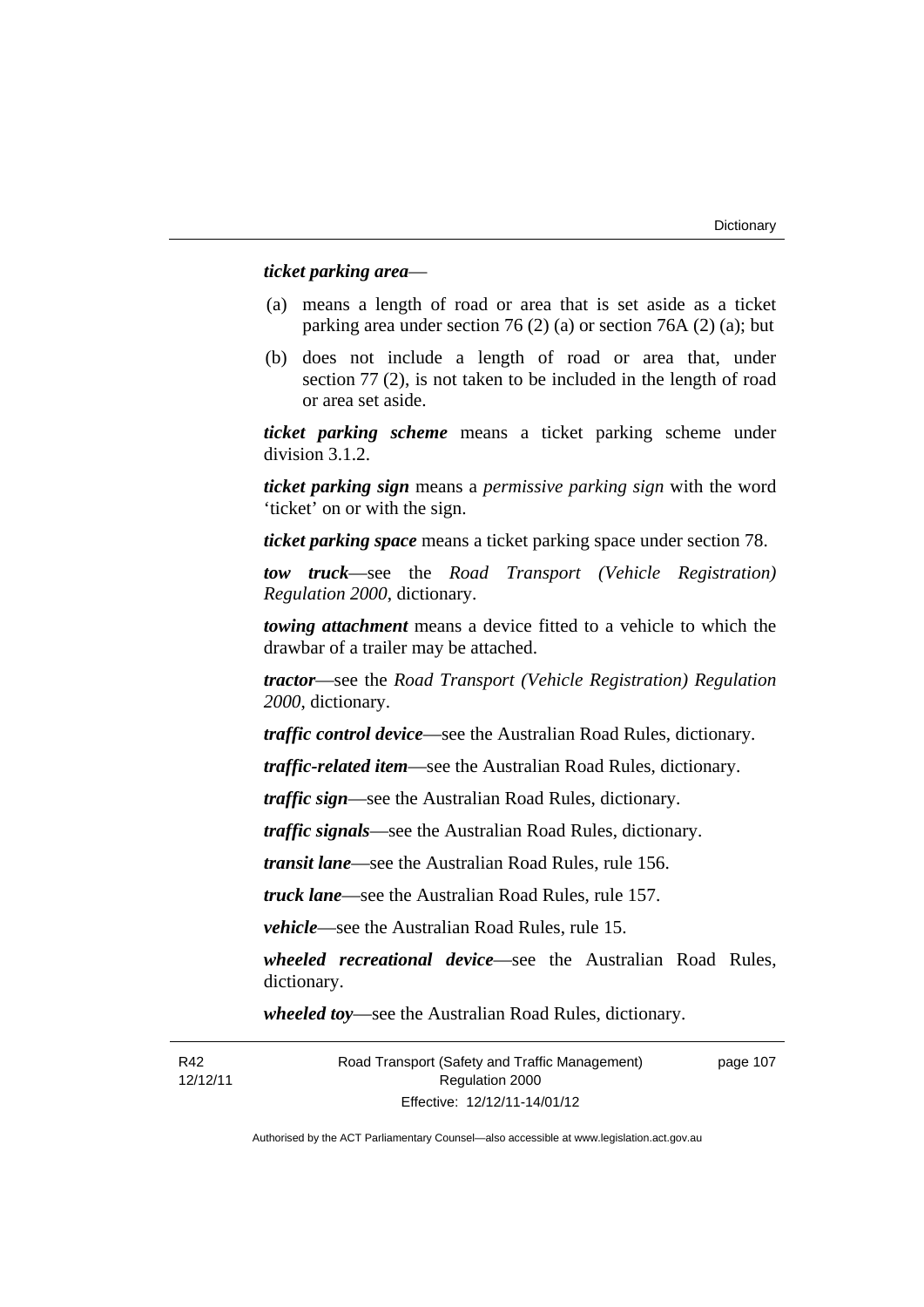**Dictionary** 

*with*, for information about the application of a traffic control device—see the Australian Road Rules, dictionary.

*WORM disk*, for chapter 4 (Traffic offence detection devices)—see section 102.

page 108 Road Transport (Safety and Traffic Management) Regulation 2000 Effective: 12/12/11-14/01/12

R42 12/12/11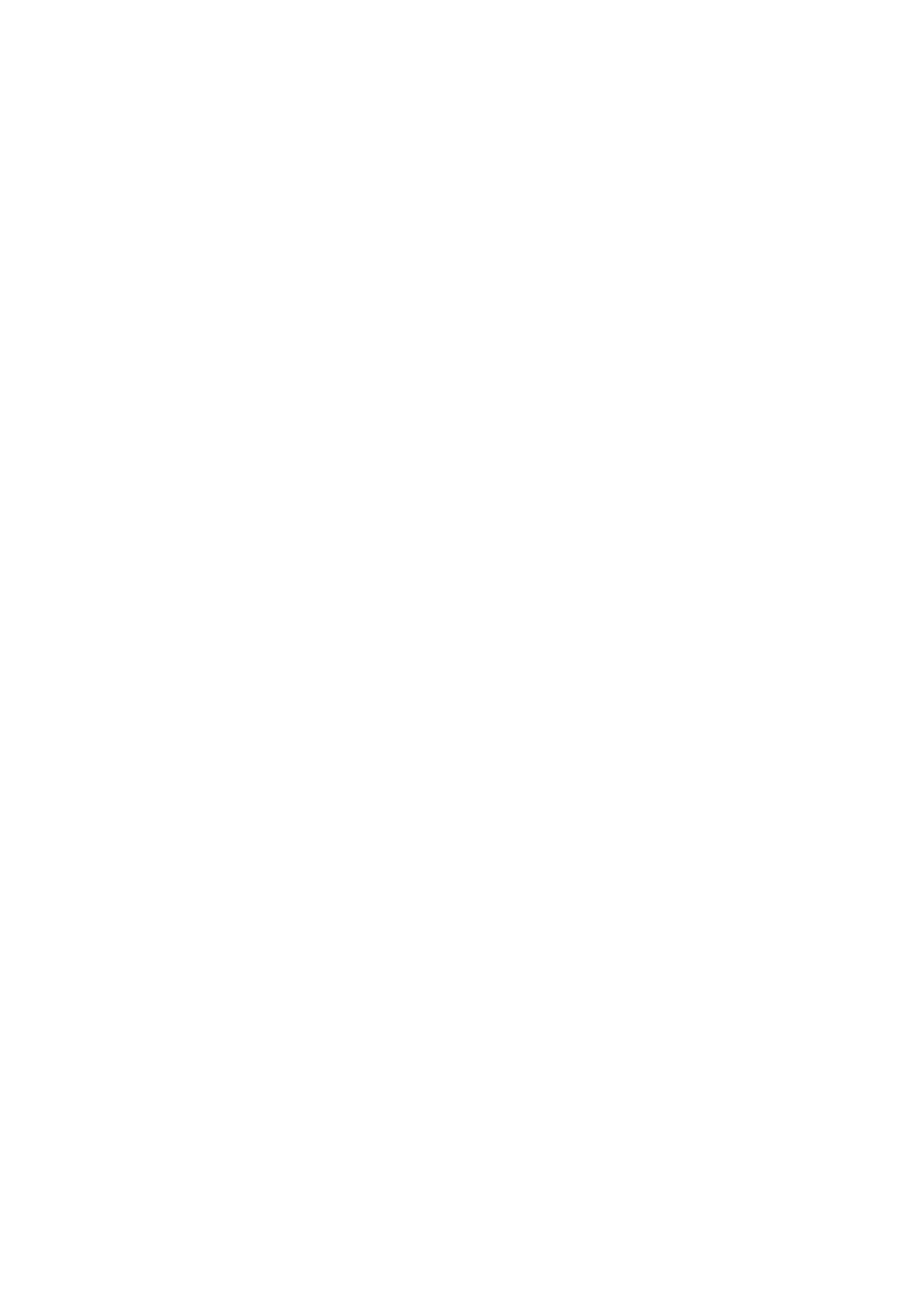# **Endnotes**

# **1 About the endnotes**

Amending and modifying laws are annotated in the legislation history and the amendment history. Current modifications are not included in the republished law but are set out in the endnotes.

Not all editorial amendments made under the *Legislation Act 2001*, part 11.3 are annotated in the amendment history. Full details of any amendments can be obtained from the Parliamentary Counsel's Office.

Uncommenced amending laws and expiries are listed in the legislation history and the amendment history. These details are underlined. Uncommenced provisions and amendments are not included in the republished law but are set out in the last endnote.

If all the provisions of the law have been renumbered, a table of renumbered provisions gives details of previous and current numbering.

The endnotes also include a table of earlier republications.

| $A = Act$                                    | NI = Notifiable instrument                |
|----------------------------------------------|-------------------------------------------|
| $AF =$ Approved form                         | $o = order$                               |
| $am = amended$                               | $om = omitted/repealed$                   |
| $amdt = amendment$                           | $ord = ordinance$                         |
| $AR = Assembly resolution$                   | orig = original                           |
| $ch = chapter$                               | par = paragraph/subparagraph              |
| $CN =$ Commencement notice                   | $pres = present$                          |
| $def = definition$                           | $prev = previous$                         |
| $DI = Disallowable instrument$               | $(\text{prev}) = \text{previously}$       |
| $dict = dictionary$                          | $pt = part$                               |
| disallowed = disallowed by the Legislative   | $r = rule/subrule$                        |
| Assembly                                     | $reloc = relocated$                       |
| $div = division$                             | $remum = renumbered$                      |
| $exp = expires/expired$                      | $R[X]$ = Republication No                 |
| $Gaz = gazette$                              | $RI = reissue$                            |
| $hdg = heading$                              | $s = section/subsection$                  |
| $IA = Interpretation Act 1967$               | $sch = schedule$                          |
| $ins = inserted/added$                       | $sdiv = subdivision$                      |
| $LA =$ Legislation Act 2001                  | $SL = Subordinate$ law                    |
| $LR =$ legislation register                  | $sub =$ substituted                       |
| $LRA =$ Legislation (Republication) Act 1996 | underlining = whole or part not commenced |
| $mod = modified/mol$                         | or to be expired                          |

# **2 Abbreviation key**

R42 12/12/11 Road Transport (Safety and Traffic Management) Regulation 2000 Effective: 12/12/11-14/01/12

page 109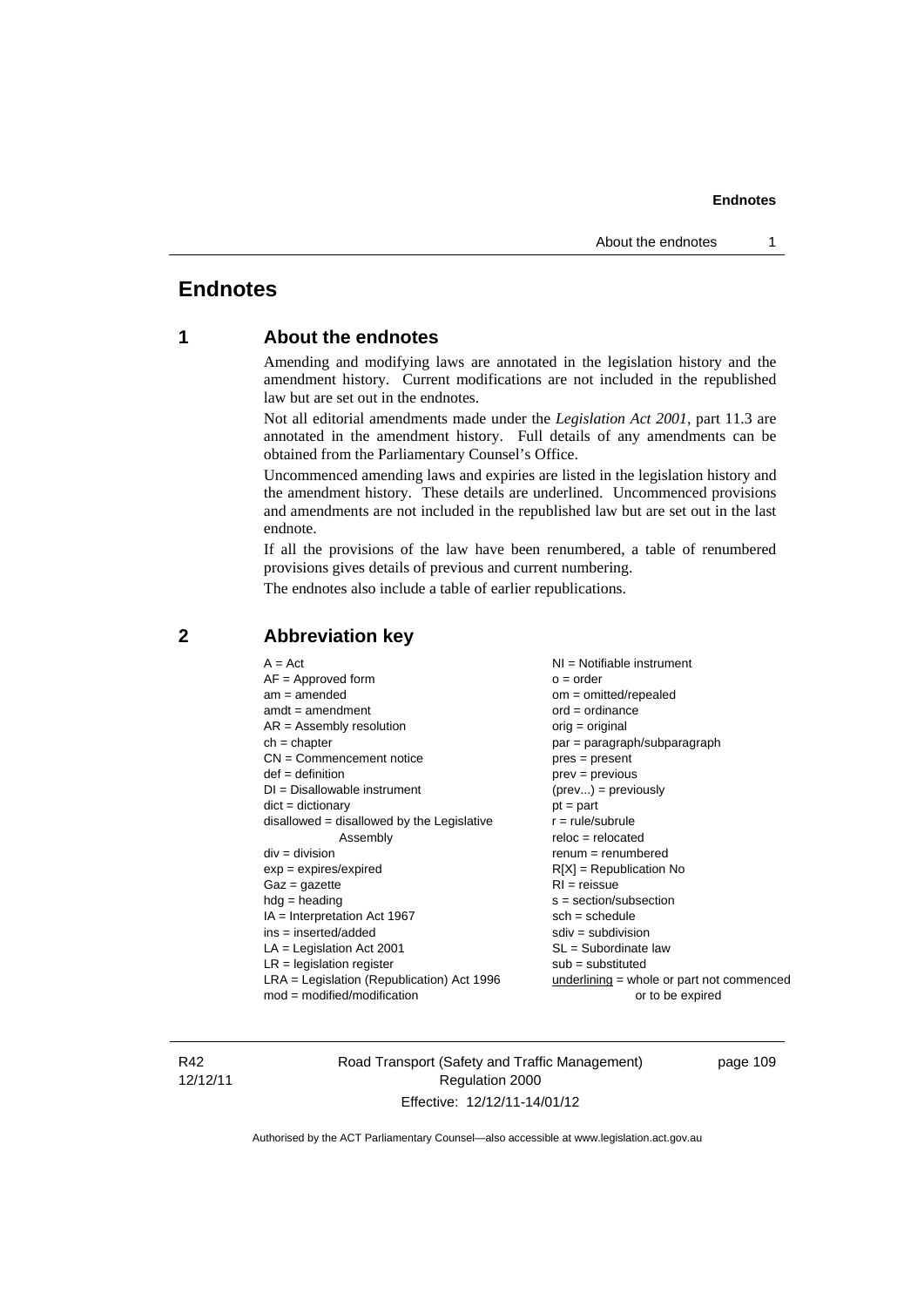3 Legislation history

# **3 Legislation history**

This regulation was originally the *Road Transport (Safety and Traffic Management) Regulations 2000*. It was renamed under the *Legislation Act 2001*.

#### **Road Transport (Safety and Traffic Management) Regulation 2000 SL 2000 No 10**

notified 29 February 2000 (Gaz 2000 No S6) s 1, s 2 commenced 29 February 2000 (IA 10B) remainder commenced 1 March 2000 (s 2 and Gaz 2000 No S5)

#### as amended by

#### **Legislative Assembly AR2000-2**

notified 18 May 2000 (Gaz 2000 No 20 p 505) commenced 18 May 2000 (SLA s 6 (13))

## **Road Transport (Safety and Traffic Management) Regulations Amendment SL 2000 No 21 pt 2**

notified 18 May 2000 (Gaz 2000 No 20) commenced 18 May 2000 (s 1)

#### **Road Transport Legislation Regulations Amendment SL 2000 No 33 pt 2**

notified 2 August 2000 (Gaz 2000 No S41) commenced 2 August 2000 (s 1)

#### **Road Transport Legislation Regulations Amendment SL 2000 No 52 pt 2**

notified 14 December 2000 (Gaz 2000 No 50) commenced 14 December 2000 (s 1)

#### **Road Transport Legislation Amendment Act 2001 No 27 sch 4**

notified 24 May 2001 (Gaz 2001 No 21) s 1, s 2 commenced 24 May 2001 (IA s 10B) sch 4 commenced 24 May 2001 (s 2)

# **Road Transport (Safety and Traffic Management) Amendment Act 2001 No 29 pt 3**

notified 24 May 2001 (Gaz 2001 No 21) commenced 24 May 2001 (s 2)

page 110 Road Transport (Safety and Traffic Management) Regulation 2000 Effective: 12/12/11-14/01/12

R42 12/12/11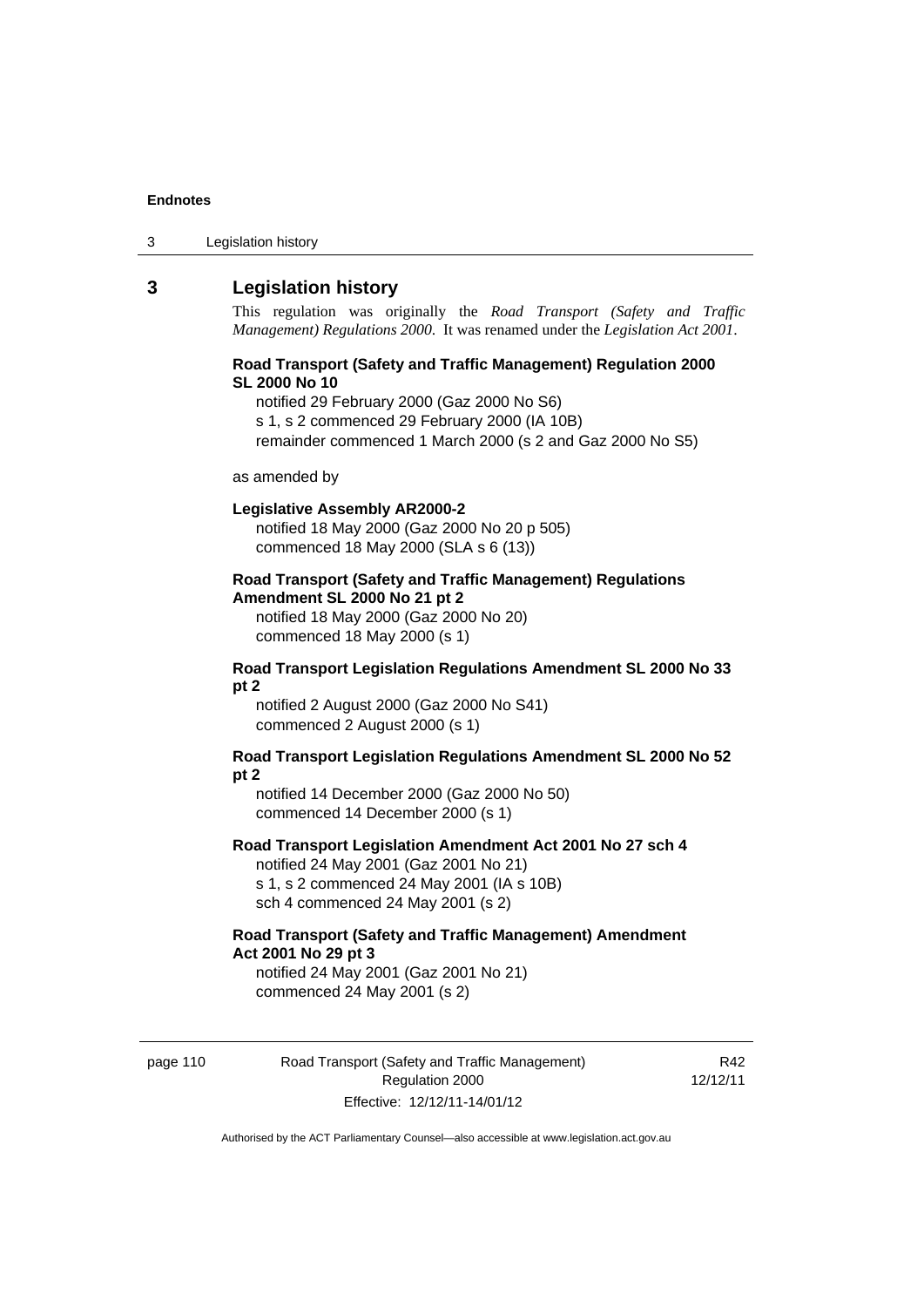# **Legislation (Consequential Amendments) Act 2001 No 44 pt 348**

notified 26 July 2001 (Gaz 2001 No 30) s 1, s 2 commenced 26 July 2001 (IA s 10B) pt 348 commenced 12 September 2001 (s 2 and see Gaz 2001 No S65)

# **Statute Law Amendment Act 2001 No 56 pt 3.46**  notified 5 September 2001 (Gaz 2001 No S 65) s 1, s 2 commenced 5 September 2001 (IA s 10B) pt 3.46 commenced 12 September 2001 (amdt 3.475)

## **Road Transport (Safety and Traffic Management) Regulations Amendment 2001 SL 2001 No 32**

notified 11 September 2001 (Gaz 2001 No S69) commenced 11 September 2001 (s 1)

## **Road Transport (Public Passenger Services) Act 2001 No 62 pt 1.12**

notified 10 September 2001 (Gaz 2001 No S66) s 1, s 2 commenced 10 September 2001 (IA s 10B) pt 1.12 commenced 1 December 2001 (s 2 and CN 2001 No 2)

#### **Road Transport Legislation Amendment Regulations 2002 SL No 2 pt 5**

notified LR 27 February 2002 s 1, s 2 commenced 27 February 2002 (LA s 75) pt 5 commenced 1 March 2002 (s 2 and see CN 2002 No 2)

# **Road Transport (Safety and Traffic Management) Amendment Regulations 2002 SL No 7**

notified LR 15 April 2002 commenced 16 April 2002 (s 2)

## **Statute Law Amendment Act 2002 No 30 pt 3.73**

notified LR 16 September 2002

s 1, s 2 taken to have commenced 19 May 1997 (LA s 75 (2)) pt 3.73 commenced 17 September 2002 (s 2 (1))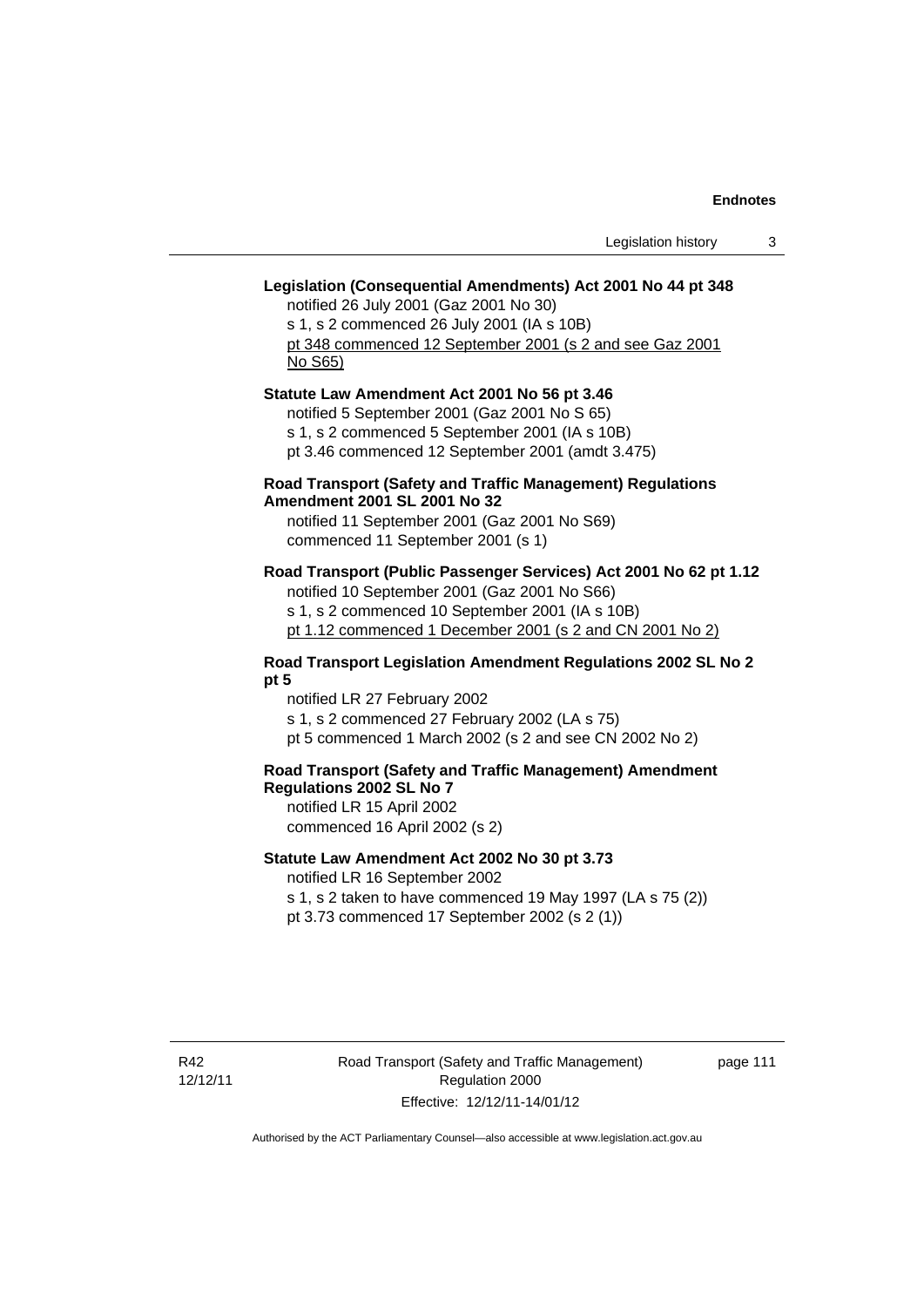3 Legislation history

#### **Road Transport Legislation Amendment Regulations 2002 (No 2) SL2002-31 pt 5**  notified LR 31 October 2002

s 1, s 2 commenced 31 October 2002 (LA s 75 (1)) pt 5 commenced 1 November 2002 (s 2 (1))

#### **Criminal Code 2002 No 51 pt 1.20**

notified LR 20 December 2002 s 1, s 2 commenced 20 December 2002 (LA s 75) pt 1.20 commenced 1 January 2003 (s 2 (1))

#### **Urban Services (Application of Criminal Code) Amendment Regulations 2002 SL2003-1 pt 4**

notified LR 9 January 2003 s 1, s 2 commenced 9 January 2003 (LA s 75 (1)) pt 4 commenced 10 January 2003 (s 2 (3) and see LA s 73 (3) (b))

#### **Road Transport (Safety and Traffic Management) Amendment Regulations 2003 (No 1) SL2003-12**

notified LR 22 May 2003 s 1, s 2 commenced 22 May 2003 (LA s 75 (1)) remainder commenced 1 June 2003 (s 2 and CN2003-3)

### **Road Transport (Safety and Traffic Management) Amendment Regulations 2003 (No 2) SL2003-14**

notified LR 10 June 2003 s 1, s 2 commenced 10 June 2003 (LA s 75 (1)) remainder commenced 11 June 2003 (s 2)

#### **Dangerous Substances Act 2004 A2004-7 sch 1 pt 1.8**

notified LR 19 March 2004 s 1, s 2 commenced 19 March 2004 (LA s 75 (1)) sch 1 pt 1.8 commenced 5 April 2004 (s 2 and CN2004-6)

# **Road Transport Legislation (Australian Road Rules) Amendment Regulations 2004 (No 1) SL2004-16 pt 3**

notified LR 24 May 2004 s 1, s 2 commenced 24 May 2004 (LA s 75 (1)) pt 3 commenced 19 July 2004 (s 2 and CN2004-10)

page 112 Road Transport (Safety and Traffic Management) Regulation 2000 Effective: 12/12/11-14/01/12

R42 12/12/11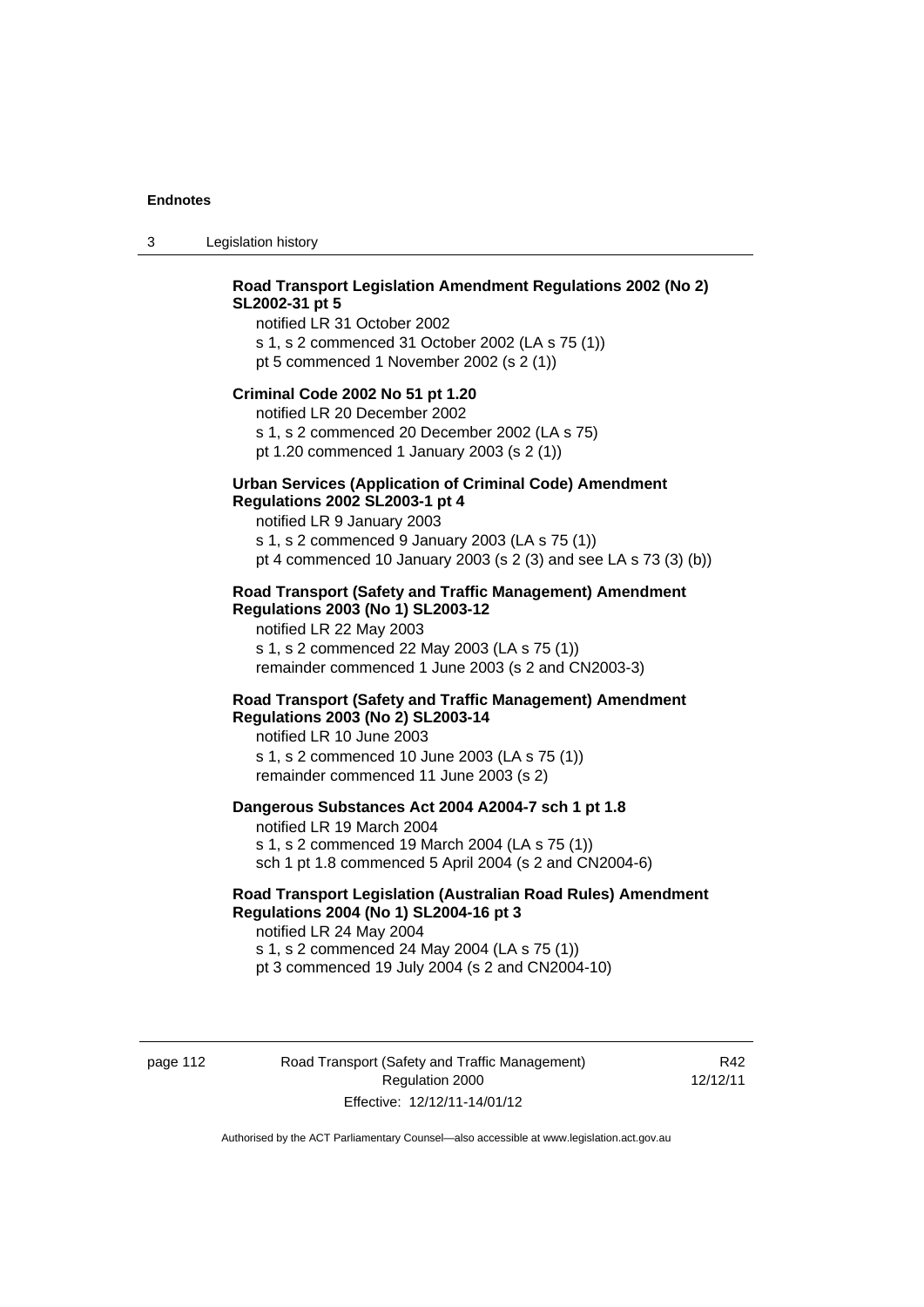#### **Emergencies Act 2004 A2004-28 sch 3 pt 3.20**

notified LR 29 June 2004

s 1, s 2 commenced 29 June 2004 (LA s 75 (1)) sch 3 pt 3.20 commenced 1 July 2004 (s 2 (1) and CN2004-11)

#### **Road Transport Legislation Amendment Regulations 2004 (No 1) SL2004-47 pt 5**

notified LR 9 September 2004

s 1, s 2 commenced 9 September 2004 (LA s 75 (1))

pt 5 commenced 10 September 2004 (s 2)

#### **Road Transport Legislation (Hire Cars) Amendment Regulation 2005 (No 1) SL2005-4 sch 2 pt 2.4**

notified LR 7 March 2005

s 1, s 2 commenced 7 March 2005 (LA s 75 (1)) sch 2 pt 2.4 commenced 9 March 2005 (s 2 and see Road Transport (Public Passenger Services) (Hire Cars) Amendment Act 2004 A2004-69, s 2 and LA s 79)

#### **Road Transport (Safety and Traffic Management) Amendment Regulation 2005 (No 1) SL2005-7**

notified LR 8 April 2005 s 1, s 2 commenced 8 April 2005 (LA s 75 (1)) remainder commenced 9 April 2005 (s 2)

#### **Road Transport (Safety and Traffic Management) Amendment Regulation 2005 (No 2) SL2005-22**

notified LR 15 September 2005 s 1, s 2 commenced 15 September 2005 (LA s 75 (1)) remainder commenced 16 September 2005 (s 2)

#### **Statute Law Amendment Act 2005 (No 2) A2005-62 sch 1 pt 1.4**  notified LR 21 December 2005

s 1, s 2 commenced 21 December 2005 (LA s 75 (1)) sch 1 pt 1.4 commenced 11 January 2006 (s 2 (1))

# **Road Transport (Safety and Traffic Management) Amendment Regulation 2006 (No 1) SL2006-4**

notified LR 16 January 2006

s 1, s 2 commenced 16 January 2006 (LA s 75 (1)) remainder commenced 17 January 2006 (s 2)

R42 12/12/11 Road Transport (Safety and Traffic Management) Regulation 2000 Effective: 12/12/11-14/01/12

page 113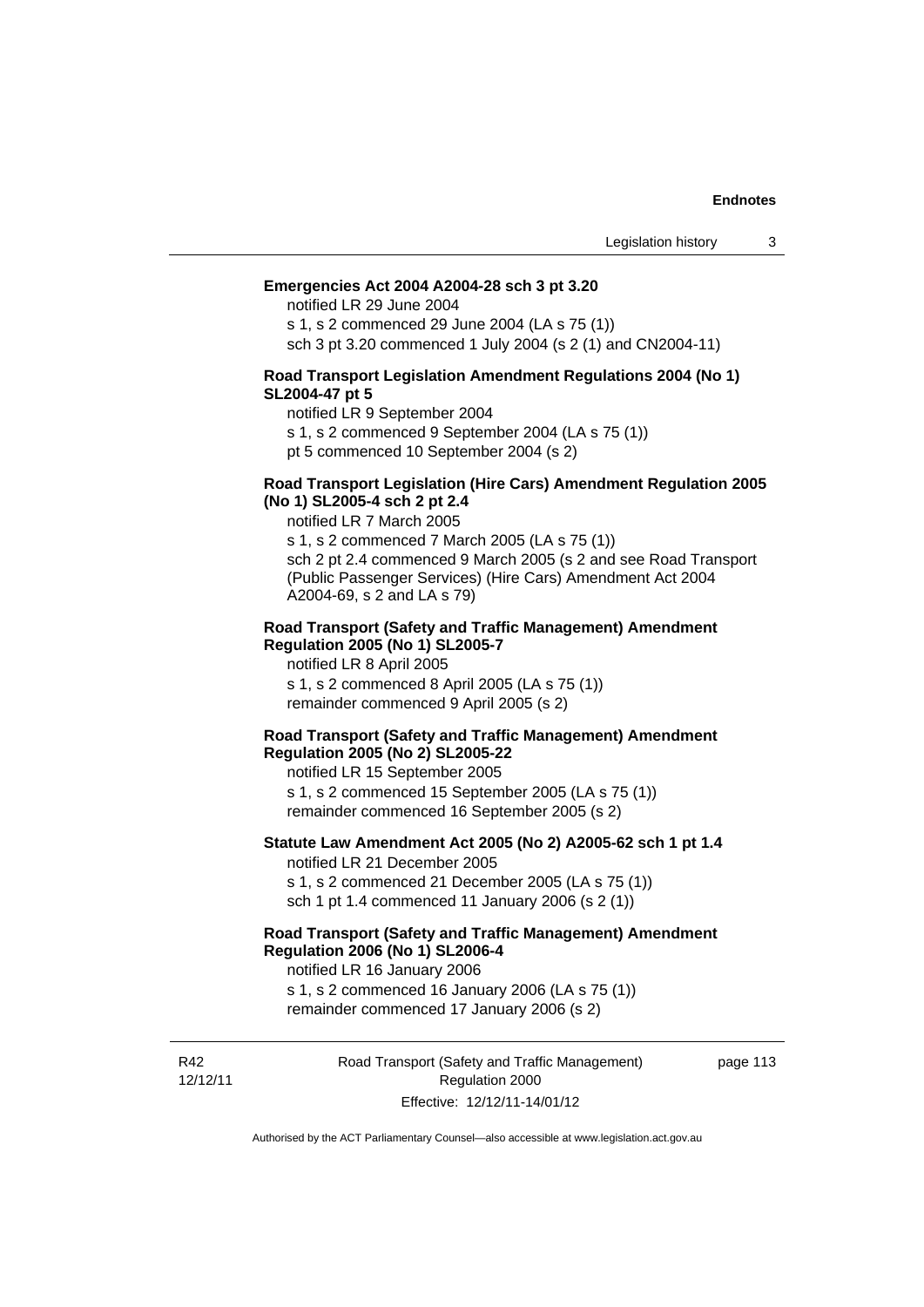3 Legislation history

# **Road Transport (Public Passenger Services) Amendment Regulation 2006 (No 1) SL2006-32 sch 1 pt 1.5**

notified LR 26 June 2006

s 1, s 2 commenced 26 June 2006 (LA s 75 (1)) sch 1 pt 1.5 commenced 3 July 2006 (s 2 (2))

#### **Road Transport (Safety and Traffic Management) Amendment Regulation 2006 (No 2) SL2006-51**

notified LR 4 December 2006

s 1, s 2 commenced 4 December 2006 (LA s 75 (1)) remainder commenced 5 December 2006 (s 2)

# **Road Transport (Safety and Traffic Management) Amendment Regulation 2007 (No 1) SL2007-20**

notified LR 30 July 2007 s 1, s 2 commenced 30 July 2007 (LA s 75 (1)) remainder commenced 31 July 2007 (s 2)

# **Planning and Development (Consequential Amendments) Act 2007 A2007-25 sch 1 pt 1.29**

notified LR 13 September 2007

s 1, s 2 commenced 13 September 2007 (LA s 75 (1)) sch 1 pt 1.29 commenced 31 March 2008 (s 2 and see Planning and Development Act 2007 A2007-24, s 2 and CN2008-1)

#### **Road Transport (Safety and Traffic Management) Amendment Regulation 2008 (No 1) SL2008-40**

notified LR 11 September 2008 s 1, s 2 commenced 11 September 2008 (LA s 75 (1)) remainder commenced 11 March 2009 (s 2 and LA s 79)

# **Road Transport Legislation Amendment Regulation 2008 (No 2) SL2008-47 sch 1 pt 1.3**

notified LR 1 December 2008 s 1, s 2 commenced 1 December 2008 (LA s 75 (1)) sch 1 pt 1.3 commenced 2 December 2008 (s 2)

page 114 Road Transport (Safety and Traffic Management) Regulation 2000 Effective: 12/12/11-14/01/12

R42 12/12/11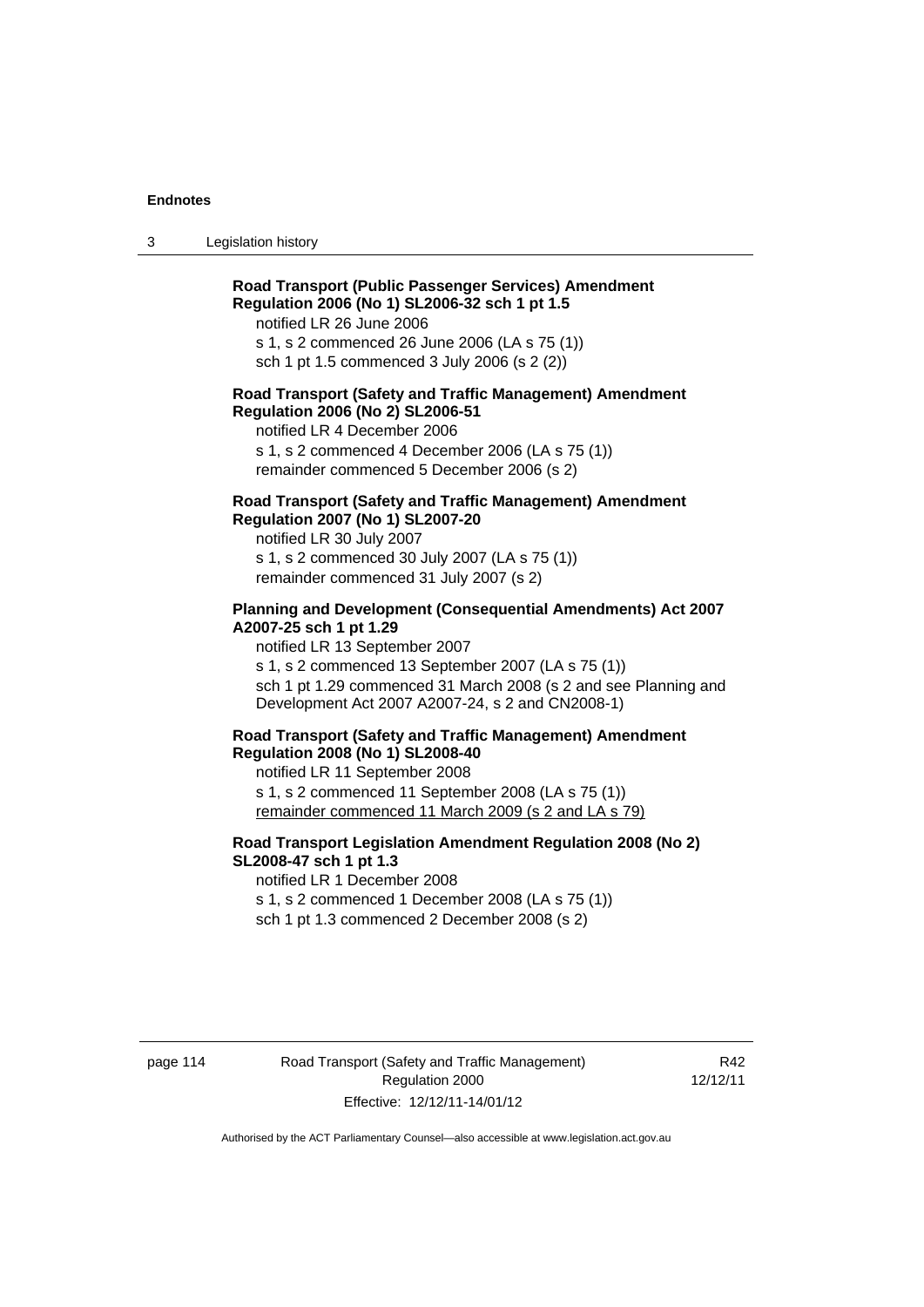## **Road Transport Legislation Amendment Regulation 2009 (No 1) SL2009-6 pt 4**

notified LR 11 March 2009

s 1, s 2 commenced 11 March 2009 (LA s 75 (1)) pt 4 commenced 16 March 2009 (s 2 and CN2009-7)

#### **Road Transport (Safety and Traffic Management) Amendment Regulation 2009 (No 1) SL2009-7**

notified LR 12 March 2009

s 1, s 2 commenced 12 March 2009 (LA s 75 (1)) remainder commenced 13 March 2009 (s 2)

# **Road Transport (Mass, Dimensions and Loading) Act 2009 A2009-22 sch 1 pt 1.10**

notified LR 3 September 2009 s 1, s 2 commenced 3 September 2009 (LA s 75 (1)) sch 1 pt 1.10 commenced 3 March 2010 (s 2 and LA s 79)

#### **Dangerous Goods (Road Transport) Act 2009 A2009-34 sch 1 pt 1.3**

notified LR 28 September 2009 s 1, s 2 commenced 28 September 2009 (LA s 75 (1)) sch 1 pt 1.3 commenced 2 April 2010 (s 2, CN2010-5 and LA s 77 (3))

#### **Road Transport Legislation Amendment Regulation 2010 (No 1) SL2010-5 pt 4**

notified LR 1 March 2010 s 1, s 2 commenced 1 March 2010 (LA s 75 (1)) s 55, ss 58-62 commenced 15 March 2011 (s 2 (2)) pt 4 remainder commenced 15 March 2010 (s 2 (1))

# **Road Transport Legislation Amendment Regulation 2010 (No 2) SL2010-7 pt 5**

notified LR 16 March 2010 s 1, s 2 commenced 16 March 2010 (LA s 75 (1))

pt 5 commenced 17 March 2010 (s 2 (1))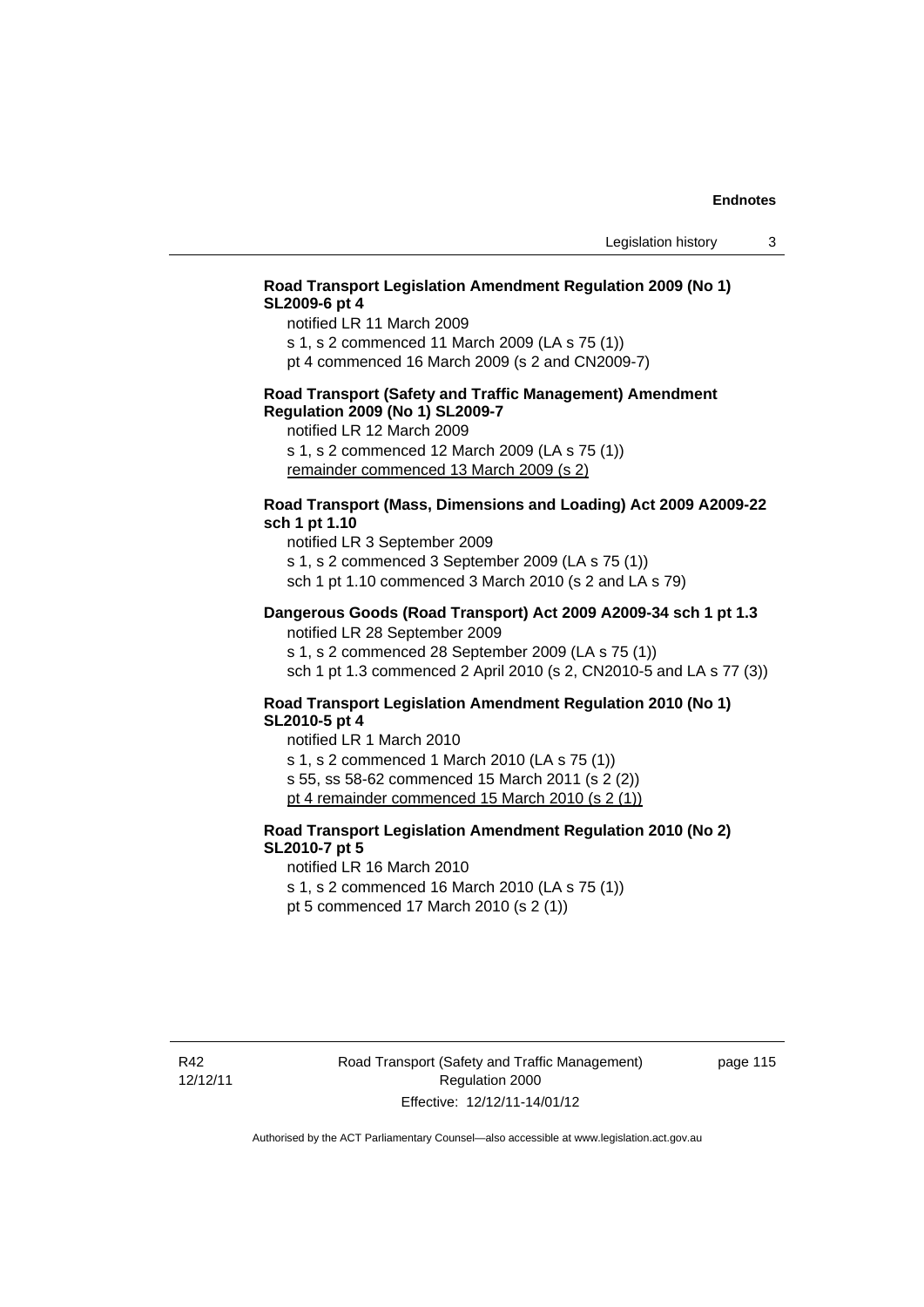| - 3 | Legislation history |  |
|-----|---------------------|--|
|-----|---------------------|--|

#### **Personal Property Securities Act 2010 A2010-15 sch 2 pt 2.5**

notified LR 1 April 2010

s 1, s 2 commenced 1 April 2010 (LA s 75 (1)) sch 2 pt 2.5 awaiting commencement (s 2 (2)-(4))

| Note 1                                 | If a commencement notice has not fixed a commencement day<br>before the day of the registration commencement time, the<br>remaining provisions automatically commence on the day of<br>the registration commencement time (see s 2 (2), LA s 79 does |
|----------------------------------------|------------------------------------------------------------------------------------------------------------------------------------------------------------------------------------------------------------------------------------------------------|
|                                        | not apply to this Act).                                                                                                                                                                                                                              |
| $\mathbf{A}$ $\mathbf{A}$ $\mathbf{A}$ | For the second of academic to communicate the first state of the second state of the second state                                                                                                                                                    |

*Note 2* For the meaning of *registration commencement time* see the *Personal Property Securities Act 2009* (Cwlth).

# **Statute Law Amendment Act 2010 A2010-18 sch 3 pt 3.21**

notified LR 13 May 2010 s 1, s 2 commenced 13 May 2010 (LA s 75 (1))

sch 3 pt 3.21 commenced 3 June 2010 (s 2)

#### **Road Transport Legislation Amendment Regulation 2010 (No 4) SL2010-33 pt 3**

notified LR 5 August 2010 s 1, s 2 commenced 5 August 2010 (LA s 75 (1)) pt 3 commenced 6 August 2010 (s 2)

### **Road Transport (Safety and Traffic Management) Amendment Regulation 2010 (No 1) SL2010-38**

notified LR 16 September 2010 s 1, s 2 commenced 16 September 2010 (LA s 75 (1)) remainder commenced 17 September 2010 (s 2)

# **Road Transport Legislation Amendment Regulation 2011 (No 1) SL2011-2 pt 3**

notified LR 27 January 2011 s 1, s 2 commenced 27 January 2011 (LA s 75 (1)) pt 3 commenced 28 January 2011 (s 2)

# **Statute Law Amendment Act 2011 (No 3) A2011-52 sch 3 pt 3.49**  notified LR 28 November 2011

s 1, s 2 commenced 28 November 2011 (LA s 75 (1)) sch 3 pt 3.49 commenced 12 December 2011 (s 2)

page 116 Road Transport (Safety and Traffic Management) Regulation 2000 Effective: 12/12/11-14/01/12

R42 12/12/11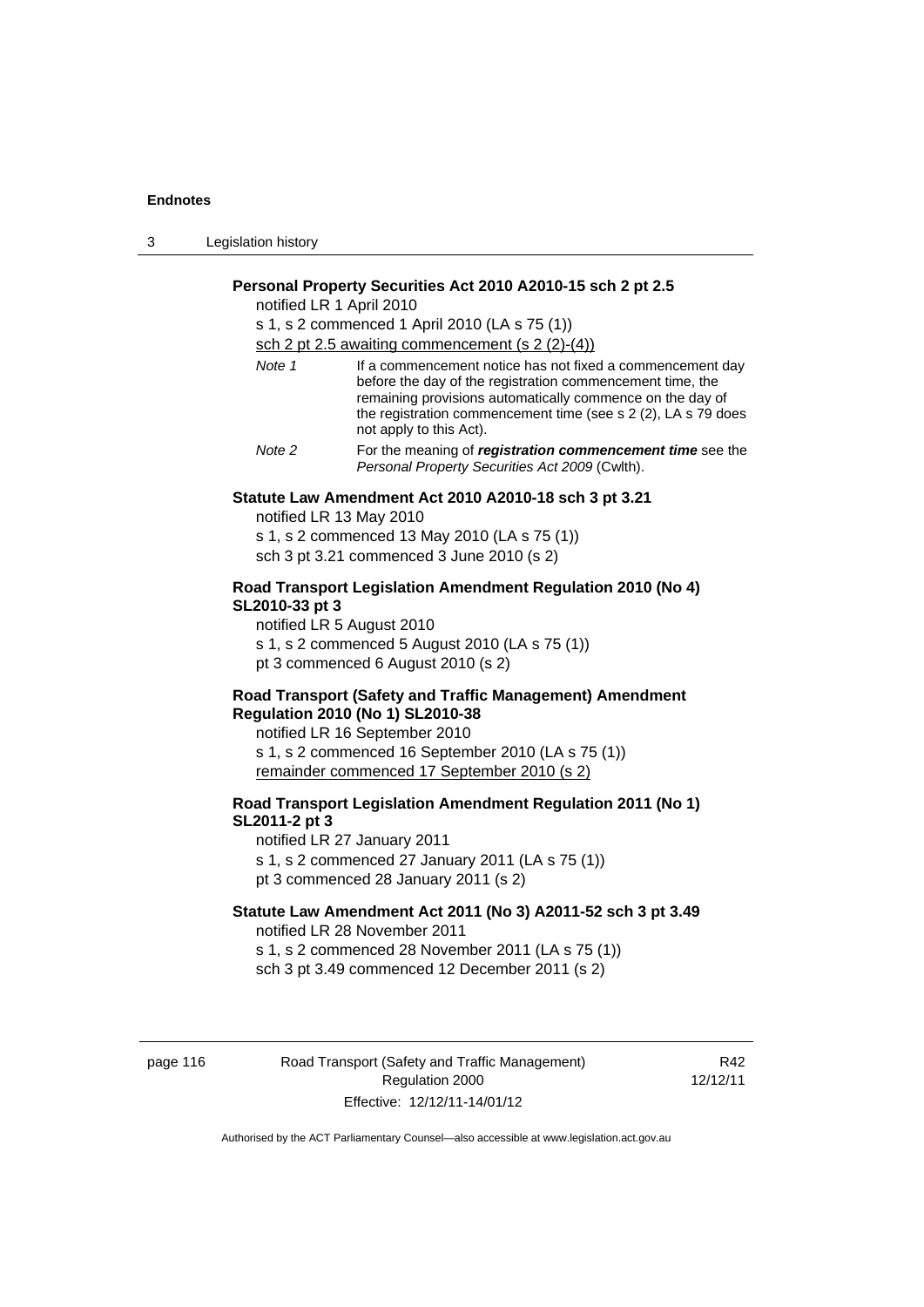# **4 Amendment history**

| Name of regulation<br>s 1                                            | am R <sub>18</sub> LA                                                                                                                                            |
|----------------------------------------------------------------------|------------------------------------------------------------------------------------------------------------------------------------------------------------------|
| <b>Dictionary</b><br>s 2                                             | om Act 2001 No 27 amdt 4.24<br>ins SL2005-22 amdt 1.1                                                                                                            |
| s 3 hdg<br>s <sub>3</sub>                                            | Dictionary-application to Australian Road Rules<br>bracketed note exp 17 September 2002 (s 4 (3))<br>am Act 2001 No 44 amdt 1.3793<br>sub SL2005-22 amdt 1.1     |
| Road includes road related area<br>s 3A                              | ins SL2005-22 amdt 1.1                                                                                                                                           |
| Meaning of park and stop<br>s 3B                                     | ins SL2005-22 amdt 1.1                                                                                                                                           |
| <b>Notes</b><br>s 4 hdg<br>s <sub>4</sub>                            | bracketed note exp 17 September 2002 (s 4 (3))<br>am Act 2001 No 44 amdt 1.3794; Act 2002 No 30 amdt 3.769<br>$(2)$ , $(3)$ exp 17 September 2002 (s $(4 \ (3))$ |
| $s$ 4A                                                               | Offences against regulation-application of Criminal Code etc<br>ins SL2003-1 s 16                                                                                |
| s 4B                                                                 | Offences against regulation are strict liability offences<br>ins SL2003-1 s 16                                                                                   |
| $s$ 4 $C$                                                            | General defence of accident or reasonable effort<br>ins SL2003-1 s 16                                                                                            |
| <b>Meaning of Australian Road Rules</b><br>s 5 hdg<br>s <sub>5</sub> | bracketed note exp 17 September 2002 (s 4 (3))<br>sub SL2004-16 s 25<br>am SL2005-22 amdt 1.2<br>sub SL2010-5 s 51                                               |
| s 6 hdg                                                              | Incorporation of Australian Road Rules into ACT law<br>bracketed note exp 17 September 2002 (s 4 (3))                                                            |
| Transitional-ARR r 266 and r 267<br>s 6A                             | ins SL2010-5 s 52<br>exp 14 March 2011 (s 6A (2))                                                                                                                |
| Substitution-ARR r 300<br>s 6B                                       | ins SL2010-38 s 4                                                                                                                                                |

R42 12/12/11 Road Transport (Safety and Traffic Management) Regulation 2000 Effective: 12/12/11-14/01/12

page 117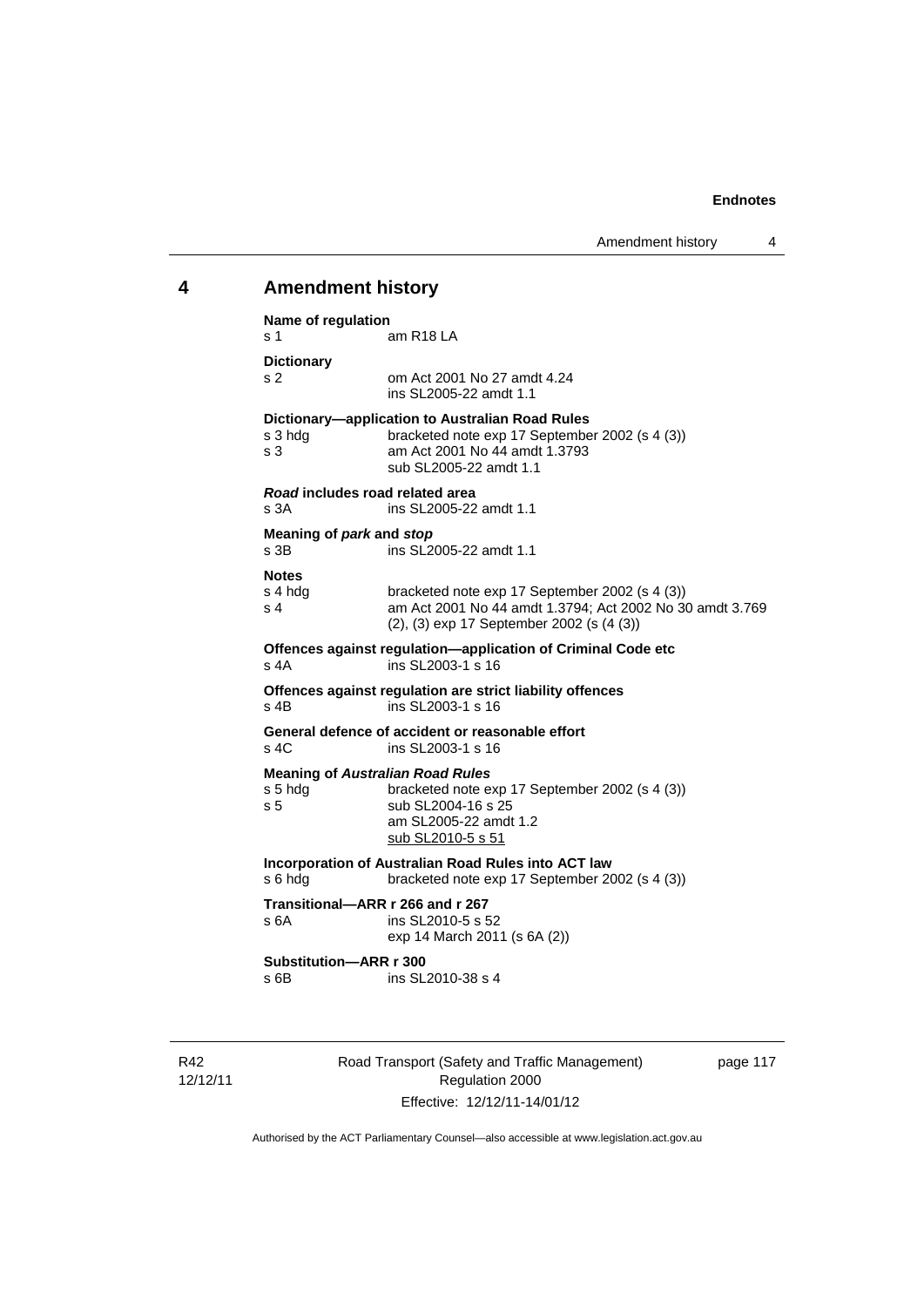| 4        | Amendment history                              |                                                                                                                                                                                                                        |     |
|----------|------------------------------------------------|------------------------------------------------------------------------------------------------------------------------------------------------------------------------------------------------------------------------|-----|
|          | General<br>div 2.2.1 hdg<br>note 2             | am 2000 No 52 s 3; 2001 No 32 s 3; 2002 No 31 s 22;<br>SL2003-12 s 4; SL2004-16 ss 26-30<br>sub SL2005-22 s 4<br>am SL2006-32 amdt 1.92; items renum R24 LA; SL2010-5<br>s 53, s 54; items renum R34 LA; SL2010-5 s 55 |     |
|          | div 2.2.1 hdg<br>note 3                        | sub SL2005-22 s 4<br>am A2009-22 amdt 1.25; SL2010-33 s 5; items renum R38 LA                                                                                                                                          |     |
|          | s 7 hdg<br>s 7                                 | References to another law of this jurisdiction etc<br>bracketed note exp 17 September 2002 (s 4 (3))<br>am Act 2001 No 44 amdt 1.3795, amdt 1.3796                                                                     |     |
|          | s 8 hdg                                        | ARR r 10 (2)-penalties for offences<br>bracketed note exp 17 September 2002 (s 4 (3))                                                                                                                                  |     |
|          | s 8A                                           | ARR r 25 (2)-default speed-limit in built-up area<br>ins SL2003-12 s 5<br>om SL2004-16 s 31                                                                                                                            |     |
|          | s 9 hdg<br>s 9                                 | ARR r 95-emergency stopping lane only signs<br>bracketed note exp 17 September 2002 (s 4 (3))<br>am SL2005-22 amdt 1.3                                                                                                 |     |
|          | ARR r 104-no truck signs<br>$s$ 10 hdg<br>s 10 | bracketed note exp 17 September 2002 (s 4 (3))<br>am SL2005-22 amdt 1.4                                                                                                                                                |     |
|          | s 12 hdg<br>s 12                               | ARR r 158 (2) (c)—other vehicles permitted to travel in bus lanes<br>bracketed note exp 17 September 2002 (s 4 (3))<br>sub 2002 No 31 s 23; SL2005-4 amdt 2.38<br>am SL2006-32 amdt 1.93                               |     |
|          | s 12A                                          | ARR r 170 (1)-driver not to stop in intersection unless permitted<br>ins SL2004-16 s 32<br>om SL2010-5 s 56                                                                                                            |     |
|          | s 13 hdg<br>s 13                               | ARR r 179 (1) (c)-stopping in a loading zone-goods and permit vehicles<br>bracketed note exp 17 September 2002 (s 4 (3))<br>sub SL2005-22 s 5                                                                          |     |
|          | s 13A                                          | ARR r 179 (1) (c) and (2) (c)-stopping in loading zone-taxis<br>ins SL2005-22 s 5                                                                                                                                      |     |
|          | s 13B                                          | ARR r 183—stopping in a bus zone<br>ins SL2006-32 amdt 1.94                                                                                                                                                            |     |
|          | s 13C                                          | ARR r 195—stopping at or near a bus stop<br>ins SL2006-32 amdt 1.94                                                                                                                                                    |     |
| nage 118 |                                                | <b>Road Transport (Safety and Traffic Management)</b>                                                                                                                                                                  | R42 |

#### page 118 Road Transport (Safety and Traffic Management) Regulation 2000 Effective: 12/12/11-14/01/12

R42 12/12/11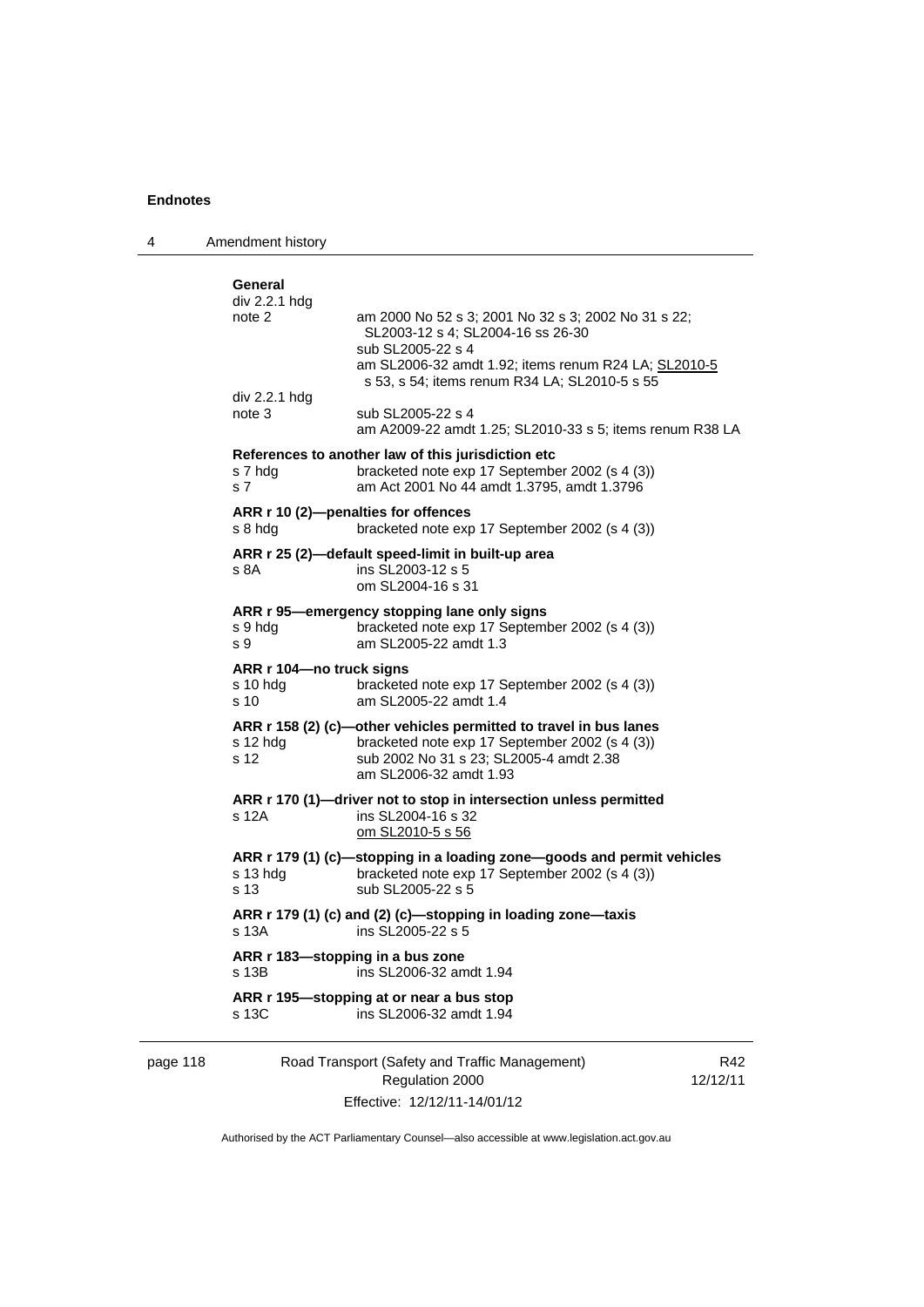| $s$ 14 hdg       | bracketed note exp 17 September 2002 (s 4 (3))                                                                                                                                                |
|------------------|-----------------------------------------------------------------------------------------------------------------------------------------------------------------------------------------------|
| s 15 hda         | ARR r 206 (2) (b), (c)-time extension for people with disabilities permit<br>bracketed note exp 17 September 2002 (s 4 (3))<br>sub SL2005-22 amdt 1.5                                         |
| s 16 hda         | ARR r 207 (2) (a)-fees for parking in pay parking spaces<br>bracketed note exp 17 September 2002 (s 4 (3))                                                                                    |
| s 16A            | ARR r 213 (5)-making a motor vehicle secure-exception<br>ins Legislative Assembly AR2000-2 (see Gaz 2000 No 20)<br>am SL2004-16 s 33<br>sub SL2005-22 amdt 1.6                                |
| s 18 hdg<br>s 18 | ARR r 216 (3)—towing a vehicle at night or in hazardous weather conditions<br>bracketed note exp 17 September 2002 (s 4 (3))<br>sub A2009-34 amdt 1.6                                         |
| s 22 hdg         | ARR r 225-use of radar detectors<br>bracketed note exp 17 September 2002 (s 4 (3))                                                                                                            |
| s 22A            | ARR r 236 (6)-hitchhiking, roadside commerce etc permitted<br>ins SL2004-16 s 34                                                                                                              |
| s 23 hdg<br>s 23 | ARR r 244C-motorised scooters not to be used<br>bracketed note exp 17 September 2002 (s 4 (3))<br>sub SL2010-5 s 57                                                                           |
| s 23A            | ARR r 266-children travelling in interstate registered vehicles<br>ins 2000 No 21 s 3<br>om SL2004-16 s 35                                                                                    |
|                  | ins SL2010-5 s 58                                                                                                                                                                             |
| s 23B            | ARR r 266 (2B)-children travelling in goods compartments<br>ins 2001 No 32 s 4<br>amdt 2.39, amdt 2.40; SL2006-32 amdt 1.95<br>sub SL2010-5 s 58                                              |
| s 24 hda<br>s 24 | ARR r 266 (7)-wearing of seatbelts by passengers under 16 years old<br>bracketed note exp 17 September 2002 (s 4 (3))<br>am SL2010-5 s 59                                                     |
| s 25 hdg<br>s 25 | am 2002 No 2 s 28; Act 2002 No 51 amdt 1.38; SL2005-4<br>ARR r 267 (3)-certificates of exemption from wearing seatbelts<br>bracketed note exp 17 September 2002 (s 4 (3))<br>om SL2010-5 s 60 |

R42 12/12/11 Road Transport (Safety and Traffic Management) Regulation 2000 Effective: 12/12/11-14/01/12

page 119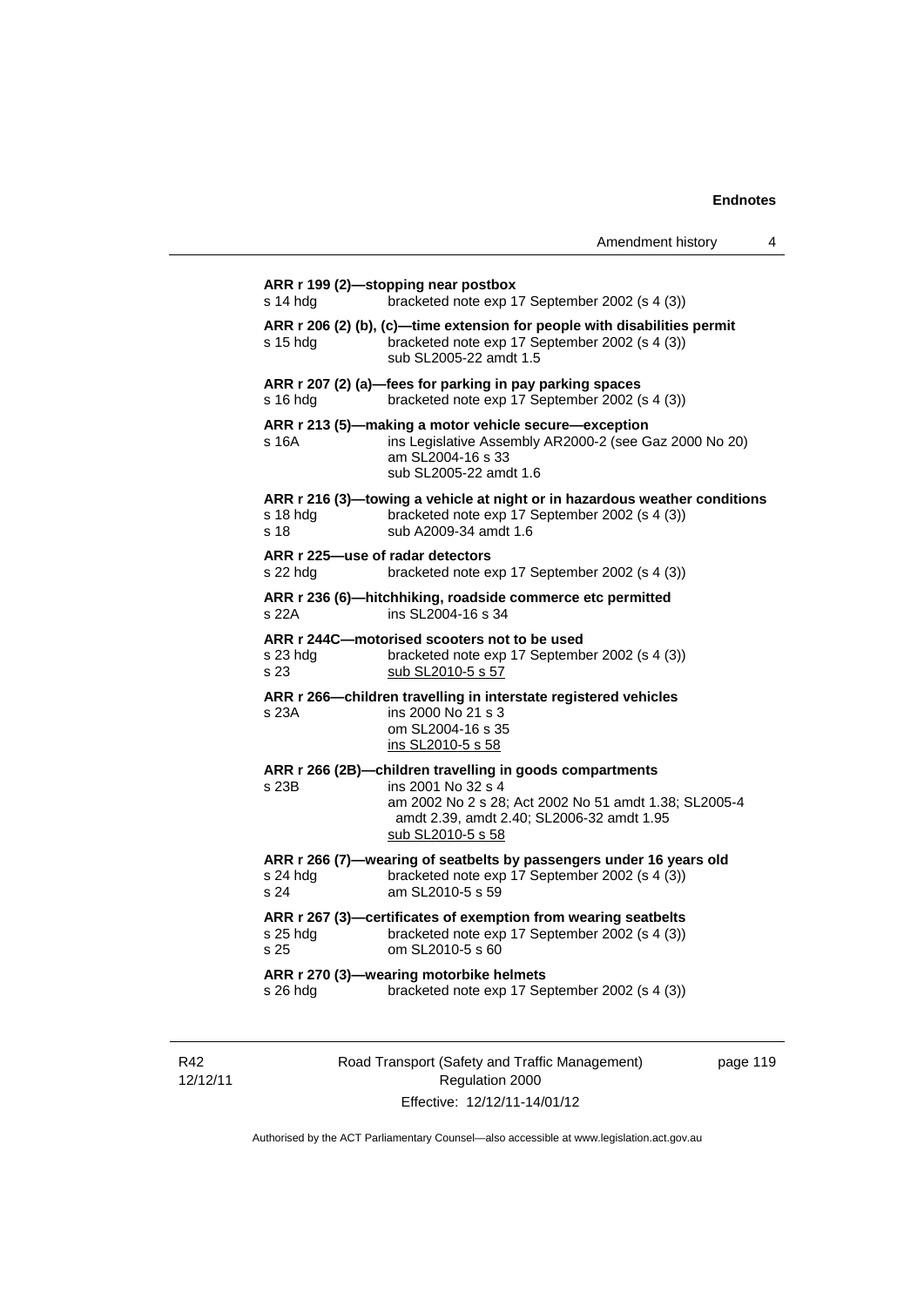| 4 | Amendment history                                       |                                                                                                                                                                                                                                                                                                                                                                                                                                                                                                                                                                                                     |
|---|---------------------------------------------------------|-----------------------------------------------------------------------------------------------------------------------------------------------------------------------------------------------------------------------------------------------------------------------------------------------------------------------------------------------------------------------------------------------------------------------------------------------------------------------------------------------------------------------------------------------------------------------------------------------------|
|   | s 27 hdg                                                | ARR r 271 (6)-riding on motorbikes<br>bracketed note exp 17 September 2002 (s 4 (3))                                                                                                                                                                                                                                                                                                                                                                                                                                                                                                                |
|   | s 27A                                                   | ARR r 280 (2) (a)-other vehicles to which B light rules apply<br>ins 2002 No 31 s 24<br>sub SL2005-4 amdt 2.41; SL2006-32 amdt 1.96                                                                                                                                                                                                                                                                                                                                                                                                                                                                 |
|   | s 28 hda<br>s 28                                        | ARR r 287 (3), (4)-duties of participants in crashes<br>bracketed note exp 17 September 2002 (s 4 (3))<br>sub SL2008-40 s 4                                                                                                                                                                                                                                                                                                                                                                                                                                                                         |
|   | s 29 hdg<br>s 29                                        | ARR r 289 (1) (g)-driving on nature strip<br>bracketed note exp 17 September 2002 (s 4 (3))<br>am SL2004-16 s 36; pars renum R16 LA (see SL2004-16<br>s 37); SL2005-22 amdt 1.7                                                                                                                                                                                                                                                                                                                                                                                                                     |
|   | s 30                                                    | ARR r 298-driving with a person in or on trailer<br>am SL2005-22 amdt 1.8                                                                                                                                                                                                                                                                                                                                                                                                                                                                                                                           |
|   | ARR r 313-postal workers<br>s 32 hdg                    | bracketed note exp 17 September 2002 (s 4 (3))                                                                                                                                                                                                                                                                                                                                                                                                                                                                                                                                                      |
|   | s 33 hdg<br>s 33                                        | ARR dict-definitions for dictionary<br>bracketed note exp 17 September 2002 (s 4 (3))<br>am SL2005-22 amdt 1.9<br>def authorised person am SL2010-33 s 6<br>def emergency worker am A2004-28 amdt 3.61<br>def <i>hire</i> car<br>ins SL2005-4 amdt 2.43<br>def oversize vehicle sub A2009-22 amdt 1.26<br>def <i>police officer</i> sub Act 2001 No 56 amdt 3.475<br>def <i>private hire car</i><br>om SL2005-4 amdt 2.44<br>def <i>public bus</i> sub Act 2001 No 62 amdt 1.38<br>def restricted hire vehicle om SL2005-4 amdt 2.44<br>def <i>taxi</i> sub 2002 No 2 s 29<br>am SL2005-4 amdt 2.42 |
|   | div 2.2.3 hdg                                           | <b>Offences against the Australian Road Rules</b><br>om SL2003-1 s 17                                                                                                                                                                                                                                                                                                                                                                                                                                                                                                                               |
|   | <b>Application of Criminal Code</b><br>s 34 hdg<br>s 34 | bracketed note exp 17 September 2002 (s 4 (3))<br>sub Act 2002 No 51 amdt 1.39<br>om SL2003-1 s 17                                                                                                                                                                                                                                                                                                                                                                                                                                                                                                  |
|   | s 35 hdg<br>s 35                                        | Offences are strict liability offences<br>bracketed note exp 17 September 2002 (s 4 (3))<br>am Act 2002 No 51 amdt 1.40<br>om SL2003-1 s 17                                                                                                                                                                                                                                                                                                                                                                                                                                                         |

| page 120 |  |  |
|----------|--|--|
|          |  |  |

Road Transport (Safety and Traffic Management) Regulation 2000 Effective: 12/12/11-14/01/12

R42 12/12/11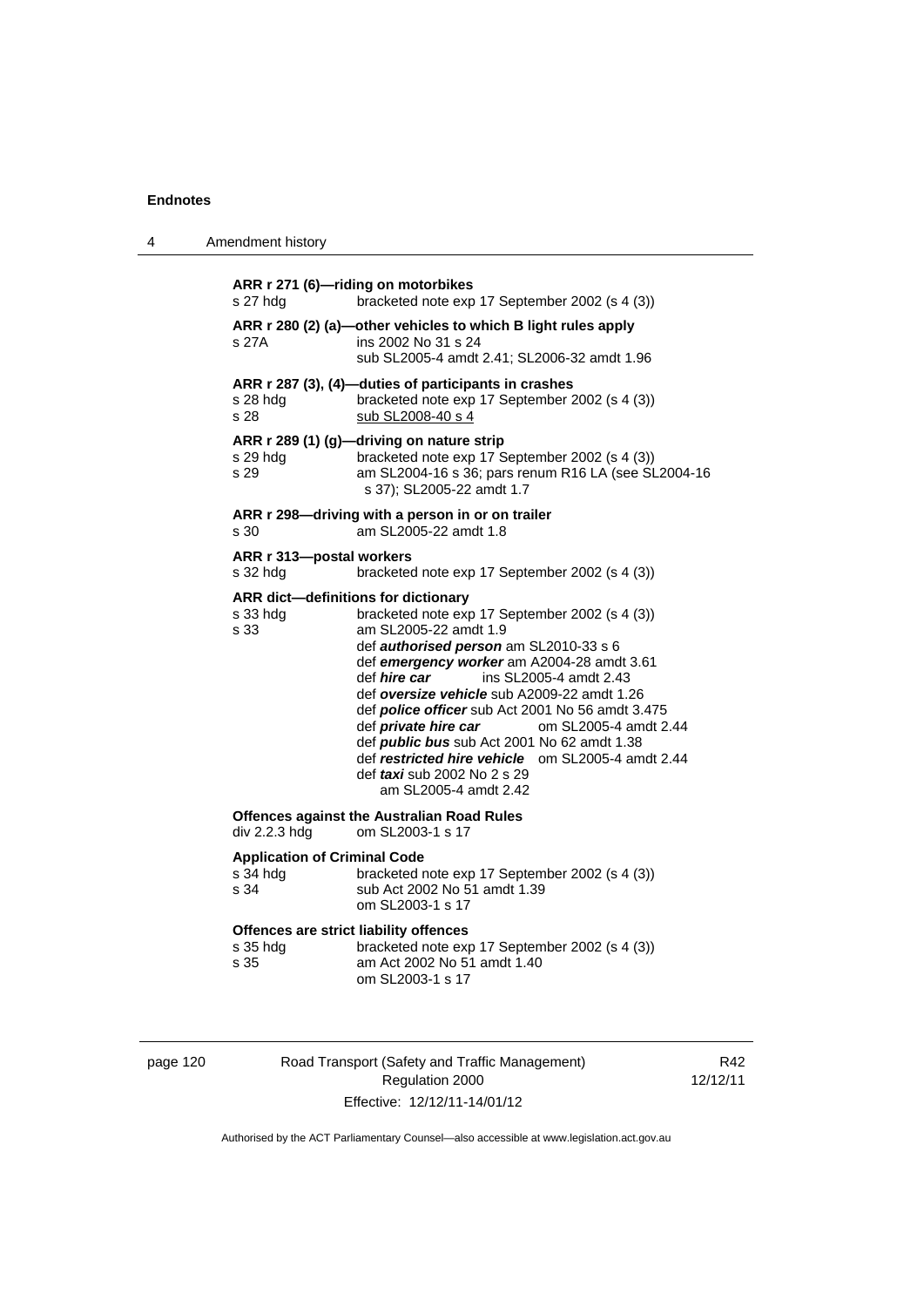| s 36 hda<br>s 36                                  | bracketed note exp 17 September 2002 (s 4 (3))<br>am Act 2002 No 51 amdt 1.41<br>om SL2003-1 s 17                    |
|---------------------------------------------------|----------------------------------------------------------------------------------------------------------------------|
| Making unnecessary engine noise<br>s 37 hdg       | bracketed note exp 17 September 2002 (s 4 (3))                                                                       |
| Emission of waste oil or grease<br>s 38 hdg       | bracketed note exp 17 September 2002 (s 4 (3))                                                                       |
| Safety of persons on trailers<br>s 39 hda<br>s 39 | bracketed note exp 17 September 2002 (s 4 (3))<br>am SL2005-22 amdt 1.10, amdt 1.11                                  |
| s 40 hdg                                          | Passengers in sidecars to be seated<br>bracketed note exp 17 September 2002 (s 4 (3))                                |
| s 41 hdg                                          | Number of vehicles that may be drawn<br>bracketed note exp 17 September 2002 (s 4 (3))                               |
| Towing by vehicles under 4.5t<br>s 42 hdg         | bracketed note exp 17 September 2002 (s 4 (3))                                                                       |
| s 43 hda                                          | Lights on motor vehicles generally<br>bracketed note exp 17 September 2002 (s 4 (3))                                 |
| <b>Metered parking</b><br>div 2.3.5 hdg           | sub SL2005-22 s 6                                                                                                    |
| s 44 hdq<br>$s$ 44                                | Metered parking-parking in spaces<br>bracketed note exp 17 September 2002 (s 4 (3))<br>sub SL2005-22 s 7             |
| Metered parking-parking fees<br>s 44A             | ins SL2005-22 s 7                                                                                                    |
| s 44B                                             | Metered parking-maximum length of stay<br>ins SL2005-22 s 7                                                          |
| s 45 hda<br>s <sub>45</sub>                       | Metered parking-exceptions to s 44A and s 44B<br>bracketed note exp 17 September 2002 (s 4 (3))<br>sub SL2005-22 s 7 |
| s 46 hdg                                          | Temporary closure of metered parking spaces<br>bracketed note exp 17 September 2002 (s 4 (3))                        |
| <b>Misuse of parking meters</b><br>s 47 hdg       | bracketed note exp 17 September 2002 (s 4 (3))                                                                       |
|                                                   | Interfering with parking meters etc                                                                                  |

R42 12/12/11 Road Transport (Safety and Traffic Management) Regulation 2000 Effective: 12/12/11-14/01/12

page 121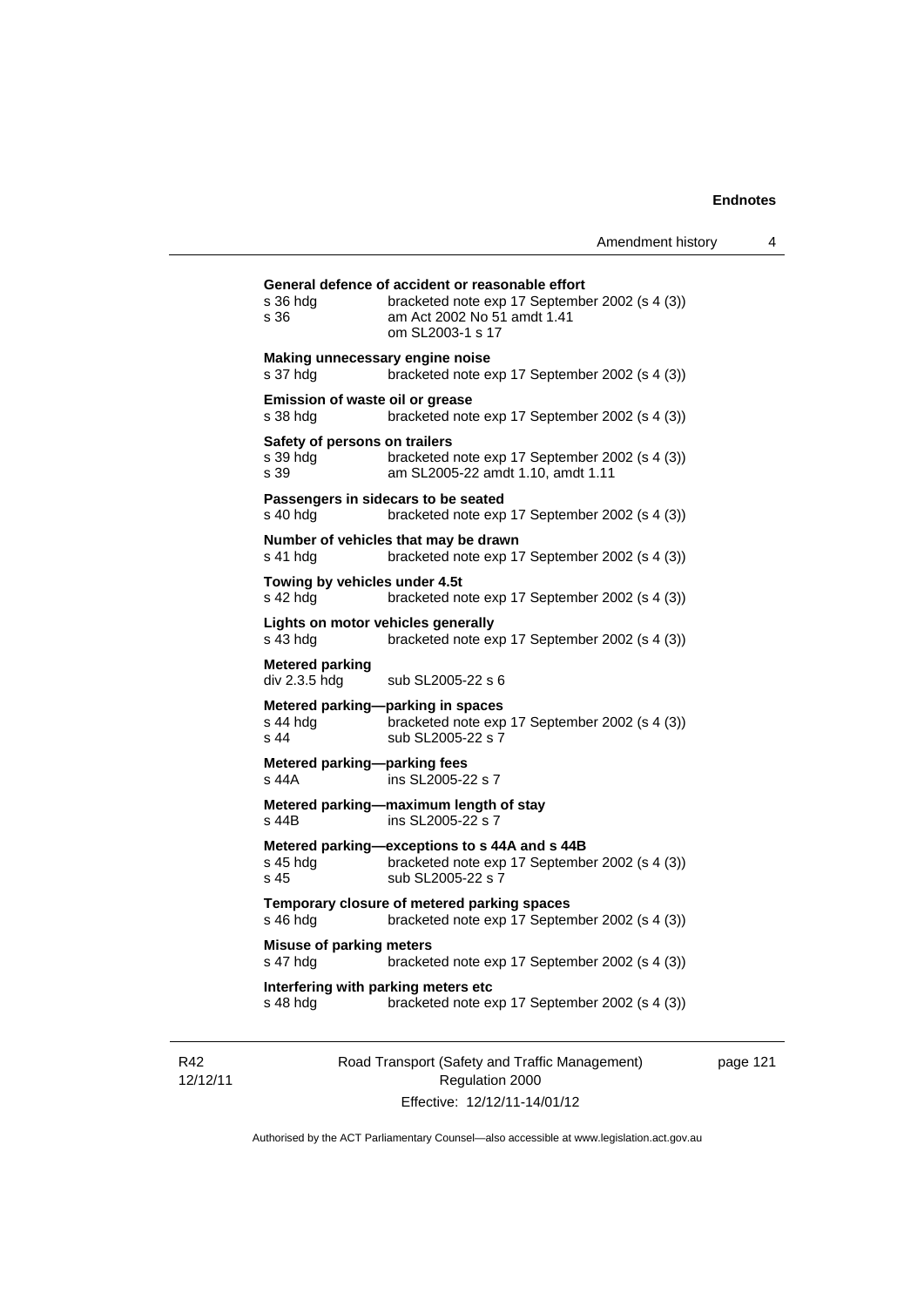4 Amendment history

**Ticket parking**  orig div 2.3.6 hdg renum as div 2.3.8 hdg ins by SL2005-22 s 8 **Ticket parking—parking in spaces**  s 49 hdg bracketed note exp 17 September 2002 (s 4 (3))<br>s 49 sub SL2005-22 s 8 sub SL2005-22 s 8 **Ticket parking—display of tickets**  s 49A ins SL2005-22 s 8 am SL2010-7 s 42 **Ticket parking—maximum length of stay**  s 49B ins SL2005-22 s 8 **Ticket parking—exceptions to s 49A and s 49B**  s 50 hdg bracketed note exp 17 September 2002 (s 4 (3)) s 50 sub SL2005-22 s 8 **Temporary closure of ticket parking spaces and areas**  s 51 hdg bracketed note exp 17 September 2002 (s 4 (3)) sub SL2005-22 amdt 1.12 s 51 am 2002 No 7 s 4, s 5; regs renum R6 LA (see 2002 No 7 s 6) **Use of false or damaged parking tickets etc**  s 52 hdg bracketed note exp 17 September 2002 (s 4 (3)) s 52 sub SL2005-22 s 9 **Misuse of parking ticket machines**<br>s 53 hdg bracketed note e bracketed note exp 17 September 2002 (s 4 (3)) s 53 sub SL2005-22 s 9 **Interfering with parking ticket machines etc**  s 54 hdg bracketed note exp 17 September 2002 (s 4 (3)) **Interfering with parking tickets**  bracketed note exp 17 September 2002 (s 4 (3)) s 55 sub SL2005-22 s 10 **Other ACT road rules about stopping and parking div 2.3.7 hdg ins SL2005-22 s 10** ins SL2005-22 s  $10$ **Unauthorised use of parking permits and mobility parking scheme authorities**  bracketed note exp 17 September 2002 (s 4 (3)) s 56 am Act 2002 No 30 amdt 3.770 sub SL2005-22 s 10 **Interfering with parking permits and mobility parking scheme authorities**  s 56A ins SL2005-22 s 10

| nane |  |
|------|--|
|------|--|

## Road Transport (Safety and Traffic Management) Regulation 2000 Effective: 12/12/11-14/01/12

R42 12/12/11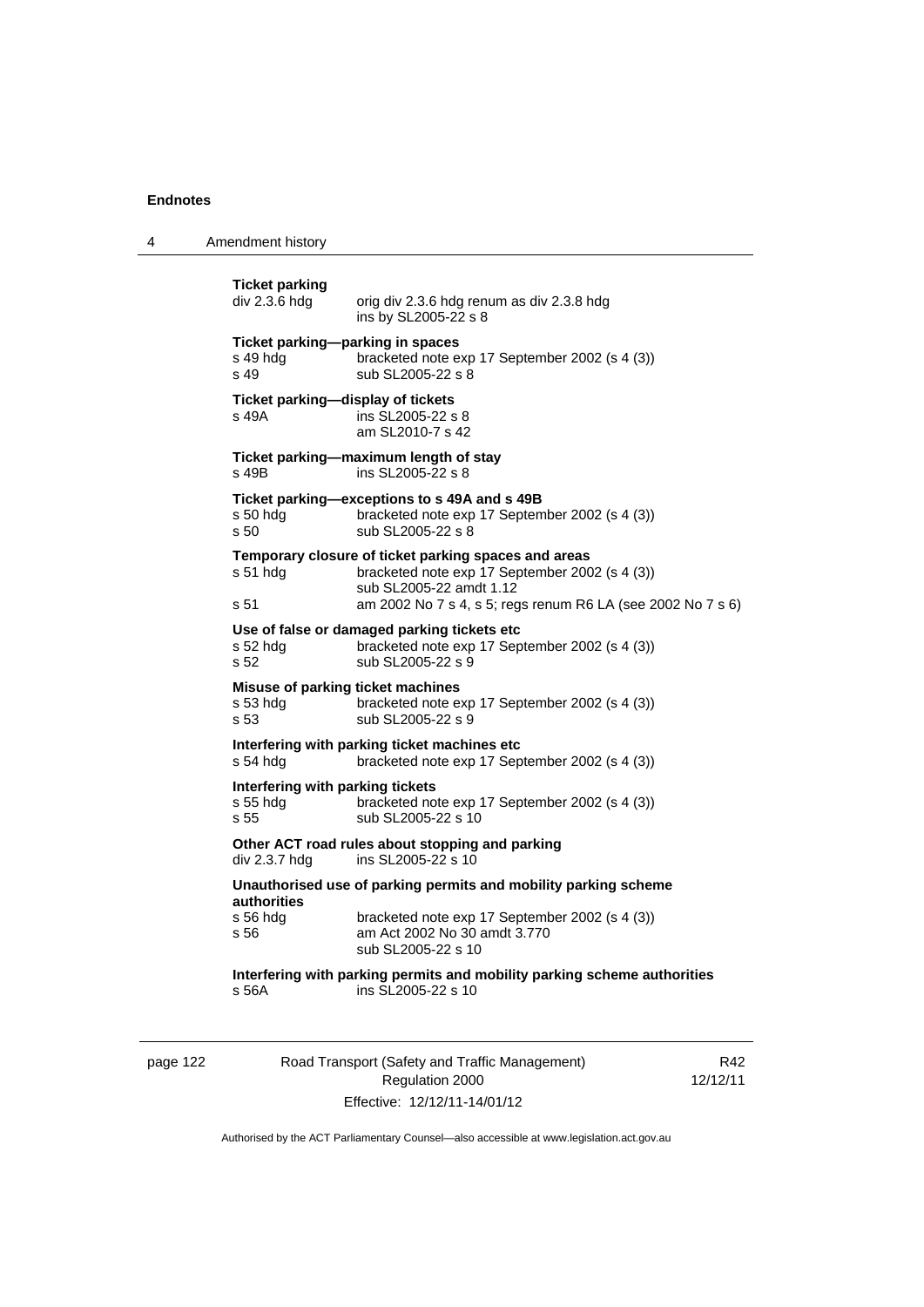| s 57                                         | No stopping on a road with a red kerb<br>am 2001 No 32 s 5                                                                                                                 |          |
|----------------------------------------------|----------------------------------------------------------------------------------------------------------------------------------------------------------------------------|----------|
|                                              | exp 1 December 2002 (s 57 (2))                                                                                                                                             |          |
| s 57A hdg<br>s 57A                           | Stopping public buses in bus zones and at bus stops<br>bracketed note exp 17 September 2002 (s 4 (3))<br>ins 2000 No 33 s 3<br>am 2001 Act No 62 amdts 1.39-1.41           |          |
| $s58$ hdg<br>s 58                            | Stopping in an emergency etc or to comply with another law<br>bracketed note exp 17 September 2002 (s 4 (3))<br>am SL2005-22 s 11, s 12                                    |          |
| <b>Other ACT road rules</b><br>div 2.3.8 hdg | (prev div 2.3.6 hdg) ins SL2005-22 s 13                                                                                                                                    |          |
| s 59 hdg<br>s 59                             | <b>Carrying dangerous substances</b><br>bracketed note exp 17 September 2002 (s 4 (3))<br>sub A2004-7 amdt 1.14<br>am A2004-7 amdt 1.15, amdt 1.16<br>om A2009-34 amdt 1.7 |          |
| s 60 hda                                     | Interrupting funeral processions etc<br>bracketed note exp 17 September 2002 (s 4 (3))                                                                                     |          |
| s 61 hdg                                     | Driving on roads closed to traffic<br>bracketed note exp 17 September 2002 (s 4 (3))                                                                                       |          |
| s 62 hdg                                     | Use of wheeled recreational devices and wheeled toys on roads<br>bracketed note exp 17 September 2002 (s 4 (3))                                                            |          |
| traffic control device                       | Devices that are prescribed traffic control devices—Act, dict, def prescribed                                                                                              |          |
| s 63 hdg<br>s 63                             | bracketed note exp 17 September 2002 (s 4 (3))<br>sub SL2005-22 s 14                                                                                                       |          |
| s 64 hdg                                     | Preventing prescribed traffic control devices being clearly visible<br>bracketed note exp 17 September 2002 (s 4 (3))                                                      |          |
| s 65 hdg                                     | Use of do not overtake turning vehicle sign<br>bracketed note exp 17 September 2002 (s 4 (3))                                                                              |          |
| s 66                                         | Approvals etc by road transport authority<br>am Act 2001 No 44 amdt 1.3797, amdt 1.3798; SL2010-5<br>s 61, s 62; pars renum R41 LA; A2011-52 amdt 3.184                    |          |
| s 68 hdg                                     | Defence of complying with direction of police officer or authorised person<br>bracketed note exp 17 September 2002 (s 4 (3))                                               |          |
| s 69 hdg                                     | <b>Exemption for driver of police vehicles</b><br>bracketed note exp 17 September 2002 (s 4 (3))                                                                           |          |
|                                              | Road Transport (Safety and Traffic Management)<br>Regulation 2000                                                                                                          | page 123 |

R42 12/12/11

Regulation 2000 Effective: 12/12/11-14/01/12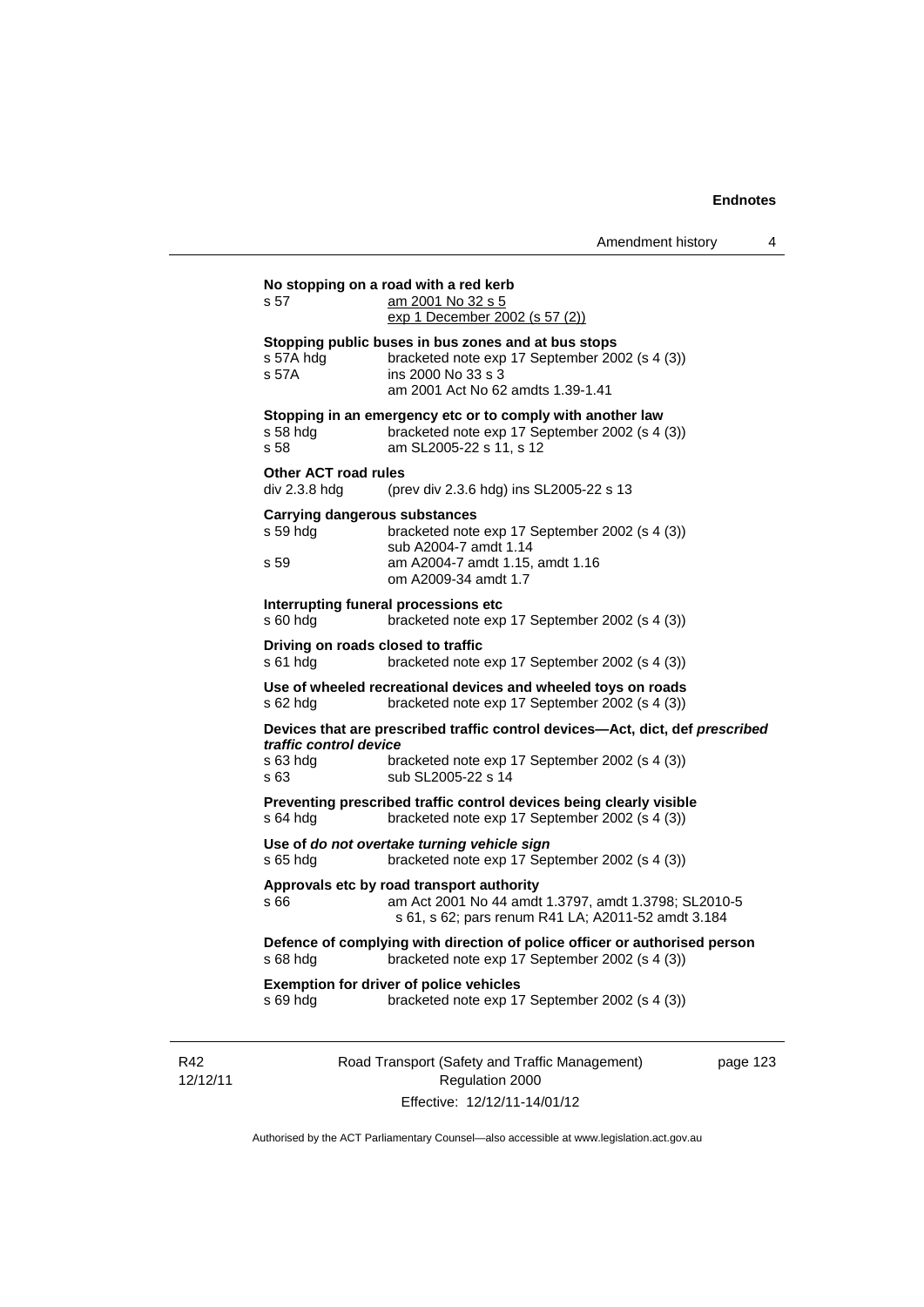| 4        | Amendment history                                         |                                                                                                                                                             |             |
|----------|-----------------------------------------------------------|-------------------------------------------------------------------------------------------------------------------------------------------------------------|-------------|
|          | s 70 hdg                                                  | <b>Exemption for driver of emergency vehicles</b><br>bracketed note exp 17 September 2002 (s 4 (3))                                                         |             |
|          | authorised people<br>s 71 hdg<br>s 71                     | Stopping and parking exemption for police and emergency vehicles and<br>bracketed note exp 17 September 2002 (s 4 (3))<br>sub 2002 No 7 s 7; SL2005-22 s 15 |             |
|          | <b>Parking</b><br>ch 3 hdg                                | ins 2001 No 32 s 6                                                                                                                                          |             |
|          | <b>Metered parking schemes</b><br>s 72 hdg                | bracketed note exp 17 September 2002 (s 4 (3))                                                                                                              |             |
|          | <b>Metered parking areas</b><br>s 73 hdg<br>s 73          | bracketed note exp 17 September 2002 (s 4 (3))<br>am SL2005-22 amdt 1.13                                                                                    |             |
|          | <b>Parking meters</b><br>s 74 hdg                         | bracketed note exp 17 September 2002 (s 4 (3))                                                                                                              |             |
|          | <b>Metered parking spaces</b><br>s 75 hdg<br>s 74         | bracketed note exp 17 September 2002 (s 4 (3))<br>am SL2005-22 s 16                                                                                         |             |
|          | <b>Parking authorities</b><br>s 75A                       | ins 2002 No 7 s 8<br>am A2011-52 amdt 3.185                                                                                                                 |             |
|          | <b>Parking authority guidelines</b><br>s 75B hdg<br>s 75B | bracketed note exp 17 September 2002 (s 4 (3))<br>ins 2002 No 7 s 8<br>am A2011-52 amdt 3.186                                                               |             |
|          | s 76 hdg<br>s 76                                          | Ticket parking schemes-road transport authority<br>sub 2002 No 7 s 9<br>bracketed note exp 17 September 2002 (s 4 (3))<br>am SL2005-22 s 17                 |             |
|          | s 76A hdg<br>s 76A                                        | Ticket parking schemes-parking authorities<br>bracketed note exp 17 September 2002 (s 4 (3))<br>sub SL2005-22 amdt 1.14<br>ins 2002 No 7 s 10               |             |
|          | <b>Ticket parking areas</b><br>s 77 hdg<br>s 77           | bracketed note exp 17 September 2002 (s 4 (3))<br>am SL2005-22 amdt 1.15, amdt 1.16<br>(3), (4) exp 1 December 2006 (s 77 (4))                              |             |
|          | <b>Ticket parking spaces</b><br>s 78 hdg                  | bracketed note exp 17 September 2002 (s 4 (3))                                                                                                              |             |
| page 124 |                                                           | Road Transport (Safety and Traffic Management)<br>Regulation 2000                                                                                           | R<br>12/12/ |

Effective: 12/12/11-14/01/12

 $42$  $11$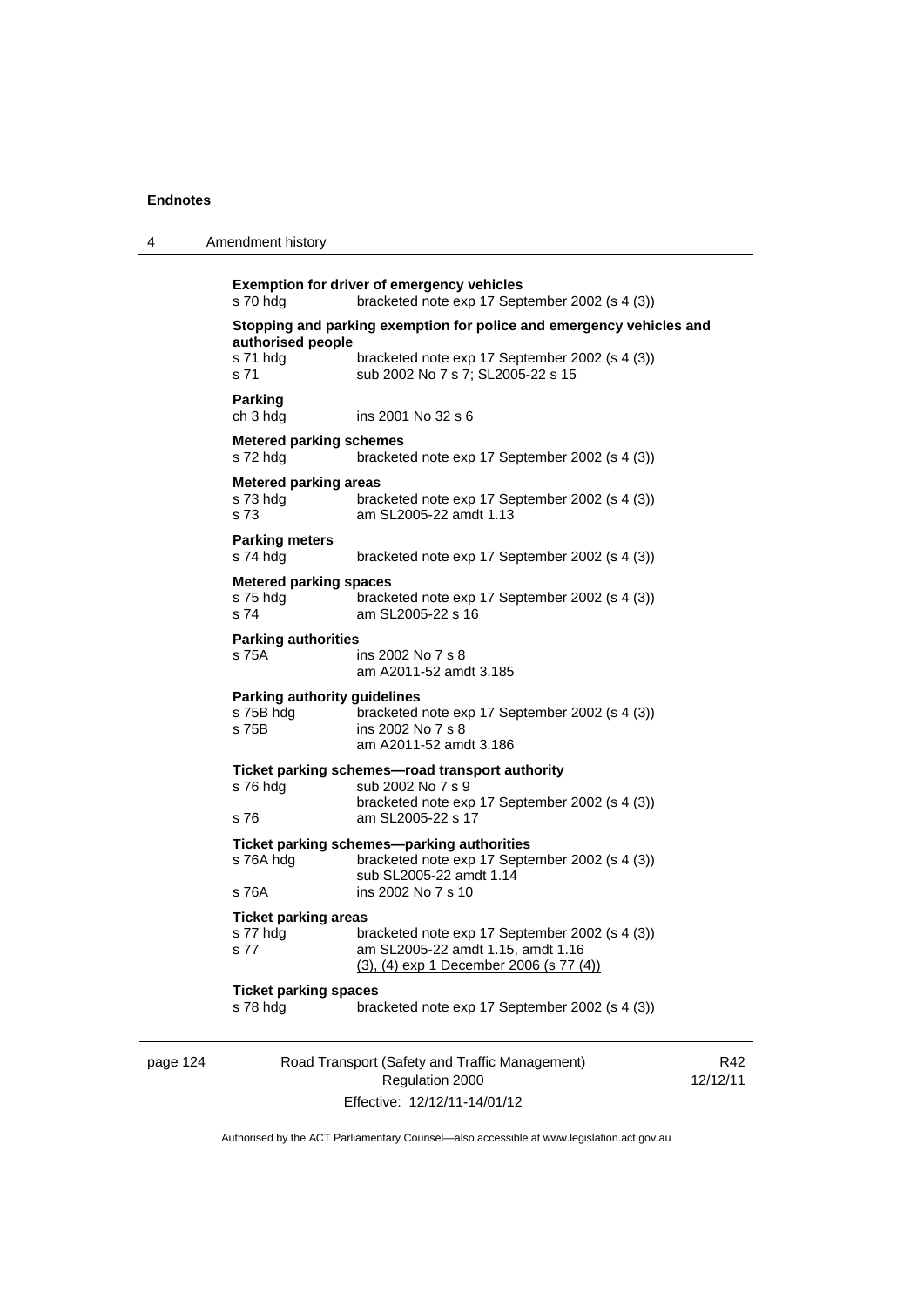| s 79 hdg                                       | bracketed note exp 17 September 2002 (s 4 (3))                                                                                                                                                                                                  |
|------------------------------------------------|-------------------------------------------------------------------------------------------------------------------------------------------------------------------------------------------------------------------------------------------------|
| <b>Parking tickets</b><br>s 80 hdg<br>s 80     | bracketed note exp 17 September 2002 (s 4 (3))<br>am 2002 No 7 s 11; SL2005-22 ss 18-20; SL2010-7 ss 43-46                                                                                                                                      |
| <b>Duration of parking tickets</b><br>s 81 hda | bracketed note exp 17 September 2002 (s 4 (3))                                                                                                                                                                                                  |
| Definitions-div 3.1.3<br>s 82 hdg<br>s 82      | bracketed note exp 17 September 2002 (s 4 (3))<br>def code of practice om SL2008-47 amdt 1.4<br>def exemption om SL2008-47 amdt 1.4<br>def existing operator om SL2008-47 amdt 1.4<br>def existing operator's certificate om SL2008-47 amdt 1.4 |
| s 83 hdg                                       | References in div 3.1.3 to land adjoining residential land<br>bracketed note exp 17 September 2002 (s 4 (3))                                                                                                                                    |
| s 84 hdg                                       | Vehicle parked partly on residential land<br>bracketed note exp 17 September 2002 (s 4 (3))                                                                                                                                                     |
| s 85 hda<br>s 85                               | Parking of certain vehicles on residential land prohibited<br>bracketed note exp 17 September 2002 (s 4 (3))<br>am SL2005-22 amdt 1.17; SL2008-47 amdt 1.5                                                                                      |
| s 85A                                          | No more than 1 heavy vehicle on residential land<br>ins SL2008-47 amdt 1.6                                                                                                                                                                      |
| s 85B                                          | Heavy vehicles to be parked away from residential land boundaries<br>ins SL2008-47 amdt 1.6                                                                                                                                                     |
| s 86 hdg<br>s 86                               | Parking of certain vehicles on land adjoining residential land prohibited<br>bracketed note exp 17 September 2002 (s 4 (3))<br>am SL2005-22 amdt 1.17; SL2008-47 amdt 1.7, amdt 1.8;<br>ss renum R29 LA                                         |
| s 87 hdg                                       | Parking of certain commercial vehicles on land with multi-unit housing<br>bracketed note exp 17 September 2002 (s 4 (3))<br>sub A2007-25 amdt 1.165                                                                                             |
| s 87                                           | am Act 2002 No 30 amdt 3.771; SL2005-22 amdt 1.17;<br>A2007-25 amdt 1.166, amdt 1.167; SL2008-47 amdt 1.9;<br>ss renum R29 LA                                                                                                                   |
| s 87A                                          | No offence if reasonable necessity etc<br>ins SL2008-47 amdt 1.10                                                                                                                                                                               |
| s 87B                                          | Heavy vehicle refrigeration units not to be operated on residential land<br>ins SL2008-47 amdt 1.10                                                                                                                                             |

R42 12/12/11 Road Transport (Safety and Traffic Management) Regulation 2000 Effective: 12/12/11-14/01/12

page 125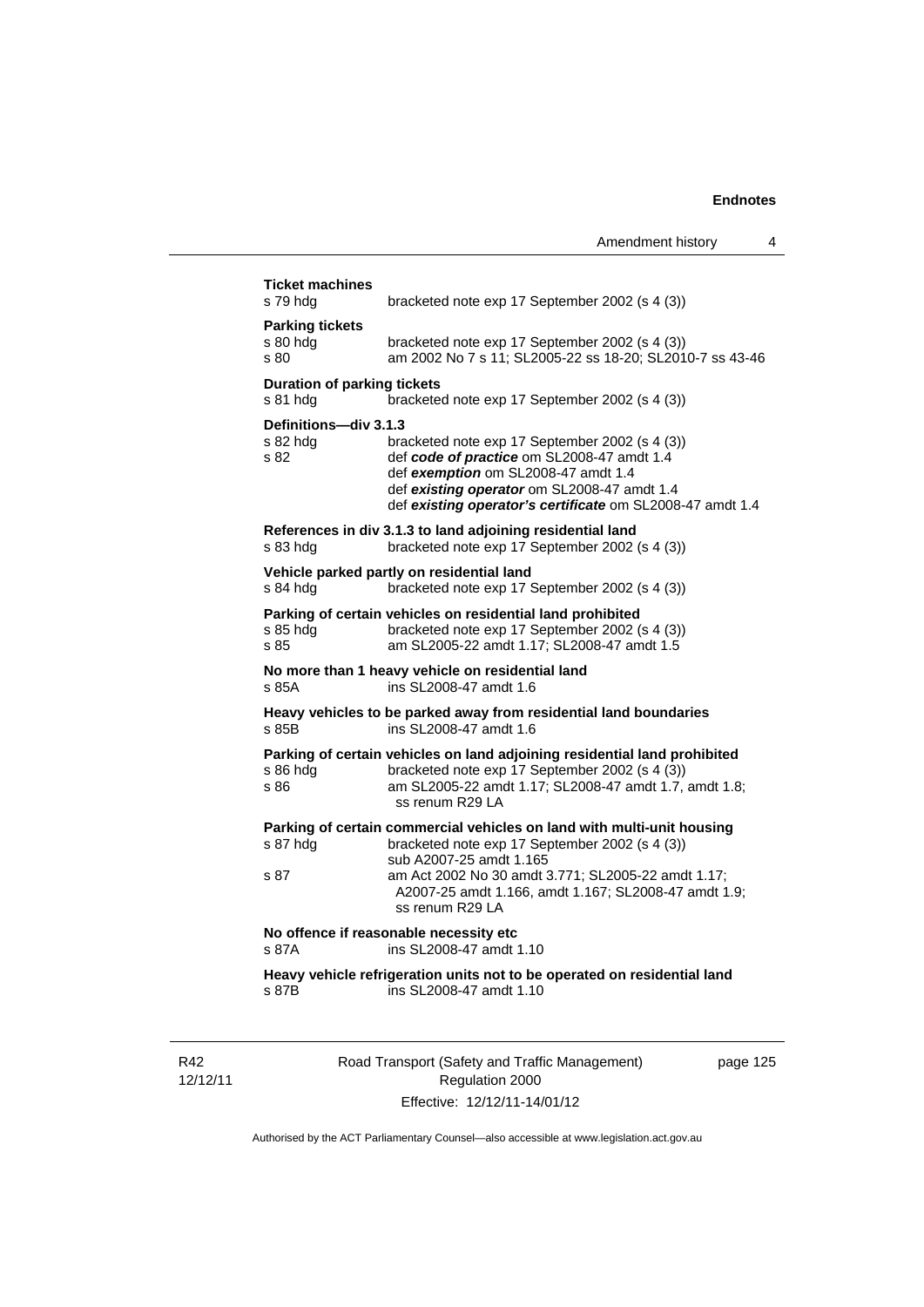| 4        | Amendment history<br>Prohibition on night operation of heavy vehicle<br>s 87C<br>ins SL2008-47 amdt 1.10 |                                                                                                                                                                                                        |  |
|----------|----------------------------------------------------------------------------------------------------------|--------------------------------------------------------------------------------------------------------------------------------------------------------------------------------------------------------|--|
|          |                                                                                                          |                                                                                                                                                                                                        |  |
|          | Daily infringement<br>s 88 hdg<br>s 88                                                                   | bracketed note exp 17 September 2002 (s 4 (3))<br>am A2007-25 amdt 1.168<br>sub SL2008-47 amdt 1.11                                                                                                    |  |
|          | Heavy vehicle parking-enforcement<br>$div$ 3.1.3A hdg<br>ins SL2008-47 amdt 1.13                         |                                                                                                                                                                                                        |  |
|          | s 89 hdg<br>s 89                                                                                         | Meaning of occupier-div 3.1.3A<br>bracketed note exp 17 September 2002 (s 4 (3))<br>am Act 2001 No 44 amdt 1.3799, amdt 1.3800<br>om SL2008-47 amdt 1.12<br>ins SL2008-47 amdt 1.13                    |  |
|          | Power to enter premises<br>s 90 hdg<br>s 90                                                              | bracketed note exp 17 September 2002 (s 4 (3))<br>am Act 2001 No 44 amdts 1.3801-1.3803<br>def the code of practice om Act 2001 No 44 amdt 1.3803<br>om SL2008-47 amdt 1.12<br>ins SL2008-47 amdt 1.13 |  |
|          | Production of identity card<br>s 91 hdg<br>s 91                                                          | bracketed note exp 17 September 2002 (s 4 (3))<br>om SL2008-47 amdt 1.12<br>ins SL2008-47 amdt 1.13                                                                                                    |  |
|          | <b>Consent to entry</b><br>s 92 hdg<br>s 92                                                              | bracketed note exp 17 September 2002 (s 4 (3))<br>am SL2005-22 s 21<br>om SL2008-47 amdt 1.12<br>ins SL2008-47 amdt 1.13<br>am A2010-18 amdt 3.93                                                      |  |
|          | s 93 hdg<br>s 93                                                                                         | General powers on entry to premises<br>bracketed note exp 17 September 2002 (s 4 (3))<br>om SL2008-47 amdt 1.12<br>ins SL2008-47 amdt 1.13                                                             |  |
|          | Damage etc to be minimised<br>s 94 hdg<br>s 94                                                           | bracketed note exp 17 September 2002 (s 4 (3))<br>om SL2008-47 amdt 1.12<br>ins SL2008-47 amdt 1.13                                                                                                    |  |
|          | s 95 hdg<br>s 95                                                                                         | Compensation for exercise of enforcement powers<br>bracketed note exp 17 September 2002 (s 4 (3))<br>om SL2008-47 amdt 1.12<br>ins SL2008-47 amdt 1.13                                                 |  |
| page 126 |                                                                                                          | Road Transport (Safety and Traffic Management)                                                                                                                                                         |  |

Regulation 2000 Effective: 12/12/11-14/01/12

R42 12/12/11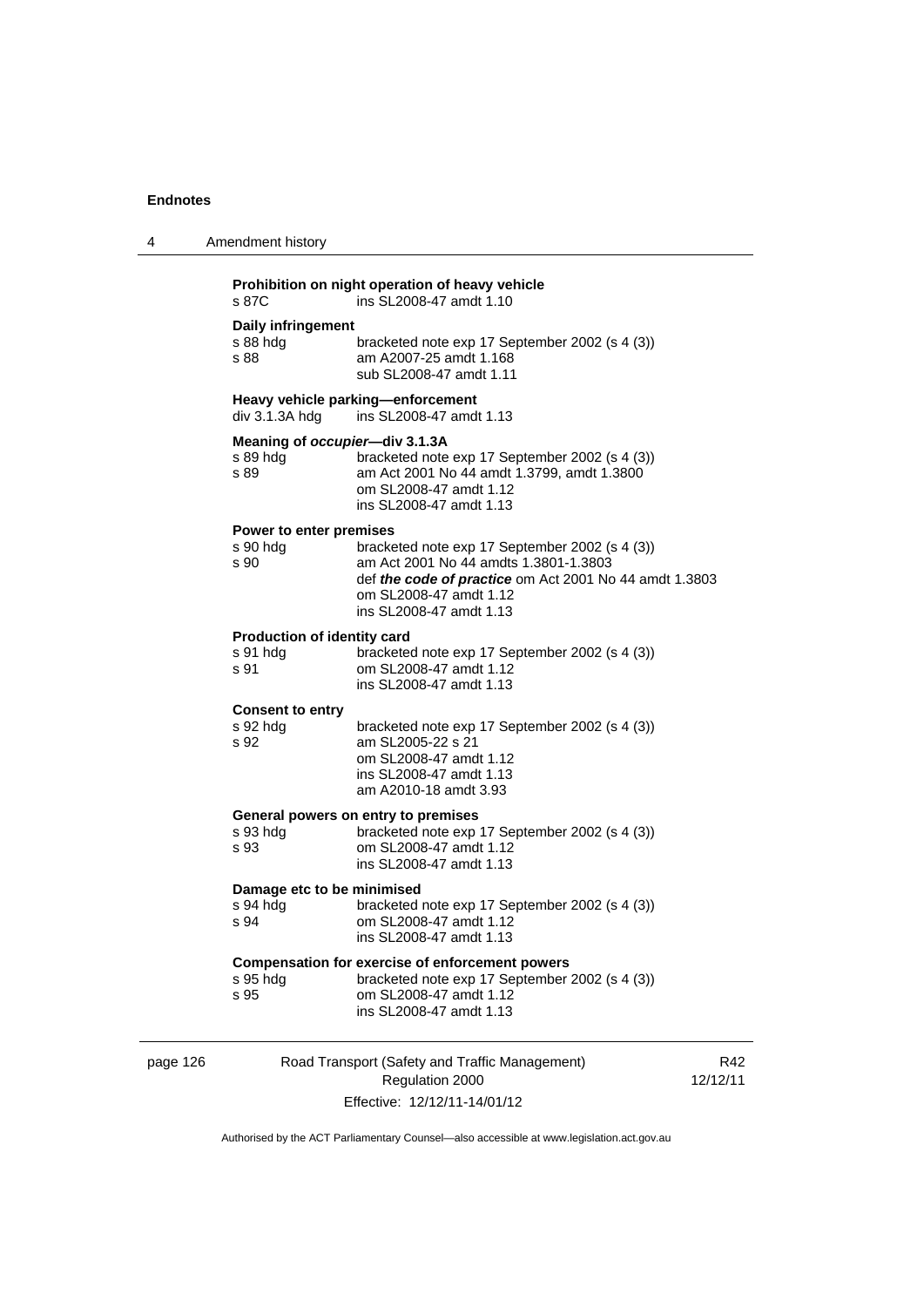| s 96 hda<br>s 96                               | bracketed note exp 17 September 2002 (s 4 (3))<br>om SL2008-47 amdt 1.12                                                                                        |
|------------------------------------------------|-----------------------------------------------------------------------------------------------------------------------------------------------------------------|
| s 97 hdg<br>s 97                               | Cancellation of existing operator's certificate etc<br>bracketed note exp 17 September 2002 (s 4 (3))<br>am Act 2002 No 30 amdt 3.772<br>om SL2008-47 amdt 1.12 |
| s 97A hdg<br>s 97A                             | Other powers to provide pay parking<br>bracketed note exp 17 September 2002 (s 4 (3))<br>ins 2002 No 7 s 12                                                     |
| <b>Overlapping schemes</b><br>s 98 hdg<br>s 98 | bracketed note exp 17 September 2002 (s 4 (3))<br>am 2002 No 7 s 13                                                                                             |
| s 98A hdq<br>s 98A                             | Income from ticket parking scheme<br>bracketed note exp 17 September 2002 (s 4 (3))<br>ins 2002 No 7 s 14                                                       |
| s 98B hdg<br>s 98B                             | Costs of ticket parking scheme<br>bracketed note exp 17 September 2002 (s 4 (3))<br>ins 2002 No 7 s 14                                                          |
| s 99 hdg                                       | Trailers not separately chargeable<br>bracketed note exp 17 September 2002 (s 4 (3))                                                                            |
| <b>Parking permits</b><br>s 100 hdg<br>s 100   | bracketed note exp 17 September 2002 (s 4 (3))<br>sub SL2005-22 s 22                                                                                            |
| s 101 hdg<br>s 101                             | Mobility parking scheme authorities<br>bracketed note exp 17 September 2002 (s 4 (3))<br>sub SL2005-22 s 22                                                     |
| s 101A                                         | Parking permits and mobility parking scheme authorities-cancellation<br>ins SL2005-22 s 22                                                                      |
| cancelled                                      | Parking permits and mobility parking scheme authorities—return when                                                                                             |
| s 101B                                         | ins SL2005-22 s 22                                                                                                                                              |
| Parking-other provisions<br>pt $3.3$ hdg       | ins SL2006-51 s 4                                                                                                                                               |
| s 101C                                         | Marking tyres by parking inspectors<br>ins SL2006-51 s 4                                                                                                        |

R42 12/12/11 Road Transport (Safety and Traffic Management) Regulation 2000 Effective: 12/12/11-14/01/12

page 127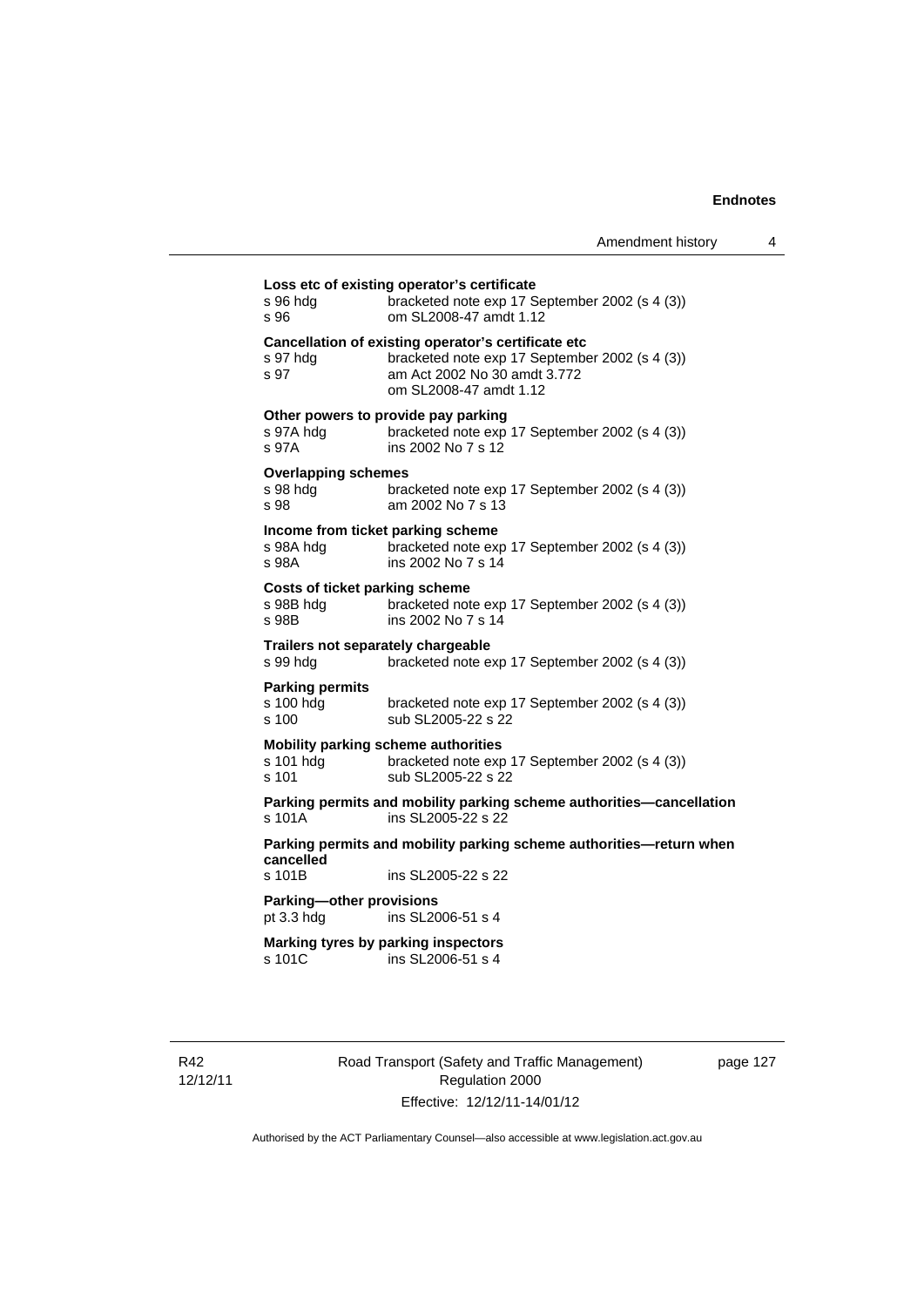| 4        | Amendment history                                                                                                                                                                                                                                                                                                                                                                                                                                                                                                                                                                                                                                                                                                                                                                                                                    |
|----------|--------------------------------------------------------------------------------------------------------------------------------------------------------------------------------------------------------------------------------------------------------------------------------------------------------------------------------------------------------------------------------------------------------------------------------------------------------------------------------------------------------------------------------------------------------------------------------------------------------------------------------------------------------------------------------------------------------------------------------------------------------------------------------------------------------------------------------------|
|          | Definitions-ch 4<br>s 102 hdg<br>bracketed note exp 17 September 2002 (s 4 (3))<br>s 102<br>am 2000 No 33 s 4; 2000 No 52 s 4<br>def approved police speedometer ins 2001 No 32 s 7<br>def digital camera detection device sub 2001 No 32 s 8;<br>SL2007-20 s 4<br>def <i>fixed camera detection device</i> ins SL2007-20 s 5<br>def laser speed measuring device sub SL2004-47 s 40<br>am SL2009-7 s 4<br>def loop detector speed measuring device ins SL2006-51<br>s <sub>5</sub><br>def piezo strip speed measuring device sub SL2006-51 s 6<br>def radar speed measuring device sub SL2004-47 s 41;<br>SL2007-20 s 6<br>am SL2009-7 s 5<br>def security checksum ins 2001 No 32 s 9<br>def testing authority am 2001 No 32 s 10; SL2004-47 s 42;<br>SL2009-6 s 33<br>def traffic lights camera detection device am SL2006-51 s 7 |
|          | om SL2007-20 s 7<br>def <b>WORM disk</b> ins SL2004-47 s 43<br>Approved traffic offence detection devices<br>s 103 hdg<br>bracketed note exp 17 September 2002 (s 4 (3))<br>s 103<br>sub 2000 No 52 s 5                                                                                                                                                                                                                                                                                                                                                                                                                                                                                                                                                                                                                              |
|          | am 2001 No 32 s 11; SL2006-51 s 8; SL2007-20 s 8<br>Approval of police vehicle speedometers<br>s 103A<br>ins 2001 No 32 s 12<br>am A2011-52 amdt 3.187                                                                                                                                                                                                                                                                                                                                                                                                                                                                                                                                                                                                                                                                               |
|          | Major testing of laser speed measuring devices<br>s 104 hdg<br>bracketed note exp 17 September 2002 (s 4 (3))<br>s 104<br>am 2000 No 33 s 5<br>sub 2000 No 52 s 5<br>am 2001 No 32 regs 13-17<br>sub SL2004-47 s 44                                                                                                                                                                                                                                                                                                                                                                                                                                                                                                                                                                                                                  |
|          | Major testing of other traffic offence detection devices<br>s 104A<br>ins SL2004-47 s 44<br>am SL2006-51 ss 9-11; ss renum R26 LA<br>sub SL2007-20 s 9                                                                                                                                                                                                                                                                                                                                                                                                                                                                                                                                                                                                                                                                               |
|          | Certification and sealing of traffic offence detection devices<br>ins SL2004-47 s 44<br>s 104B                                                                                                                                                                                                                                                                                                                                                                                                                                                                                                                                                                                                                                                                                                                                       |
|          | Use of certain digital camera detection devices<br>bracketed note exp 17 September 2002 (s 4 (3))<br>s 105 hdg<br>s 105<br>sub 2001 No 32 s 18; SL2007-20 s 10                                                                                                                                                                                                                                                                                                                                                                                                                                                                                                                                                                                                                                                                       |
| page 128 | Road Transport (Safety and Traffic Management)<br>R42<br>Regulation 2000<br>12/12/11<br>Effective: 12/12/11-14/01/12                                                                                                                                                                                                                                                                                                                                                                                                                                                                                                                                                                                                                                                                                                                 |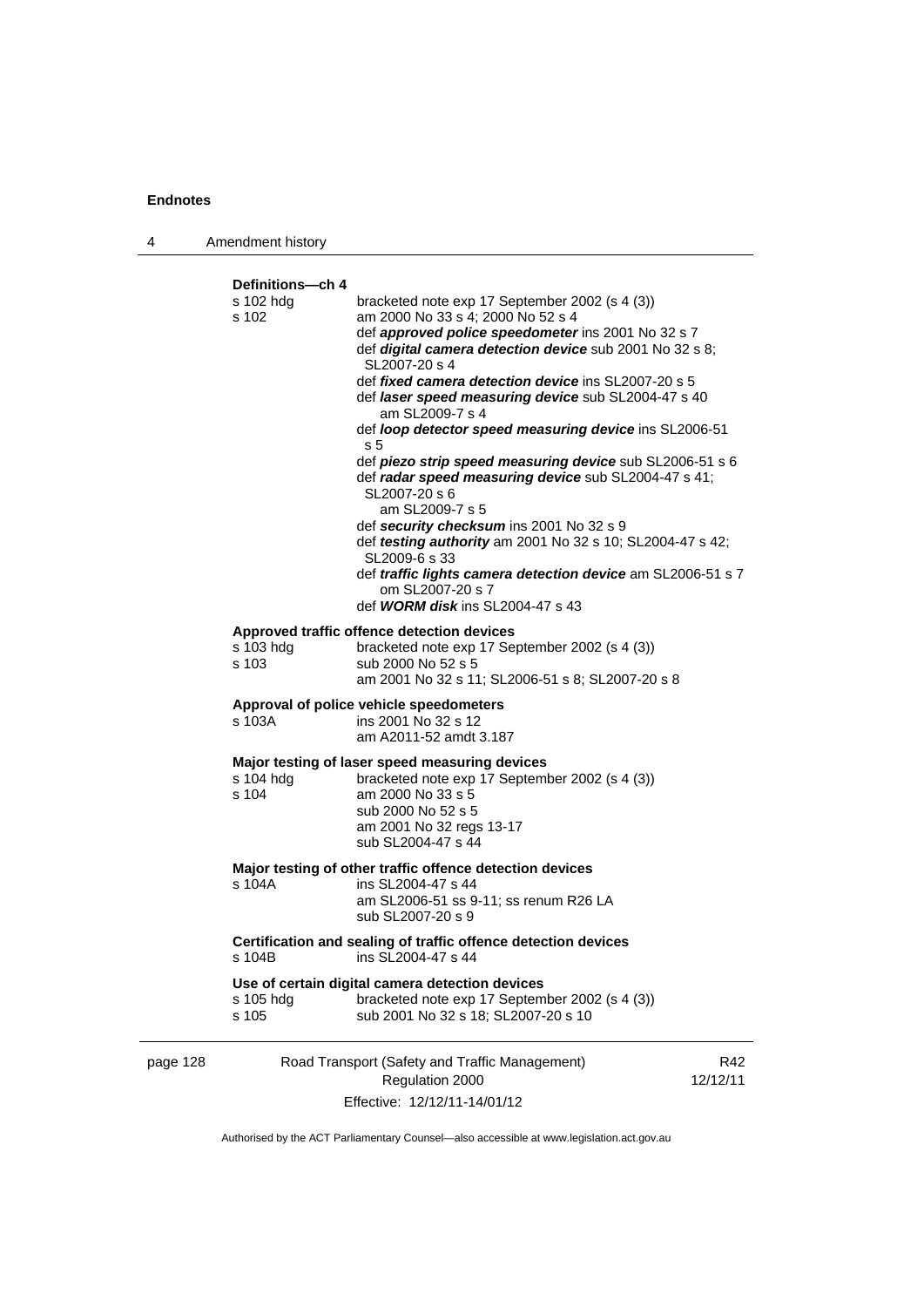| s 105A hdg                                | bracketed note exp 17 September 2002 (s 4 (3))<br>sub SL2007-20 s 11                  |
|-------------------------------------------|---------------------------------------------------------------------------------------|
| s 105A                                    | ins 2001 No 32 s 18<br>am SL2007-20 s 11; ss renum R27 LA                             |
|                                           | Use of certain radar speed measuring devices                                          |
| s 105B hdg                                | bracketed note exp 17 September 2002 (s 4 (3))<br>sub SL2007-20 s 12                  |
| s 105B                                    | ins 2001 No 32 s 18<br>am SL2007-20 s 12; ss renum R27 LA                             |
| s 106 hdg                                 | Approved people-testing and sealing<br>bracketed note exp 17 September 2002 (s 4 (3)) |
|                                           |                                                                                       |
| Approved people-use<br>s 107 hdg<br>s 107 | bracketed note exp 17 September 2002 (s 4 (3))<br>am 2000 No 52 s 6; SL2007-20 s 13   |
|                                           | Recording of camera detection device image files-Act, s 23 (2) (c) (ii)               |
| s 107A                                    | ins 2001 No 32 s 19                                                                   |
|                                           | am SL2004-47 s 45<br>sub SL2007-20 s 14                                               |
|                                           | Verification of camera detection device image files-Act, s 23 (2) (c) (iii)           |
| s 107B                                    | ins 2001 No 32 s 19<br>sub SL2007-20 s 14                                             |
| s 23 (2) (c) (iii)                        | Verification of traffic lights camera detection device image files-Act,               |
| s 107C                                    | ins 2001 No 32 s 19<br>om SL2007-20 s 14                                              |
|                                           | Meaning of vehicle image codes                                                        |
| s 108 hdg<br>s 108                        | bracketed note exp 17 September 2002 (s 4 (3))<br>sub 2000 No 33 s 6; 2000 No 52 s 7  |
|                                           | am 2001 No 32 regs 20-22; SL2005-7 ss 4-6; SL2006-51 s 12;<br>SL2007-20 s 15, s 16    |
| <b>Additional powers of police</b>        |                                                                                       |
| s 109 hdg                                 | bracketed note exp 17 September 2002 (s 4 (3))                                        |
| Prohibition on car minding<br>s 110 hdg   | bracketed note exp 17 September 2002 (s 4 (3))                                        |
|                                           | Removal of unattended vehicles-Act, s 32 (1) (c)                                      |
| s 111 hdg                                 | bracketed note exp 17 September 2002 (s 4 (3))                                        |

R42 12/12/11 Road Transport (Safety and Traffic Management) Regulation 2000 Effective: 12/12/11-14/01/12

page 129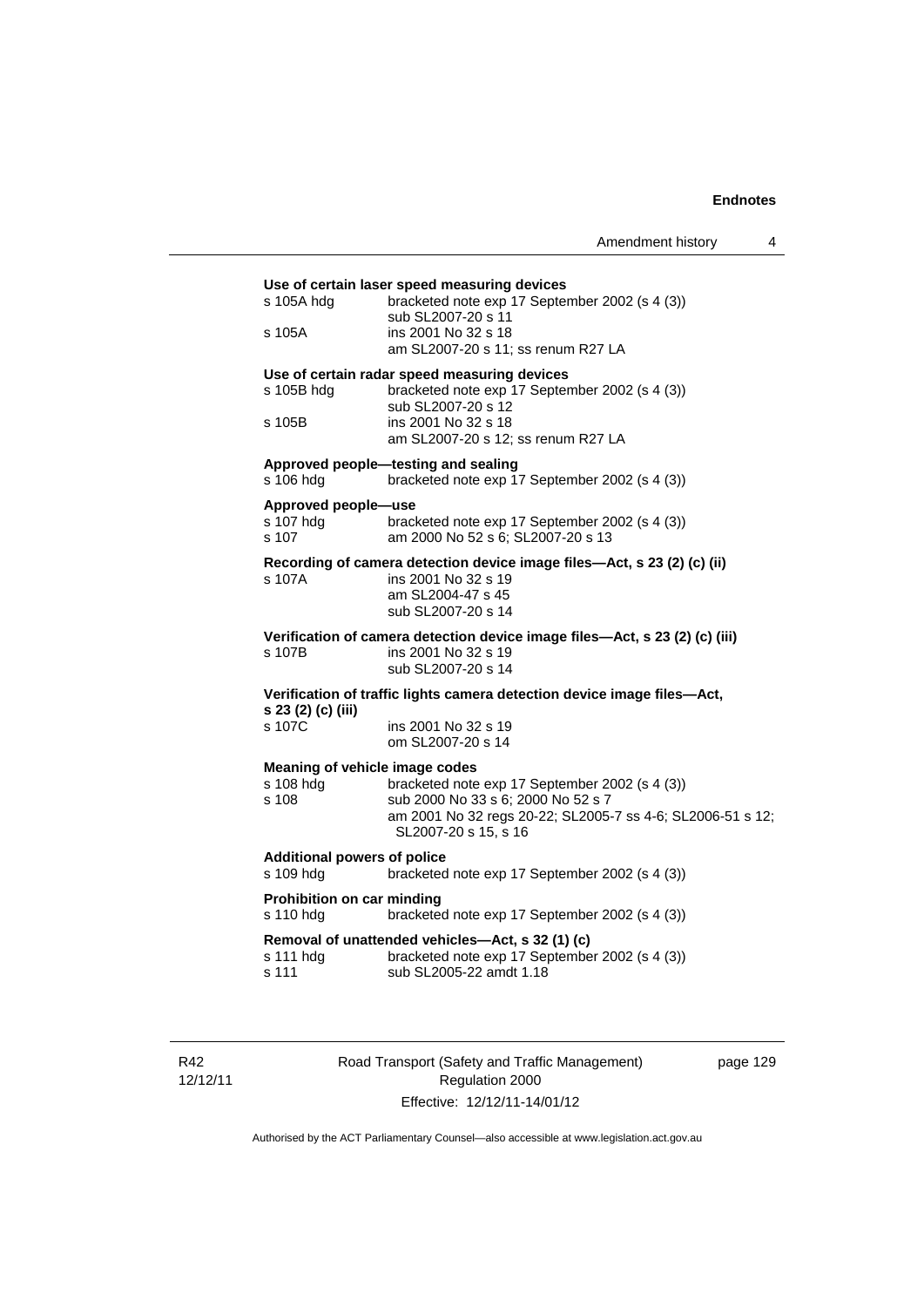| 4                                                                                                                                                                                                                                  | Amendment history                                                 |                                                                                                                                                                        |
|------------------------------------------------------------------------------------------------------------------------------------------------------------------------------------------------------------------------------------|-------------------------------------------------------------------|------------------------------------------------------------------------------------------------------------------------------------------------------------------------|
|                                                                                                                                                                                                                                    | s 112 hdg<br>s 112                                                | Disposal of impounded or forfeited vehicles<br>bracketed note exp 17 September 2002 (s 4 (3))<br>am Act 2001 No 29 s 14<br>sub 2001 No 32 s 23<br>am A2010-15 amdt 2.5 |
|                                                                                                                                                                                                                                    | Disposal of forfeited vehicles-Act, s 10J<br>s 112A hdg<br>s 112A | bracketed note exp 17 September 2002 (s 4 (3))<br>ins 2001 No 32 s 23                                                                                                  |
|                                                                                                                                                                                                                                    | s 113 hdg                                                         | Responsible person to inspect driver licence<br>bracketed note exp 17 September 2002 (s 4 (3))                                                                         |
|                                                                                                                                                                                                                                    | Responsible person's consent<br>s 114 hdg                         | bracketed note exp 17 September 2002 (s 4 (3))                                                                                                                         |
| Standards for safe carriage of loads—Act, s 14 (2)<br>s 115 hdg<br>s 115<br>sub Act 2002 No 51 amdt 1.42<br>om SL2003-1 s 18<br>ins A2005-62 amdt 1.6                                                                              |                                                                   | bracketed note exp 17 September 2002 (s 4 (3))                                                                                                                         |
|                                                                                                                                                                                                                                    | s 116 hdg<br>s 116                                                | Offences against regulation are strict liability offences<br>bracketed note exp 17 September 2002 (s 4 (3))<br>am Act 2002 No 51 amdt 1.43<br>om SL2003-1 s 18         |
|                                                                                                                                                                                                                                    | s 117 hdg<br>s 117                                                | General defence of accident or reasonable effort<br>bracketed note exp 17 September 2002 (s 4 (3))<br>am Act 2002 No 51 amdt 1.44<br>om SL2003-1 s 18                  |
| <b>Transitional</b><br>ch 6 hdg<br><u>exp 1 March 2002 (s 128)</u><br><b>Parking</b><br>pt $6.1$ hdg<br><u>exp 1 March 2002 (s 128)</u><br><b>Existing Class A and Class B parking spaces</b><br>s 118<br>exp 1 March 2002 (s 128) |                                                                   |                                                                                                                                                                        |
|                                                                                                                                                                                                                                    |                                                                   |                                                                                                                                                                        |
|                                                                                                                                                                                                                                    |                                                                   |                                                                                                                                                                        |
|                                                                                                                                                                                                                                    | <b>Existing parking labels</b><br>s 119                           | exp 1 March 2002 (s 128)                                                                                                                                               |
|                                                                                                                                                                                                                                    | <b>Existing disability labels</b><br>s 120                        | exp 1 June 2000 (s 120)                                                                                                                                                |
|                                                                                                                                                                                                                                    | <b>Existing codes of practice</b><br>s 121                        | exp 1 March 2002 (s 128)                                                                                                                                               |
|                                                                                                                                                                                                                                    | <b>Existing exemptions</b><br>s 122                               | exp 1 March 2002 (s 128)                                                                                                                                               |
| page 130                                                                                                                                                                                                                           |                                                                   | Road Transport (Safety and Traffic Management)                                                                                                                         |

Regulation 2000 Effective: 12/12/11-14/01/12

R42 12/12/11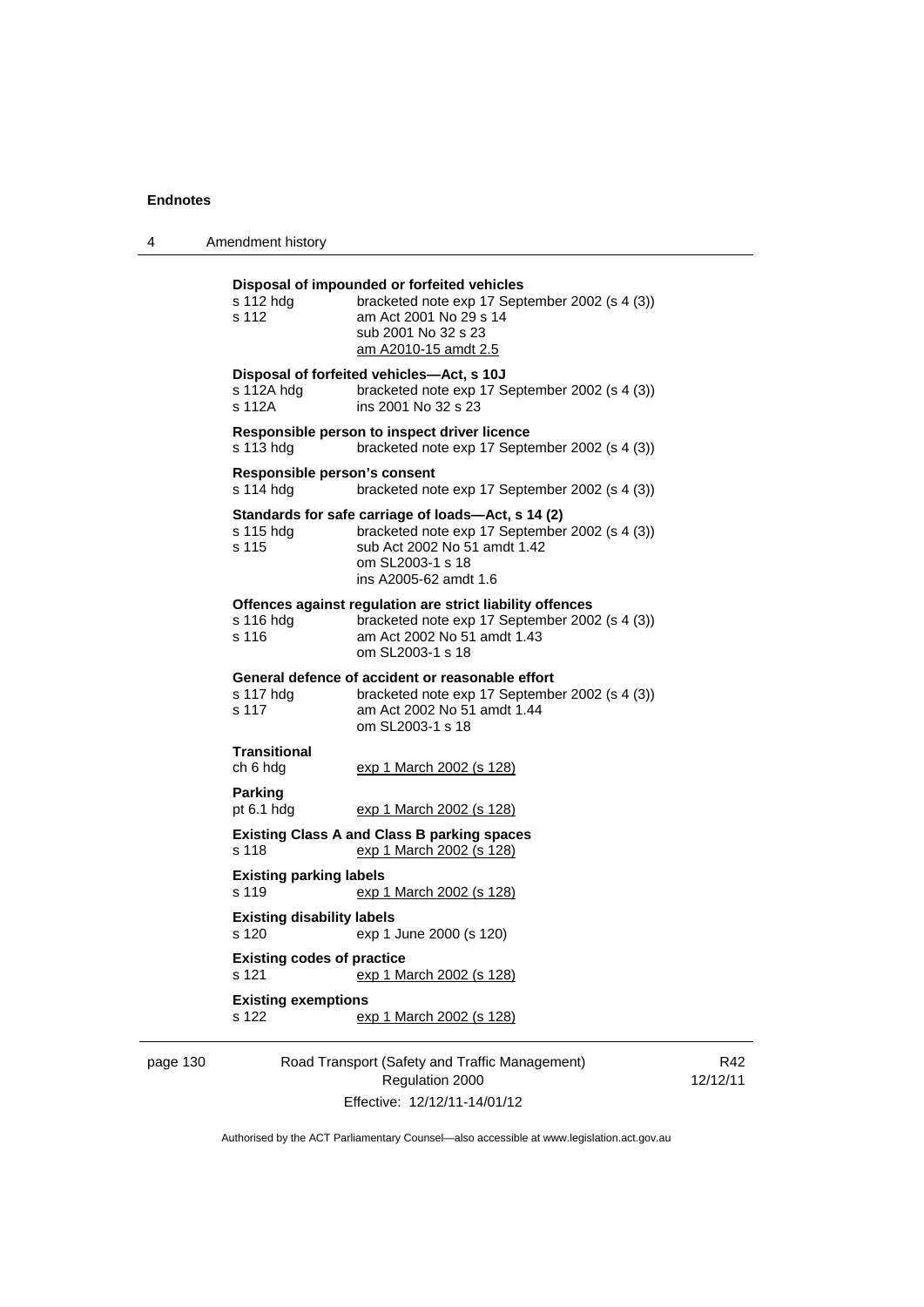Amendment history 4

Road Transport (Safety and Traffic Management) Regulation 2000 page 131 **Existing applications for exemptions and variation of conditions**  s 123 exp 1 March 2002 (s 128) **Existing notices to show cause**  s 124 exp 1 March 2002 (s 128) **Traffic offence detection devices**  pt 6.2 hdg exp 1 March 2002 (s 128) **Existing tests and certificates**  s 125 am 2001 No 32 s 24 exp 1 March 2002 (s 128) **Existing approved people—use**  s 126 exp 1 March 2002 (s 128) **Other transitional provisions**  pt 6.3 hdg exp 1 March 2002 (s 128) **Existing medical certificate about seatbelts**  s 127 exp 1 March 2002 (s 128) **Expiry of ch 6**  s 128 am Act 2001 No 27 amdt 4.25 am Act 2001 No 44 amdt 1.3804 exp 1 March 2002 (s 128) **Meaning of location codes on images**  sch 1 sub 2000 No 33 s 8 **Digital camera detection devices**  sch 1 pt 1.1 hdg (prev sch 1 pt 1 hdg) ins SL2000-52 s 8  $r = 2$ <br>sch 1 pt 1.1 am SL2000-5 am SL2000-52 s 8; SL2005-7 s 7; SL2006-4 s 4; SL2006-51 ss 13-15; SL2011-2 ss 6-10 **Fixed camera detection devices**  sch 1 pt 1.2 hdg (prev sch 1 pt 2 hdg) ins SL2000-52 s 8 renum R4 LA sub SL2007-20 s 17<br>sch 1 pt 1.2 ins SL2000-52 s 8 ins SL2000-52 s 8 am SL2003-14 s 4; items renum SL2005-7 s 8; SL2006-51 s 16; SL2007-20 s 18 **Dictionary**  dict am A2004-28 amdt 3.62; SL2007-20 s 19; A2007-25 amdt 1.169; SL2008-47 amdt 1.14; A2010-18 amdt 3.94 def *approved police speedometer* ins 2001 No 32 s 26 def *area of operations* ins 2002 No 7 s 15 def *ARR* ins SL2003-12 s 6 def *bicycle* om A2010-18 amdt 3.95

Effective: 12/12/11-14/01/12

R42 12/12/11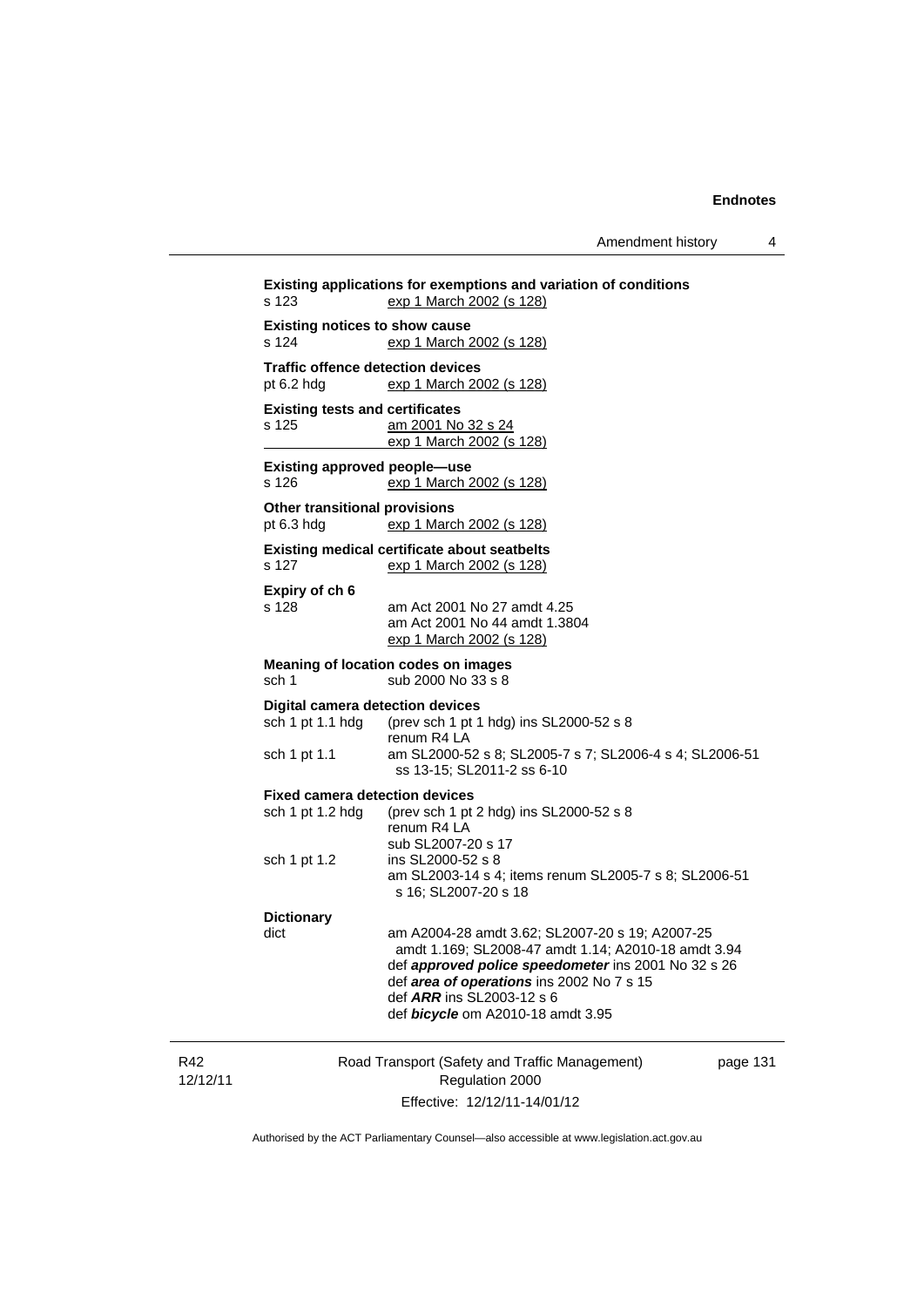| 4 | Amendment history |                                                                              |
|---|-------------------|------------------------------------------------------------------------------|
|   |                   |                                                                              |
|   |                   | def camera detection device ins 2000 No 52 s 9                               |
|   |                   | sub 2001 No 32 s 25                                                          |
|   |                   | def centre of the road ins 2000 No 52 s 9                                    |
|   |                   | def code of practice om SL2008-47 amdt 1.15                                  |
|   |                   | def combination om A2010-18 amdt 3.96                                        |
|   |                   | def demand responsive service vehicle ins SL2006-32<br>amdt 1.97             |
|   |                   | def <i>digital camera detection device</i> ins 2000 No 52 s 9                |
|   |                   | def emergency worker om SL2004-16 s 38<br>ins SL2005-22 amdt 1.19            |
|   |                   | def exemption om SL2008-47 amdt 1.15                                         |
|   |                   | def existing operator's certificate om SL2008-47 amdt 1.15                   |
|   |                   | def <i>fixed camera detection device</i> ins SL2007-20 s 20                  |
|   |                   | def give way ins 2000 No 21 s 4                                              |
|   |                   | def <i>hire car</i> ins SL2005-4 amdt 2.43                                   |
|   |                   | def <i>indicated on</i> ins 2001 No 32 s 26                                  |
|   |                   | om R18 LA                                                                    |
|   |                   | def <i>laser speed measuring device</i> ins 2000 No 52 s 9                   |
|   |                   | def <i>length</i> ins 2000 No 52 s 9                                         |
|   |                   | def <i>length of road</i> om $2000$ No $52 s 9$                              |
|   |                   | def loading zone permit om SL2005-22 s 23                                    |
|   |                   | def marked foot crossing ins 2000 No 21 s 4                                  |
|   |                   | def <i>motor vehicle</i> ins 2000 No 52 s 9                                  |
|   |                   | om A2010-18 amdt 3.97                                                        |
|   |                   | def park sub SL2005-22 amdt 1.10                                             |
|   |                   | def parking authority ins 2002 No 7 s 15                                     |
|   |                   | def parking authority guidelines ins 2002 No 7 s 15                          |
|   |                   | def parking meter am SL2005-22 s 24                                          |
|   |                   | def <i>parking permit</i> sub SL2005-22 s 25                                 |
|   |                   | def parking ticket am 2002 No 7 s 16                                         |
|   |                   | def pay parking device sub SL2005-22 s 25                                    |
|   |                   | def pay parking sign ins SL2005-22 s 26<br>def pedestrian ins 2000 No 21 s 4 |
|   |                   | def piezo strip speed measuring device ins 2000 No 52 s 9                    |
|   |                   | def postal vehicle am SL2004-16 s 39                                         |
|   |                   | def <i>premises</i> ins SL2008-47 amdt 1.16                                  |
|   |                   | def private hire car om SL2005-4 amdt 2.44                                   |
|   |                   | def <i>public bus</i> sub Act 2001 No 62 amdt 1.42                           |
|   |                   | def radar speed measuring device ins 2000 No 52 s 9                          |
|   |                   | def recording medium ins 2001 No 32 s 26                                     |
|   |                   | def red traffic arrow ins 2000 No 52 s 9                                     |
|   |                   | def red traffic light ins 2000 No 52 s 9                                     |
|   |                   | def registered interest<br>om R <sub>18</sub> LA                             |
|   |                   | def relevant parking fee sub SL2005-22 s 27                                  |
|   |                   | def restricted hire vehicle om SL2005-4 amdt 2.44                            |
|   |                   | def restricted taxi om 2002 No 2 s 30                                        |
|   |                   |                                                                              |

## page 132 Road Transport (Safety and Traffic Management) Regulation 2000 Effective: 12/12/11-14/01/12

R42 12/12/11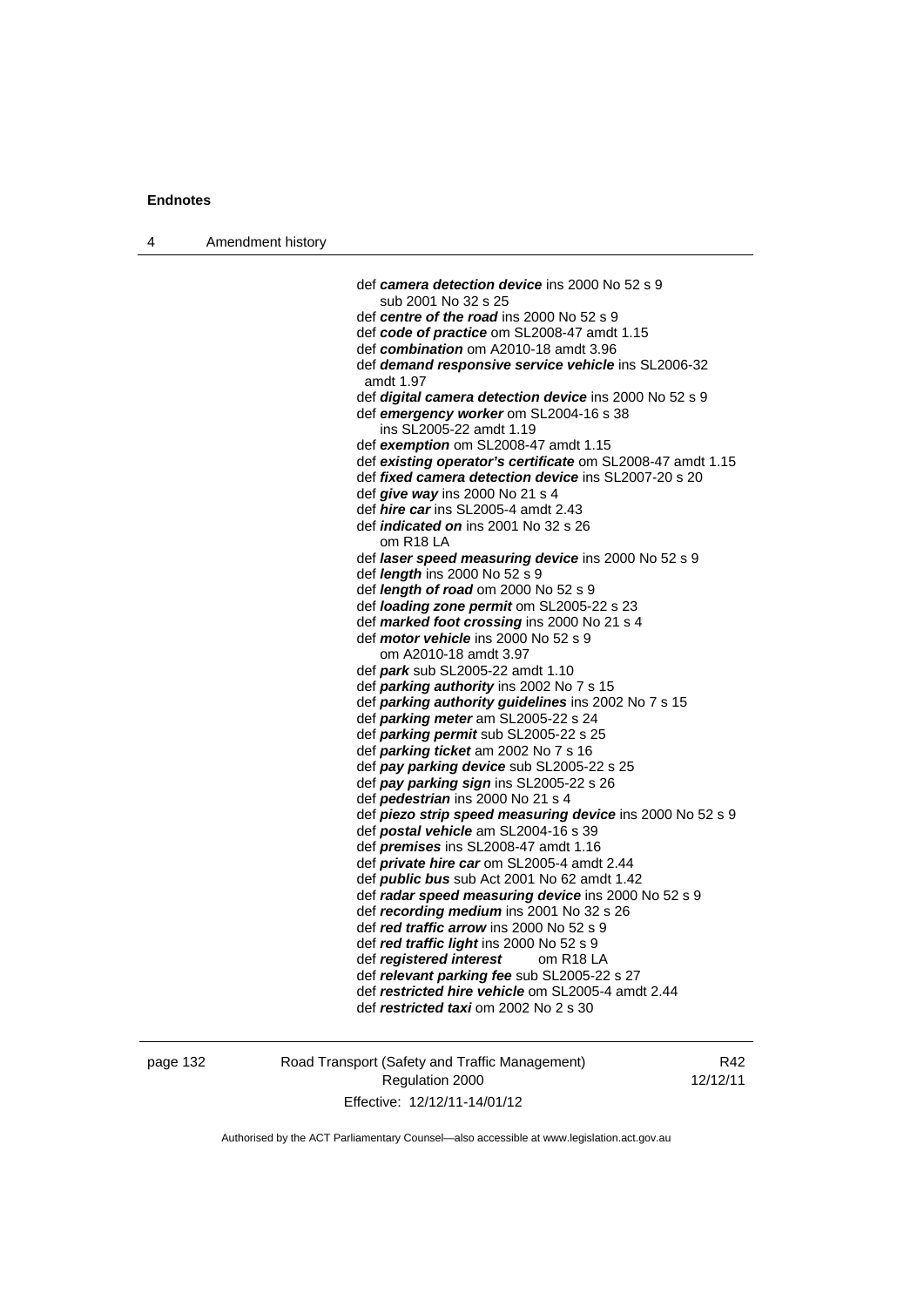def *ride* ins 2000 No 21 s 4 om A2010-18 amdt 3.97 def *rider* ins 2000 No 21 s 4 def *road* sub Act 2002 No 30 amdt 3.773; SL2005-22 amdt 1.20 def *road related area* ins Act 2002 No 30 amdt 3.774 om R18 LA def *security checksum* ins 2001 No 32 s 26 def *speed measuring device* ins 2000 No 52 s 9 om R18 LA def *stop* sub SL2005-22 amdt 1.20 def *taxi* sub 2002 No 2 s 31 om A2010-18 amdt 3.97 def *testing authority* ins 2000 No 52 s 9 def *the Act* om Act 2001 No 44 amdt 1.3805 def *ticket parking area* sub SL2005-22 s 27 def *ticket parking space* sub SL2005-22 s 27 def *traffic lights camera detection device* ins 2000 No 52 s 9 om SL2007-20 s 21 def *trailer* ins 2000 No 52 s 9 om A2010-18 amdt 3.97 def *use* om A2010-18 amdt 3.97 def *vehicle* ins 2000 No 52 s 9 def *WORM disk* ins 2001 No 32 s 26 sub SL2004-47 s 46

R42 12/12/11 Road Transport (Safety and Traffic Management) Regulation 2000 Effective: 12/12/11-14/01/12

page 133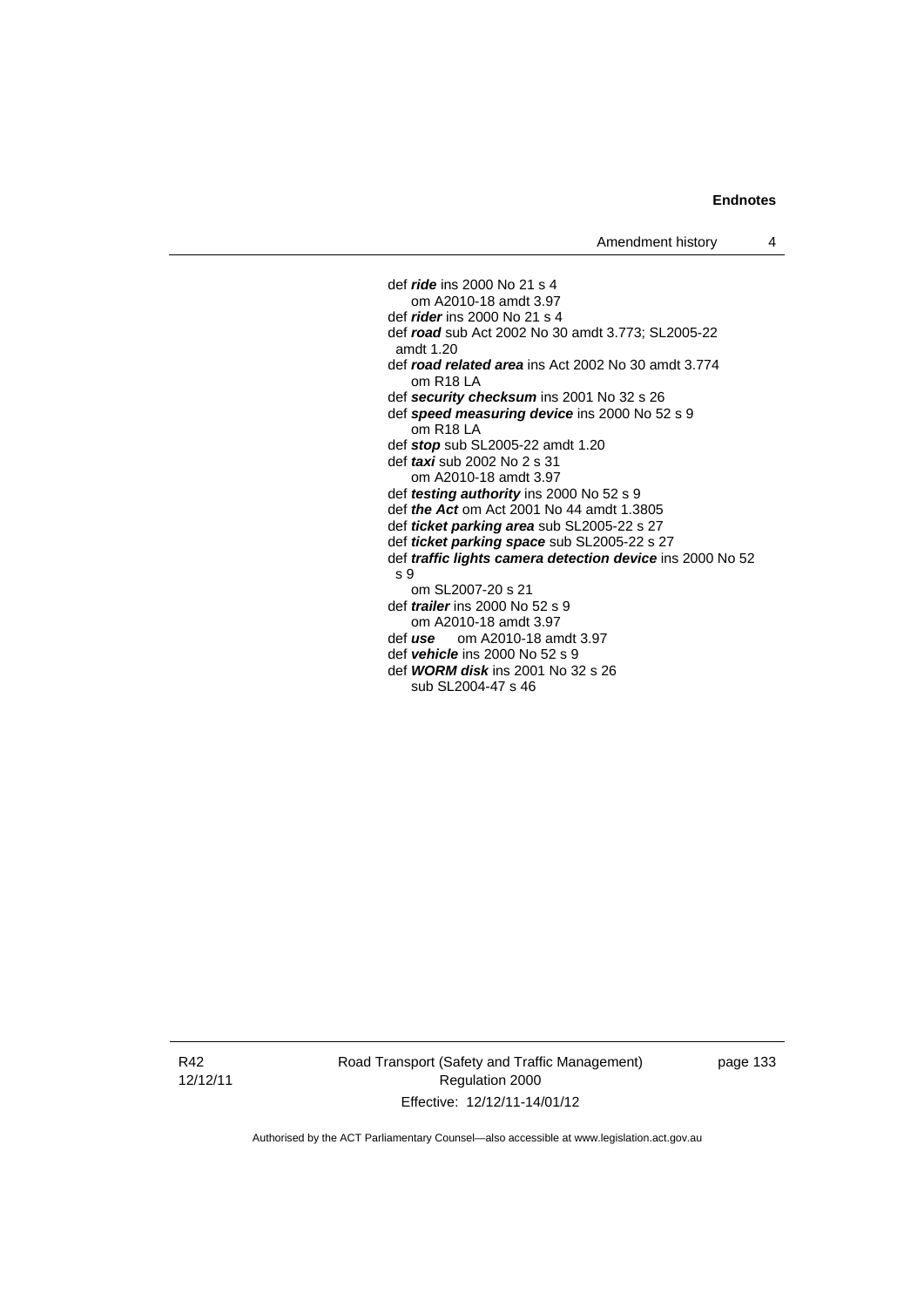## **5 Earlier republications**

Some earlier republications were not numbered. The number in column 1 refers to the publication order.

Since 12 September 2001 every authorised republication has been published in electronic pdf format on the ACT legislation register. A selection of authorised republications have also been published in printed format. These republications are marked with an asterisk (\*) in column 1. Electronic and printed versions of an authorised republication are identical.

| <b>Republication No</b> | <b>Amendments to</b> | <b>Republication date</b> |
|-------------------------|----------------------|---------------------------|
| 1                       | not amended          | 1 March 2000              |
| $\overline{2}$          | Act 2001 No 56       | 12 September 2001         |
| 3                       | Act 2001 No 62       | 3 December 2001           |
| 4                       | SL 2002 No 2         | 1 March 2002              |
| $5*$                    | SL 2002 No 2         | 2 March 2002              |
| 6                       | SL 2002 No 7         | 16 April 2002             |
| $\overline{7}$          | Act 2002 No 30       | 10 October 2002           |
| 8                       | SL2002-31            | 1 November 2002           |
| 9                       | SL2002-31            | 2 December 2002           |
| 10                      | Act 2002 No 51       | 1 January 2003            |
| 11                      | SL2003-1             | 10 January 2003           |
| $12*$                   | SL2003-12            | 1 June 2003               |
| 13                      | SL2003-14            | 11 June 2003              |
| 14                      | A2004-7              | 5 April 2004              |
| 15                      | A2004-28             | 1 July 2004               |
| 16                      | A2004-28             | 19 July 2004              |
| 17                      | SL2004-47            | 10 September 2004         |
| 18                      | SL2004-47            | 2 November 2004           |
| 19                      | SL2005-4             | 9 March 2005              |
| 20                      | SL2005-7             | 9 April 2005              |
| $21*$                   | SL2005-22            | 16 September 2005         |
|                         |                      |                           |

page 134 Road Transport (Safety and Traffic Management) Regulation 2000 Effective: 12/12/11-14/01/12

R42 12/12/11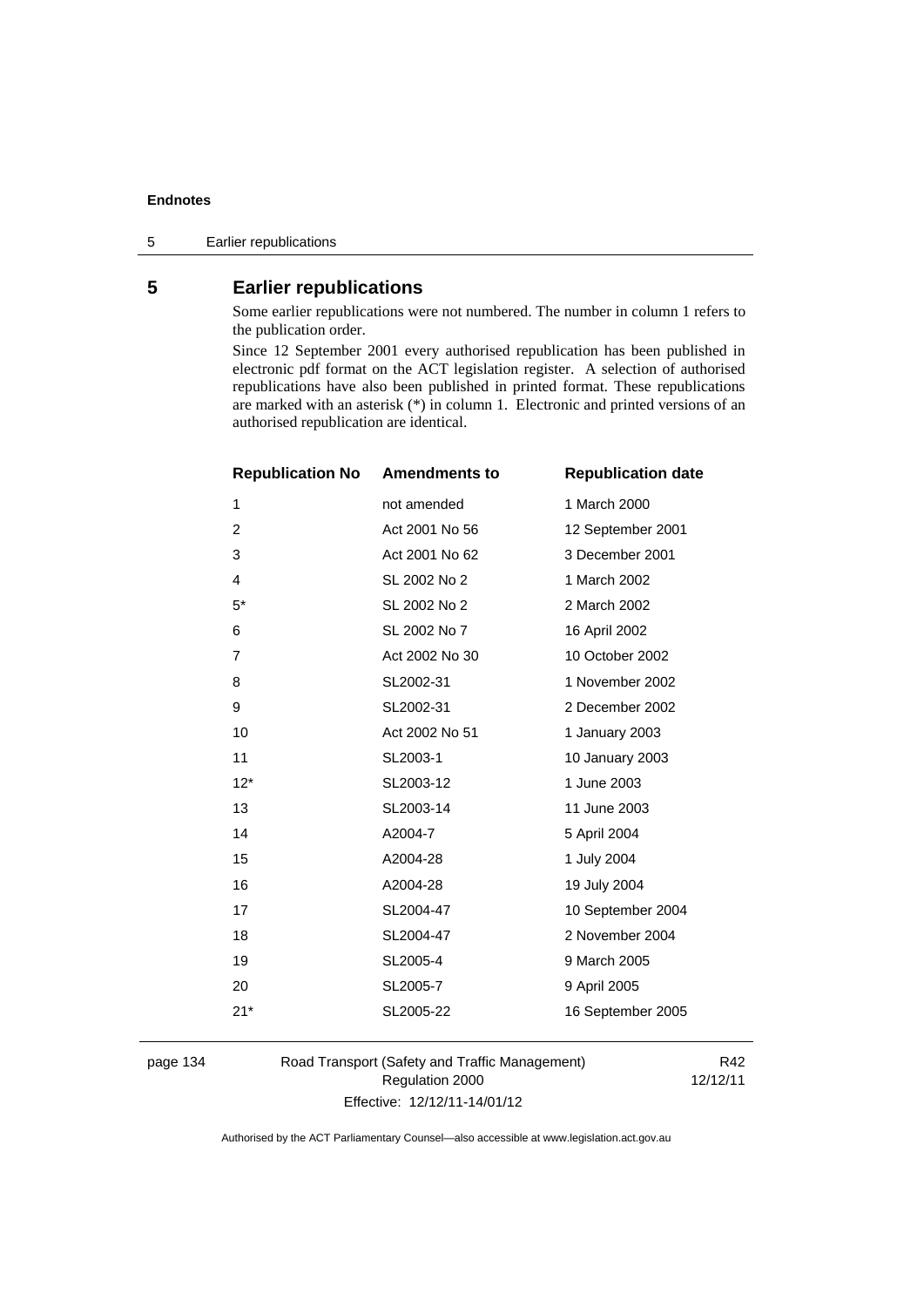Earlier republications 5

| <b>Republication No Amendments to</b> |           | <b>Republication date</b> |
|---------------------------------------|-----------|---------------------------|
| 22                                    | A2005-62  | 11 January 2006           |
| 23                                    | SL2006-4  | 17 January 2006           |
| 24                                    | SL2006-32 | 3 July 2006               |
| 25                                    | SL2006-32 | 2 December 2006           |
| 26                                    | SL2006-51 | 5 December 2006           |
| 27                                    | SL2007-20 | 31 July 2007              |
| 28                                    | A2007-25  | 31 March 2008             |
| 29                                    | SL2008-47 | 2 December 2008           |
| 30                                    | SL2008-47 | 11 March 2009             |
| 31                                    | SL2009-7  | 13 March 2009             |
| 32                                    | SL2009-7  | 16 March 2009             |
| 33                                    | SL2010-5  | 3 March 2010              |
| 34                                    | SL2010-5  | 15 March 2010             |
| 35                                    | SL2010-7  | 17 March 2010             |
| 36 (RI)                               | A2010-15  | 6 April 2010              |
| 37                                    | A2010-18  | 3 June 2010               |
| 38                                    | SL2010-33 | 6 August 2010             |
| 39                                    | SL2010-38 | 17 September 2010         |
| 40                                    | SL2011-2  | 28 January 2011           |
| 41                                    | SL2011-2  | 15 March 2011             |

R42 12/12/11 Road Transport (Safety and Traffic Management) Regulation 2000 Effective: 12/12/11-14/01/12

page 135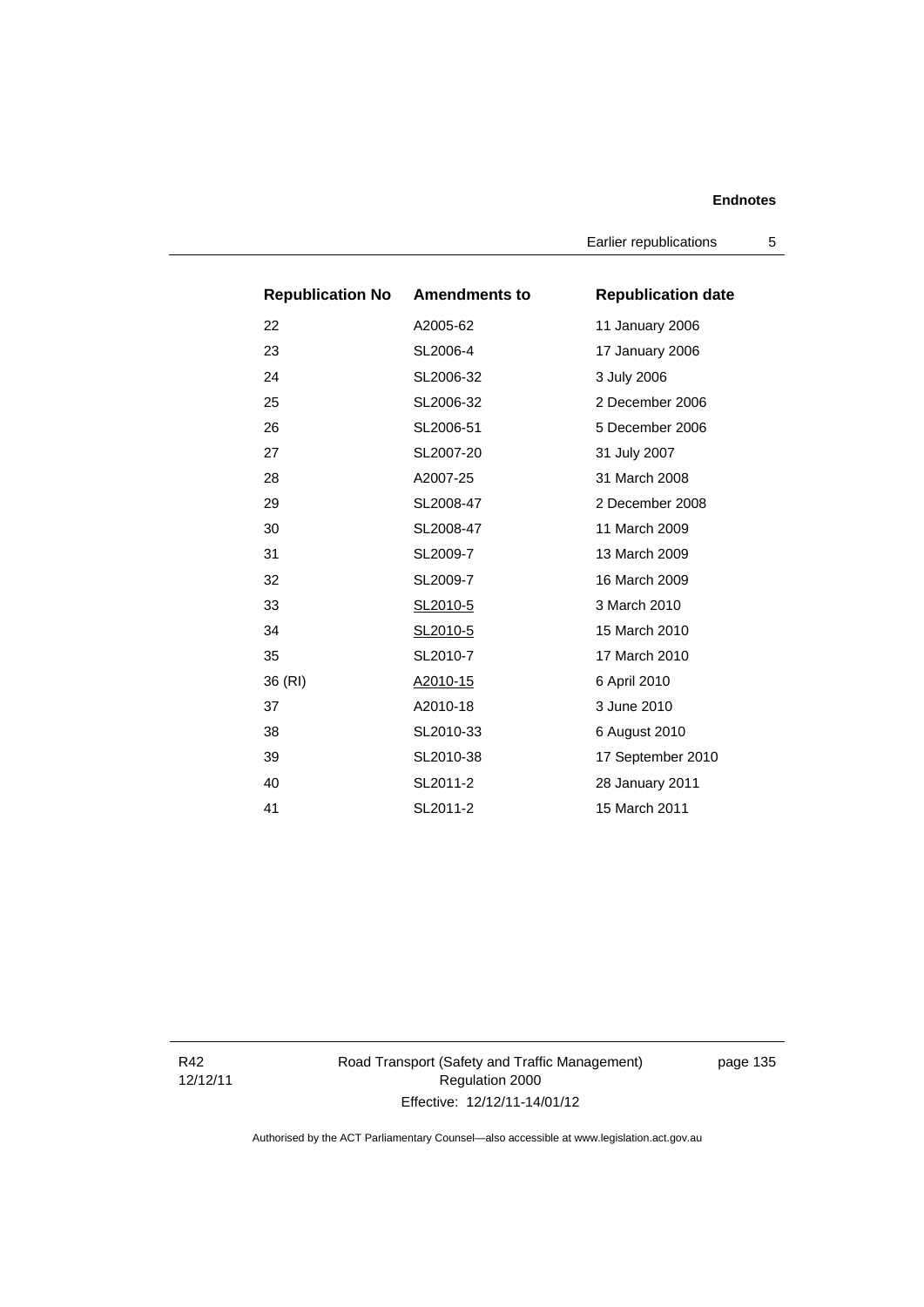6 Uncommenced amendments

### **6 Uncommenced amendments**

The following amendments have not been included in this republication because they were uncommenced at the republication date:

 **Personal Property Securities Act 2010 A2010-15 sch 2 pt 2.5** 

# **Part 2.5 Road Transport (Safety and Traffic Management) Regulation 2000**

## **[2.5] New section 112 (7)**

*insert* 

 (7) An interest mentioned in subsection (6), definition of *balance of proceeds of sale* paragraph (a) or (b) is a statutory interest of a kind to which the *Personal Property Securities Act 2009* (Cwlth), section 73 (2) applies.

© Australian Capital Territory 2011

page 136 Road Transport (Safety and Traffic Management) Regulation 2000 Effective: 12/12/11-14/01/12

R42 12/12/11